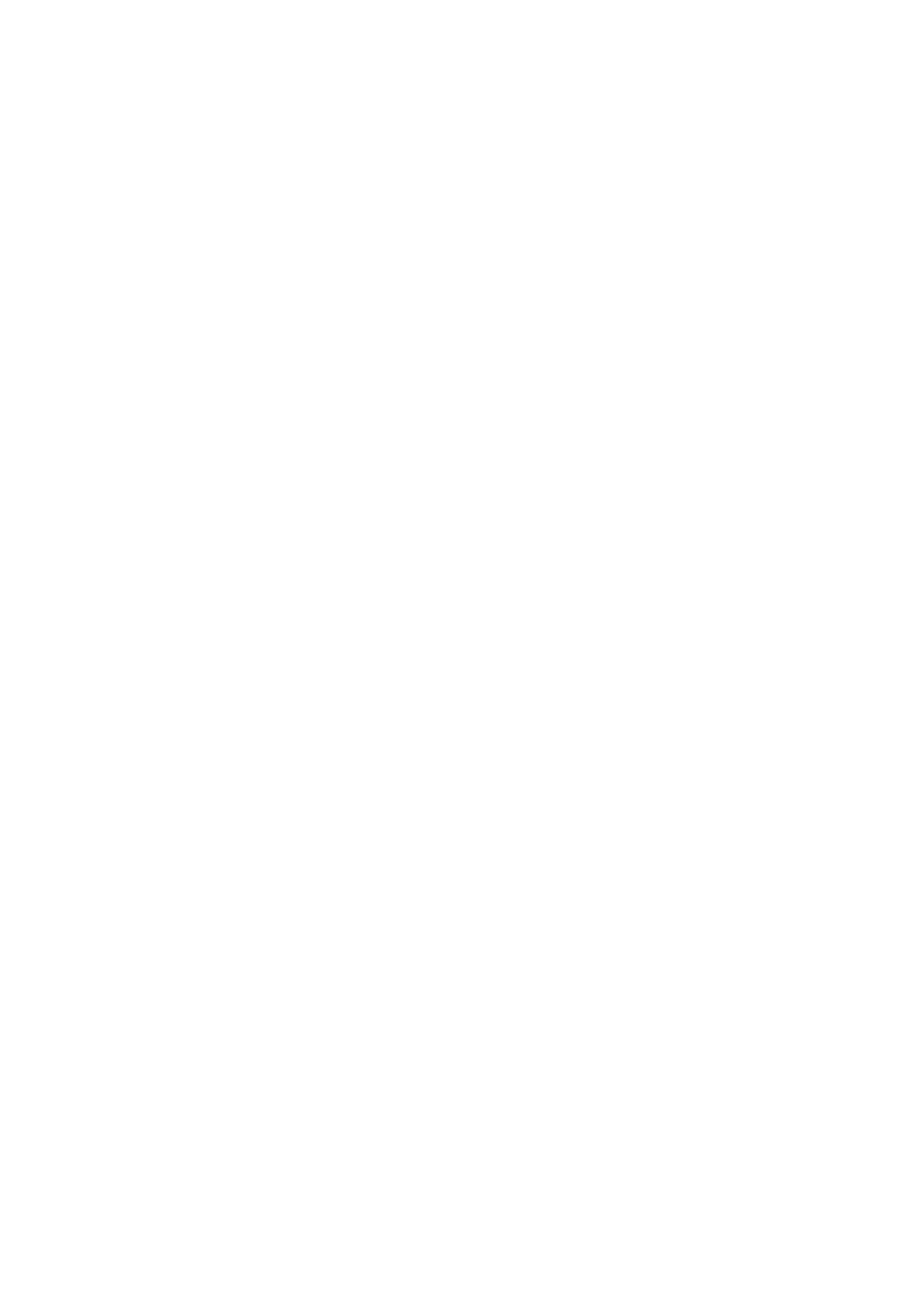Western Australia

# **Bail Act 1982**

### **CONTENTS**

# **Part I — Preliminary**

| 1.<br>2.<br>3.<br>$\overline{4}$ . | Short title<br>Commencement<br>Terms used in this Act<br>Application of this Act | $\overline{c}$<br>$\frac{2}{7}$ |
|------------------------------------|----------------------------------------------------------------------------------|---------------------------------|
|                                    | Part II — Rights of accused in<br>relation to bail                               |                                 |
| 5.                                 | Right of accused to have bail considered under<br>this Act                       | 8                               |
| 6.                                 | Duty on arresting officer and others to<br>consider bail                         | 8                               |
| 6A.                                | Whether custody justified to be considered in<br>certain cases                   | 10                              |
| 7.                                 | Duty imposed on judicial officers in respect of<br>unconvicted accused           | 11                              |
| 7A.                                | Bail for appeal under the <i>Criminal Appeals</i><br>Act 2004 Part 2             | 13                              |
| 8.                                 | Accused to be given information and prescribed<br>forms                          | 14                              |
| 9.                                 | Bail decision may be deferred until further<br>information obtained              | 16                              |
| 10.                                | Sections 5, 6 and 7 do not apply where accused<br>imprisoned for other cause     | 16                              |
| 11.                                | Rights following grant of bail                                                   | 17                              |
| 12.                                | Further limitation on rights in sections 5 and 11                                | 18                              |

As at 01 Aug 2008 **Version 06-g0-06 page i** Extract from www.slp.wa.gov.au, see that website for further information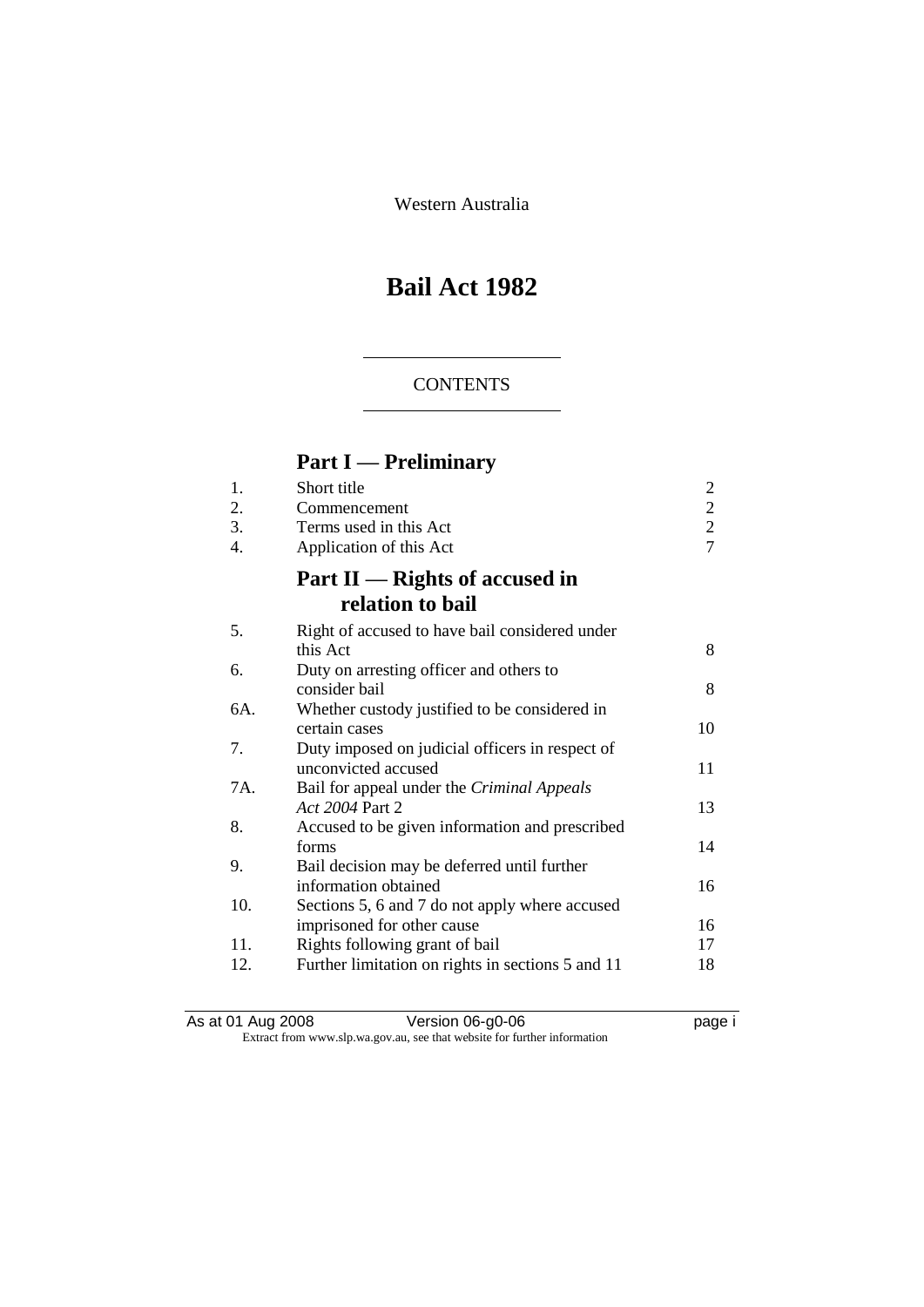| Contents |
|----------|
|----------|

## **Part III — Jurisdiction to grant bail**

| 13.  | Jurisdiction to grant bail                            | 19 |
|------|-------------------------------------------------------|----|
| 14.  | Supreme Court judge has jurisdiction in all cases     | 19 |
| 15.  | Exclusive jurisdiction of Supreme Court judge in      |    |
|      | murder cases                                          | 20 |
| 16.  | Bail of person arrested on warrant                    | 21 |
| 16A. | Restrictions on powers of authorised officers and     |    |
|      | justices in certain cases                             | 21 |
| 17.  | Conditions which may be imposed                       | 23 |
| 17A. | Further provisions as to responsible person's         |    |
|      | undertaking (Schedule 1 Part C clause 2)              | 23 |
|      |                                                       |    |
|      | Part IV — Hearing of case for bail,                   |    |
|      | parties, and evidence                                 |    |
| 20.  | Power to consider bail in camera and to prohibit      |    |
|      | publication                                           | 25 |
| 21.  | Parties                                               | 26 |
| 22.  | Evidence                                              | 26 |
| 23.  | Accused not bound to supply information               | 26 |
| 24.  | Information may be referred to police officer for     |    |
|      | verification or for report                            | 27 |
| 24A. | Information may be referred to community              |    |
|      | corrections officer for verification or for report    | 27 |
| 25.  | Protection of accused as to information given for     |    |
|      | bail purposes                                         | 28 |
| 26.  | Record of decision and reasons                        | 28 |
| 27.  | Transmission of relevant papers to court              | 29 |
| 27A. | Transmission of papers to CEO (corrections)           | 30 |
|      | <b>Part V</b> — Bail undertakings                     |    |
| 28.  | Bail undertaking                                      | 31 |
| 29.  | Before whom bail undertaking may be entered into      | 32 |
| 30.  | Duties of person before whom bail undertaking is      |    |
|      | entered into                                          | 32 |
| 31.  | Different time and place for appearance may be        |    |
|      | substituted                                           | 33 |
| 32.  | Giving and proof of notices under section 31          | 35 |
| 33.  | Judicial officer may order accused to enter into bail |    |
|      | undertaking                                           | 36 |
| 34.  | Cessation and suspension of bail undertaking          | 37 |
|      |                                                       |    |

page ii Version 06-g0-06 As at 01 Aug 2008

Extract from www.slp.wa.gov.au, see that website for further information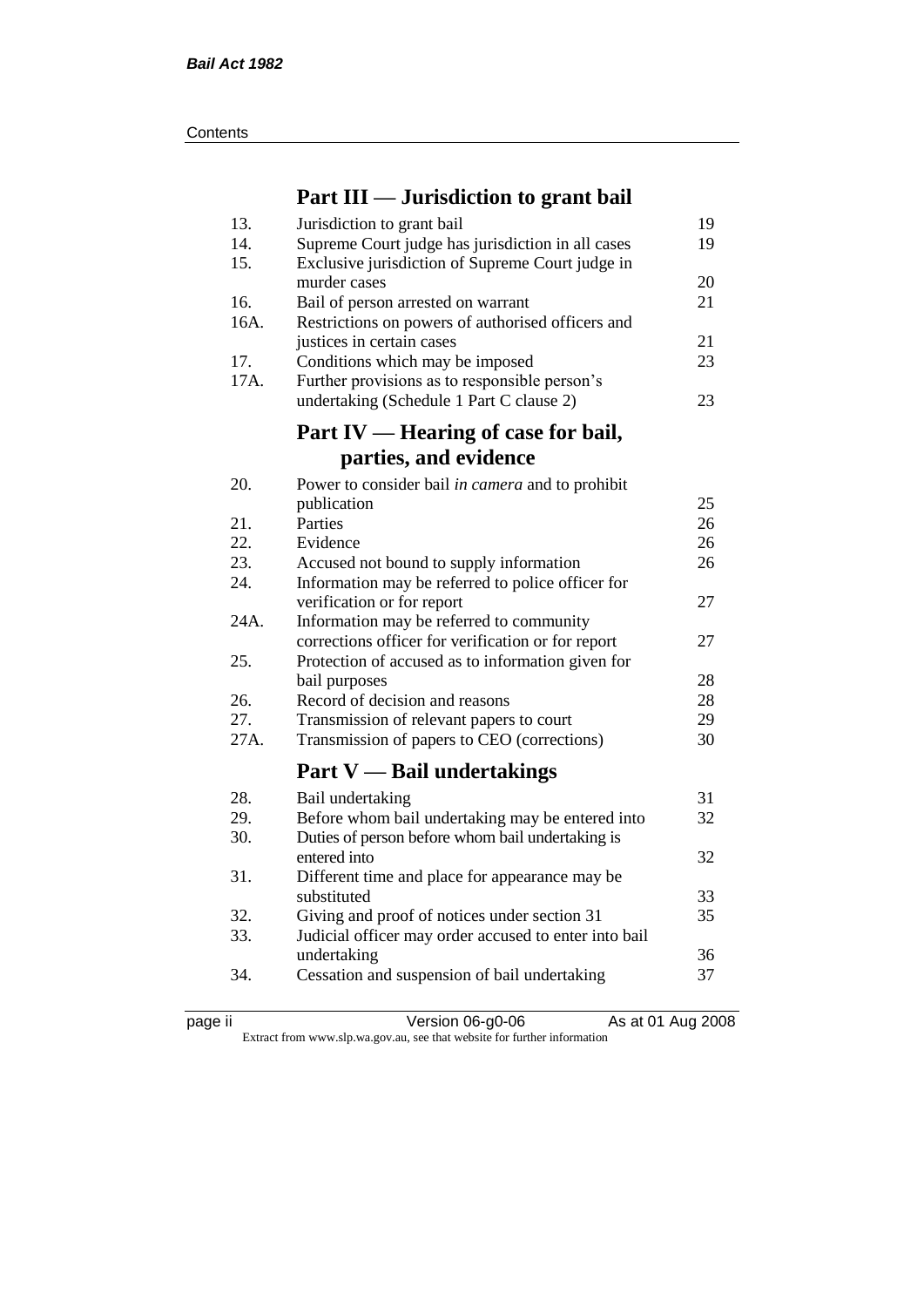# **Part VI — Sureties and surety undertakings**

| 35.  | Meaning of surety and surety undertaking           | 38 |
|------|----------------------------------------------------|----|
| 36.  | Authority to approve sureties                      | 38 |
| 37.  | Proposed surety to receive certain information and |    |
|      | prescribed form for completion                     | 39 |
| 38.  | Persons disqualified from being sureties           | 39 |
| 39.  | Matters relevant to approval of sureties           | 40 |
| 40.  | Decision on application by proposed surety         | 40 |
| 41.  | Finality of decision to refuse approval            | 41 |
| 42.  | Before whom surety undertaking may be entered      |    |
|      | into                                               | 41 |
| 43.  | Duties of persons before whom surety undertaking   |    |
|      | is entered into                                    | 41 |
| 44.  | Surety undertaking extends to adjourned hearing    |    |
|      | only by consent                                    | 42 |
| 45.  | Giving and proof of notices under section 44       | 42 |
| 46.  | Power of surety to apprehend accused               | 43 |
| 47.  | Cessation and suspension of surety undertaking     | 44 |
| 48.  | Surety may apply for cancellation of his           |    |
|      | undertaking                                        | 45 |
| 49.  | Forfeiture of money under surety's undertaking     | 46 |
| 50.  | Offence to indemnify surety                        | 48 |
|      | <b>Part VIA — Administration of home</b>           |    |
|      | detention conditions                               |    |
| 50A. | Powers of CEO (corrections)                        | 49 |
| 50C. | Powers and duties of community corrections         |    |
|      | officers                                           | 49 |
| 50D. | Powers of members of the Police Force              | 51 |
| 50E. | CEO (corrections) may substitute a different place |    |
|      | of detention and apply conditions                  | 51 |
| 50F. | CEO (corrections) may revoke bail                  | 52 |
| 50G. | Procedure on arrest after revocation of bail       | 52 |
| 50H. | Exclusion of the rules of natural justice          | 53 |
| 50J. | Delegation by CEO (corrections)                    | 53 |
| 50K. | Retrieval of monitoring equipment                  | 53 |
| 50L. | Rules                                              | 54 |

| As at 01 Aug 2008 | Version 06-g0-06                                                         | <br>page III |
|-------------------|--------------------------------------------------------------------------|--------------|
|                   | Extract from www.slp.wa.gov.au, see that website for further information |              |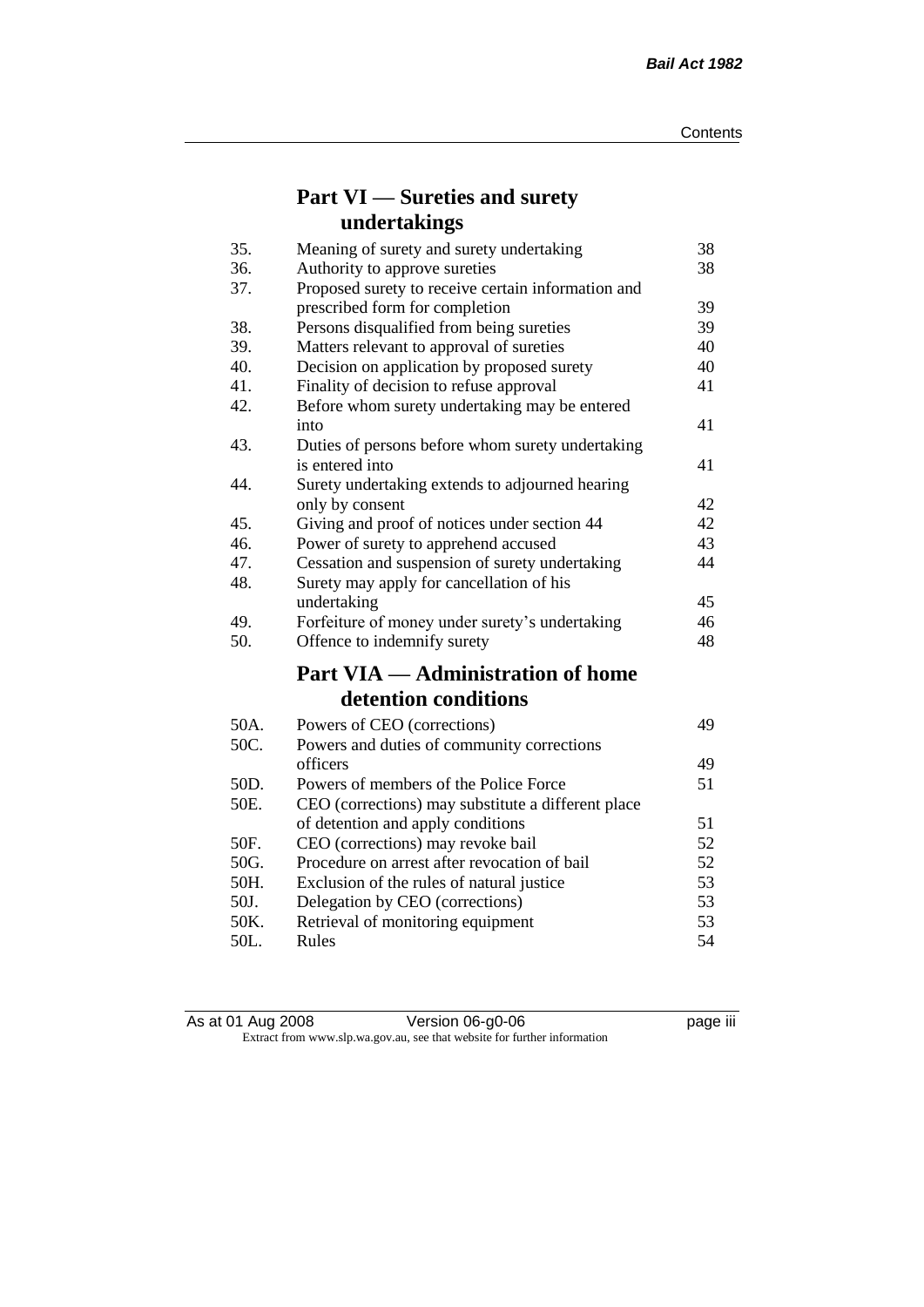#### **Contents**

## **Part VII — Enforcement of bail undertakings**

| Offence to fail to comply with bail undertaking      | 55 |
|------------------------------------------------------|----|
| Provisions as to summary proceedings before          |    |
| superior courts for an offence under section 51      | 56 |
| Appeals against decisions made under s. 52           | 57 |
| Accused on bail may be taken before a judicial       |    |
| officer for variation or revocation of bail          | 58 |
| Powers of judicial officer to revoke or vary bail    | 59 |
| Warrant for arrest of absconding accused             | 60 |
| Forfeiture of money under bail undertaking           | 61 |
| Automatic forfeiture on expiration of one year after |    |
| absconding                                           | 62 |
| <b>Part VIII — Miscellaneous</b>                     |    |
|                                                      |    |

| 59.  | Further power of judicial officer in relation to    |    |
|------|-----------------------------------------------------|----|
|      | enforcement of undertakings                         | 63 |
| 60.  | Accused and surety to notify any change of address  | 63 |
| 61.  | Offence of failing to bring arrested person before  |    |
|      | court or person able to grant bail                  | 64 |
| 62.  | Offence to give false information for bail purposes | 64 |
| 63.  | Protection of persons carrying out this Act         | 64 |
| 64.  | Evidence of non-appearance etc. by an accused       | 65 |
| 65.  | Bail undertakings by minors                         | 65 |
| 66.  | Abolition of other powers to grant bail             | 65 |
| 66A. | Delegation by registrar                             | 66 |
| 67.  | Regulations                                         | 66 |

## **Schedule 1**

## **Part A — Jurisdiction to grant bail**

| 68 |
|----|
|    |
|    |
| 69 |
| 69 |
| 70 |
| 70 |
| 70 |
|    |

| page | ιv |
|------|----|
|      |    |
|      |    |

Version 06-g0-06 As at 01 Aug 2008 Extract from www.slp.wa.gov.au, see that website for further information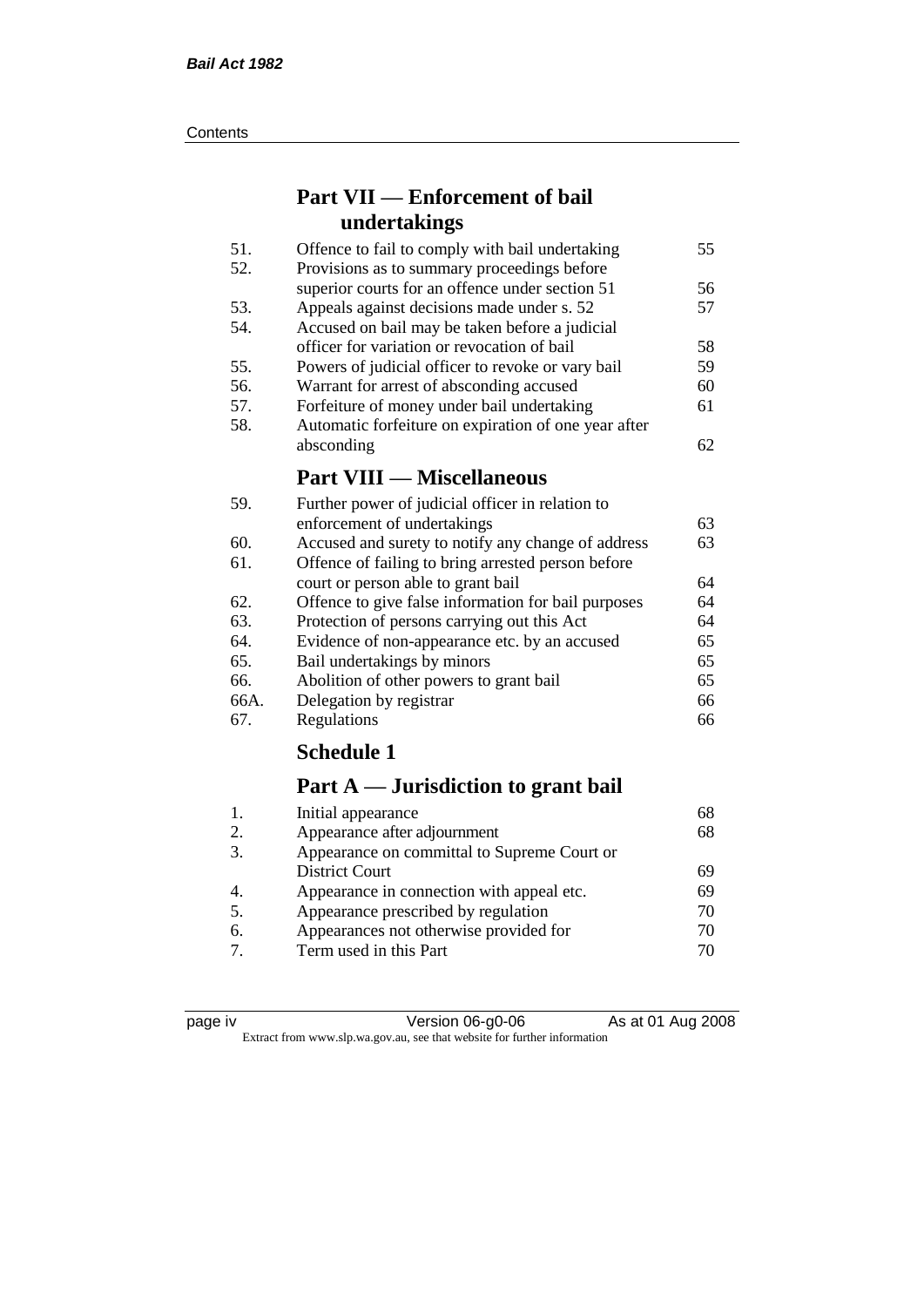## **Part B — Cessation of power to grant bail**

| 1.  | Upon decision by judge, power of other officers                                 |    |
|-----|---------------------------------------------------------------------------------|----|
|     | ceases                                                                          | 70 |
| 2.  | Upon decision by judicial officer, his power and                                | 71 |
| 3.  | that of his peers ceases<br>Upon refusal by justice power of authorised officer |    |
|     | or justice ceases                                                               | 71 |
| 4.  | Judicial officer's powers where accused proves                                  |    |
|     | new facts or changed circumstances                                              | 71 |
|     | Part C — Manner in which                                                        |    |
|     | jurisdiction to be exercised                                                    |    |
| 1.  | Bail before conviction to be at discretion of bail                              |    |
|     | authority, except for a child                                                   | 72 |
| 2.  | Child to have qualified right to bail                                           | 73 |
| 3.  | Matters relevant to consideration of clause 1(a)                                | 75 |
| 3A. | Bail where serious offence committed while                                      |    |
|     | accused on bail for another serious offence                                     | 75 |
| 3B. | Determination of exceptional reasons under                                      |    |
|     | clause $3A(1)$                                                                  | 76 |
| 4.  | When bail to be granted after conviction                                        | 78 |
| 5.  | Exception for bail for an appeal under the Criminal                             |    |
|     | Appeals Act 2004 Part 2                                                         | 78 |
| 6.  | Bail of people on community orders etc.                                         | 79 |
| 7.  | Bail for initial appearance to be for not more than<br>7 days                   | 79 |
| 8.  | Bail on adjournment in court of summary                                         |    |
|     | jurisdiction to be for not more than 30 days except                             |    |
|     | by consent                                                                      | 79 |
| 9.  | Provision as to calculation of time                                             | 80 |
|     |                                                                                 |    |
|     | Part D — Conditions which may be                                                |    |
|     | imposed on a grant of bail                                                      |    |
| 1.  | Conditions as to forfeiture and giving security may                             |    |
|     | be imposed on the accused and sureties                                          | 80 |
| 2.  | Other conditions which may be imposed                                           | 81 |
| 3.  | Home detention condition may be imposed                                         | 84 |

| As at 01 Aug 2008 | Version 06-g0-06 | page v |
|-------------------|------------------|--------|

#### Extract from www.slp.wa.gov.au, see that website for further information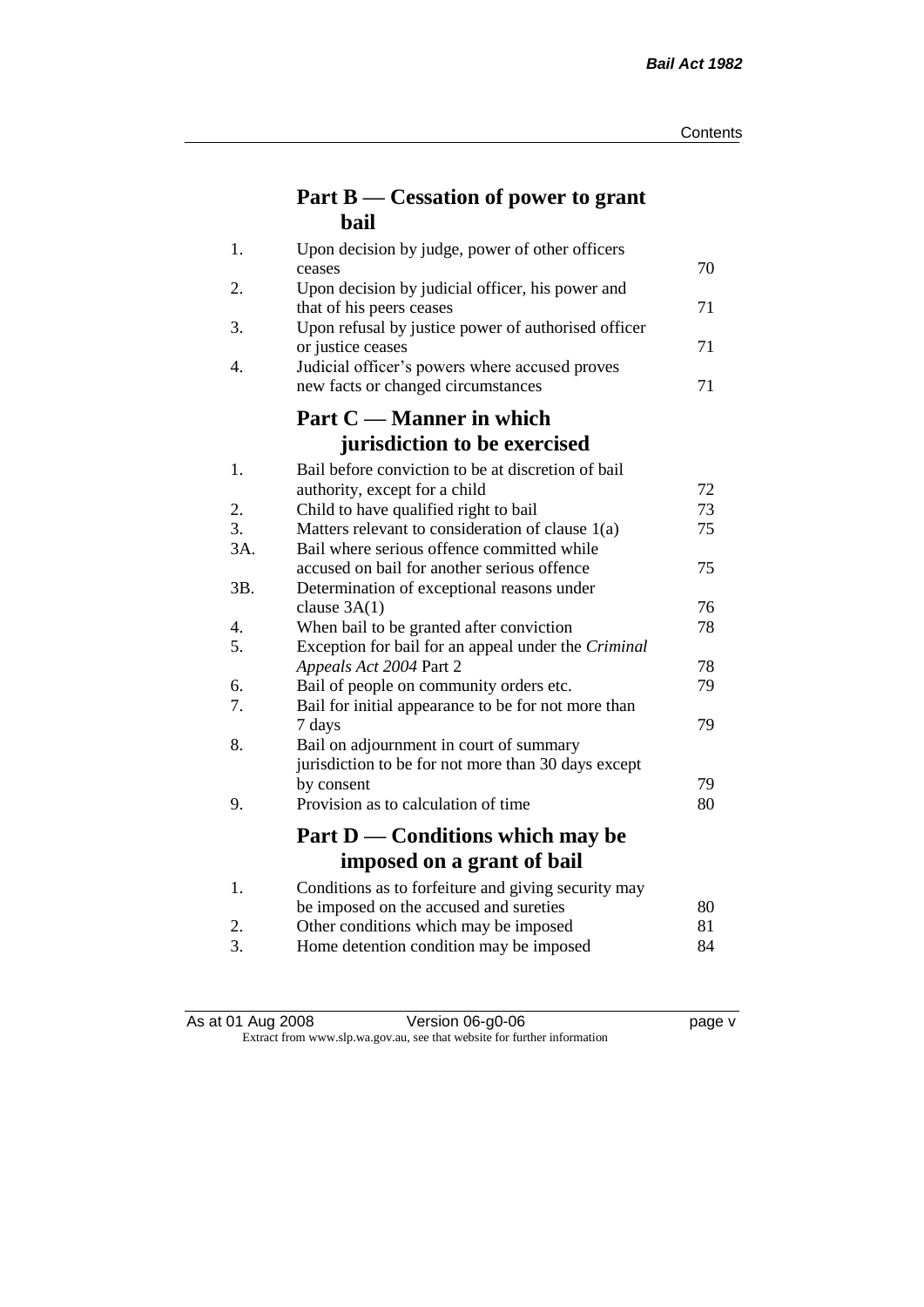#### **Contents**

# **Schedule 2 — Serious offences**

### **Notes**

| Compilation table                            | 89 |
|----------------------------------------------|----|
| Provisions that have not come into operation | 93 |

page vi Version 06-g0-06 As at 01 Aug 2008 Extract from www.slp.wa.gov.au, see that website for further information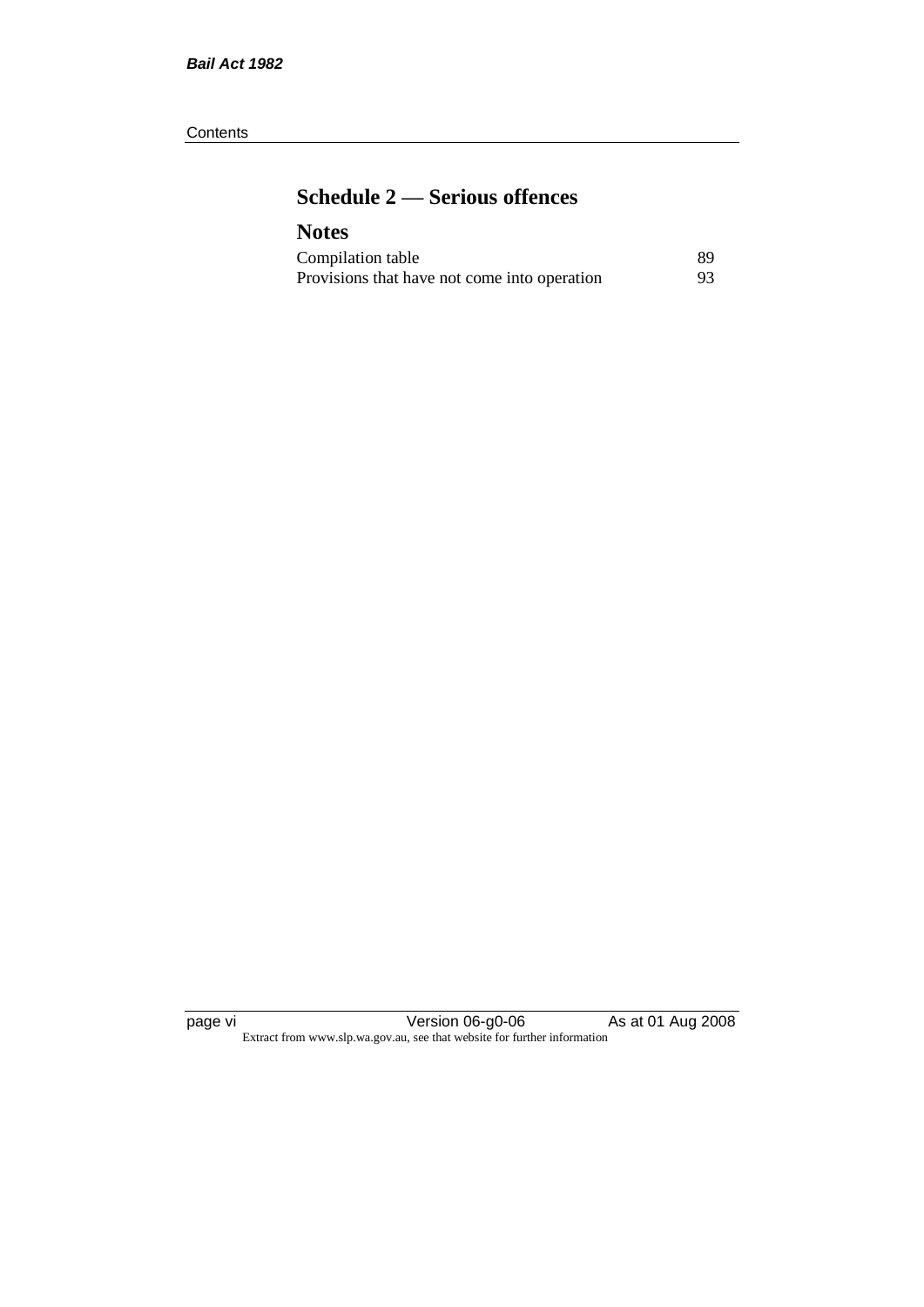Western Australia

# **Bail Act 1982**

**An Act to make better provision for bail in criminal proceedings.** 

As at 01 Aug 2008 **Version 06-g0-06 page 1** Extract from www.slp.wa.gov.au, see that website for further information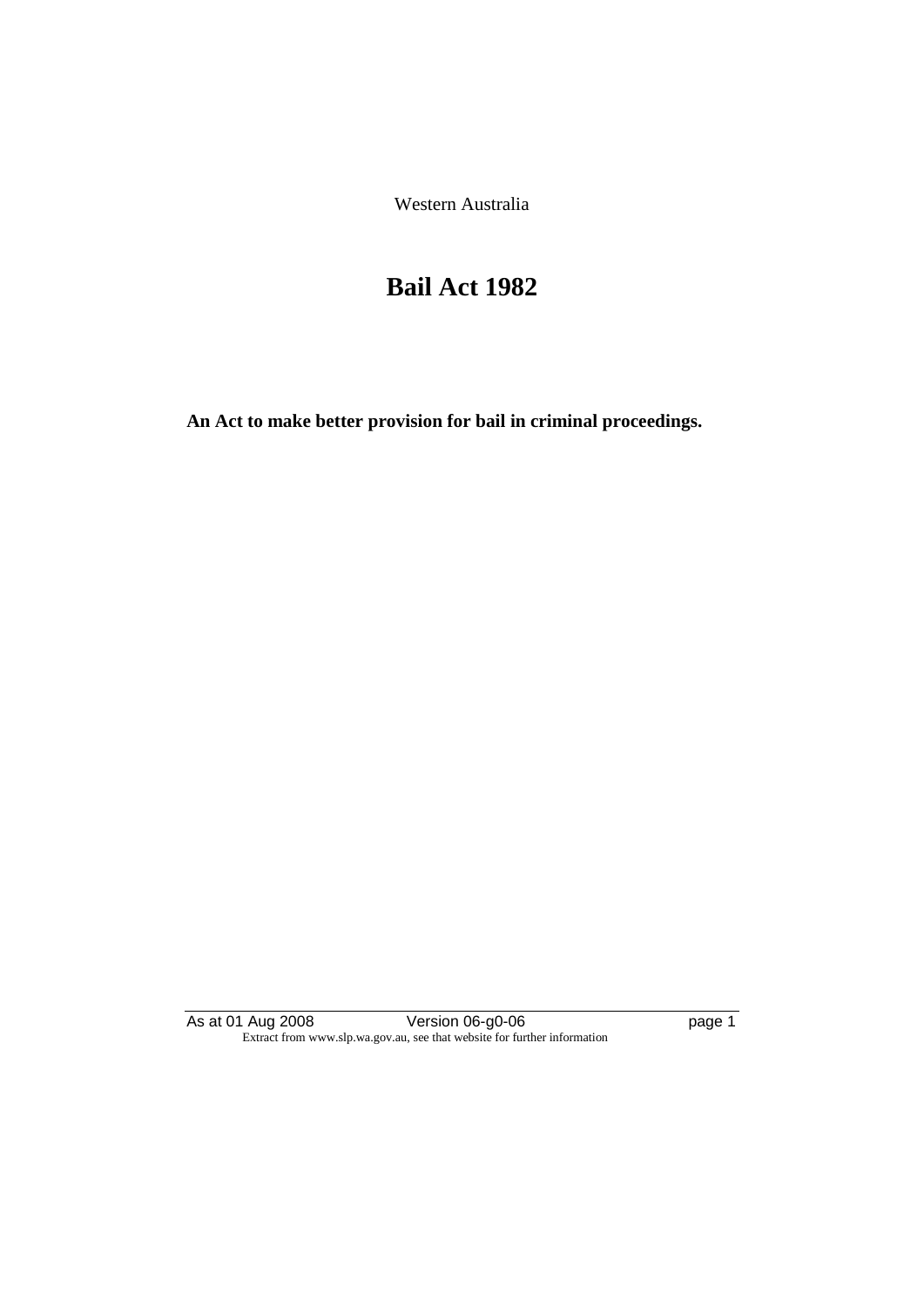# **Part I — Preliminary**

#### **1. Short title**

This Act may be cited as the *Bail Act* 1982<sup>1</sup>.

#### **2. Commencement**

This Act shall come into operation on a day to be fixed by proclamation  $<sup>1</sup>$ .</sup>

### **3. Terms used in this Act**

(1) In this Act, unless a contrary intention appears —

*accused* includes —

- (a) a person charged with, convicted of, or found guilty of an offence;
- (b) a person whose conviction for an offence is stayed;
- (c) a person in respect of whom an appeal relating to an offence is pending;
- (d) a person in respect of whom a new trial for an offence has been ordered;

#### *adjournment*—

- (a) means any order of a court by which proceedings for an offence are postponed or interrupted or are to be held at a different time or place before the same court; and
- (b) is deemed to include any order of a court, other than a committal to the Supreme Court or District Court, by which the venue of any proceedings for an offence is changed to another court or a court at another place whether by way of a remand, referral, or recommittal of the accused or otherwise;

*appeal* includes an application for leave to appeal;

### *appropriate judicial officer* —

(a) subject to paragraphs (b) and (c), means a judicial officer who is empowered to exercise jurisdiction in the

page 2 Version 06-g0-06 As at 01 Aug 2008 Extract from www.slp.wa.gov.au, see that website for further information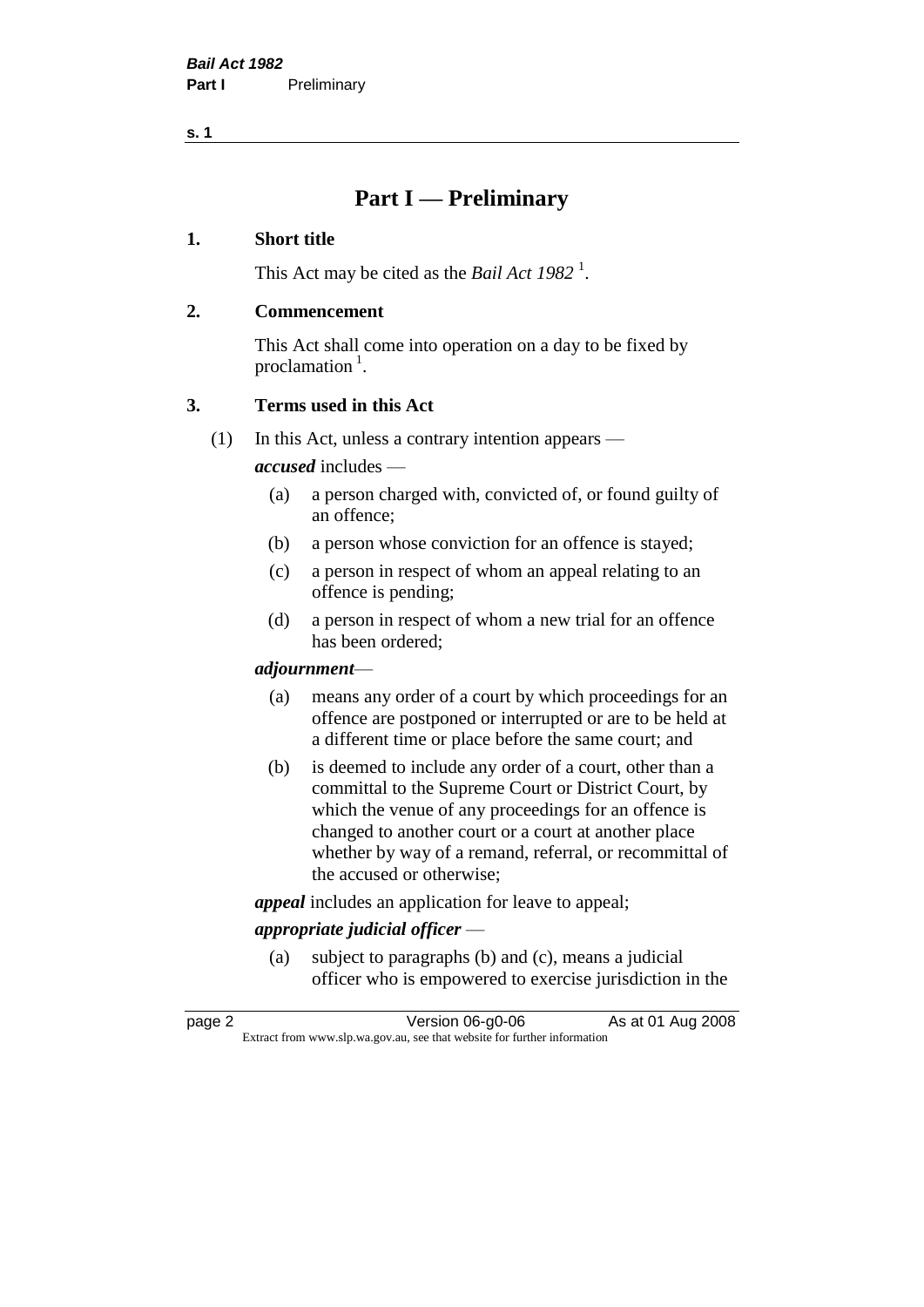court before which the accused is required to appear pursuant to his bail undertaking;

- (b) if the court is the Court of Appeal, means a judge of appeal;
- (c) except in section 49, also means a judge of the Supreme Court or a judge of the Children's Court in any case where —
	- (i) only a judge of the Supreme Court or a judge of the Children's Court has power to grant bail under section 15, or a judicial officer has exercised the power contained in section  $31(2)(d)$ ; or
	- (ii) a judge of the Supreme Court or a judge of the Children's Court has granted bail under section 14,

for the appearance in question;

*as soon as is practicable* means as soon as is reasonably practicable;

*authorised community services officer* means any of the following persons —

- (a) the CEO (corrections) or a delegate of the CEO (corrections) under subsection (5);
- (b) a registrar of the Children's Court;
- (c) a superintendent of a detention centre under the *Young Offenders Act 1994*;
- (d) the officer for the time being in charge of any detention centre under the *Young Offenders Act 1994*;

*authorised officer* means an authorised police officer or an authorised community services officer;

*authorised police officer* means a police officer who holds the rank of sergeant, or a higher rank, or is for the time being in charge of a police station or lock-up;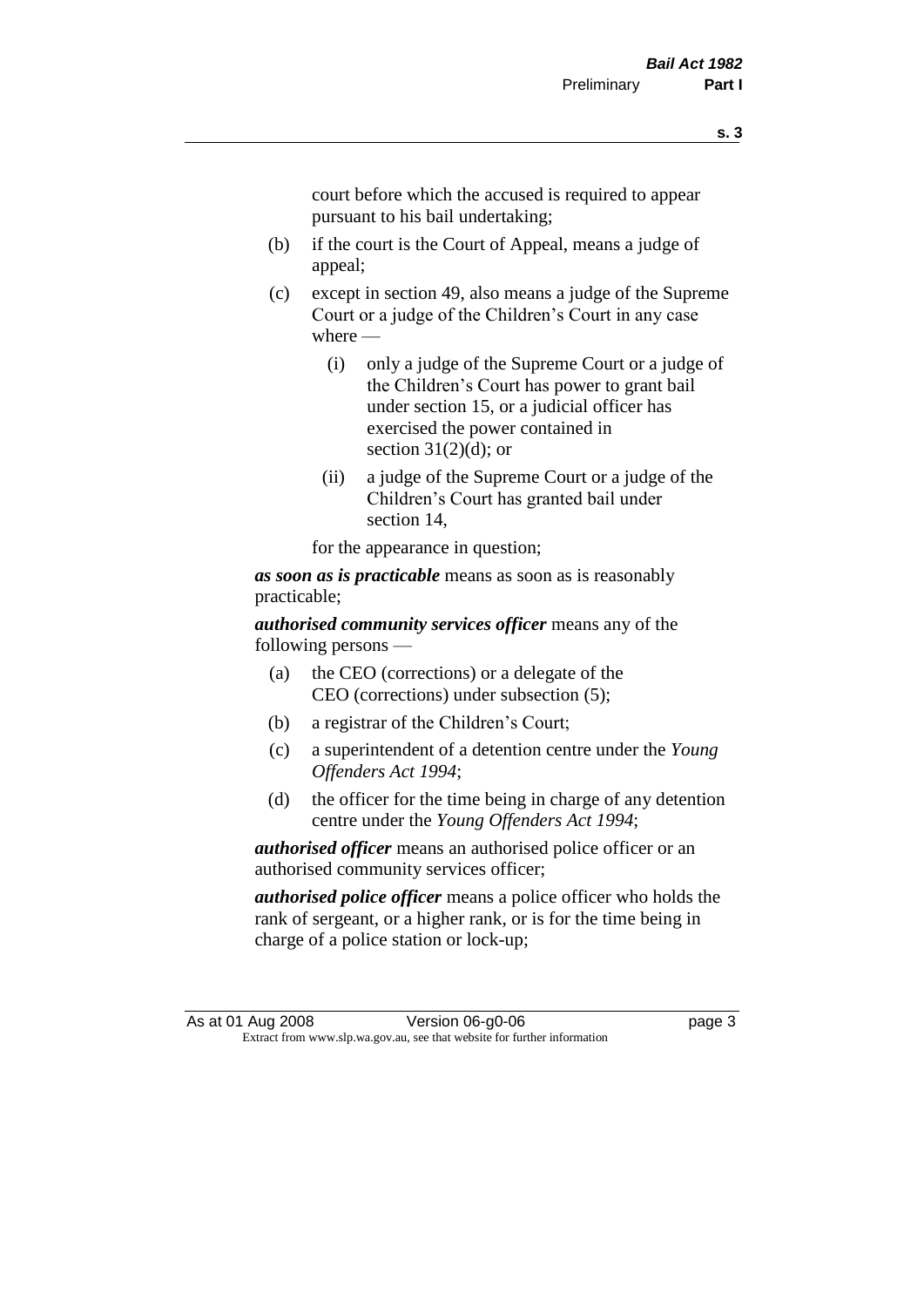*bail undertaking* means an undertaking described in section 28(2):

*CEO (corrections)* means the chief executive officer of the Public Sector agency principally assisting the Minister administering Part 8 of the *Sentence Administration Act 2003* in its administration;

*child* has the same meaning as "young person" has in the *Young Offenders Act 1994*;

*community corrections officer* has the same meaning as in the *Sentence Administration Act 2003*;

*court* means each of the following —

- (a) the Magistrates Court;
- (b) the Children's Court;
- (c) a Coroner's Court;
- (d) the District Court;
- (e) the Supreme Court;
- (f) the Court of Appeal;

*early release order* means an early release order made under the *Sentence Administration Act 1995* or *Sentence Administration Act 2003*;

*home detention condition* means a home detention condition imposed under clause 3 of Part D of Schedule 1;

*judicial officer* means any person empowered to exercise jurisdiction in a court whether or not he is sitting as a court, and includes a single justice;

*lock-up* includes a place prescribed as a lock-up for the purposes of the *Court Security and Custodial Services Act 1999*;

*offence* means any act, omission or conduct which renders the person doing the act, making the omission or engaging in the conduct liable to any punishment, and includes an alleged offence; but nothing in this definition shall limit the operation of subsection (4);

page 4 Version 06-g0-06 As at 01 Aug 2008 Extract from www.slp.wa.gov.au, see that website for further information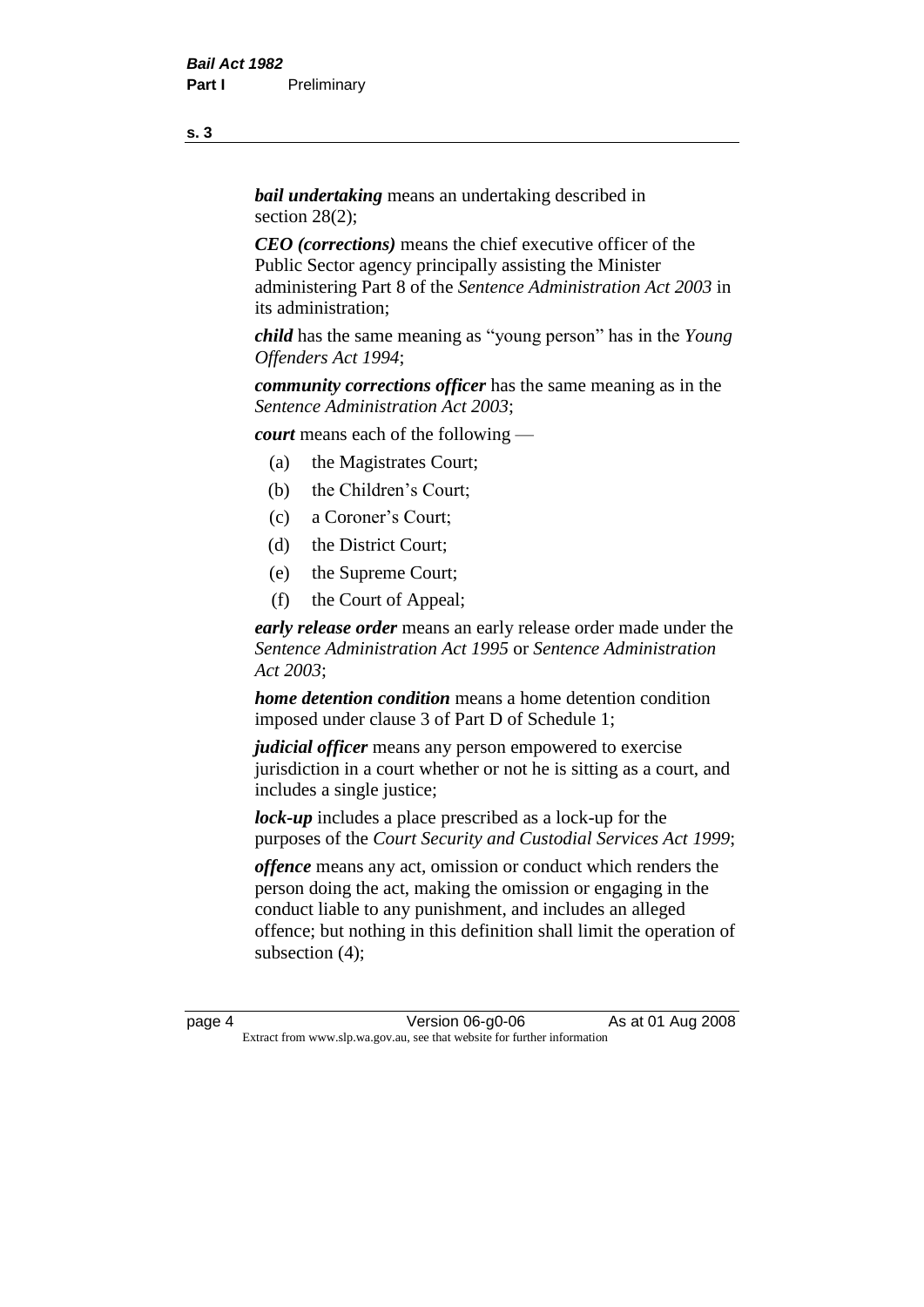*police officer* means any member of the Police Force of Western Australia;

*prosecutor* includes —

- (a) in the case of an offence charged in a prosecution notice, the prosecutor;
- (b) in the case of an offence charged in an indictment, the State or the Commonwealth, as the case may be;

#### *serious offence* means —

- (a) an offence against section 51(2a); and
- (b) an offence described in Schedule 2;

*surety* and *surety undertaking* have the meanings assigned to them by section 35;

*trial* means all proceedings for an offence between —

- (a) the time when the accused is called upon to plead to the prosecution notice or the indictment; and
- (b) the time when the accused is found not guilty or is sentenced.
- (2) A reference in this Act
	- (a) to a power to grant bail includes a reference to a power to refuse bail;
	- (b) to a grant of bail includes a reference to a grant of bail by the exercise of a power in section 31(2).
- (3) Where in this Act there is a reference to a requirement that an accused appear in court, the reference is to a requirement, unless a contrary intention appears, that the accused —
	- (a) surrender himself into the custody of the court or, in the case of a bail undertaking, of the court specified therein, or of such person as the court may direct, to be dealt with according to law;
	- (b) submit himself to a search of his person and any property then in his possession (which is hereby authorised) and allow to be taken from him, to be dealt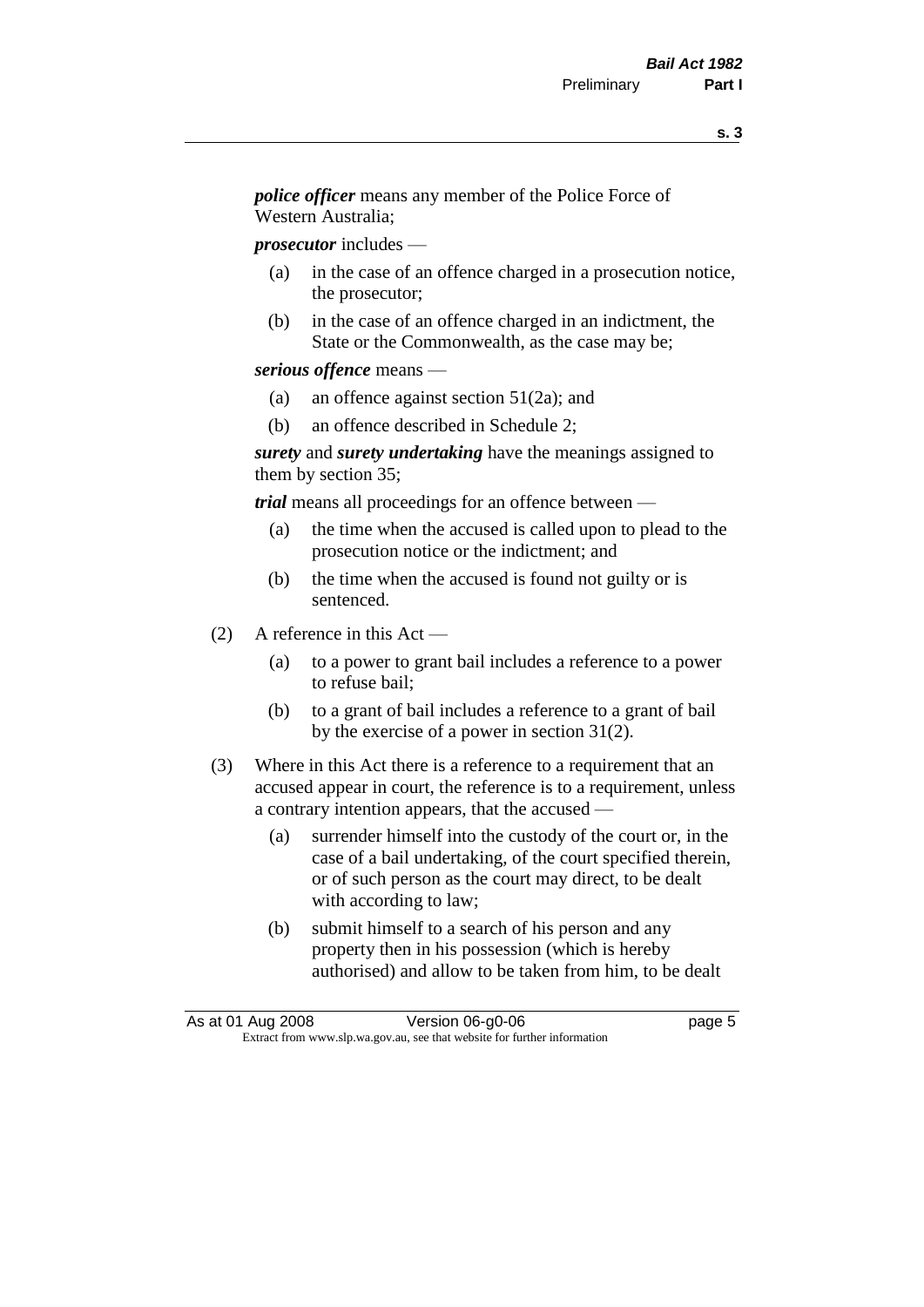with according to the relevant law and procedures, anything so found; and

- (c) remain in custody until authorised to be released therefrom.
- (4) If a person is arrested under a warrant issued
	- (a) under section 50, 79, 84E or 129 of the *Sentencing Act 1995* in connection with a possible breach of a conditional release order, a sentence of suspended imprisonment or conditional suspended imprisonment, or a community order imposed under that Act; or
	- (b) under section 43 of the *Young Offenders Act 1994* in respect of an alleged breach of a youth community based order, an intensive youth supervision order or a conditional release order made under that Act,
	- then
		- (c) the person is to be taken as having been arrested and to be in custody awaiting an appearance in court for the offence for which the sentence was imposed;
		- (d) the first appearance in court after the arrest is to be taken, for the purposes of sections  $5(1)$  and  $8(1)$  and clause 1 of Part A and clause 7 of Part C of Schedule 1, to be the initial appearance for that offence; and
		- (e) the proceedings following the arrest are to be taken to be proceedings for that offence and to be a trial for the purpose of the definition in subsection (1) of "trial".
- (5) The CEO (corrections) may by writing signed by him delegate to any officer of the department of which he is the chief executive officer any function he has under this Act as an authorised community services officer.

page 6 **Version 06-g0-06** As at 01 Aug 2008 Extract from www.slp.wa.gov.au, see that website for further information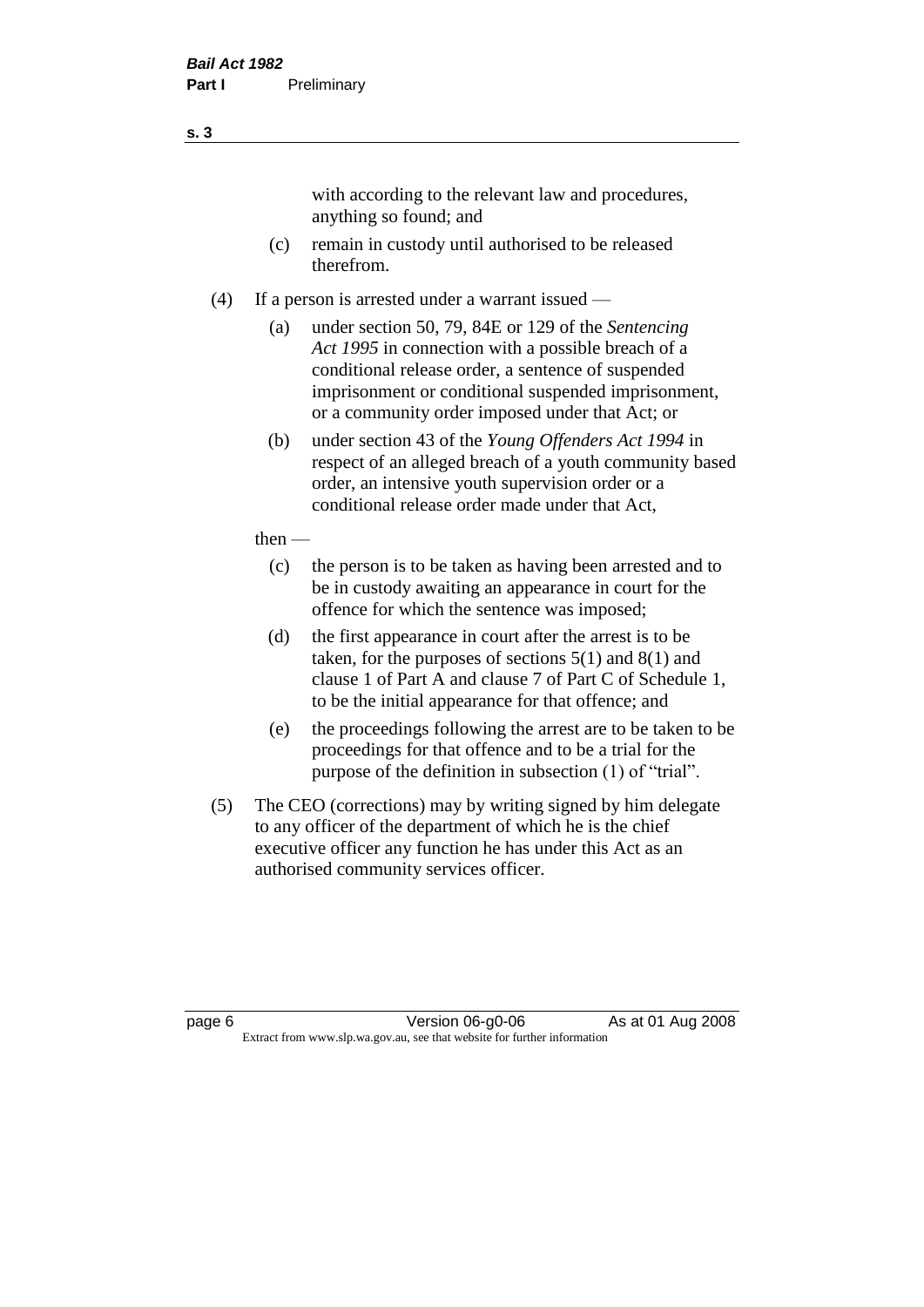*[Section 3 amended by No. 74 of 1984 s. 3; No. 15 of 1988 s. 4; No. 49 of 1988 s. 78; No. 61 of 1990 s. 4; No. 31 of 1993 s. 6; No. 45 of 1993 s. 4 and 12; No. 78 of 1995 s. 7; No. 57 of 1997 s. 21(1); No. 54 of 1998 s. 4 and 14; No. 47 of 1999 s. 7; No. 50* 

*of 2003 s. 29(3); No. 65 of 2003 s. 121(2); No. 27 of 2004 s. 13(2); No. 34 of 2004 s. 251; No. 45 of 2004 s. 28(4); No. 59 of 2004 s. 141; No. 84 of 2004 s. 11, 82 and 83(2); No. 65 of 2006 s. 51 and 53.]* 

#### **4. Application of this Act**

The operation of this Act extends to any appearance in a court for an offence —

- (a) except to the extent that in this Act, or in the law creating the offence or applicable thereto, express provision is made excluding or limiting the operation of this Act in respect of that appearance;
- (b) whether or not that law contains a reference to the granting of bail;
- (c) however any reference in that law to the granting of bail may be expressed; and
- (d) as if any reference therein to the taking of a recognizance were to a requirement that, except where bail is dispensed with under this Act, the accused enter into a bail undertaking.

*[Section 4 amended by No. 84 of 2004 s. 82.]*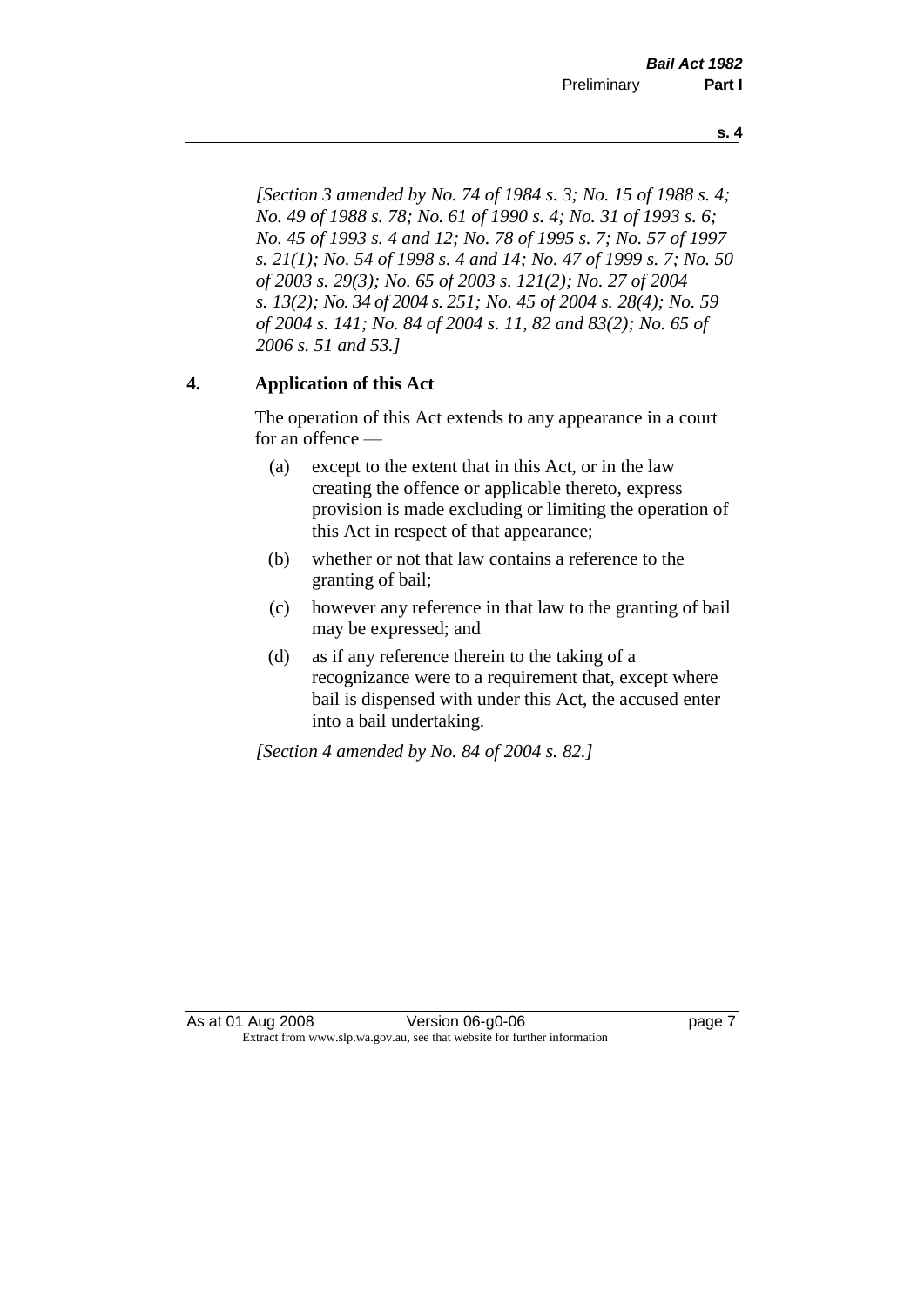# **Part II — Rights of accused in relation to bail**

*[Heading amended by No. 84 of 2004 s. 82.]* 

### **5. Right of accused to have bail considered under this Act**

- (1) An accused who is in custody for an offence awaiting his initial appearance in court therefor is entitled —
	- (a) subject to sections 9, 10, 12 and 16(2), to have his case for bail for that appearance considered under and in accordance with this Act as soon as is practicable;
	- (b) if his case is not so considered, or if he is refused bail or is not released on bail, to be brought before a court as soon as is practicable.
- (2) An accused who is in custody awaiting any appearance in court for an offence, other than an initial appearance, is entitled, subject to sections 7(3), 9 and 10, to have his case for bail for that appearance considered under and in accordance with this Act.

*[Section 5 amended by No. 74 of 1984 s. 4; No. 84 of 2004 s. 82.]* 

### **6. Duty on arresting officer and others to consider bail**

- (1) This section applies to a police officer or other person (the *arrester*) who —
	- (a) charges a person who is under arrest (the *accused*) with an offence; and
	- (b) does not release the accused unconditionally under section 142 of the *Criminal Investigation Act 2006*,

or who arrests a person under a warrant.

- (2) This section is subject to  $-$ 
	- (a) the exercise of the power conferred by section 9; and

page 8 Version 06-g0-06 As at 01 Aug 2008 Extract from www.slp.wa.gov.au, see that website for further information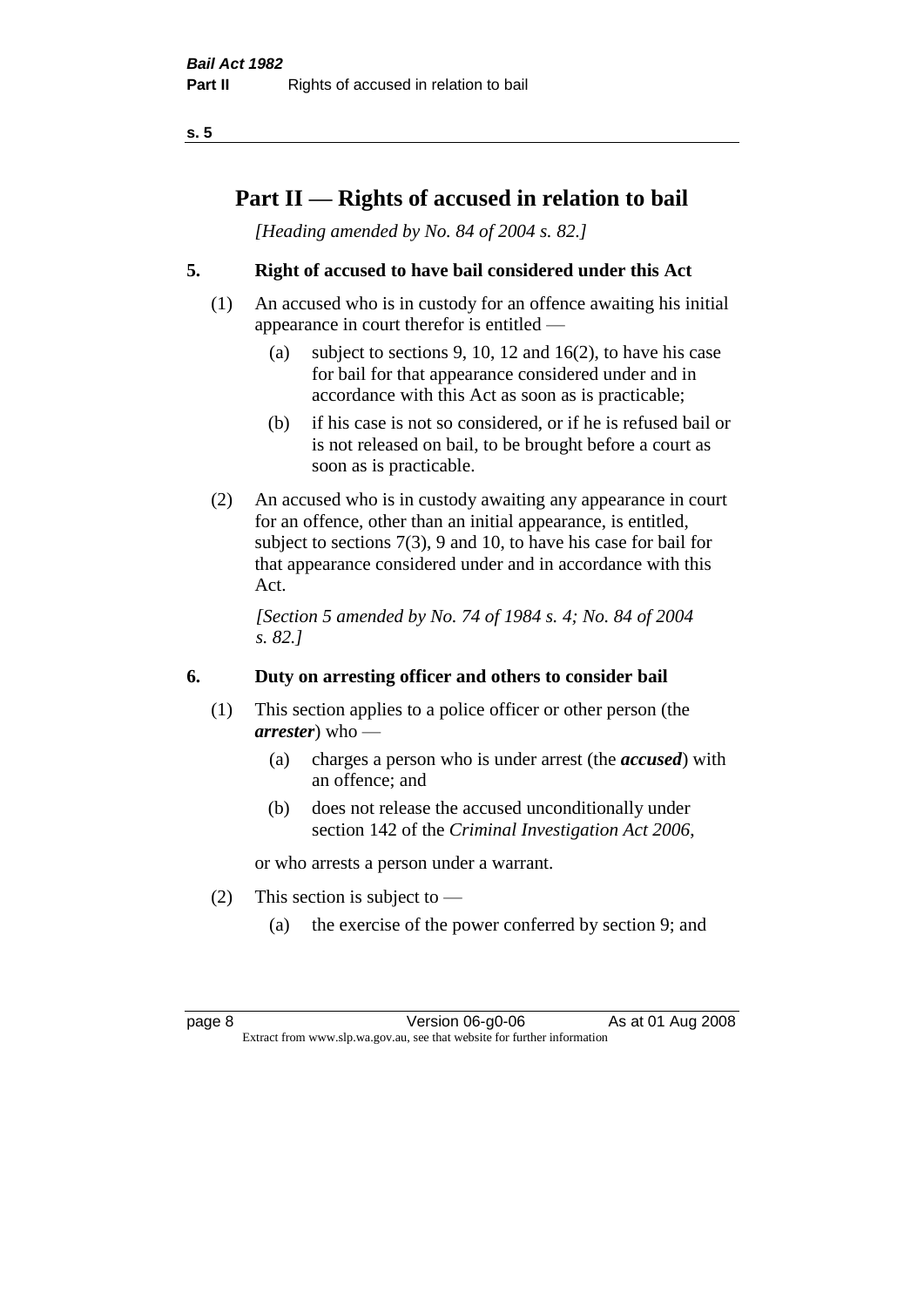- (b) sections 10, 12 and 16 and clause 3A of Part C of Schedule 1.
- (3) The duties in this section shall be performed whether or not an application for bail is made by or on behalf of the accused.
- (4) As soon as is practicable after the accused is charged, or arrested under a warrant, as the case may be, the arrester shall either —
	- (a) bring the accused or cause the accused to be brought before a court; or
	- (b) perform the other duties of the arrester under this section.
- (5) If the arrester has power to grant the accused bail, the arrester shall consider the accused's case for bail.
- (6) If the arrester does not have power to grant the accused bail, the arrester shall, unless subsection (8), (9) or (10) applies, bring or cause the accused to be brought before an authorised police officer or a justice or, in the case of a child, any authorised officer or a justice, who shall consider the accused's case for bail as soon as is practicable.
- (7) Even if the arrester has power to grant the accused bail, the arrester may, instead of complying with subsection (5), comply with subsection  $(6)$  as if the arrester did not.
- (8) If under section 15 only a judge of the Supreme Court or a judge of the Children's Court has power to grant the accused bail, the arrester shall bring the accused or cause the accused to be brought before a judge of the Supreme Court or a judge of the Children's Court, as the case requires, who shall consider the accused's case for bail as soon as is practicable.
- (9) If under section 16 only a justice has power to grant the accused bail, the arrester shall bring the accused or cause the accused to be brought before a justice, who shall consider the accused's case for bail as soon as is practicable.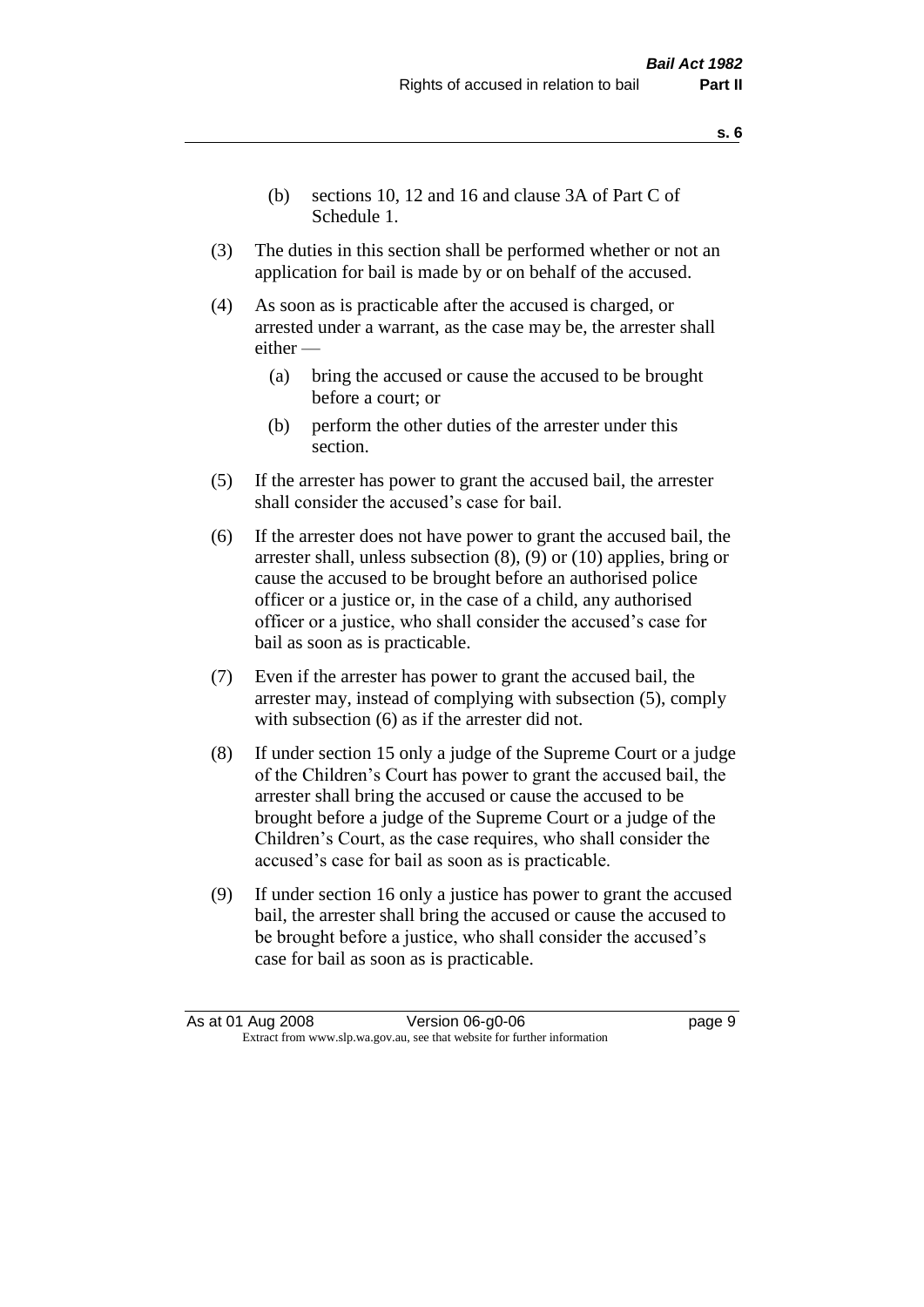#### **s. 6A**

(10) If section 16A applies, the arrester shall bring the accused or cause the accused to be brought before a court or judge referred to in section 16A(1), who shall consider the accused's case for bail as soon as is practicable.

*[Section 6 inserted by No. 59 of 2006 s. 4(1).]* 

#### **6A. Whether custody justified to be considered in certain cases**

(1) In this section —

*accused* means an accused who is under arrest, other than pursuant to a warrant;

*released* means released from custody without being required to enter into, or without having entered into, a bail undertaking;

*serious offence* means an indictable offence the penalty specified by a written law for which is or includes imprisonment for 5 years or more or life;

*summary court* means the Magistrates Court or the Children's Court.

- (2) An authorised officer or justice who is considering an accused's case for bail for an initial appearance in a summary court on a charge of an indictable offence that is not a serious offence may order that the accused be served with a summons under the *Criminal Procedure Act 2004*, and released, in respect of the charge unless satisfied —
	- (a) that there are reasonable grounds to suspect the accused would not obey the summons if served with it; or
	- (b) that not releasing the accused is justified under subsection (4) or for any other reason.
- (3) An authorised officer or justice who is considering an accused's case for bail for an initial appearance in a summary court on a charge of a simple offence must order that the accused be served with a court hearing notice under the *Criminal Procedure Act 2004*, and released, in respect of the charge unless satisfied —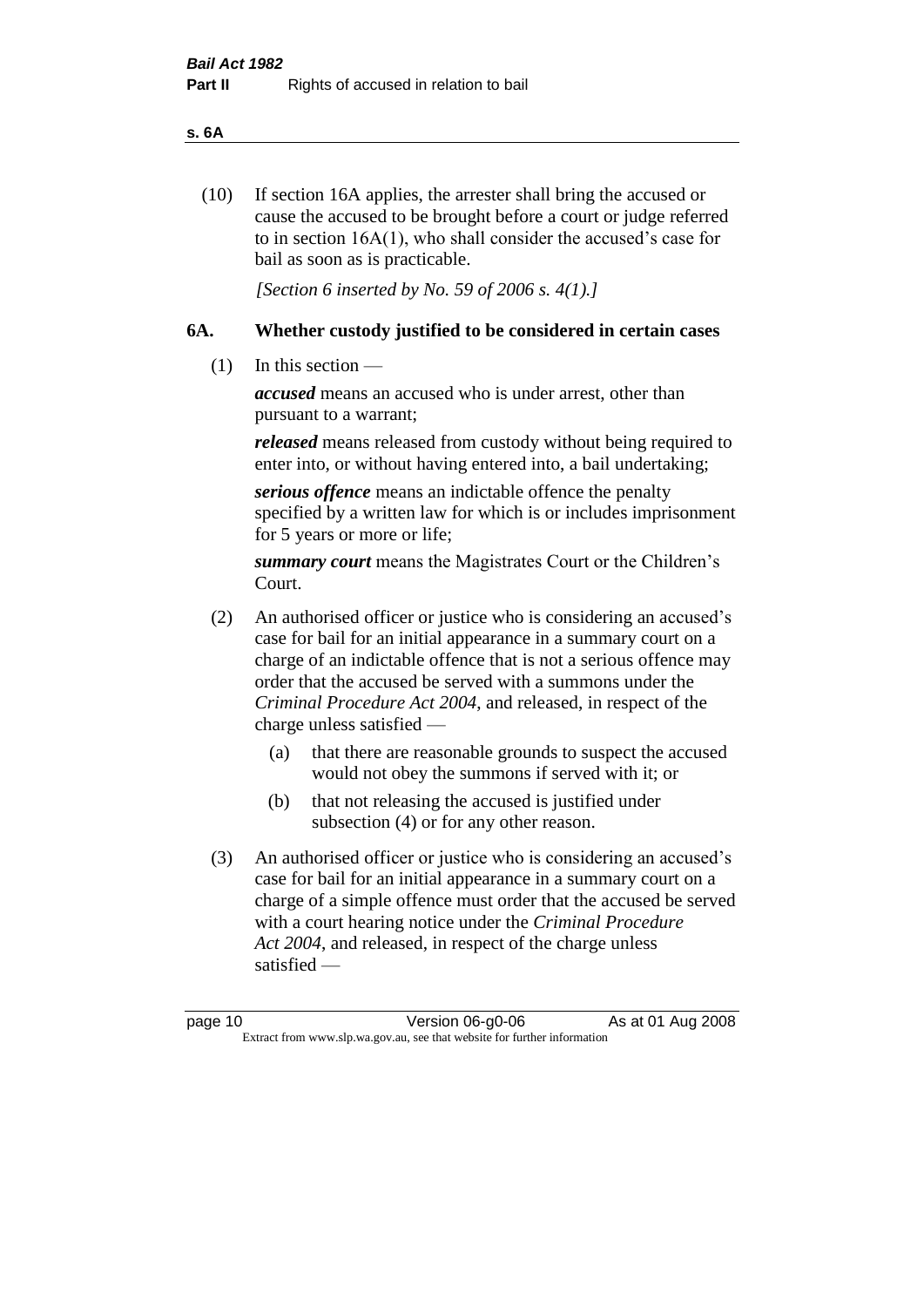- (a) that the presence of the accused when the charge is dealt with is likely to be necessary for any reason or for sentencing purposes; or
- (b) that not releasing the accused is justified under subsection (4) or for any other reason.
- (4) Not releasing an accused is justified if there are reasonable grounds to suspect that if the accused were released —
	- (a) the accused
		- (i) would commit an offence;
		- (ii) would continue or repeat an offence with which he or she is charged;
		- (iii) would endanger another person's safety or property; or
		- (iv) would interfere with witnesses or otherwise obstruct the course of justice, whether in relation to the accused or any other person;
		- or
	- (b) the accused's safety would be endangered.
- (5) This section does not affect the operation of section 28 or 30 of the *Criminal Procedure Act 2004*.

*[Section 6A inserted by No. 59 of 2006 s. 5.]* 

#### **7. Duty imposed on judicial officers in respect of unconvicted accused**

(1) Upon and following an accused's initial appearance in court for an offence every judicial officer who may thereafter order his detention or continued detention in custody before conviction for the offence (including detention during the period of his trial) is under a duty, unless subsection (2) applies, to consider the accused's case for bail, whether or not an application for bail is made by the accused or on his behalf.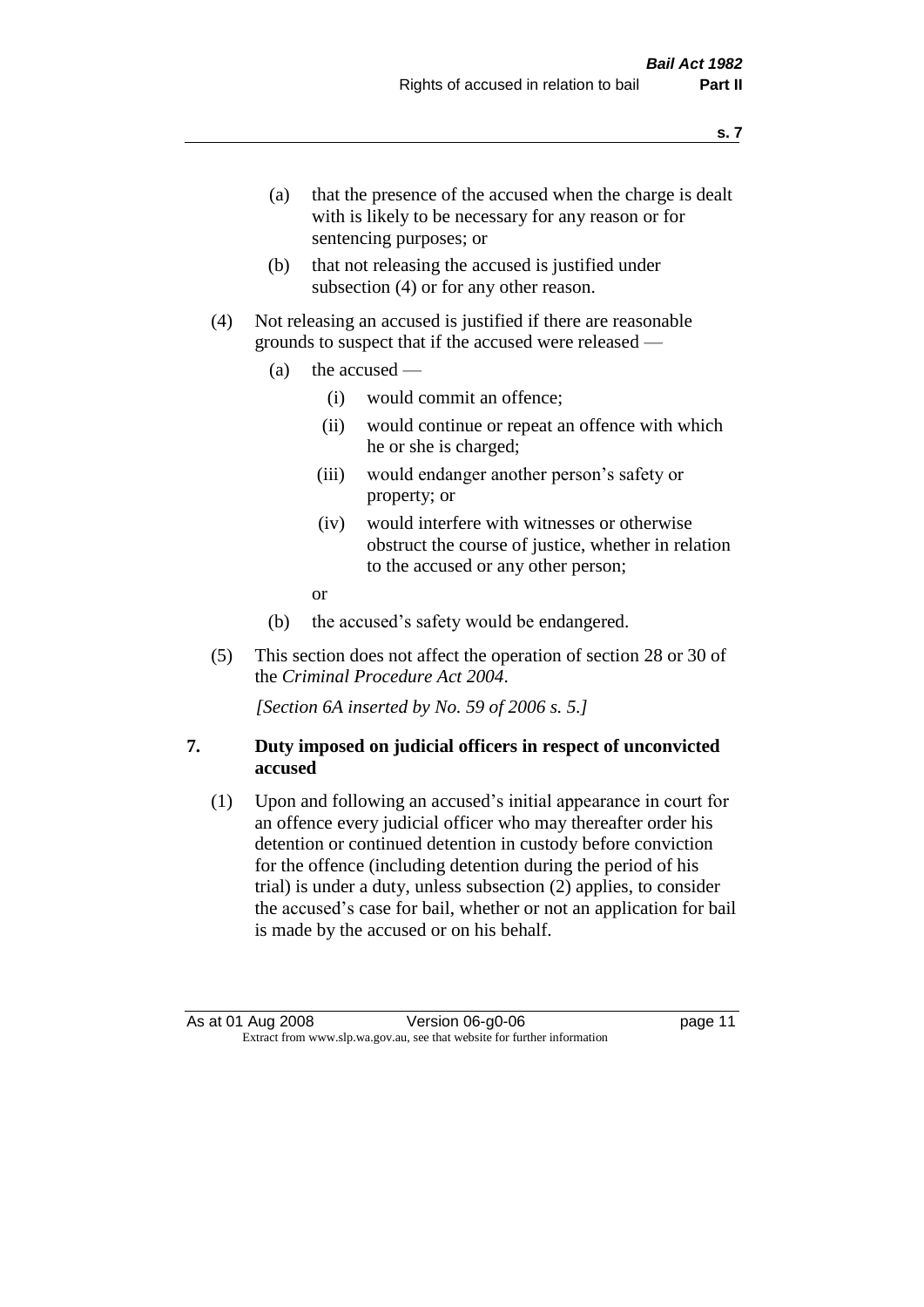- (2) Where under section 15 only a judge of the Supreme Court or a judge of the Children's Court has power to grant bail for an offence, the judicial officer referred to in subsection (1), other than a judge of the Supreme Court or a judge of the Children's Court, shall, whether or not an application for bail is made by the person or on his behalf, cause the accused to be taken as soon as is practicable before a judge of the Supreme Court or a judge of the Children's Court, as the case may require for the purpose of having the accused's case for bail considered by the judge.
- (3) Notwithstanding subsection (2), where
	- (a) the duty described in that subsection or in section 6(8) or (9) has been discharged once in relation to an accused's case for bail; and
	- (b) bail has on that occasion been refused by a judge of the Supreme Court or a judge of the Children's Court,

the accused's case for bail need not be considered on any subsequent occasion in the same case when the accused's continued detention may be ordered unless the accused satisfies the judicial officer who may order his detention that —

- (c) new facts have been discovered, new circumstances have arisen or the circumstances have changed since bail was refused on the occasion mentioned in paragraph (b); or
- (d) he failed to adequately present his case for bail on that occasion,

but if the judicial officer is so satisfied he shall cause the accused to be taken as soon as is practicable before a judge of the Supreme Court or a judge of the Children's Court as the case may require for the purpose of having the accused's case for bail considered by the judge.

(4) Notwithstanding subsection (1), after the duty described in that subsection has been discharged once in relation to an accused's case for bail or after a judge of the Supreme Court or a judge of

| page 12 | Version 06-g0-06                                                         | As at 01 Aug 2008 |
|---------|--------------------------------------------------------------------------|-------------------|
|         | Extract from www.slp.wa.gov.au, see that website for further information |                   |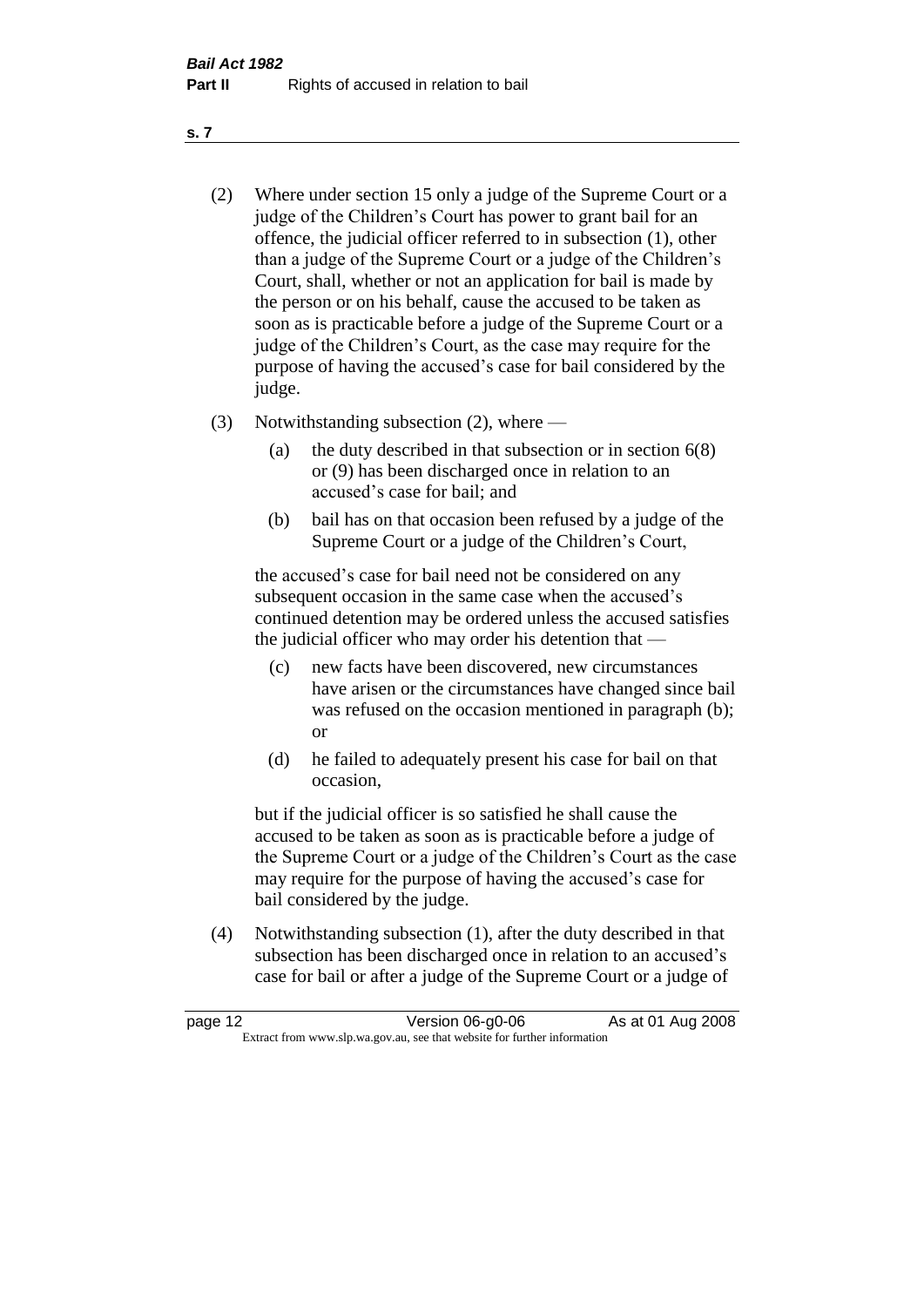the Children's Court has considered the case under section 15, it is sufficient on any subsequent consideration of bail in the same case for a judicial officer, including a judge of the Supreme Court or a judge of the Children's Court acting under section 15 —

- (a) to inquire whether any new fact has been discovered or new circumstance has arisen, or whether the circumstances have changed, since bail was previously granted or refused and whether the accused considers that he failed to adequately present his case for bail on a previous occasion; and
- (b) unless he is satisfied that there is any reason of the kind mentioned in paragraph (a) for not doing so, to adopt the decision previously made in the case, but with power to make such variations of the terms and conditions of bail as he thinks fit.
- (5) The operation of this section is subject to the exercise of the power conferred by section 9 and to the provisions of sections 10, 12 and 16(2) and clause 3A of Part C of Schedule 1.

*[Section 7 amended by No. 74 of 1984 s. 5; No. 49 of 1988 s. 80; No. 45 of 1993 s. 6; No. 84 of 2004 s. 82; No. 59 of 2006 s. 4(2).]* 

#### **7A. Bail for appeal under the** *Criminal Appeals Act 2004* **Part 2**

- (1) If a person is in custody and an appeal has been commenced under Part 2 of the *Criminal Appeals Act 2004* in connection with the decision by virtue of which the person is in custody, the person may apply for bail —
	- (a) if the appeal is to be heard and determined by the Court of Appeal or if an application has been made to the Court of Appeal for leave to appeal to the Court of Appeal — to a judge of appeal; or
	- (b) in any other case to a judge of the Supreme Court.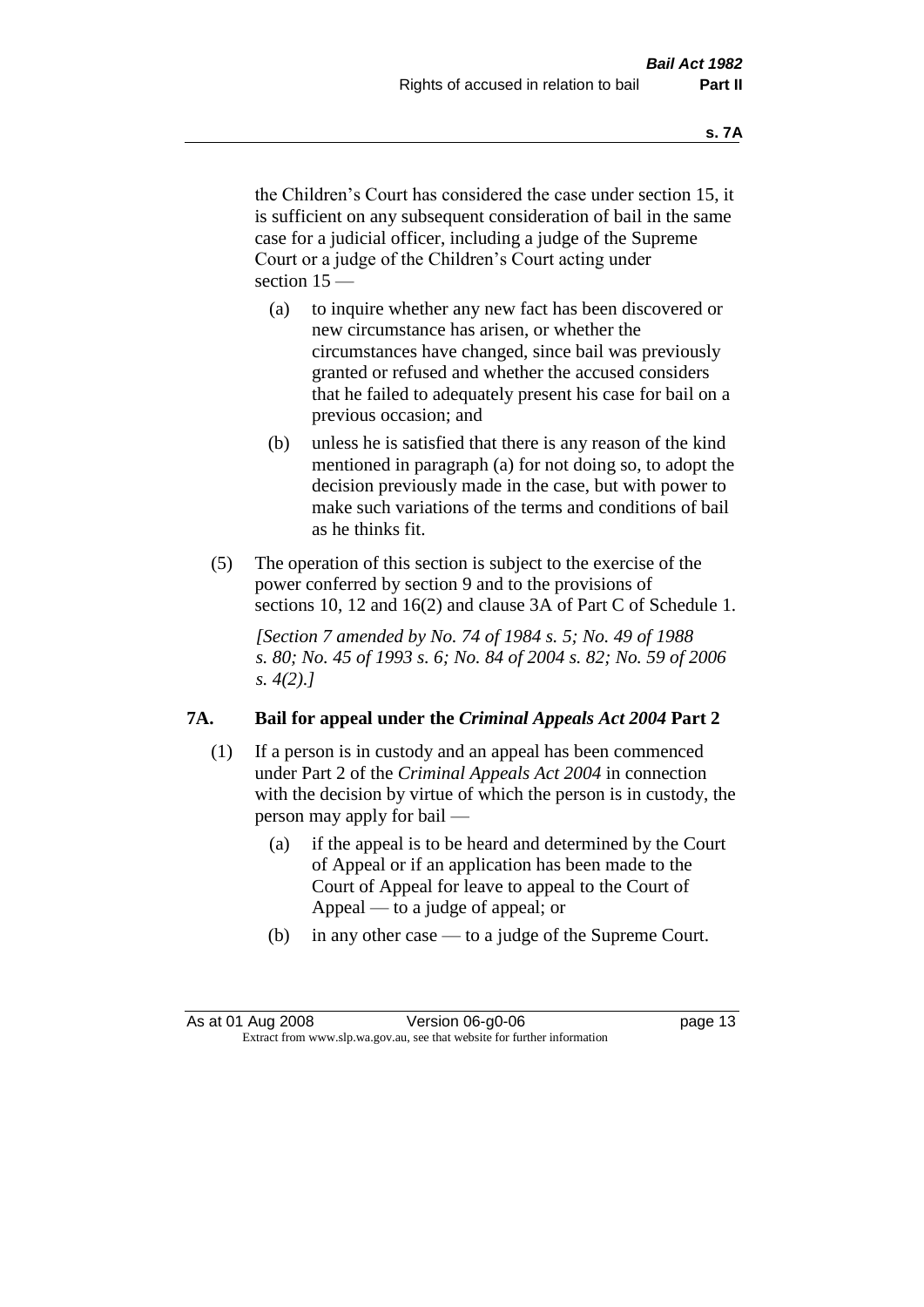- (2) Bail shall not be granted to an applicant for bail under subsection (1) until he has given notice of his application for bail to —
	- (a) the State Solicitor; or
	- (b) the Deputy Director of Public Prosecutions (Commonwealth) in Perth,

as the case may require, and that official has been given an opportunity to be heard on the application.

*[Section 7A inserted by No. 33 of 1989 s. 18; amended by No. 65 of 2003 s. 88(2); No. 45 of 2004 s. 28(4); No. 59 of 2004 s. 141; No. 84 of 2004 s. 11.]* 

#### **8. Accused to be given information and prescribed forms**

- (1) Subject to subsection (4), a judicial officer or authorised officer who is called upon to consider an accused's case for bail, on the first occasion when it arises in relation to an offence or group of offences for which an accused is required to appear, shall ensure that the accused is, or has been, given —
	- (a) such information in writing as to the effect of this Act as is prescribed for the purposes of this paragraph;
	- (b) a prescribed form for completion, designed to disclose to the judicial officer or authorised officer all information relevant to the decision; and
	- (c) where the accused is unable or insufficiently able, to read, speak or write English, such assistance as he may reasonably require in order to have communicated to him the information mentioned in paragraph (a) and complete the form referred to in paragraph (b).
- (2) After an accused case for bail has been considered once, a judicial officer or authorised officer on any subsequent consideration of bail in the same case shall —
	- (a) comply with subsection  $(1)(a)$ ; and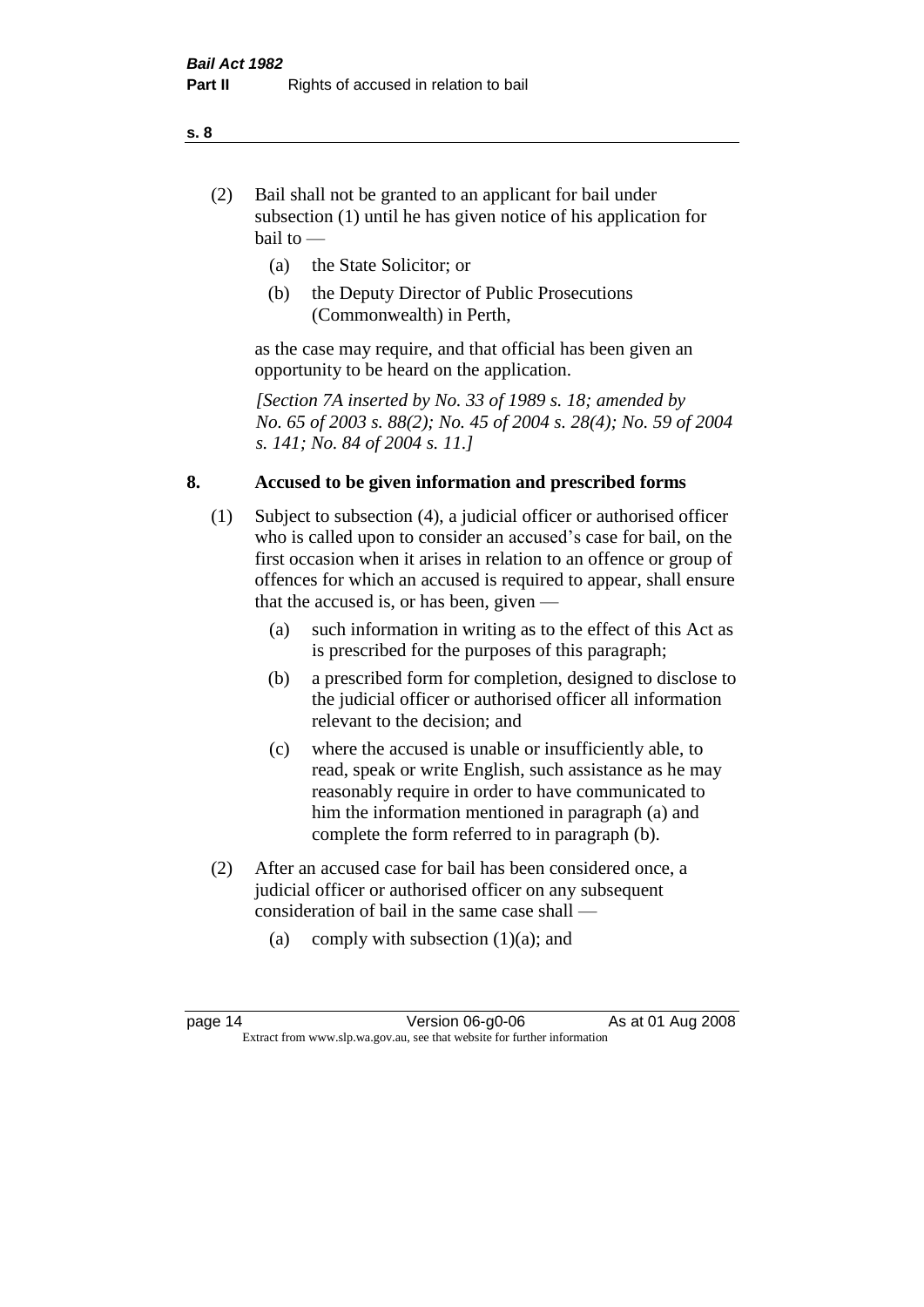- (b) either comply with subsection  $(1)(b)$  or obtain the form previously completed for the purposes of that paragraph, if any, and ensure that —
	- (i) the form is revised in order to show any changes which he is informed have occurred since it was completed; and
	- (ii) any assistance, of the kind referred to in subsection  $(1)(c)$  is given to the accused for the purpose of completing or revising the form, as the case may be.
- (3) Nothing in this section shall be read as limiting section 23.
- (3a) Notwithstanding subsection  $(1)(a)$  or  $(2)(a)$  a judicial officer or authorised officer need not comply with that paragraph if it appears to him that the accused's case for bail is such that bail is likely to be granted to him in accordance with this Act; but if it subsequently appears to him that bail will not be granted or that the accused is dissatisfied with any condition imposed on the grant of bail he shall then comply with that paragraph.
- (4) Notwithstanding subsection  $(1)(b)$  or  $(2)(b)$ , a judicial officer or an authorised officer may dispense with completion or revision of the form referred to in those paragraphs if it appears to him  $that -$ 
	- (a) the accused's case for bail is such that bail is likely to be granted to him in accordance with this Act; and
	- (b) the information in the possession of the judicial officer or authorised officer is sufficient for his consideration of the case.
- (5) Where a person has applied for bail for an appeal as mentioned in section 7A(1), this section applies as if the consideration of bail for the appeal were a first consideration of bail for an offence.

*[Section 8 amended by No. 74 of 1984 s. 6; No. 15 of 1988 s. 6; No. 33 of 1989 s. 18; No. 84 of 2004 s. 82.]*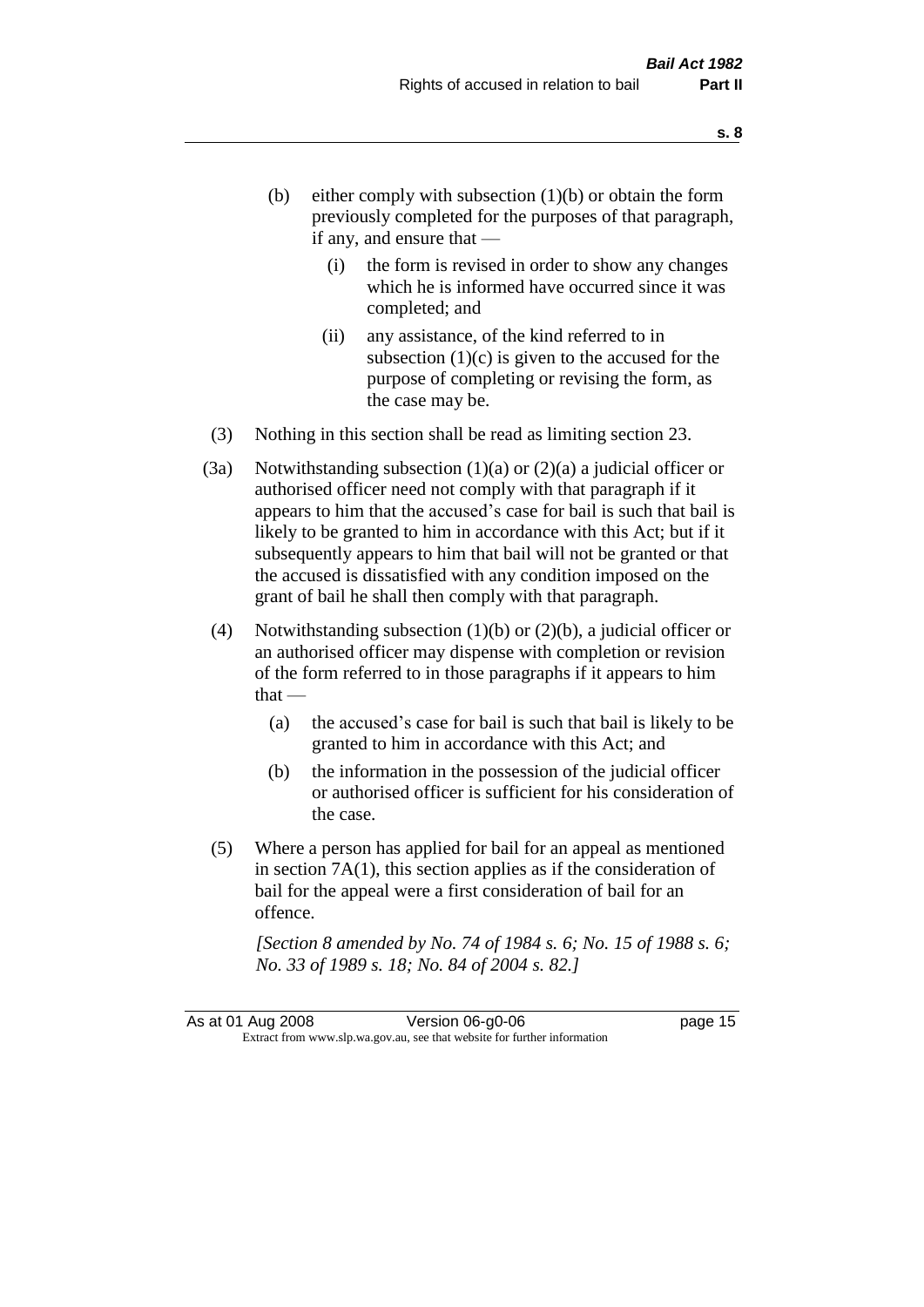- **9. Bail decision may be deferred until further information obtained** 
	- (1) Subject to section 26(2) of the *Young Offenders Act 1994*, a judicial officer or authorised officer who is called upon to consider a case for bail may defer consideration of the case for a period not exceeding 30 days if he thinks it is necessary —
		- (a) to obtain more information for the purpose of making a decision in accordance with this Act; or
		- (b) to take any step authorised by section  $24(1)$ .
	- (2) Nothing in this section shall be taken to limit the right of an accused to be brought before a court as soon as is practicable if he is not released on bail.

*[Section 9 amended by No. 57 of 1997 s. 21(2); No. 84 of 2004 s. 82.]*

### **10. Sections 5, 6 and 7 do not apply where accused imprisoned for other cause**

Notwithstanding sections 5, 6 and 7, the rights conferred on an accused and the duties imposed on police officers, authorised officers and judicial officers by those sections in respect of an appearance in court for an offence do not arise where —

- (a) the accused is in custody for some other offence or reason (including the non-payment of a sum of money); and
- (b) the police officer, authorised officer or judicial officer is satisfied that the accused is likely to remain in custody for that other offence or reason until or beyond the time for the appearance for the first-mentioned offence.

*[Section 10 amended by No. 84 of 2004 s. 82.]*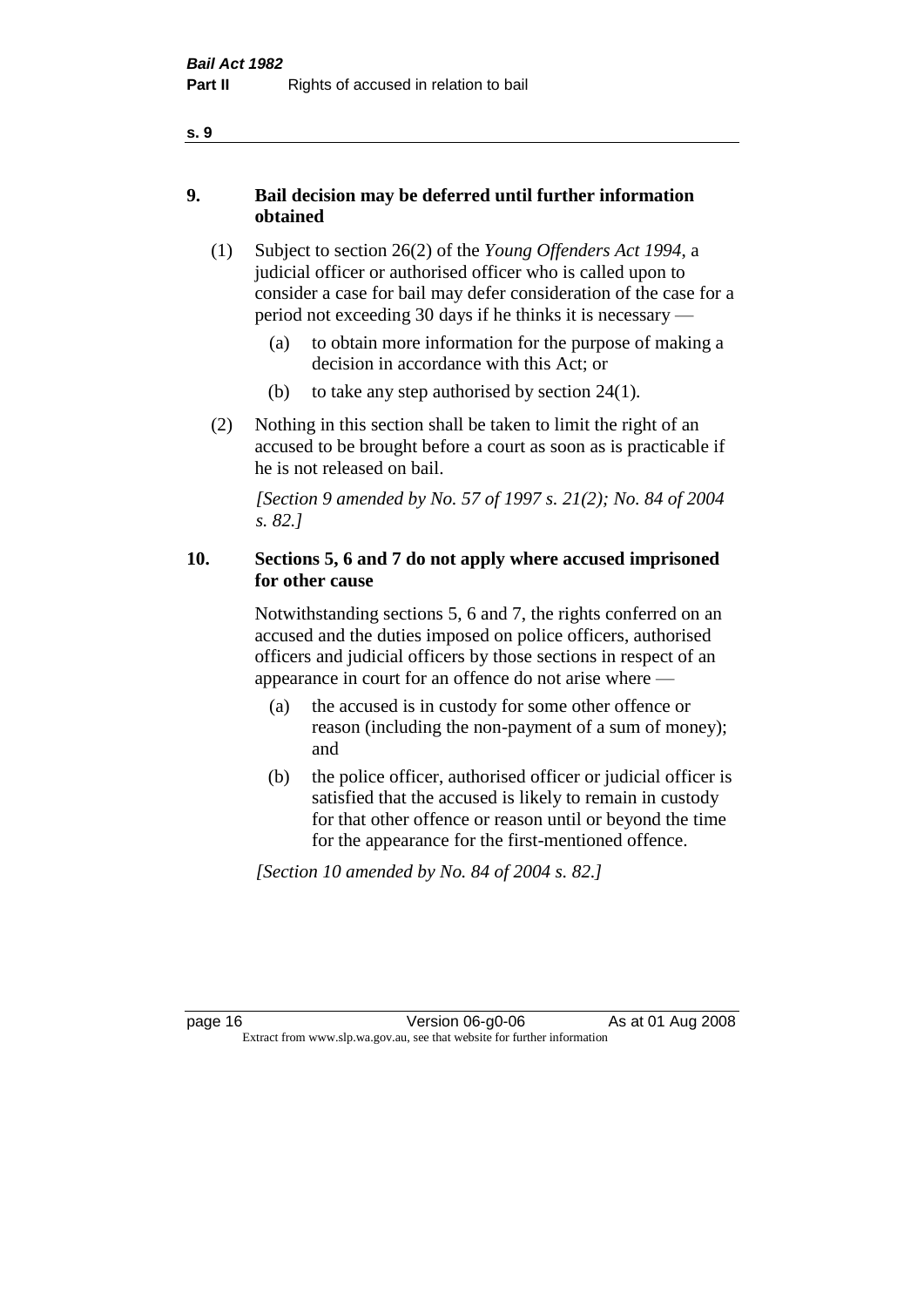#### **11. Rights following grant of bail**

- $(1)$  When
	- (a) bail has been granted to an accused for an appearance in court;
	- (b) all conditions which are to be complied with before the release of the accused have been complied with; and
	- (c) he has entered into a bail undertaking for that appearance or his bail undertaking is deemed to be amended under section 31(3),

the accused has a right to be at liberty until he is required to appear, or to next appear, before a court, but subject to —

- (d) any requirement that he be in custody for some other reason;
- (e) the exercise of the powers in sections 14(3), 17A, 46, 54 and 55; and
- (f) the limitation mentioned in section 12.
- (2) As soon as is practicable after an accused becomes entitled to be at liberty as provided in subsection  $(1)$  —
	- (a) an authorised officer, where bail was granted by an authorised officer;
	- (b) a justice who has granted bail otherwise than while sitting as a court;
	- (c) a judge's associate, where bail was granted by a judge of the District Court or the Supreme Court or the Children's Court; and
	- (d) in any other case, the registrar of the court where the judicial officer who granted bail exercises jurisdiction or a justice,

shall, where the accused is in custody in a lock-up or prison, forthwith deliver or cause to be delivered a certificate to that effect in the prescribed form to the person in charge of the lock-up or

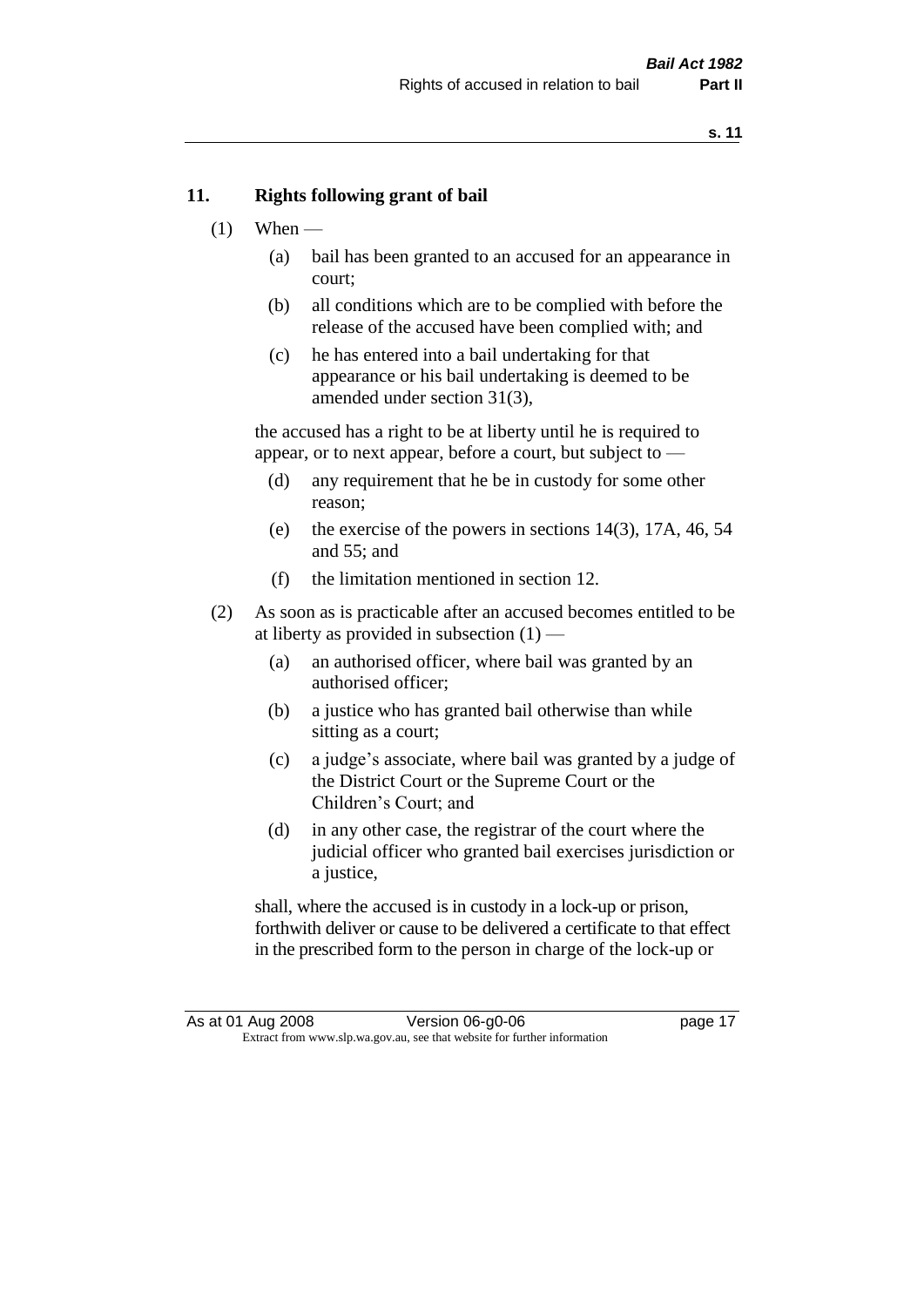prison, and that person shall release the accused from custody as soon as is practicable after he receives the certificate.

(3) In subsection (2)(a) *authorised officer* does not include an authorised officer who is also the person in charge of the lock-up in which the accused is in custody.

*[Section 11 amended by No. 74 of 1984 s. 7; No. 15 of 1988 s. 7; No. 49 of 1988 s. 81; No. 45 of 1993 s. 7; No. 47 of 1999 s. 8; No. 59 of 2004 s. 141; No. 84 of 2004 s. 82.]* 

#### **12. Further limitation on rights in sections 5 and 11**

The right of an accused to have his case for bail considered as soon as is practicable, his right to be at liberty as mentioned in section 11(1), and the corresponding duties created by this Part, are limited so far as is reasonably necessary for the exercise or performance by a person of any statutory power or function vested in him which requires or permits the continued custody of the accused, including the exercise of the powers set out in Part 12 of the *Criminal Investigation Act 2006* and Parts 6 and 7 of the *Criminal Investigation (Identifying People) Act 2002*.

*[Section 12 amended by No. 6 of 2002 s. 96; No. 84 of 2004 s. 82; No. 59 of 2006 s. 6.]*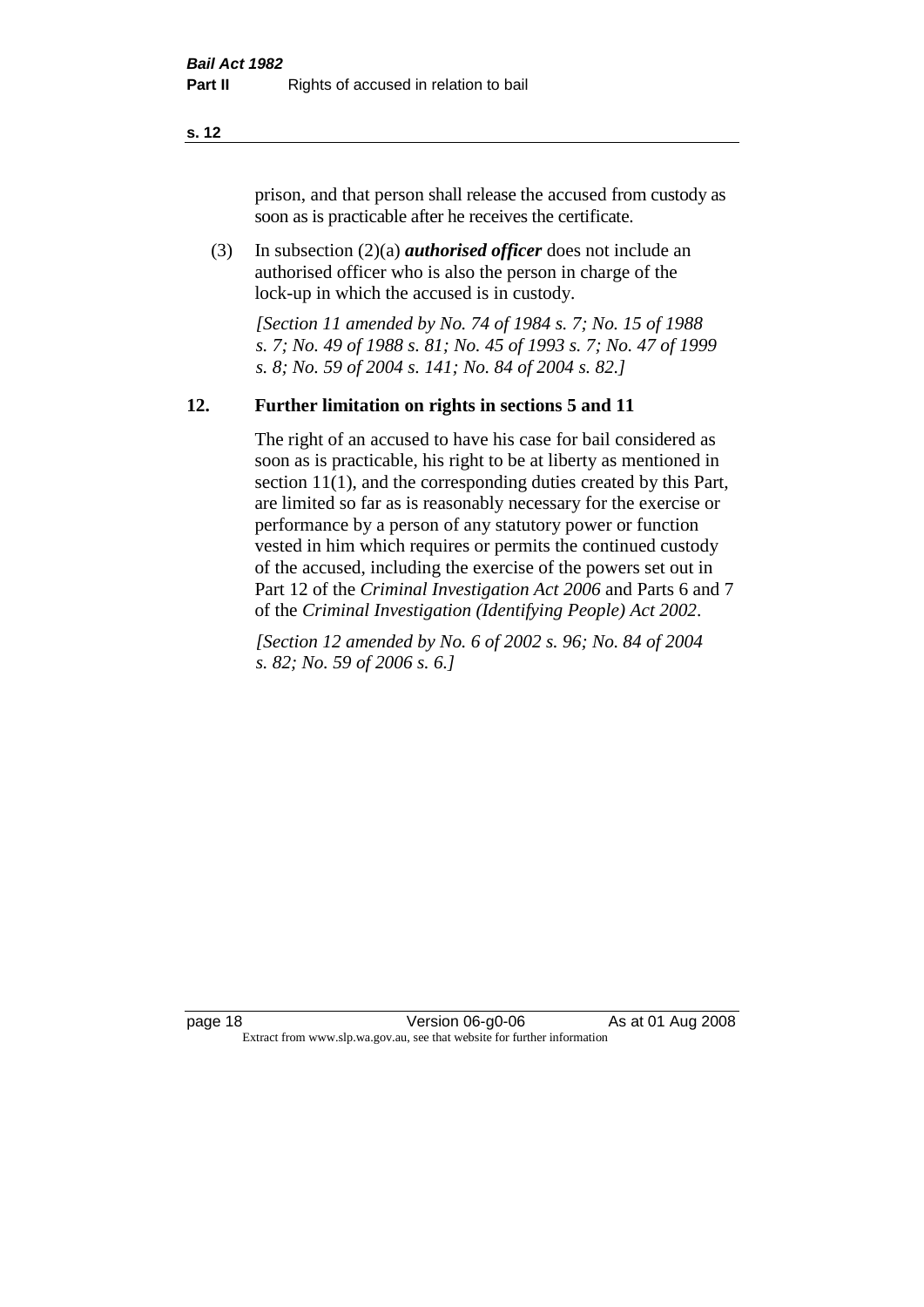# **Part III — Jurisdiction to grant bail**

### **13. Jurisdiction to grant bail**

- (1) Jurisdiction to grant bail for any appearance described in the first column of Part A of Schedule 1 is vested in the judicial officer or authorised officer specified in the second column of that Part opposite thereto and shall be exercised subject to and in accordance with this Part and the further provisions in Parts B, C and D of Schedule 1.
- (2) A home detention condition shall not be imposed as a condition of bail except by a judicial officer.

*[Section 13 amended by No. 61 of 1990 s. 5; No. 45 of 1993 s. 12.]* 

#### **14. Supreme Court judge has jurisdiction in all cases**

- (1) A judge of the Supreme Court may, in accordance with this  $Act -$ 
	- (a) exercise a power to grant bail which is conferred upon any other judicial officer or any authorised officer by this Act; and
	- (b) revoke or vary any bail previously granted by any other such officer.
- (2) Subject to subsection (2a), the jurisdiction of a judge of the Supreme Court under subsection (1) in respect of an appearance by an accused may be invoked by application made by either the prosecutor or the accused, and whether or not any other judicial officer has —
	- (a) previously granted or refused bail; or
	- (b) exercised any power conferred on him by section 55,

in respect of that appearance.

(2a) After the jurisdiction under subsection (1) has been invoked once by an accused in relation to an offence or group of

|                                                                          | As at 01 Aug 2008 | Version 06-g0-06 | page 19 |
|--------------------------------------------------------------------------|-------------------|------------------|---------|
| Extract from www.slp.wa.gov.au, see that website for further information |                   |                  |         |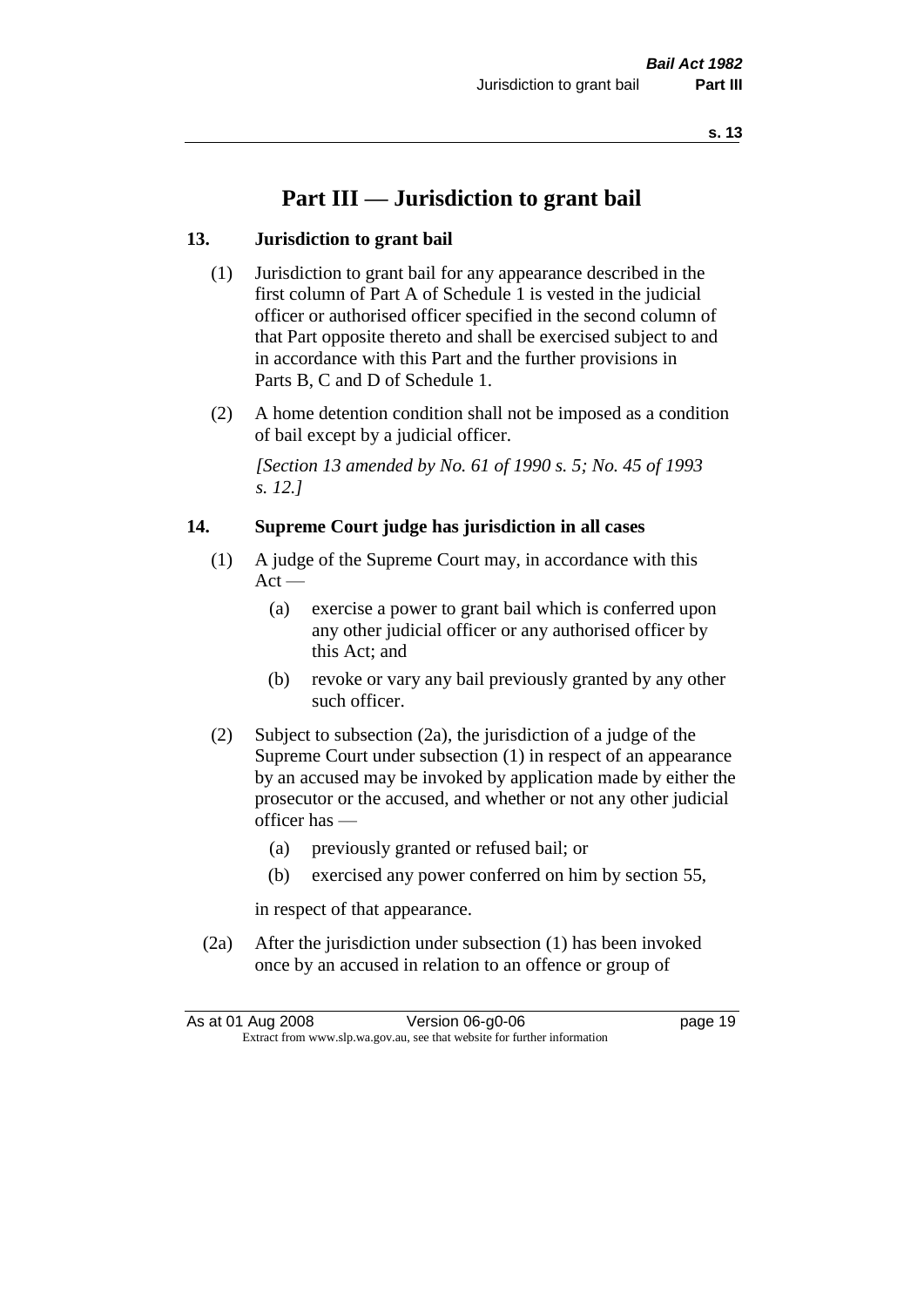offences for which he is required to appear, it may not be further invoked by that accused in relation to that offence or group of offences unless the accused satisfies a judge of the Supreme Court that —

- (a) new facts have been discovered, new circumstances have arisen or the circumstances have changed since the occasion when the jurisdiction was invoked; or
- (b) he failed to adequately present his case for bail on that occasion.
- (3) Where under subsection (1) a judge of the Supreme Court
	- (a) revokes the bail of an accused who is at liberty, he may order that the accused be returned to custody to await the appearance for which the bail was granted;
	- (b) varies the bail of such an accused, he may order that the accused be returned to custody until he becomes entitled to be at liberty pursuant to section 11,

and the judge may issue any warrant which may be necessary to carry such an order into effect.

- (4) In this section *any other judicial officer* means any judicial officer whose jurisdiction is inferior to that of a judge of the Supreme Court.
- (5) The powers and duties conferred on a judge of the Supreme Court by this section may in the case of a child charged with an offence before the Children's Court also be exercised by a judge of the Children's Court.

*[Section 14 amended by No. 74 of 1984 s. 8; No. 49 of 1988 s. 82; No. 84 of 2004 s. 82.]* 

#### **15. Exclusive jurisdiction of Supreme Court judge in murder cases**

(1) Where an accused is in custody for murder, the power to grant bail shall be exercised only by a judge of the Supreme Court, or

page 20 **Version 06-g0-06** As at 01 Aug 2008 Extract from www.slp.wa.gov.au, see that website for further information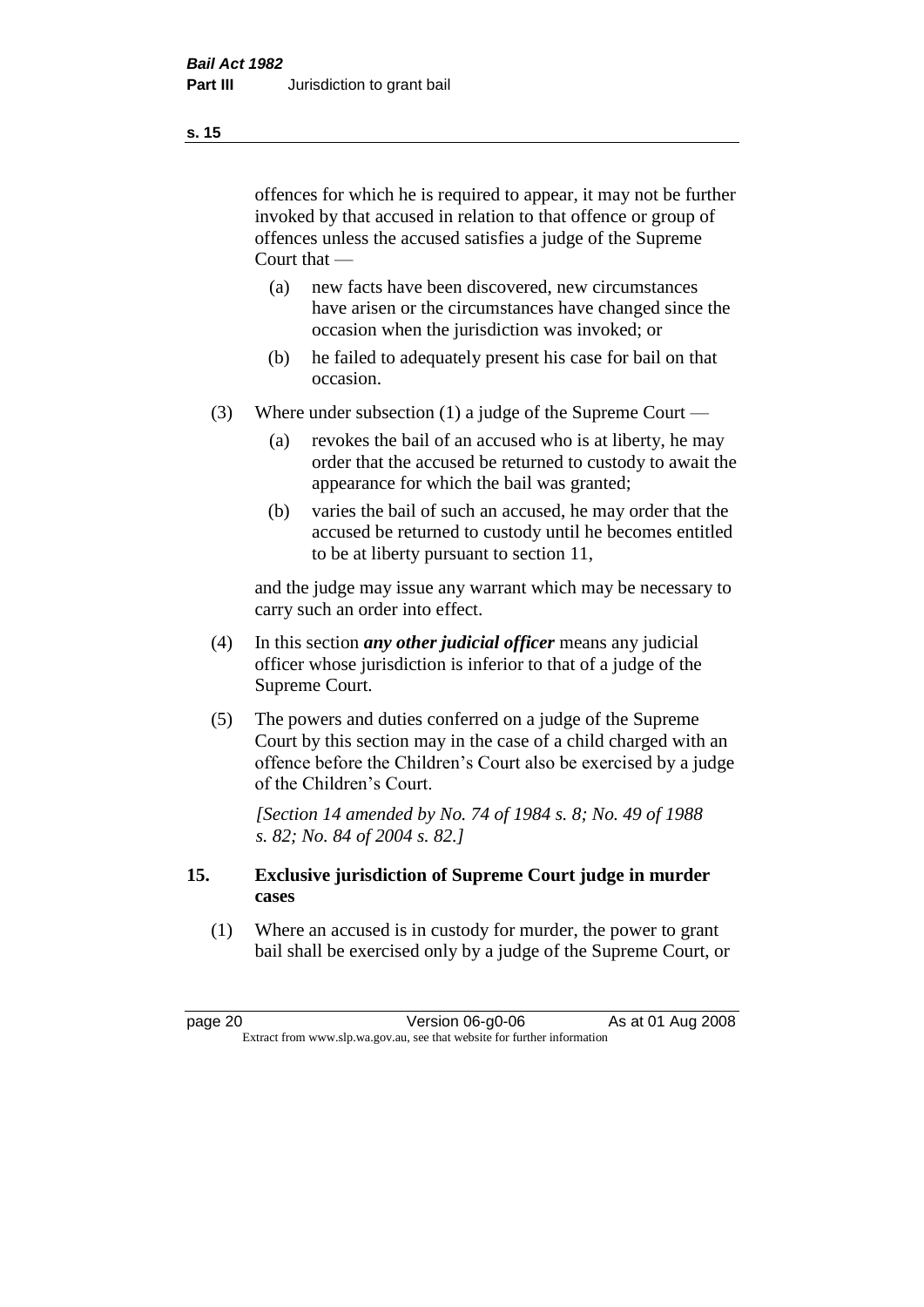in the case of an accused who is a child by a judge of the Children's Court, except —

- (a) where section  $31(2)(d)$  applies; or
- (b) to the extent that the Court of Appeal exercises its powers under Part A of Schedule 1.
- *[(2) repealed]*

*[Section 15 amended by No. 52 of 1984 s. 35; No. 74 of 1984 s. 9; No. 49 of 1988 s. 83; No. 70 of 1988 s. 45; No. 45 of 1993 s. 12; No. 45 of 2004 s. 28(4); No. 84 of 2004 s. 82; No. 29 of 2008 s. 24(5).]* 

#### **16. Bail of person arrested on warrant**

- (1) Subject to sections 14 and 15 where the arrest of an accused for an offence is made pursuant to a warrant he shall not be granted bail before he is brought before a court or judicial officer as commanded by the warrant, except by a justice acting in terms of section 6(9).
- (2) Notwithstanding subsection (1) or any other provision of this Act, an accused who has been arrested pursuant to a warrant —
	- (a) issued under section 56; or
	- (b) issued under the *Criminal Procedure Act 2004* for an offence against section 51(1) or (2),

shall not have a right to have his case for bail considered, and shall not be granted bail, before he is brought before the court as commanded by the warrant.

*[Section 16 amended by No. 59 of 2004 s. 141; No. 84 of 2004 s. 11 and 82; No. 59 of 2006 s. 4(3).]*

#### **16A. Restrictions on powers of authorised officers and justices in certain cases**

(1) Where this section applies to a person who has been arrested for an offence jurisdiction does not arise under section 13 until the person is brought before —

| As at 01 Aug 2008                                                        | Version 06-g0-06 | page 21 |
|--------------------------------------------------------------------------|------------------|---------|
| Extract from www.slp.wa.gov.au, see that website for further information |                  |         |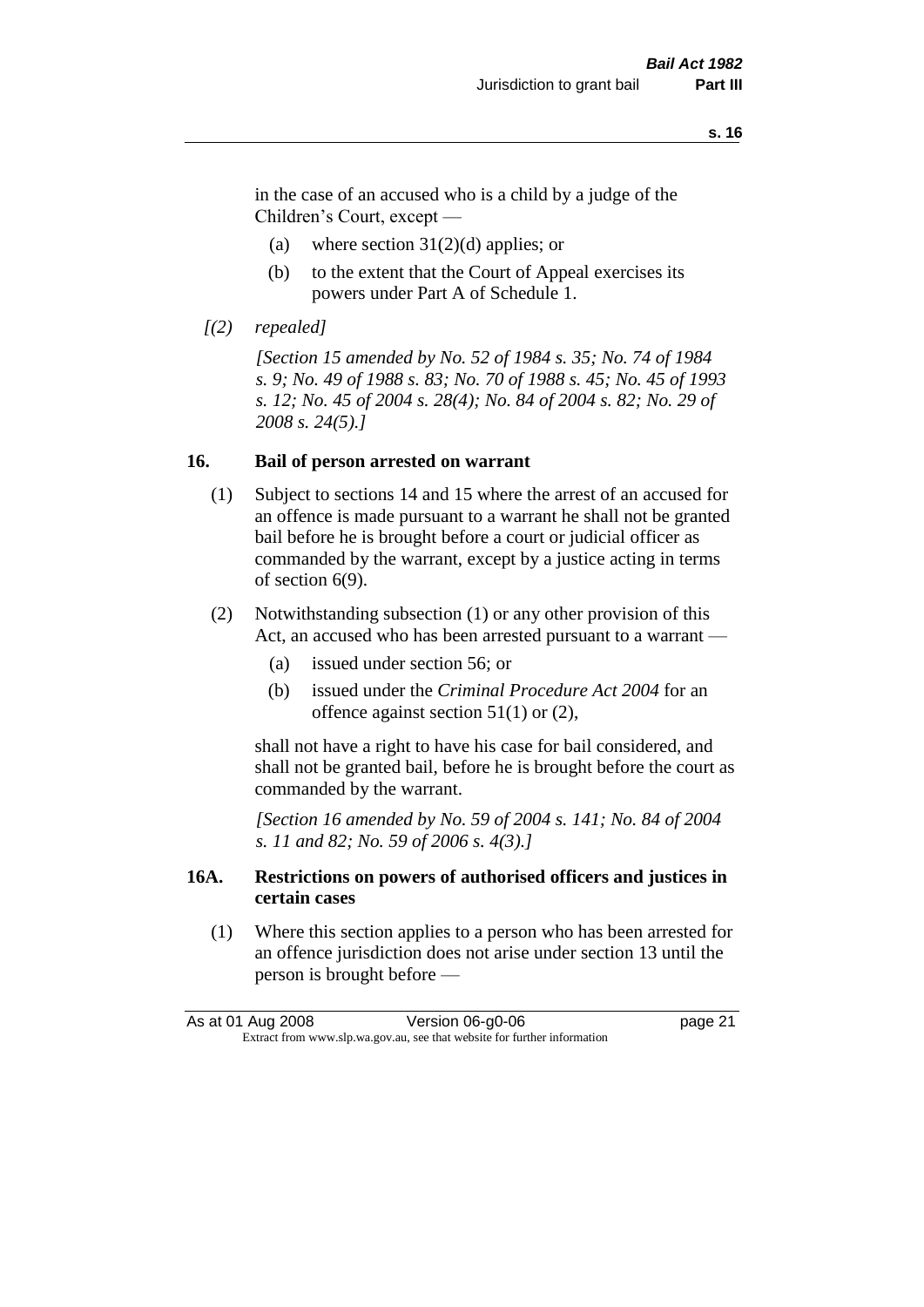- (a) a court constituted by or so as to include a magistrate; or
- (b) where section 15 applies, a judge of the Supreme Court or a judge of the Children's Court as the case may require.
- (2) This section applies where
	- (a) a person has been arrested in an urban area for a serious offence; and
	- (b) the serious offence is alleged to have been committed while the accused was —
		- (i) on bail for; or
		- (ii) at liberty under an early release order made in respect of,

another serious offence.

- (3) This section also applies where a person has been arrested in an urban area for an offence against section 61(1) of the *Restraining Orders Act 1997* (which creates offences for breaches of violence restraining orders).
- $(4)$  In this section —

*urban area* means —

- (a) the metropolitan region as defined in the *Planning and Development Act 2005* and any prescribed area that adjoins that region; and
- (b) any other prescribed area of the State, being the whole or part of, or an area adjoining, a local government district under the *Local Government Act 1995* that is designated under that Act as a city or a town.

*[Section 16A inserted by No. 54 of 1998 s. 6(1); amended by No. 38 of 2004 s. 59; No. 84 of 2004 s. 82; No. 38 of 2005 s. 15.]*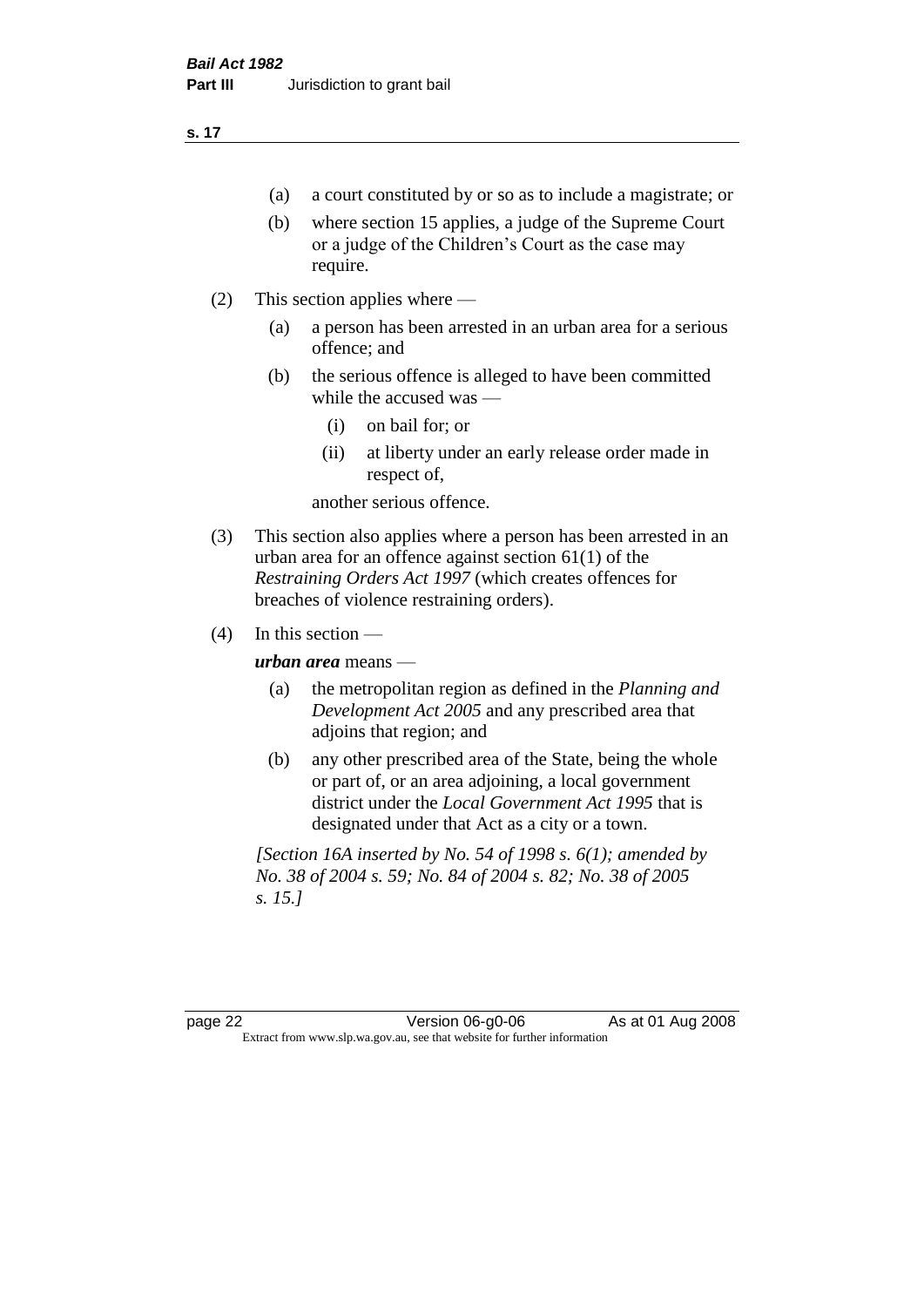#### **17. Conditions which may be imposed**

- (1) A judicial officer or authorised officer may impose conditions on a grant of bail only to the extent that he is authorised to do so by clause 2(3)(c) of Part C and Part D of Schedule 1.
- (2) Conditions imposed on a grant of bail shall not be any more onerous on the accused than the judicial officer or authorised officer considers is required in the public interest having regard to the nature of the offence for which the accused is in custody and the circumstances of the accused.

*[Section 17 amended by No. 45 of 1993 s. 8 and 12; No. 84 of 2004 s. 82.]* 

#### **17A. Further provisions as to responsible person's undertaking (Schedule 1 Part C clause 2)**

- (1) Where this section applies, an authorised police officer may
	- (a) cancel an undertaking of the kind described in clause 2(3)(c) of Part C of Schedule 1;
	- (b) approve of another person as a responsible person within the meaning in that clause; and
	- (c) detain the accused or order his detention until the person so approved enters into an undertaking of the kind mentioned in paragraph (a).
- (2) Subsection (1) applies where
	- (a) a person has entered into an undertaking referred to in paragraph (a) of that subsection;
	- (b) a judicial officer when granting bail ordered that the person may under this section be released from the undertaking by an authorised police officer; and
	- (c) the person wishes to be so released.
- (3) A police officer may, for the purpose of the exercise of the powers in subsection (1), take into custody a child accused who has been released on bail.

| As at 01 Aug 2008                                                        | Version 06-g0-06 | page 23 |
|--------------------------------------------------------------------------|------------------|---------|
| Extract from www.slp.wa.gov.au, see that website for further information |                  |         |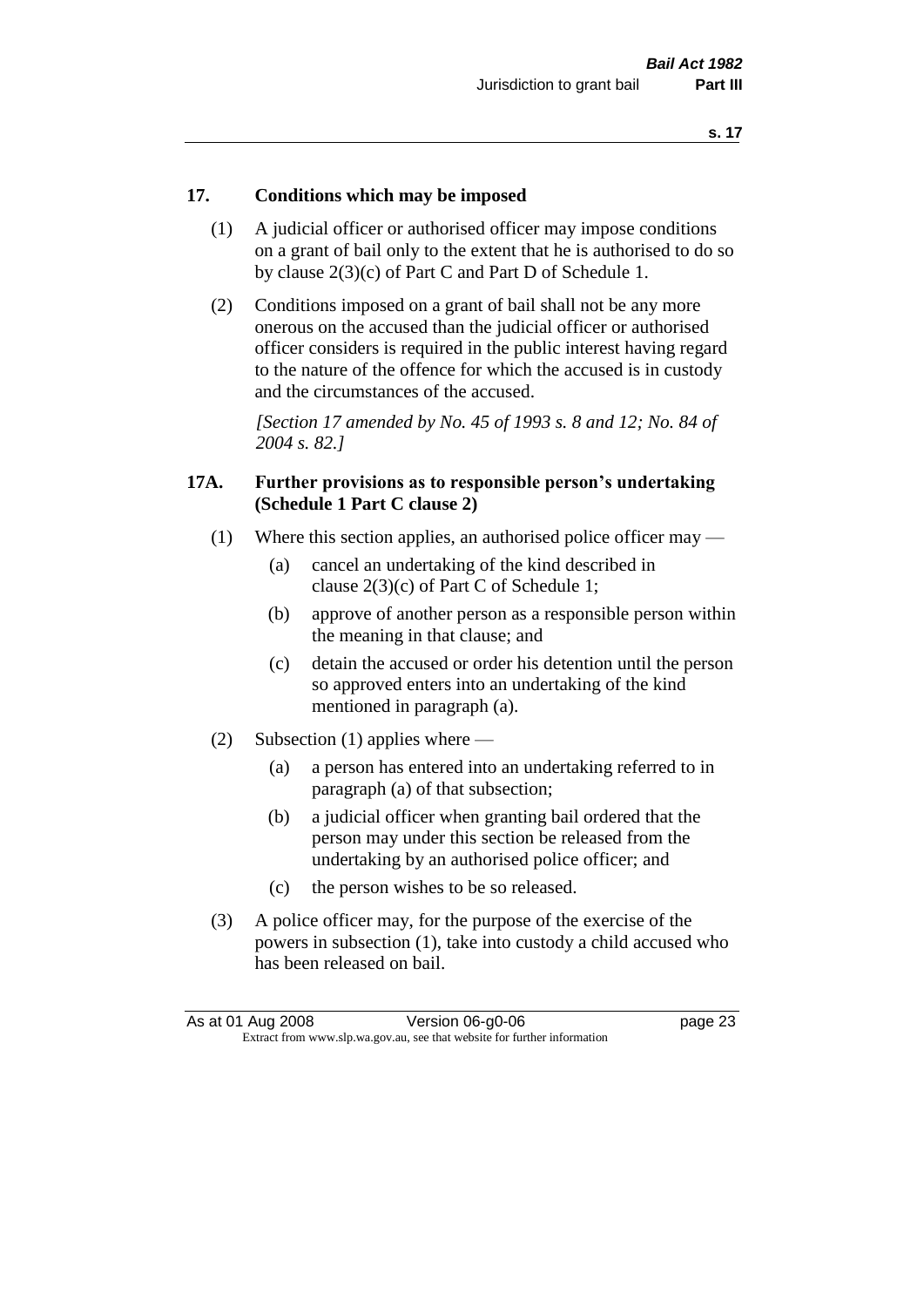#### **s. 17A**

- (4) If the police officer is not an authorised police officer he shall, as soon as is practicable, bring the accused before an authorised police officer for the purpose referred to in subsection (3).
- (5) After an undertaking has been entered into as mentioned in subsection  $(1)(c)$ , the accused, subject to this Act, has a right to be at liberty until he is required to appear before a court.

*[Section 17A inserted by No. 45 of 1993 s. 9; amended by No. 84 of 2004 s. 82.]* 

*[18-19. Repealed by No. 59 of 2006 s. 7(1).]*

page 24 Version 06-g0-06 As at 01 Aug 2008 Extract from www.slp.wa.gov.au, see that website for further information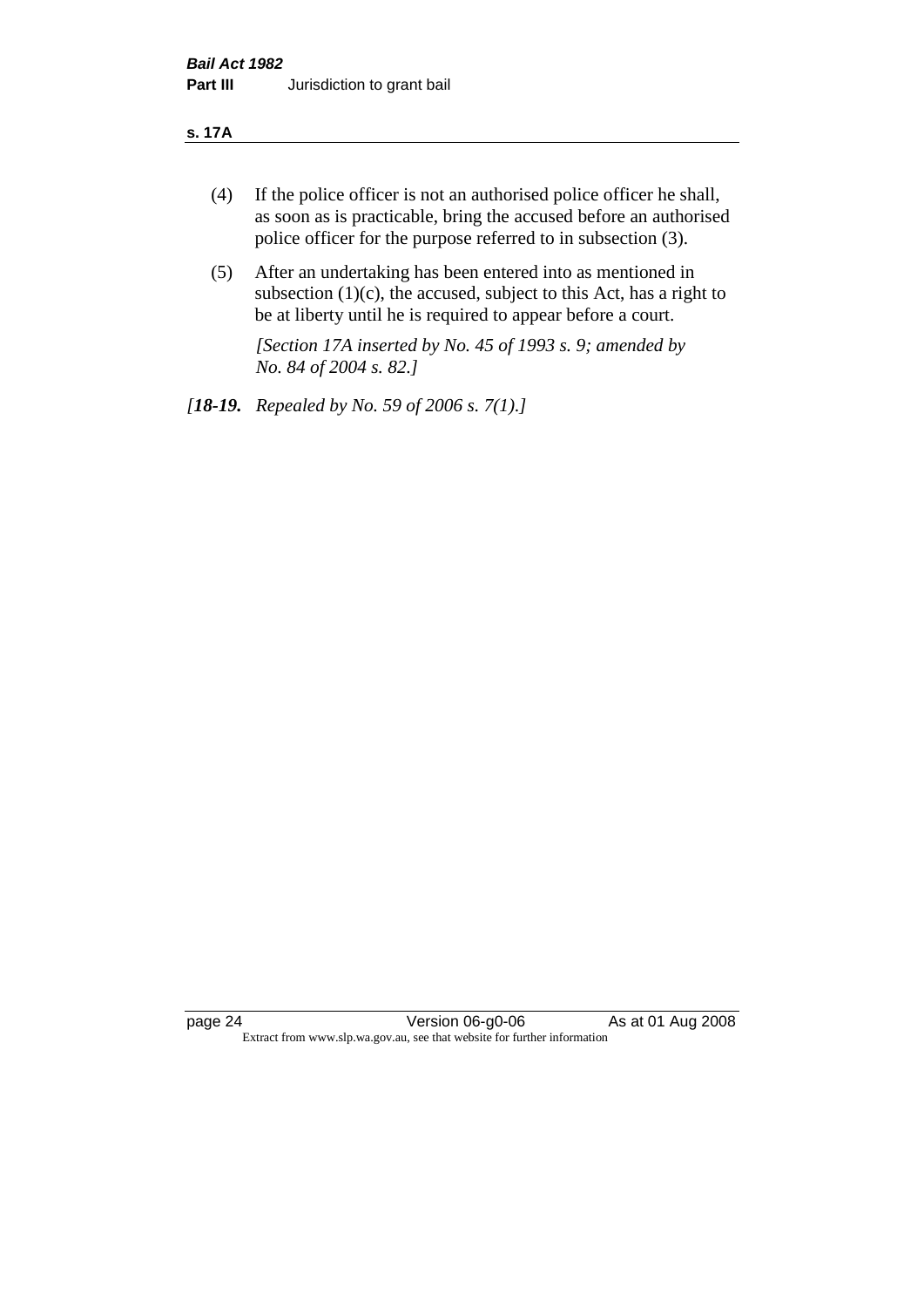# **Part IV — Hearing of case for bail, parties, and evidence**

#### **20. Power to consider bail** *in camera* **and to prohibit publication**

- (1) On the consideration by a judicial officer of a case for bail of an accused who is charged with an offence triable by jury, the judicial officer may, to avoid prejudice to either party, exercise the powers described in subsection (2), but shall only exercise the power in paragraph (b) thereof if he considers that the exercise of the power in paragraph (a) is not, on its own, likely to be sufficient to avoid prejudice.
- (2) The powers referred to in subsection (1) are to order
	- (a) that no report, or summary, of any statement, or of any specified statement, made or furnished at the hearing shall be published by any means;
	- (b) that the bail application be heard *in camera*.
- (3) Where an order is made under subsection (2)(a), no report, or summary, of any statement referred to in that paragraph shall be published by any means —
	- (a) if the offence is one that may be tried on indictment, before a court decides that it is to be tried on indictment;
	- (b) if the accused is discharged from further proceedings upon the prosecution notice or indictment brought against him for the offence, before he is so discharged; or
	- (c) if the accused is tried on indictment for the offence, before the trial is ended.
- (4) A person who, except with lawful excuse, fails to comply with an order made under this section commits an offence.

Penalty: \$1 000.

*[Section 20 amended by No. 50 of 2003 s. 37(2); No. 4 of 2004 s. 58; No. 84 of 2004 s. 11 and 82.]*

As at 01 Aug 2008 Version 06-g0-06 **Page 25** Extract from www.slp.wa.gov.au, see that website for further information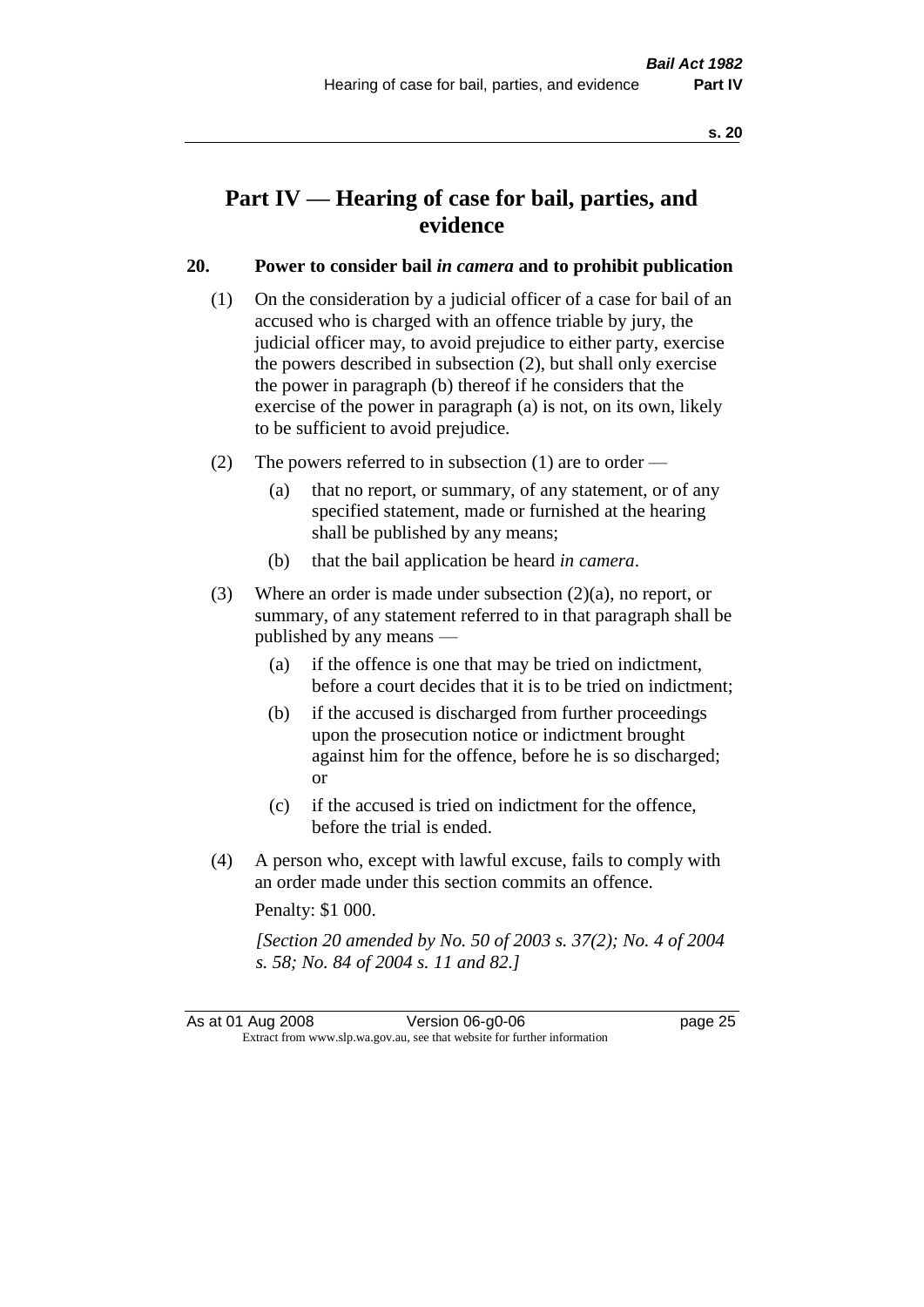#### **21. Parties**

- (1) The parties to proceedings on a case for bail are the prosecutor and the accused and, subject to subsection (2), no other person shall be a party to, or be represented at, the proceedings.
- (2) Nothing in subsection (1) affects the right of
	- (a) the Attorney General to apply for leave, or be an appellant, under Part 2 of the *Criminal Appeals Act 2004*;
	- (b) the State Solicitor or the Deputy Director of Public Prosecutions (Commonwealth) to receive notice and be heard under section 7A(2); or
	- (c) an officer referred to in section 33 of the *Children's Court of Western Australia Act 1988* to be present at and participate in proceedings concerning a child under that section.

*[Section 21 amended by No. 15 of 1988 s. 9; No. 49 of 1988 s. 84; No. 33 of 1989 s. 18; No. 31 of 1993 s. 7; No. 65 of 2003 s. 88(3); No. 59 of 2004 s. 141; No. 84 of 2004 s. 11 and 82.]* 

#### **22. Evidence**

A judicial officer or authorised person may in considering any case for bail receive and take into account such information as he thinks fit whether or not the same would normally be admissible in a court of law.

#### **23. Accused not bound to supply information**

An accused is not obliged to complete, or furnish information for, the prescribed form referred to in section  $8(1)(b)$ , or for any revision thereof, or to furnish any information, whether on oath or otherwise, for the purpose of having his case for bail considered.

*[Section 23 amended by No. 84 of 2004 s. 82.]* 

page 26 Version 06-g0-06 As at 01 Aug 2008 Extract from www.slp.wa.gov.au, see that website for further information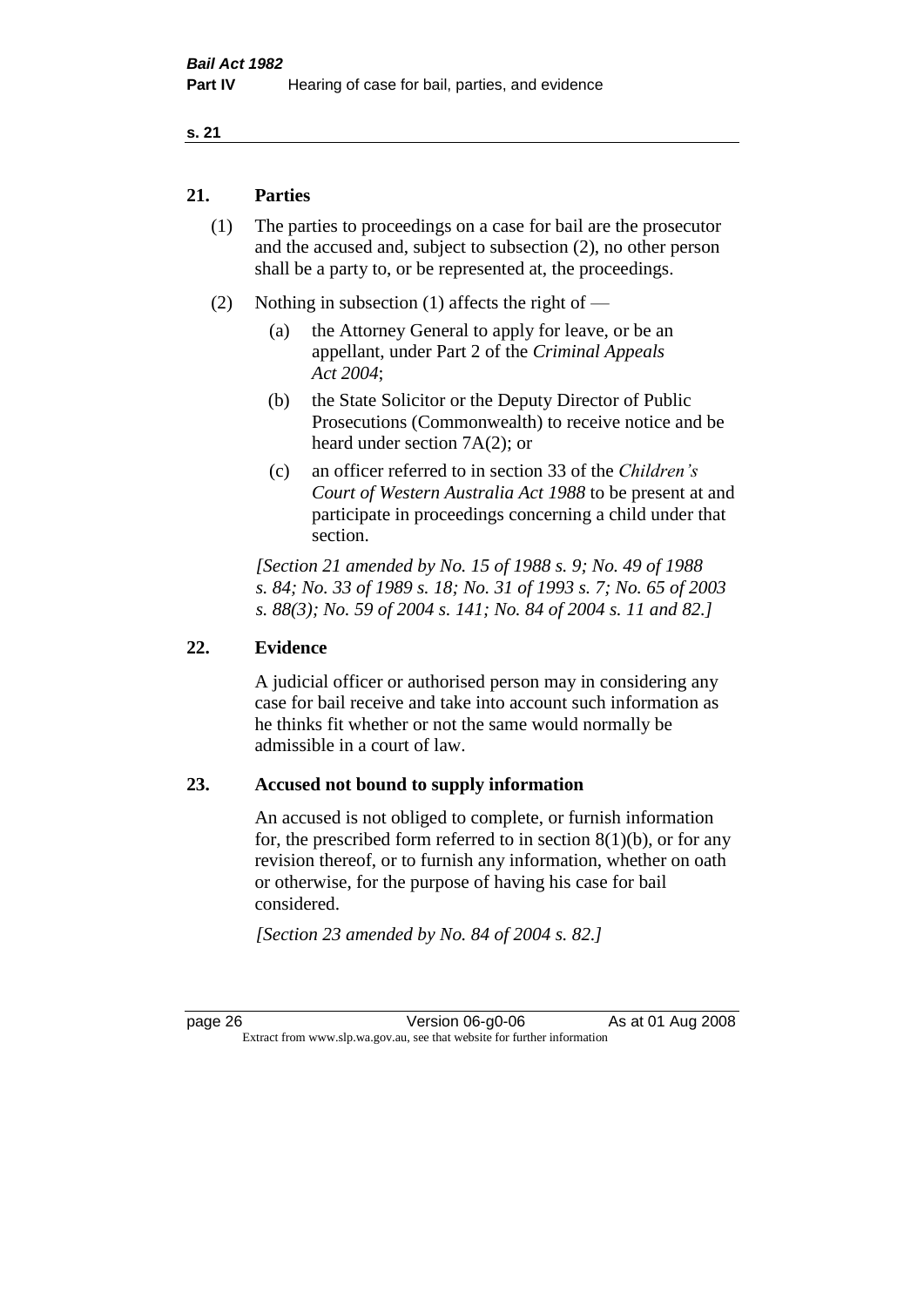### **24. Information may be referred to police officer for verification or for report**

- (1) A judicial officer or authorised officer who is called upon to consider a case for bail may —
	- (a) request that any information placed before the judicial officer or authorised officer by the accused for the purposes of the case be verified by a police officer, and to that end may refer to a police officer the prescribed form mentioned in section 8(1)(b), after it has been completed or revised;
	- (b) request that a report on any matter mentioned in Part C of Schedule 1, so far as it applies to an accused whose case is being or to be considered, be made by a police officer.
- (2) Where a reference or request is made under subsection (1) a police officer shall, as soon as is practicable —
	- (a) make a report to the judicial officer or the authorised officer accordingly; and
	- (b) furnish a copy of the report to the accused or his solicitor or counsel.

*[Section 24 inserted by No. 61 of 1990 s. 6; amended by No. 45 of 1993 s. 12; No. 84 of 2004 s. 82.]* 

#### **24A. Information may be referred to community corrections officer for verification or for report**

- (1) A judicial officer who is called upon to consider a case for bail may refer to a community corrections officer any matter referred to in section 24(1) and may request a community corrections officer to do any matter referred to in that section.
- (2) A judicial officer who is called upon to consider a case for bail and who desires to impose a home detention condition as a condition on a grant of bail, shall request that a report be made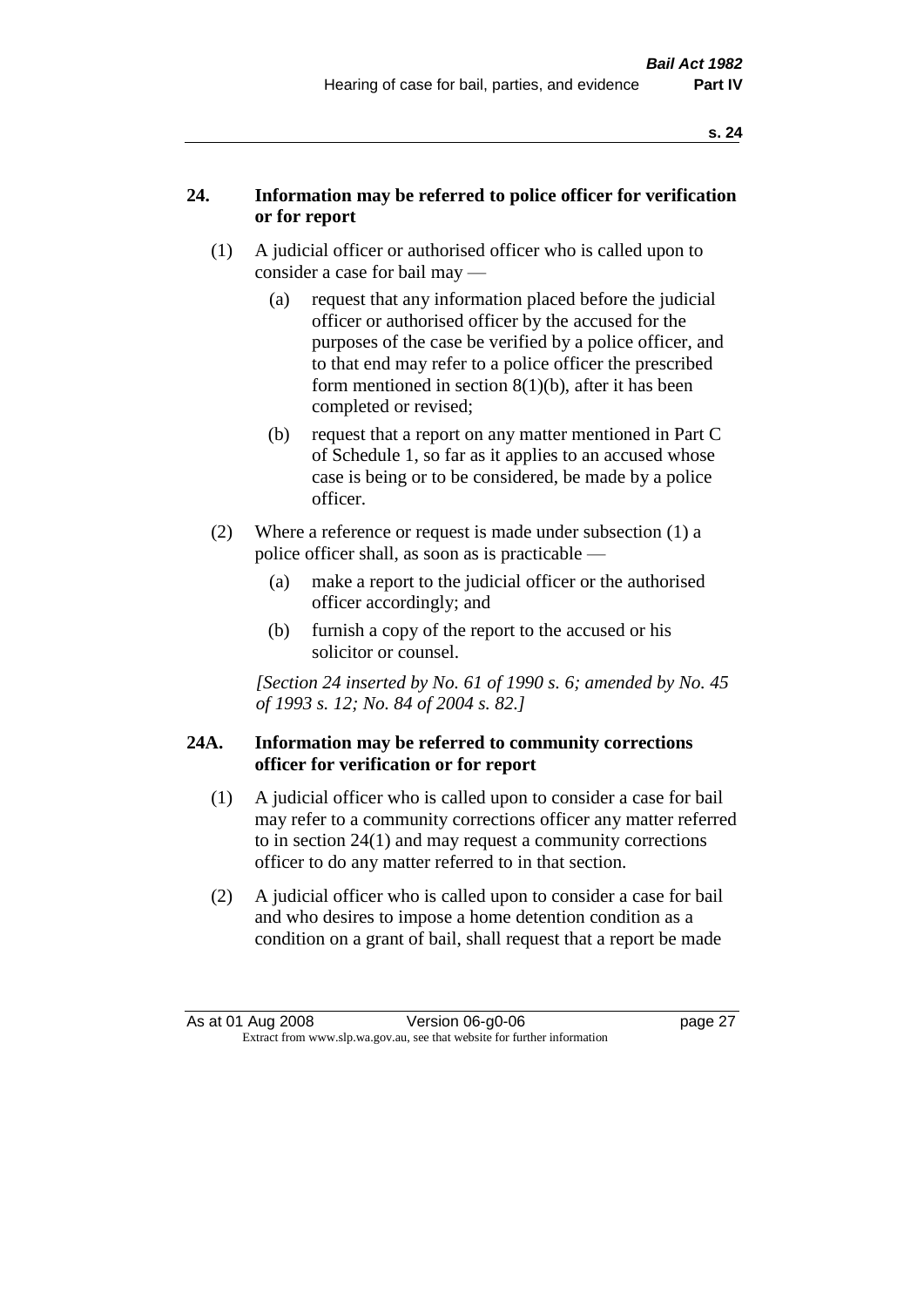by a community corrections officer about the suitability of the accused to be subject to a home detention condition.

- (3) Where a reference or a request is made under subsection (1) or a report is requested under subsection (2) a community corrections officer shall, as soon as is practicable, make a report to the judicial officer and, at the discretion of the judicial officer, copies may be made available to the prosecution or to the accused or his solicitor or counsel.
- (4) Where a community corrections officer makes a report that an accused is suitable to be subject to a home detention condition, the officer shall annex to the report and provide to the accused or his solicitor or counsel, a list of those conditions in rules made under section 50L that may be applied to the accused by the CEO (corrections) while the accused is subject to the home detention condition.

*[Section 24A inserted by No. 61 of 1990 s. 7; amended by No. 31 of 1993 s. 9; No. 84 of 2004 s. 82; No. 65 of 2006 s. 53.]* 

### **25. Protection of accused as to information given for bail purposes**

A statement made by an accused to a judicial officer or authorised officer for the purpose of a decision whether bail should be granted to him for any appearance in court for an offence shall not be admissible in evidence against him at his trial for that offence.

*[Section 25 amended by No. 84 of 2004 s. 82.]* 

### **26. Record of decision and reasons**

- (1) A bail record form shall be completed by an authorised officer or a justice if he —
	- (a) refuses to grant bail to an accused;
	- (b) grants bail to an accused in the circumstances referred to in clause 3 of Part B of Schedule 1; or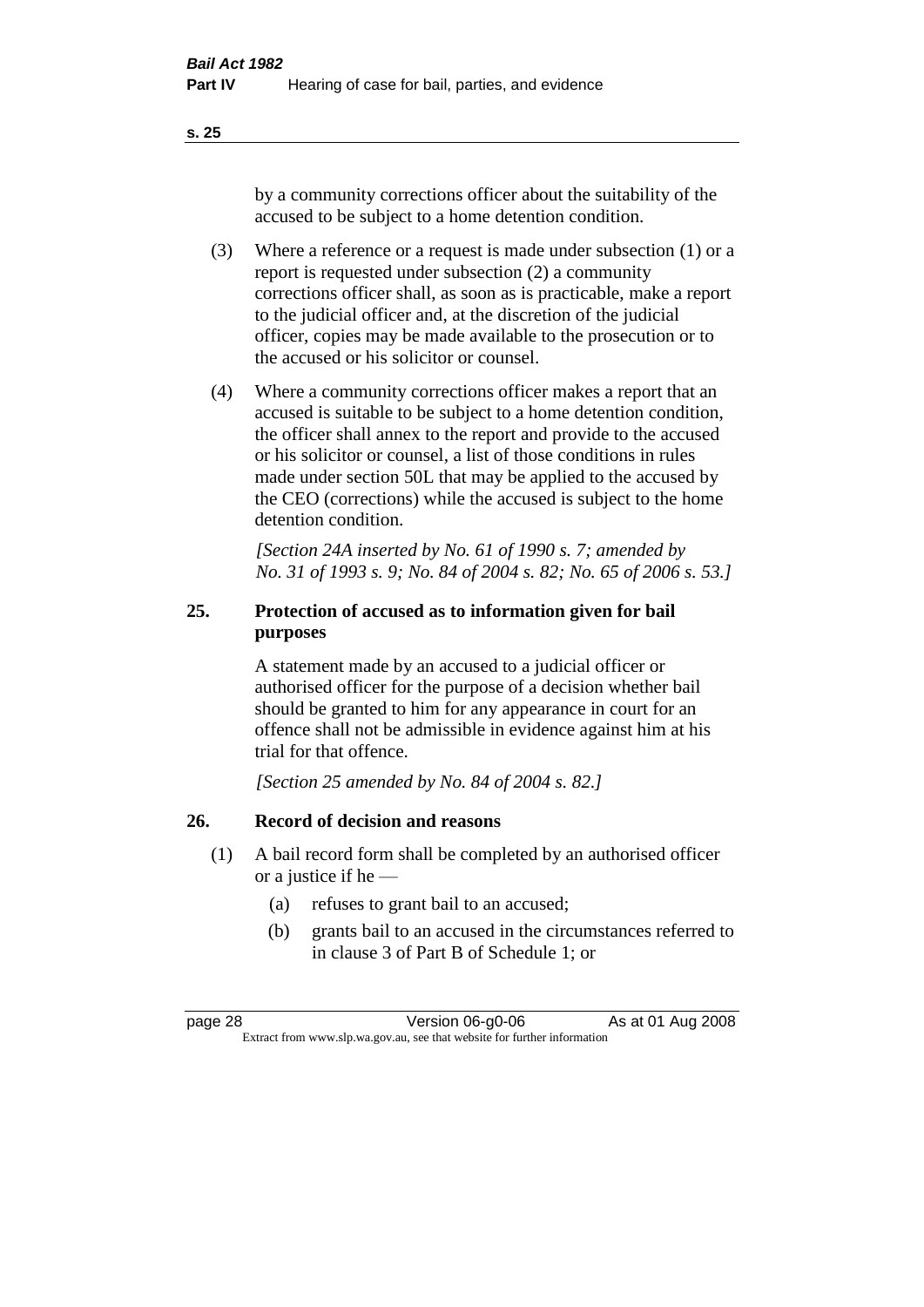- (c) imposes any condition on a grant of bail and it appears to him that the accused is dissatisfied with the condition.
- (2) Where a judicial officer, other than a justice
	- (a) refuses to grant bail to an accused; or
	- (b) imposes any condition on a grant of bail and it appears to him that the accused is dissatisfied with the condition,

a record of the decision and of the reasons therefor shall be made.

- (3) The accused, the prosecutor or an intending prosecutor shall be entitled, upon request, to be furnished with a copy of the bail record form or, where subsection (2) applies, of the record made.
- (4) For the purposes of this section
	- (a) references to a justice do not include a magistrate or a judge of the District Court or the Supreme Court or the Children's Court who is a justice; and
	- (b) a bail record form is a prescribed form designed to contain a summary of the matters relevant to the decision as to the bail of an accused, including those matters set out in Part C of Schedule 1, the decision made, and the reasons for the decision.

*[Section 26 inserted by No. 15 of 1988 s. 10; amended by No. 49 of 1988 s. 85; No. 45 of 1993 s. 12; No. 59 of 2004 s. 141; No. 84 of 2004 s. 82.]* 

# **27. Transmission of relevant papers to court**

(1) An authorised officer and a judicial officer who consider an accused's case for bail for an appearance for an offence and a person before whom a bail undertaking or a surety undertaking is entered into shall ensure that the relevant papers are sent as soon as is practicable, to the court before which the accused is required to appear.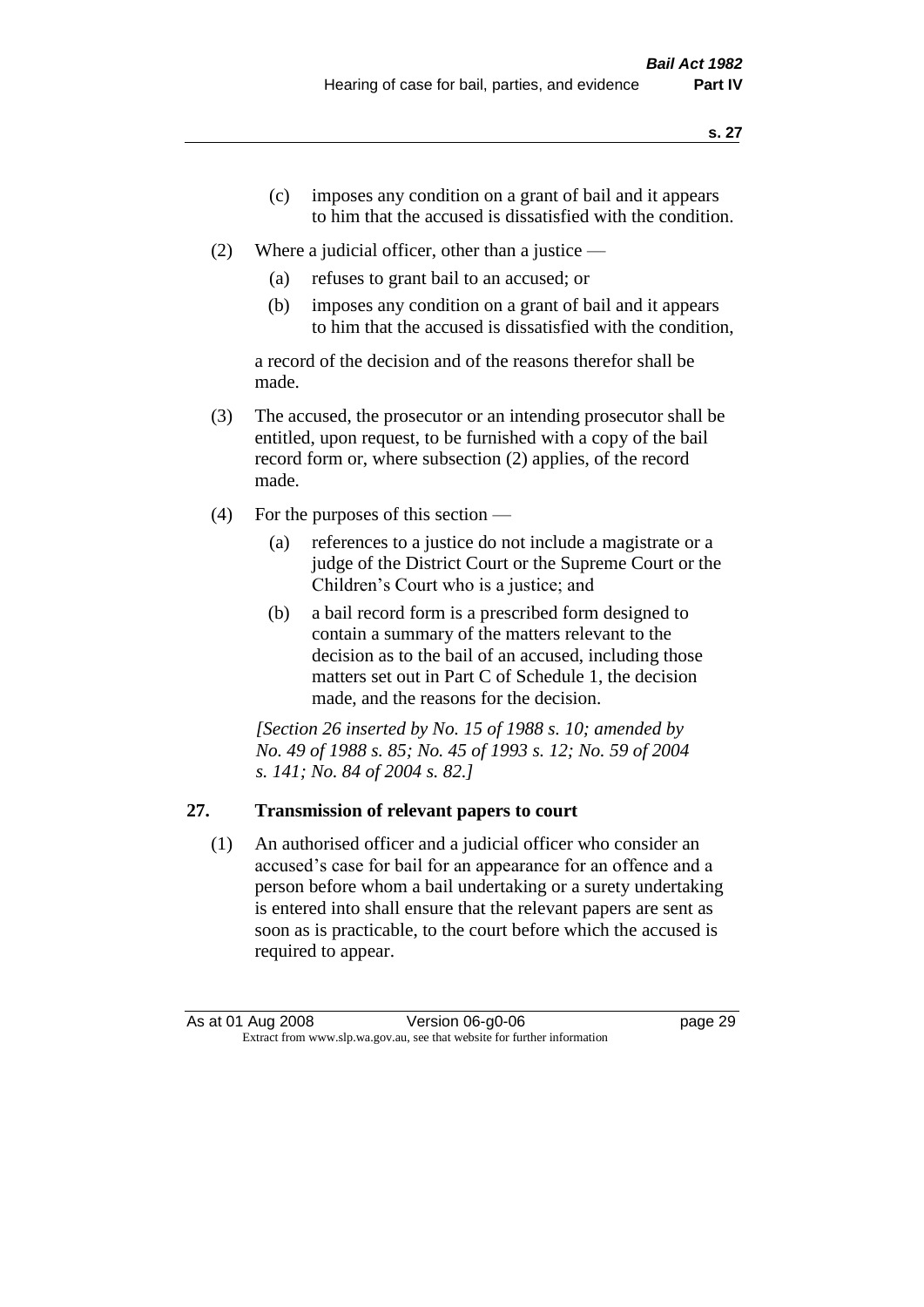#### **s. 27A**

(2) In subsection (1) *the relevant papers* in relation to any particular officer or person means such papers as are prescribed to be sent by that officer or person.

*[Section 27 amended by No. 84 of 2004 s. 82; No. 59 of 2006 s. 7(2).]* 

# **27A. Transmission of papers to CEO (corrections)**

A judicial officer who grants bail subject to a home detention condition shall ensure that a copy of the bail record form and of the bail undertaking are sent as soon as is practicable to the CEO (corrections).

*[Section 27A inserted by No. 61 of 1990 s. 8; amended by No. 31 of 1993 s. 9; No. 65 of 2006 s. 53.]* 

page 30 Version 06-g0-06 As at 01 Aug 2008 Extract from www.slp.wa.gov.au, see that website for further information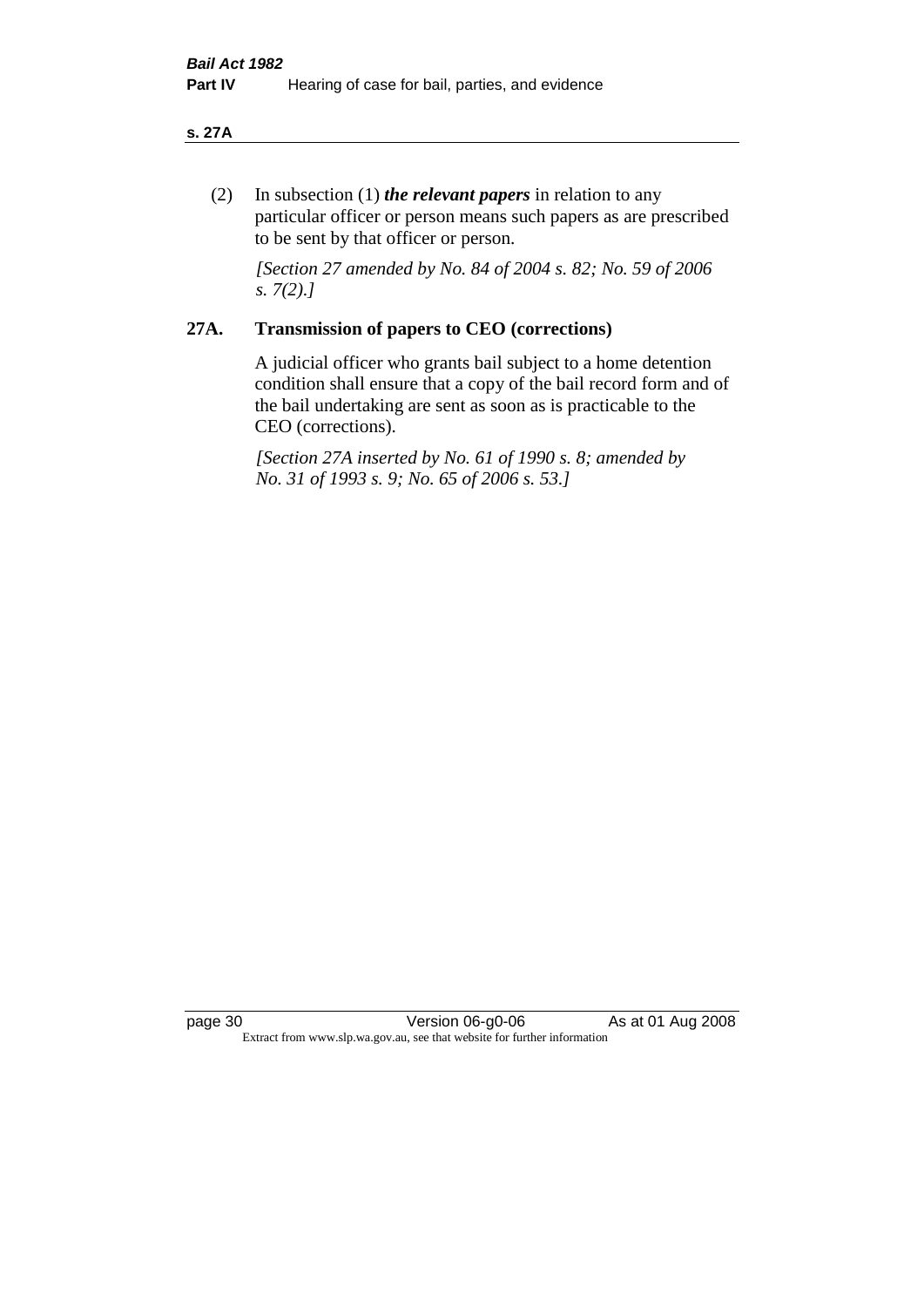# **Part V — Bail undertakings**

#### **28. Bail undertaking**

- (1) A person shall not be released on bail for an appearance in court unless he has entered into a bail undertaking for that appearance or is deemed to have done so under section 31(3).
- (2) A bail undertaking is an undertaking in writing by an accused in the prescribed form —
	- (a) that he will appear at a time and place specified, or deemed by section 31(3) to be specified, in the undertaking;
	- (b) that if he fails to appear at that time and place he will as soon as is practicable —
		- (i) notify the registrar of the court at which he is required to appear of the cause of his failure; and
		- (ii) appear at that court when the court is sitting;
	- (c) that he will comply with such conditions as may be imposed on him under clause 2 of Part D of Schedule 1;
	- (d) that he will comply with any home detention condition which may be imposed as a condition on a grant of bail to him pursuant to clause 3 of Part D of Schedule 1,

and containing any agreement as to forfeiture of money by the accused which may be required pursuant to clause 1 of that Part.

- (3) A bail undertaking for any appearance may be entered into in respect of more than one offence.
- (4) The undertakings mentioned in subsection  $(2)(a)$  and (b) are, subject to section 34, enforceable under sections 51, 57 and 58.

*[Section 28 amended by No. 61 of 1990 s. 9; No. 45 of 1993 s. 12; No. 59 of 2004 s. 141; No. 84 of 2004 s. 82.]*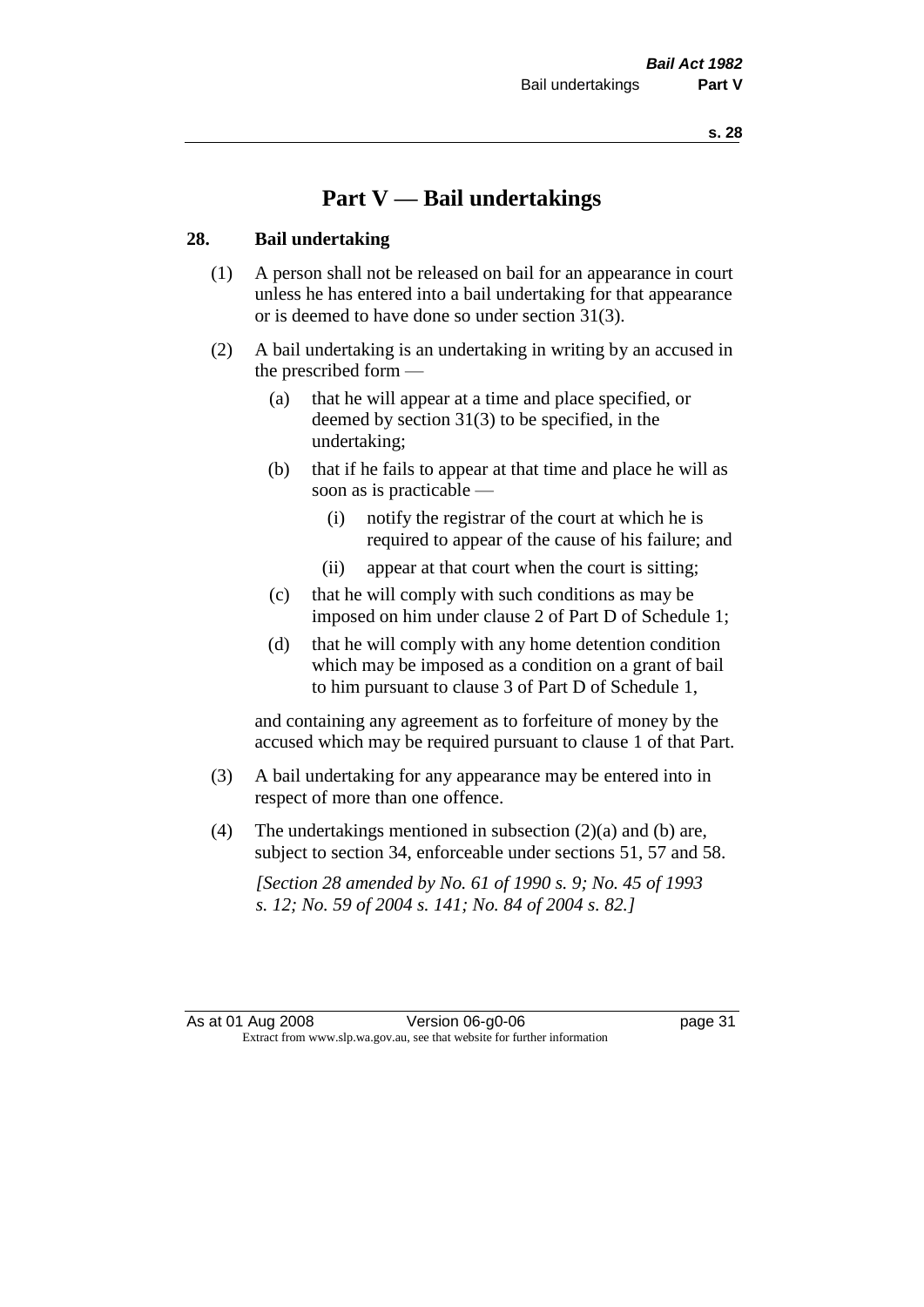#### **29. Before whom bail undertaking may be entered into**

A bail undertaking need not be entered into before the judicial officer or authorised officer who granted bail but may be entered into before any of the following persons —

- (a) a judicial officer;
- (b) the Principal Registrar or a registrar of the Supreme Court;
- (c) the registrar or a deputy registrar of the District Court;
- (d) a registrar of the Magistrates Court;
- (da) a registrar of the Children's Court;
- (e) a coroner's registrar within the meaning of the *Coroners Act 1996*;
- (f) an authorised police officer;
- (g) an associate of a judge of the Supreme Court or of the District Court or of the Children's Court;
- (h) where the accused is in prison, any person for the time being in charge of the prison;
- (i) where the accused is a child, any authorised community services officer.

*[Section 29 amended by No. 15 of 1988 s. 11; No. 49 of 1988 s. 86; No. 2 of 1996 s. 61; No. 59 of 2004 s. 141; No. 84 of 2004 s. 82.]* 

#### **30. Duties of person before whom bail undertaking is entered into**

- (1) The person before whom a bail undertaking is to be entered into by an accused shall before it is entered into —
	- (a) (i) read the undertaking to the accused; or
		- (ii) be informed by the accused that the accused has read it; or
		- (iii) if necessary, have the undertaking translated to the accused;

and

page 32 Version 06-g0-06 As at 01 Aug 2008 Extract from www.slp.wa.gov.au, see that website for further information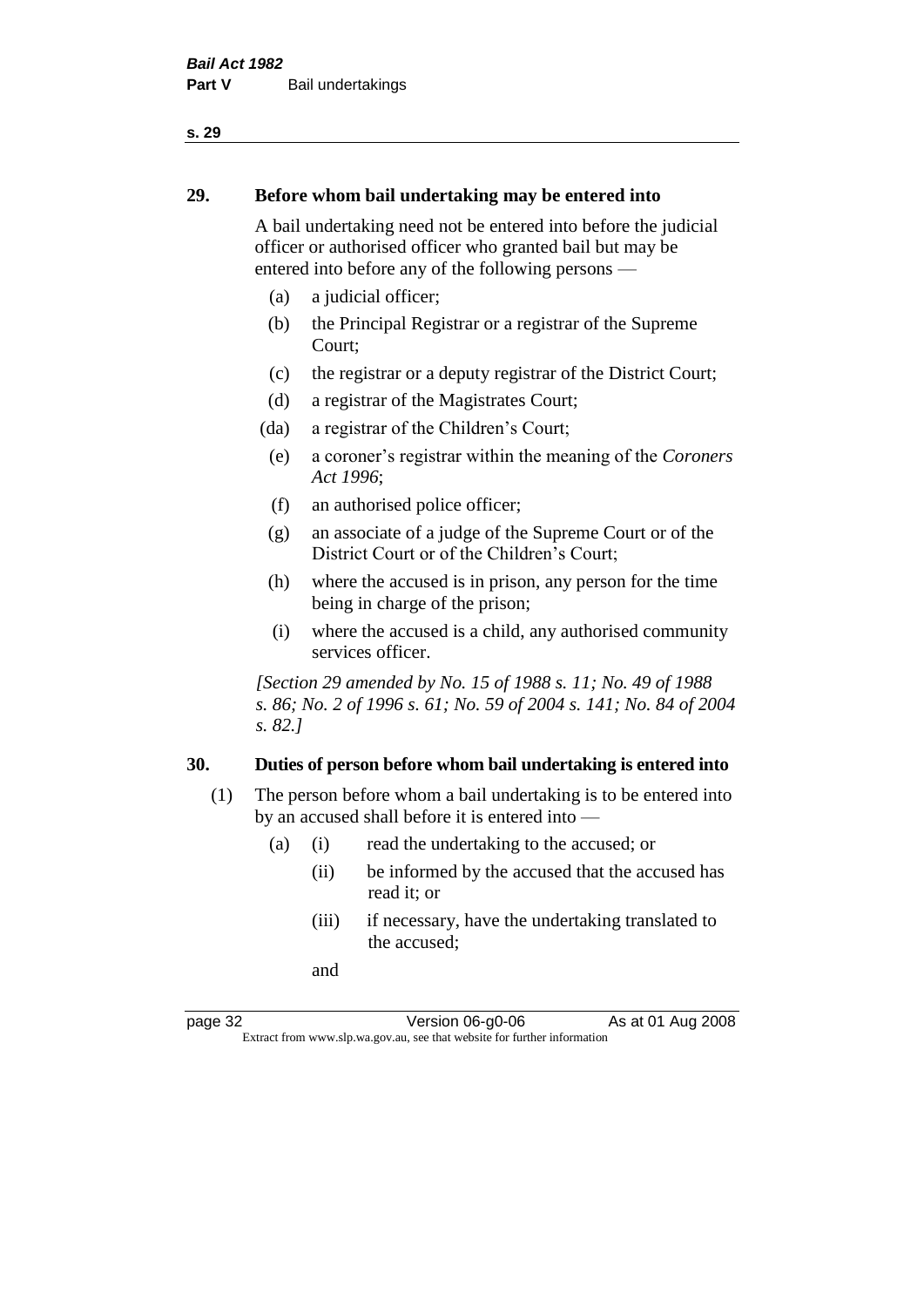- (b) ensure that all conditions which are to be complied with before the release of the accused have been complied with.
- (2) The person before whom a bail undertaking is entered into by an accused shall give to him, or cause to be given to him —
	- (a) a copy of the bail undertaking as duly completed; and
	- (b) a notice in writing in the prescribed form showing
		- (i) his obligations pursuant to the undertaking; and
		- (ii) the consequences of his failure to comply with them.
- (3) The person before whom a bail undertaking is entered into by an accused shall enquire of the accused whether he requires the notice referred to in subsection (2)(b) to be read or translated to him and shall take such steps as are necessary to comply with any such requirement of the accused.

*[Section 30 inserted by No. 15 of 1988 s. 12; amended by No. 84 of 2004 s. 82.]* 

# **31. Different time and place for appearance may be substituted**

- (1) A different time or a different time and place may be substituted in accordance with this section for the time and place for appearance specified, or deemed by this section to be specified, in a bail undertaking.
- (2) A different time, or a different time and place, for the appearance by the accused may be substituted as mentioned in subsection  $(1)$  —
	- (a) upon an adjournment of proceedings at which the accused is present, by the judicial officer, if he has power to grant bail for that appearance, fixing a time and place for the resumed proceedings and notifying the accused orally thereof;
	- (b) upon an adjournment of proceedings from which the accused is absent for reasonable cause, by the judicial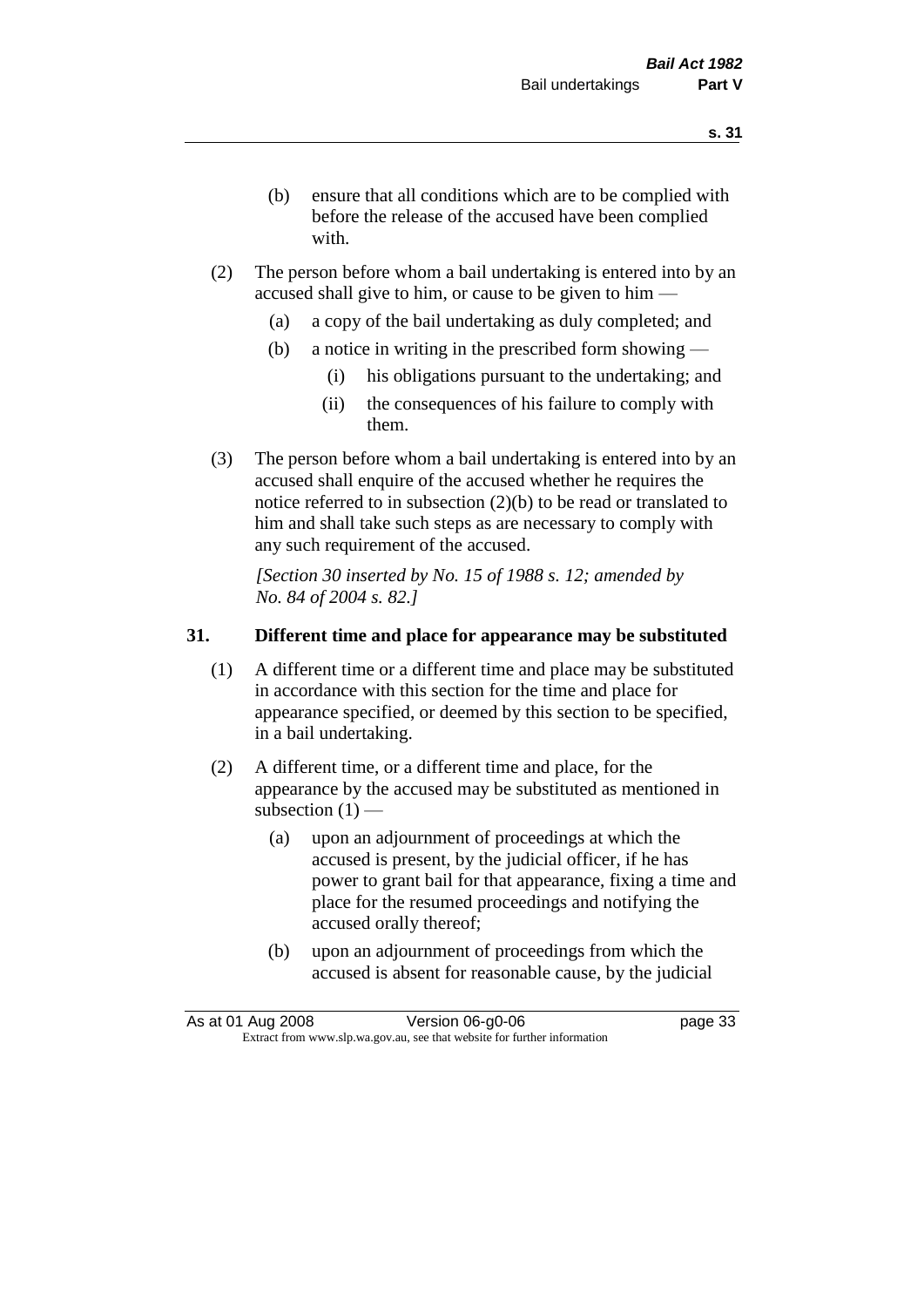officer, if he has power to grant bail for that appearance, fixing a time and place for the resumed proceedings and directing the registrar of the court to give written notice thereof to the accused;

- $(c)$  where
	- (i) a judge of the Supreme Court or a judge of the Children's Court has granted bail to an accused under section 15; and
	- (ii) a judicial officer, other than such a judge, has committed the accused to the Supreme Court,

by a judge of the Supreme Court notifying the accused orally, or directing the registrar of the court to give written notice to the accused of the time or time and place for the proceedings;

- (d) where
	- (i) a judge of the Supreme Court or a judge of the Children's Court has granted bail to an accused under section 15;
	- *[(ii) deleted]*
	- (iii) the judicial officer is satisfied that there has been no material change in the facts or circumstances which applied on the grant of bail,

by the judicial officer notifying the accused orally, or directing the registrar of the court to give written notice to the accused, of the time or time and place for the resumed proceedings;

- (e) upon a committal to the Supreme Court or District Court, by a judicial officer, if he has power to grant bail for that appearance, fixing a specified day in a specified sitting or session of that court and directing the registrar of the court to give written notice thereof to the accused;
- (f) where an accused has been committed for trial in the Supreme Court or the District Court in a specified sitting or session thereof or on a specified day in a specified

**s. 31**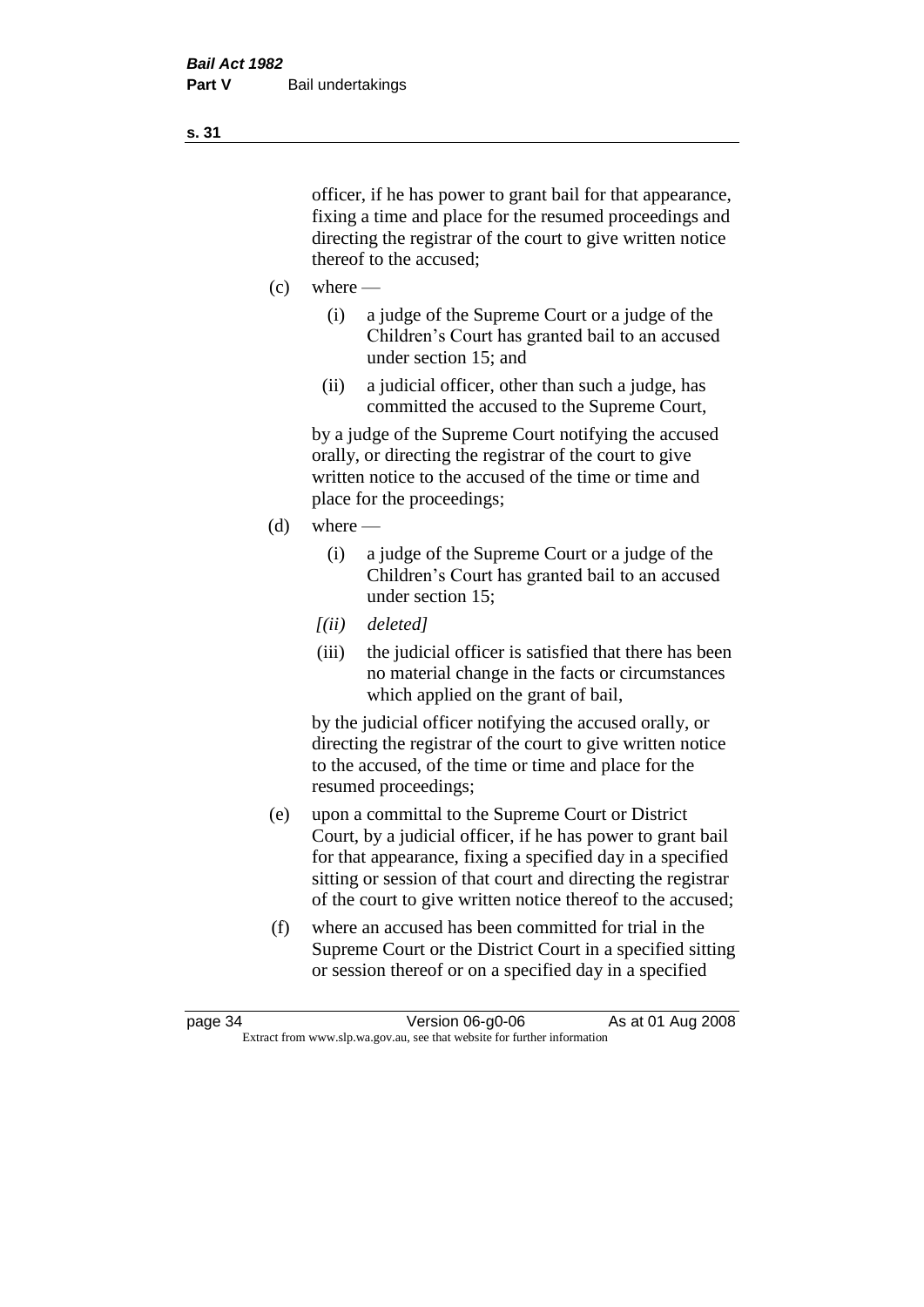sitting or session thereof, by an officer of the court fixing a time for the trial in that sitting or session and giving written notice thereof to the accused;

- (g) if the parties agree to a different time or a different time and place for the proceedings, by an officer of the court giving written notice thereof to the accused.
- (3) Where a different time or a different time and place is notified to an accused pursuant to subsection (2) the bail undertaking shall be deemed to be amended to specify that time or that time and place for appearance, and the terms and conditions thereof shall continue to apply as so amended as if the accused had entered into the bail undertaking in that form.
- (4) Where the power in subsection (2)(b) is exercised upon an adjournment of proceedings the right of the accused to be at liberty under section 11(1) does not lapse by reason only that there is an interval between the adjournment of the proceedings and the time when he is notified of the time and place for the resumed proceedings.

*[Section 31 amended by No. 15 of 1988 s. 13; No. 49 of 1988 s. 87; No. 27 of 2002 s. 21; No. 59 of 2004 s. 141; No. 84 of 2004 s. 82.]* 

# **32. Giving and proof of notices under section 31**

- (1) A written notice to an accused under section  $31(2)$ , shall be given to him personally or sent to him by registered post or telegram at his address appearing in his bail undertaking or notified under section 60.
- (2) Without limiting section 75(2) of the *Interpretation Act 1984*, *registered post* in subsection (1) includes any method of post whereby an acknowledgment of receipt is obtained from the person to whom a letter is addressed; and if a notice is sent to a person by that method, production of an acknowledgment purporting to be signed by that person shall be evidence of his receipt of the same.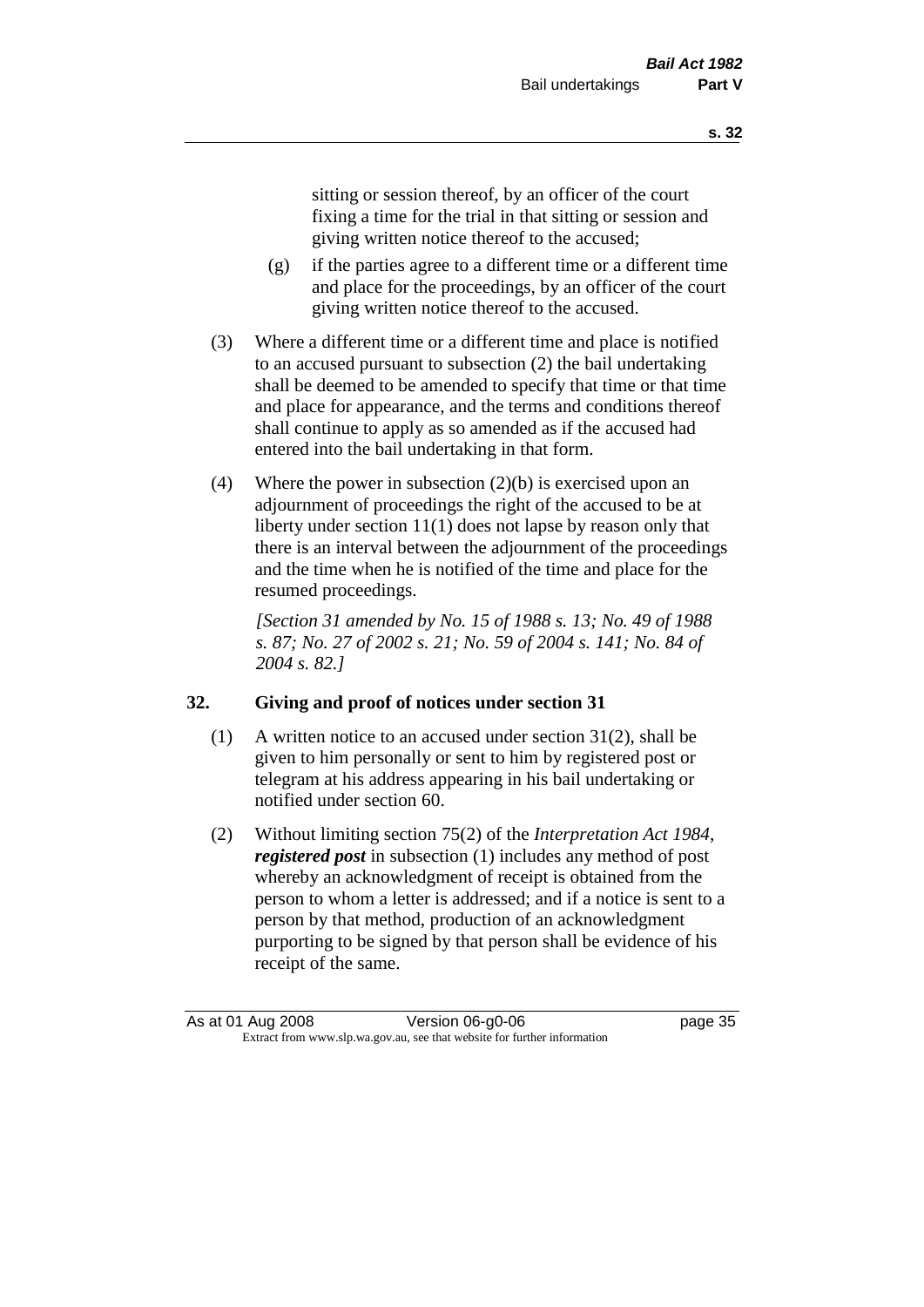(3) If notice is sent by registered post (otherwise than as mentioned in subsection (2)) or by telegram it shall be presumed, unless the contrary is shown, to have been received and at the time when, in the ordinary course of events, the letter or telegram would have been delivered.

(4) The judicial officer who under section  $31(2)(a)$  notifies an accused of the time and place for resumed proceedings shall endorse on the accused's bail undertaking a certificate showing details of such time and place and that he notified the accused thereof.

(5) In any proceedings —

- (a) a document purporting to be a copy of a notice referred to in subsection (1) shall be evidence of the terms of the notice;
- (b) an endorsement on a bail undertaking purporting to be a certificate referred to in subsection (4) shall be evidence of the matters appearing therein without proof of the signature of the judicial officer who made it.

*[Section 32 amended by No. 74 of 1984 s. 12; No. 84 of 2004 s. 82.]* 

# **33. Judicial officer may order accused to enter into bail undertaking**

- (1) Where bail is granted to an accused by a judicial officer, whether with or without any condition being attached thereto, and the accused fails or refuses to enter into a bail undertaking in terms of the grant, the judicial officer who granted bail may, subject to subsection (3), order that the accused enter into the bail undertaking within such time as he may specify.
- (2) If an accused does not comply with an order under subsection (1), the judicial officer may, subject to subsection (3), further order that a bail undertaking, in such form as the judicial officer may approve, shall be deemed to have been entered into by the accused on the date of such

**s. 33**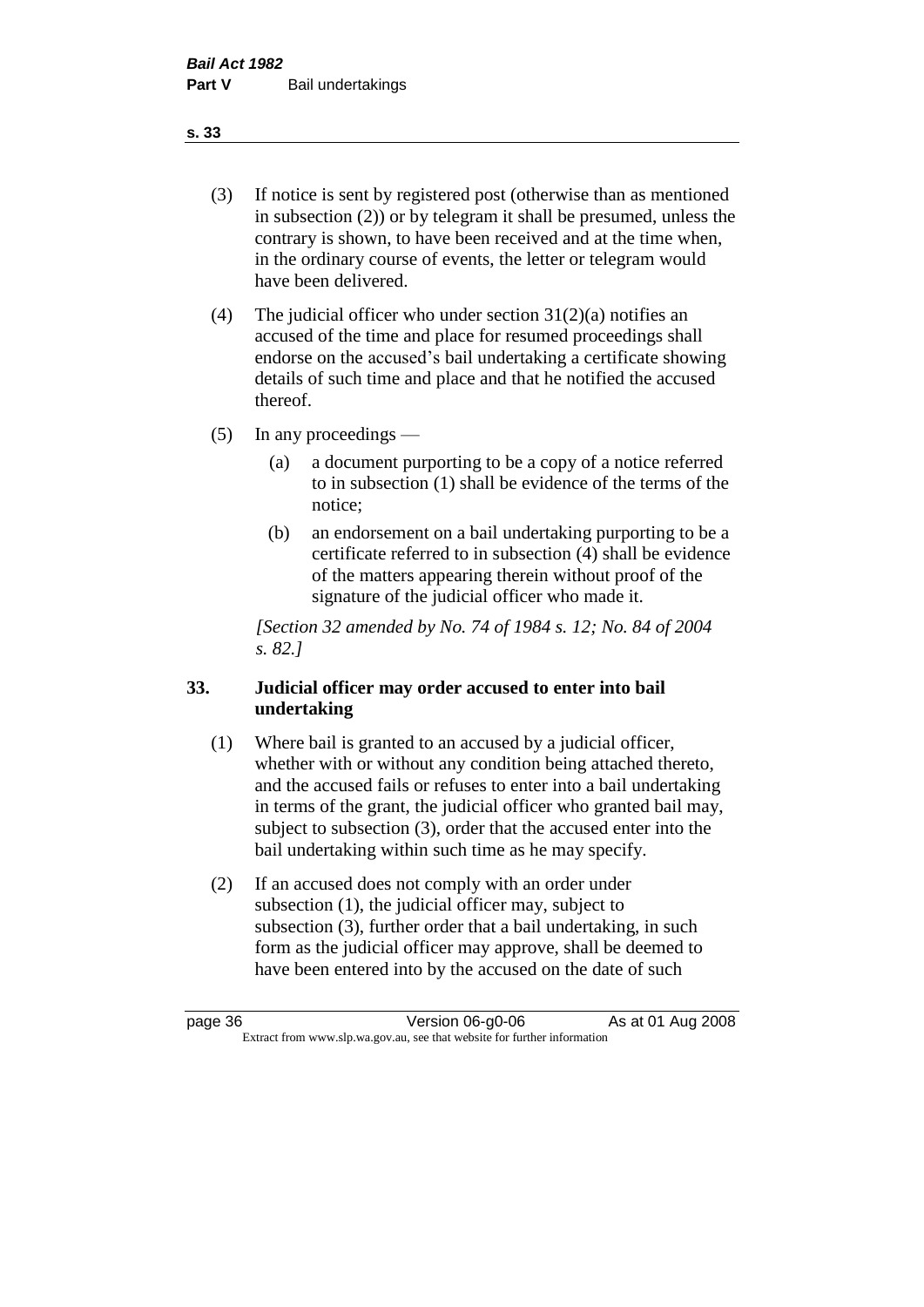further order, and thereupon that undertaking shall be treated as if it had been duly entered into by the accused for the purposes of this Act.

- (3) A judicial officer shall not
	- (a) make an order under subsection (2) unless he has personally informed the accused of the terms and effect of the order made under subsection (1);
	- (b) exercise any of the powers conferred on him by this section unless he is satisfied that the accused has the capacity to enter into and comply with the undertaking.

*[Section 33 amended by No. 84 of 2004 s. 82.]* 

## **34. Cessation and suspension of bail undertaking**

A bail undertaking ceases to have effect —

- (a) upon the revocation of bail under section 55;
- (b) upon the death of the accused, but only if no order has been made under section 57;
- (c) subject to section 31, upon the appearance in court by the accused as required by his bail undertaking;
- (d) upon the discharge of the accused according to law from any further proceedings for the offence, or all of the offences, to which the bail undertaking relates;
- (e) during any period before the time at which the accused is required to appear in court when he is in custody for any other offence or reason.

*[Section 34 amended by No. 84 of 2004 s. 82.]*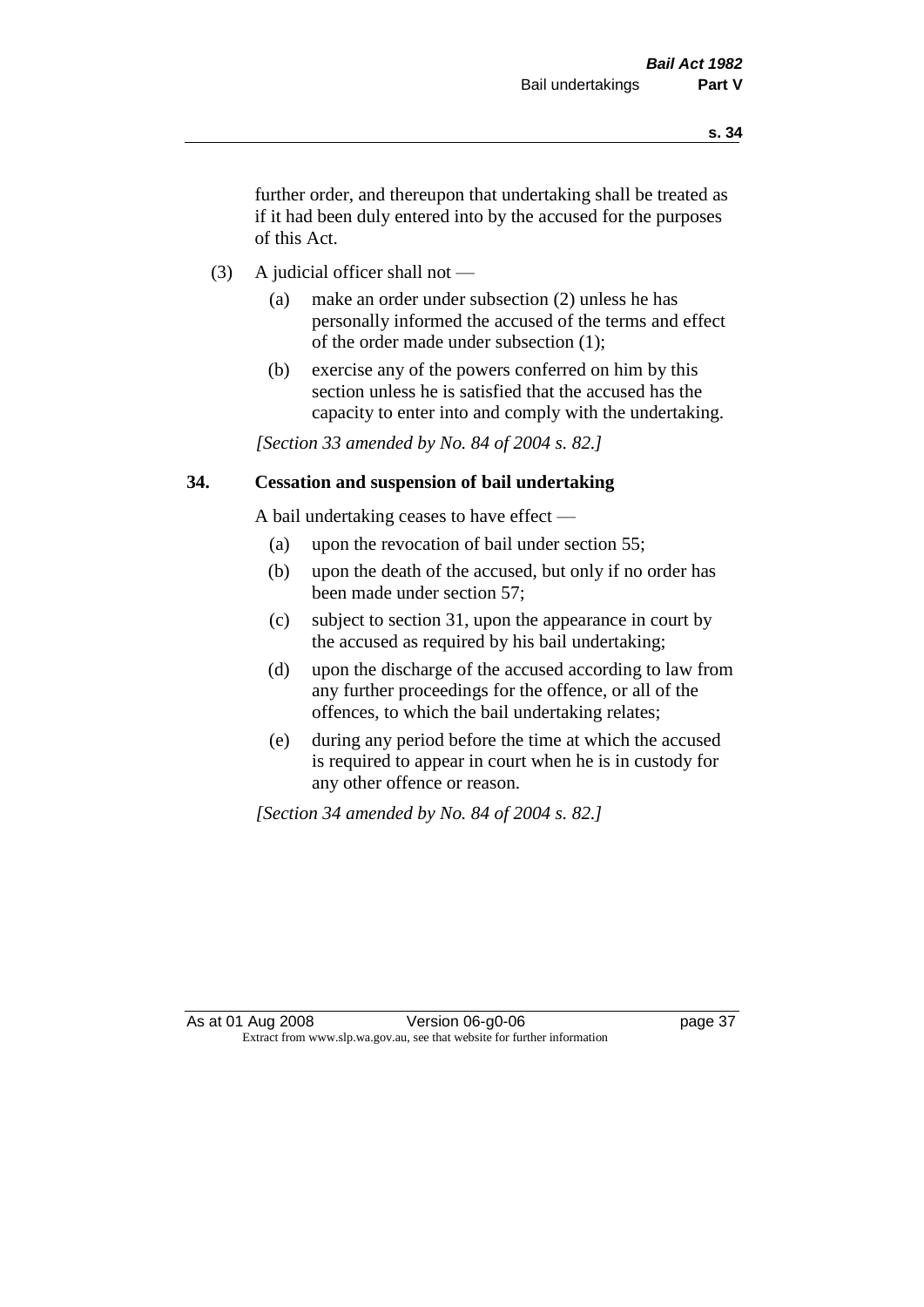# **Part VI — Sureties and surety undertakings**

# **35. Meaning of surety and surety undertaking**

- (1) A surety is a person who, as a condition of the grant of bail to an accused, enters into a surety undertaking, that is to say, undertakes in writing that he will, subject to this Act, forfeit a specified amount of money if the accused fails to comply with any requirement of his bail undertaking mentioned in section  $28(2)(a)$  and  $(b)(ii)$ .
- (2) A surety is required to be approved under section 40.
- (3) A forfeiture of money by a surety as mentioned in subsection (1) is enforceable as provided in section 49 but not otherwise.

*[Section 35 amended by No. 84 of 2004 s. 82.]* 

# **36. Authority to approve sureties**

- (1) The decision whether an applicant should be approved as a surety in any case shall be made, on notice to the prosecutor in the prescribed manner —
	- (a) where a judicial officer imposed the requirement for a surety in that case, by that judicial officer or by a judicial officer whose jurisdiction is co-extensive with that judicial officer's;
	- (b) where an authorised officer imposed the requirement for a surety in that case, by that or any other authorised officer; or
	- (c) where subsection (2) applies, by an officer of the court authorised under that subsection.
- (2) A judicial officer when granting bail to an accused subject to a requirement for a surety or sureties may authorise a justice, a registrar of any court or an associate of a judge of the Supreme Court or of the District Court or of the Children's Court, by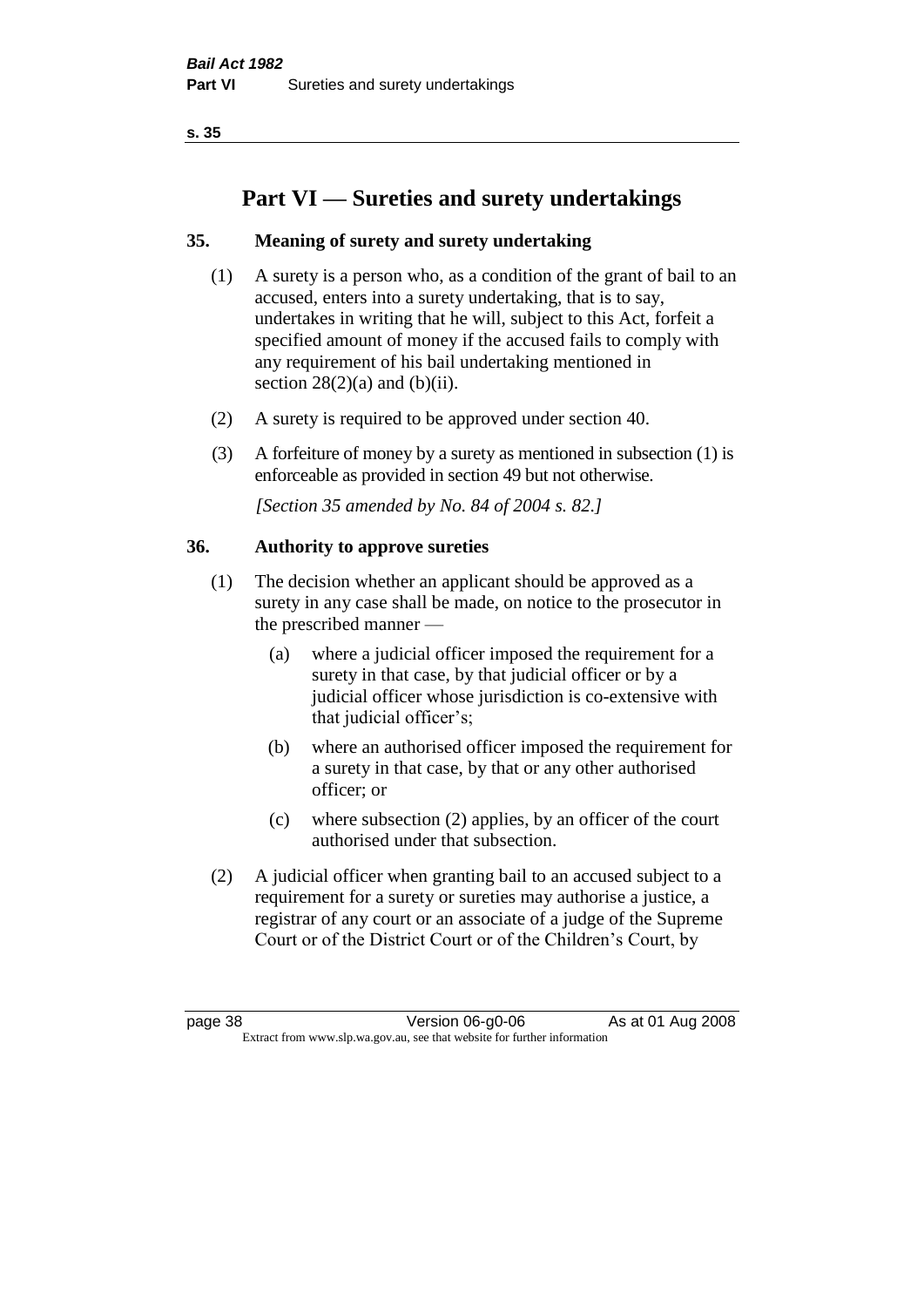name or office, to decide whether any applicant should be approved as a surety in that case.

*[Section 36 amended by No. 15 of 1988 s. 14; No. 49 of 1988 s. 88; No. 59 of 2004 s. 141; No. 84 of 2004 s. 82.]* 

#### **37. Proposed surety to receive certain information and prescribed form for completion**

- (1) Whenever an officer referred to in section 36(1) is called upon to decide whether an applicant should be approved as a surety, he shall ensure that the applicant is, or has been, given —
	- (a) a duly completed notice in the prescribed form showing details of the terms and conditions on which bail has been granted to the accused in whose case the surety is required;
	- (b) such information in writing as to the effect of this Act in relation to the rights, obligations and liabilities of sureties as is prescribed for the purposes of this paragraph; and
	- (c) a prescribed form of declaration for completion designed to disclose to the officer all information relevant to the decision.
- (2) Before he makes his decision, the officer shall ensure that the applicant furnishes to him the declaration referred to in subsection (1)(c) duly completed.

*[Section 37 amended by No. 84 of 2004 s. 82.]* 

#### **38. Persons disqualified from being sureties**

- (1) A person is not qualified to be approved as a surety if  $-$ 
	- (a) he is under 18 years of age; or
	- (b) subject to subsection (2), the value of his assets, after provision is made for his debts and liabilities, is less than the amount which he might become liable to forfeit under his proposed surety undertaking; or

As at 01 Aug 2008 Version 06-g0-06 **page 39** Extract from www.slp.wa.gov.au, see that website for further information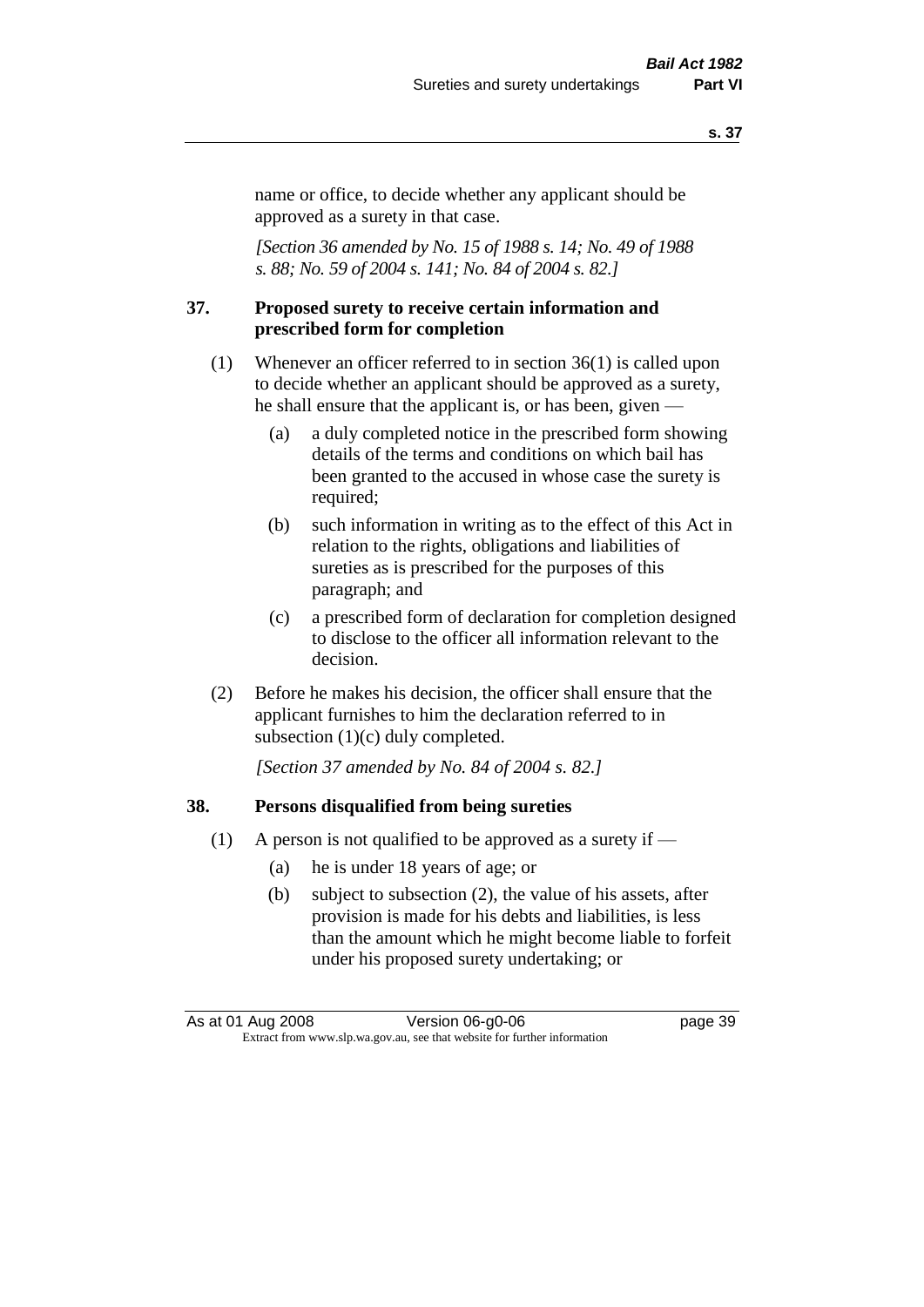(c) there are reasonable grounds for believing that he has been, or will be, indemnified by any person against any forfeiture referred to in paragraph (b).

(2) Subsection (1)(b) does not apply where the applicant for approval is required to give security sufficient to cover the amount which he might become liable to forfeit.

## **39. Matters relevant to approval of sureties**

In determining whether an applicant is suitable to be a surety an officer referred to in section 36(1) shall have regard to all matters which appear to him to be relevant including, as well as any others, the following —

- (a) the character and antecedents of the applicant;
- (b) his proximity to or connection with the accused, whether by kinship, place of residence or otherwise; and
- (c) his ability to pay, or give security for, the amount which he might become liable to forfeit under his proposed surety undertaking, without excessive hardship to himself or his dependants.

*[Section 39 amended by No. 84 of 2004 s. 82.]* 

## **40. Decision on application by proposed surety**

- (1) Upon receipt of the duly completed declaration referred to in section  $37(1)(c)$ , the officer shall, after making any enquiries which he thinks desirable, make a decision, as soon as is practicable, either to approve or not to approve of the applicant as a surety in that case.
- (2) If the officer does not approve of the applicant as a surety he shall record the reasons for his doing so and inform the applicant and the accused thereof, or cause them to be so informed.

*[Section 40 amended by No. 15 of 1988 s. 15; No. 84 of 2004 s. 82.]* 

page 40 Version 06-g0-06 As at 01 Aug 2008 Extract from www.slp.wa.gov.au, see that website for further information

**s. 39**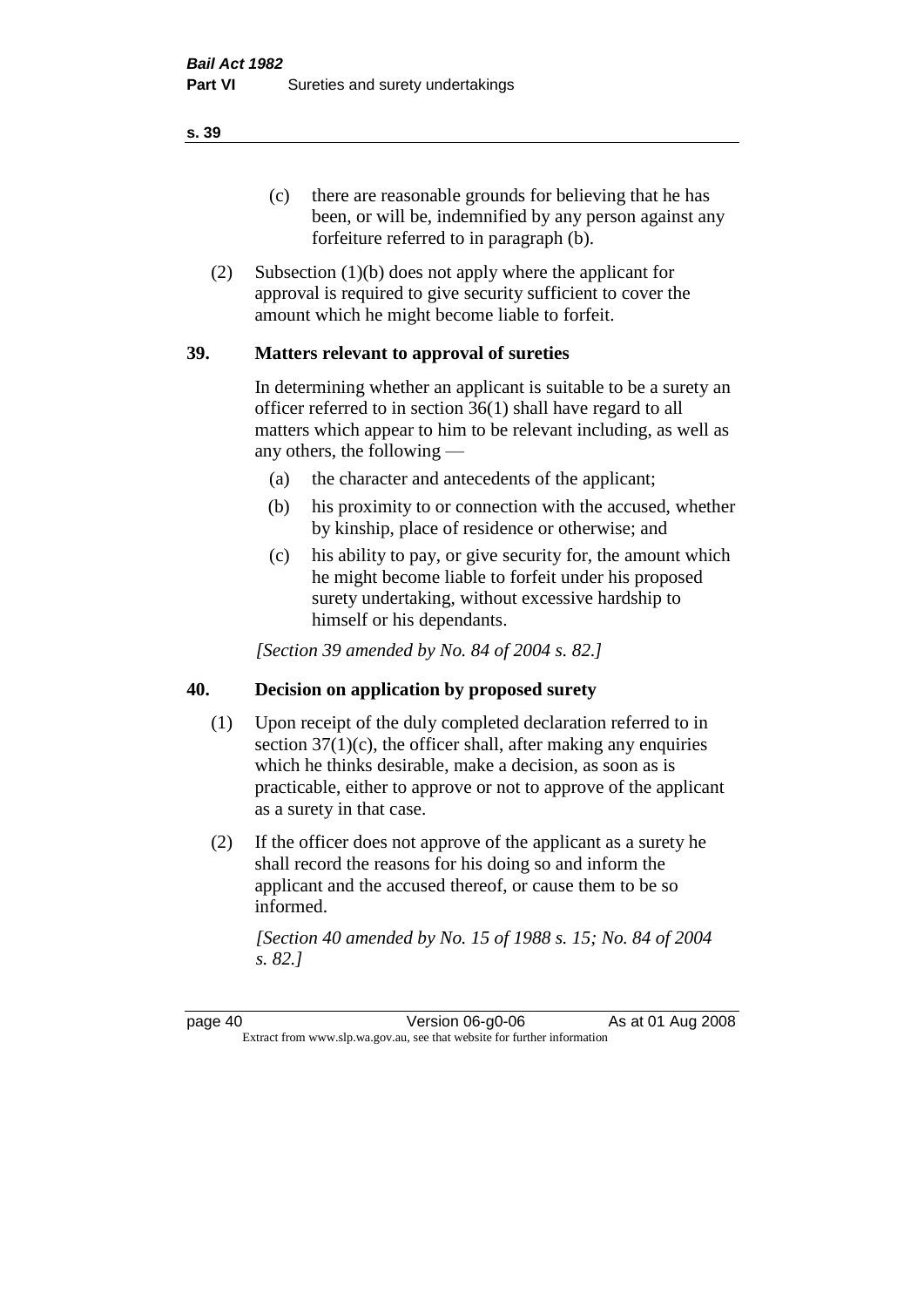## **41. Finality of decision to refuse approval**

- (1) A decision by an officer referred to in section 36(1) not to approve of the applicant as a surety is final unless the applicant becomes entitled to re-apply under subsection (2).
- (2) An applicant who is refused approval as a surety may re-apply for approval to the officer who made that decision, or if he is absent or unavailable to another officer acting in his position, on the ground that —
	- (a) new facts have been discovered, new circumstances have arisen or the circumstances have changed since he was refused approval; or
	- (b) he failed to adequately present his case for approval on his previous application,

and the provisions of this Act, except section 37, shall, with necessary modifications, apply to any such further application and the decision thereon.

#### **42. Before whom surety undertaking may be entered into**

A surety undertaking need not be entered into before the officer who approved the surety but may be entered into before any person before whom the accused for whose appearance the surety is approved might enter into his bail undertaking under section 29.

*[Section 42 amended by No. 84 of 2004 s. 82.]* 

## **43. Duties of persons before whom surety undertaking is entered into**

A person before whom a surety undertaking is to be entered into —

- $(a)$  shall
	- (i) read to the surety;
	- (ii) be informed by the surety that he has read; or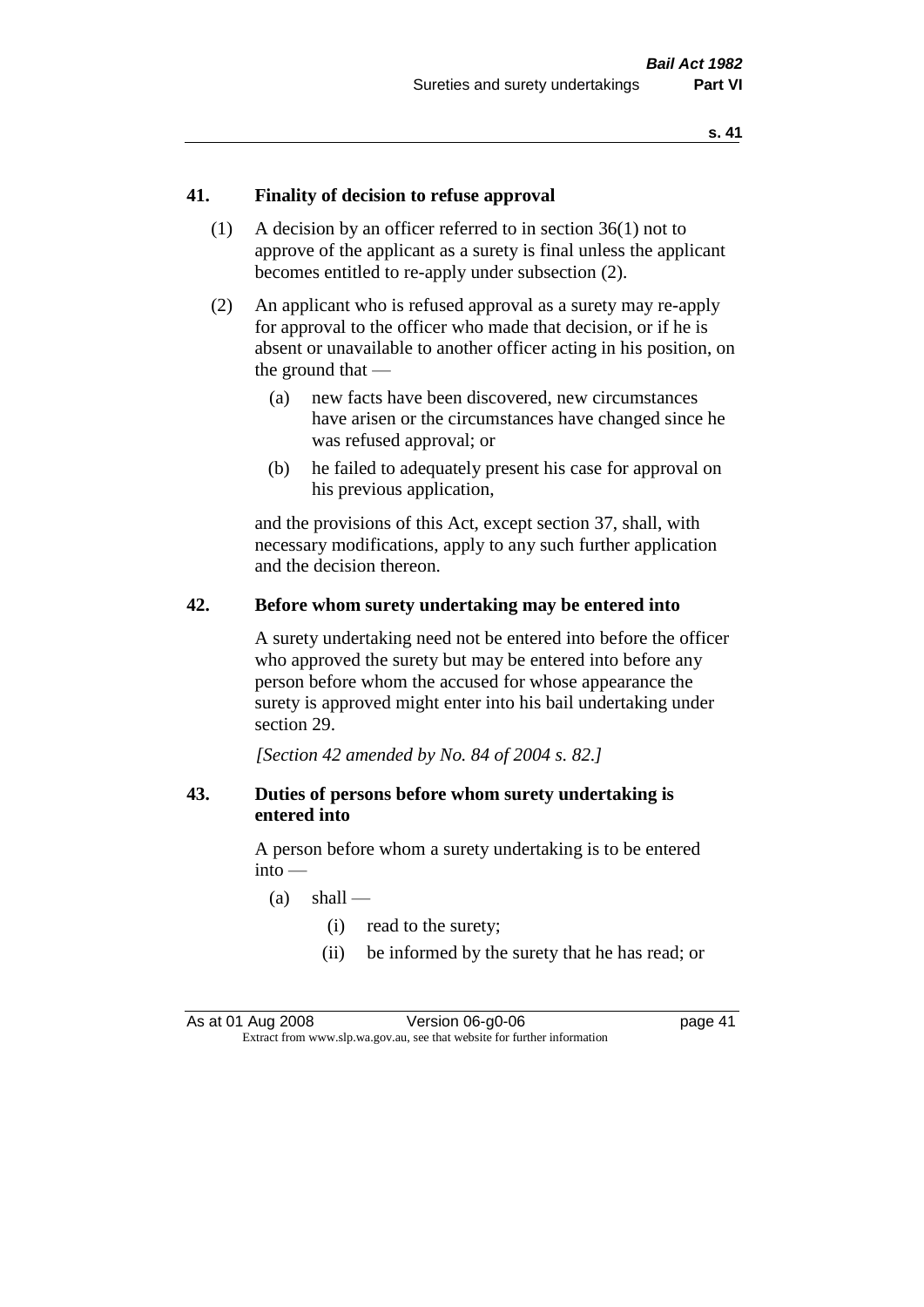(iii) if necessary, have translated to the surety, the documents described in section  $37(1)(a)$  and (b), and the surety undertaking, before the surety enters into the undertaking;

- (b) shall ensure that all conditions which are to be complied with by the surety have been complied with before the surety enters into his undertaking; and
- (c) shall give to the surety a copy of his surety undertaking as duly completed.

*[Section 43 amended by No. 74 of 1984 s. 13.]* 

# **44. Surety undertaking extends to adjourned hearing only by consent**

- (1) A surety undertaking does not extend to the failure by the accused to appear at a different time or a different time and place pursuant to section 31 unless —
	- (a) his surety undertaking contains a provision that it does so extend; and
	- (b) where applicable, pursuant to subsection (2), he has received notice as mentioned in that subsection.
- (2) A surety undertaking may, at the option of the surety, also contain a provision that, where a different time or a different time and place for the accused's appearance is substituted pursuant to section 31, the surety's liability shall only arise if he is given notice, as soon as is practicable, of the different time or the different time and place.

*[Section 44 amended by No. 74 of 1984 s. 14; No. 84 of 2004 s. 82.]* 

# **45. Giving and proof of notices under section 44**

- (1) For the purposes of section 44(2) notice to a surety may be given —
	- (a) orally to the surety by the judicial officer when he fixes a time and place for the proceedings or the resumed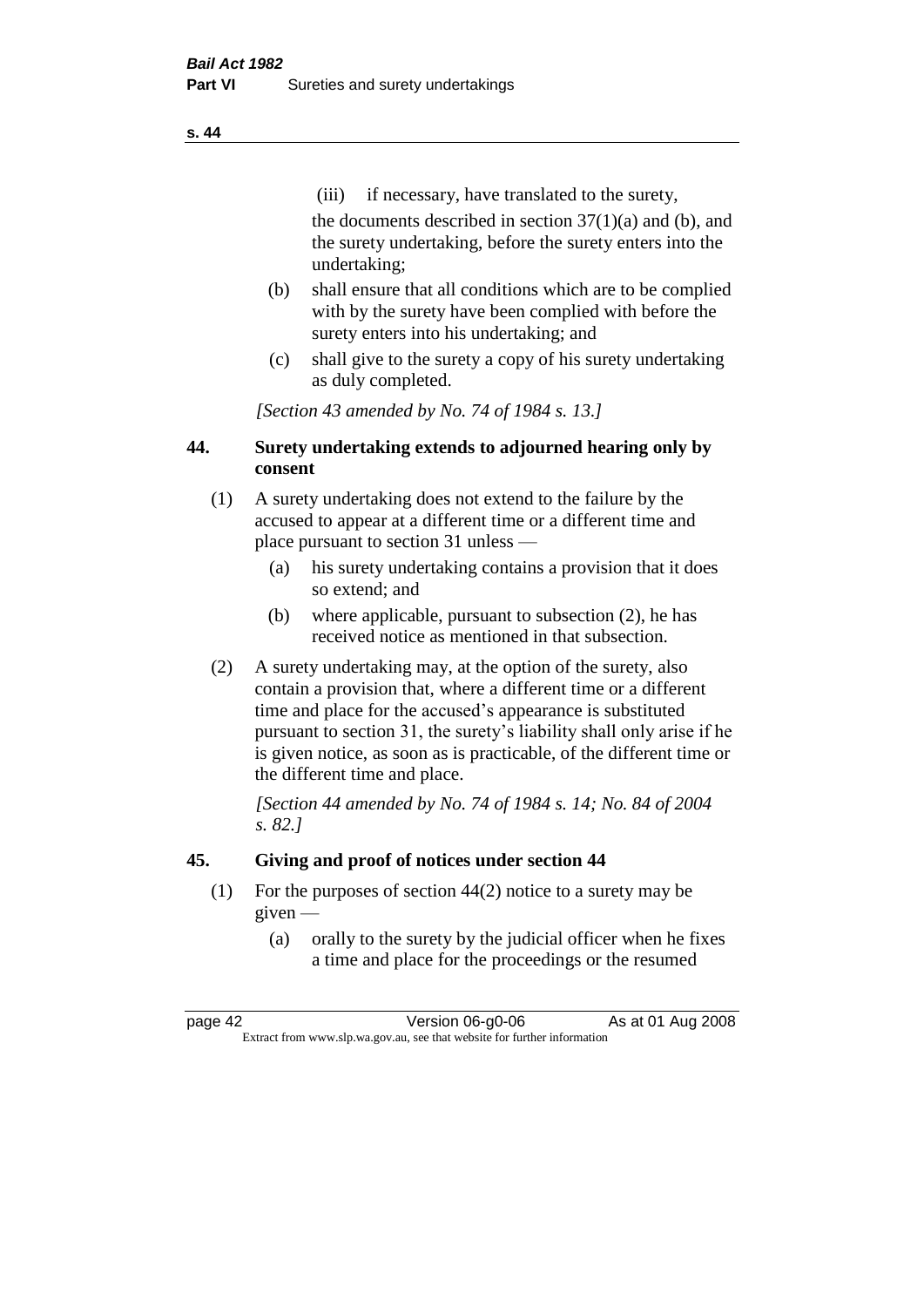proceedings;

- (b) in the prescribed form to the surety personally; or
- (c) by the registrar of the court sending the prescribed form by registered post or telegram to him at his address appearing in his undertaking or notified under section 60.
- (2) Section 32(2) and (3) shall apply to the service and proof of service of a notice under subsection (1)(c).
- (3) A judicial officer who, under subsection  $(1)(a)$ , notifies a surety of the time and place for the proceedings or the resumed proceedings shall endorse on the surety's undertaking a certificate showing details of such time and place and that he notified the surety thereof.
- (4) In any proceedings
	- (a) a document purporting to be a copy of a notice referred to in section 44(2) shall be evidence of the terms of the notice;
	- (b) an endorsement on a surety undertaking purporting to be a certificate referred to in subsection (3) shall be evidence of the matters appearing therein without proof of the signature of the judicial officer who made it.

*[Section 45 amended by No. 74 of 1984 s. 15; No. 59 of 2004 s. 141.]* 

#### **46. Power of surety to apprehend accused**

- (1) A surety may arrest an accused for whose appearance in court he has entered into a surety undertaking if the surety has reasonable grounds to believe that —
	- (a) the accused
		- (i) is not likely to comply with the requirements of his bail undertaking mentioned in section  $28(2)(a)$  or (b);

As at 01 Aug 2008 Version 06-g0-06 Page 43 Extract from www.slp.wa.gov.au, see that website for further information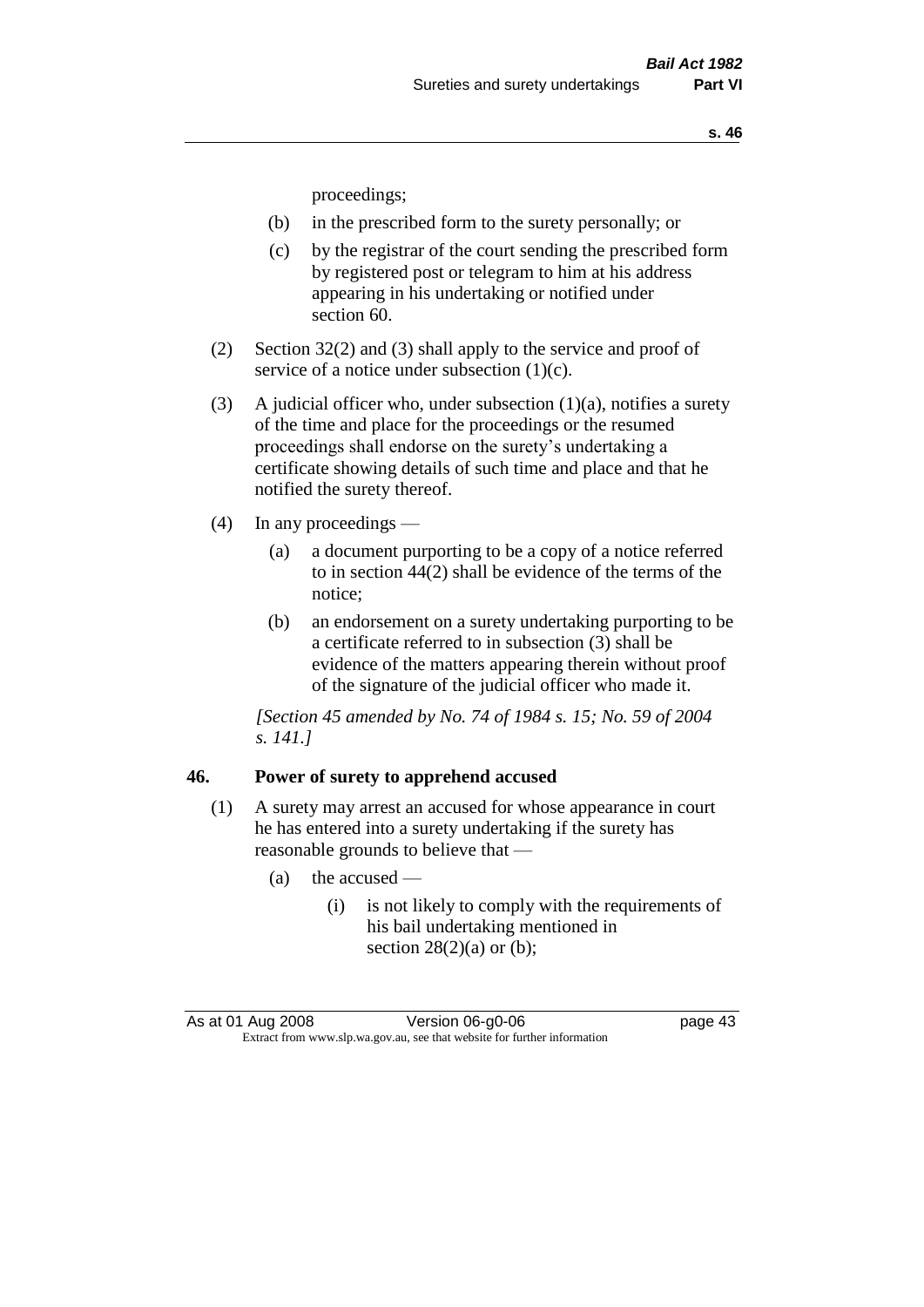- (ii) is, or has been, in breach of any condition of his bail undertaking mentioned in section 28(2)(c); or
- (iii) is, or has been, in breach of a home detention condition mentioned in section 28(2)(d);

and

- (b) it is not expedient to invoke the assistance of a police officer under section 54(1) because the delay occasioned by doing so would defeat the purpose of that section.
- (2) A surety who arrests an accused under subsection (1) shall, as soon as is practicable, deliver him into the custody of a police officer and thereafter he shall be dealt with under section 54(4) and section 55, and those provisions shall apply, as if he had been arrested by a police officer under section 54(2).

*[Section 46 amended by No. 74 of 1984 s. 16; No. 61 of 1990 s. 10; No. 84 of 2004 s. 82.]* 

# **47. Cessation and suspension of surety undertaking**

A surety undertaking ceases to have effect —

- (a) upon the revocation of bail under section  $55(1)$ ;
- (b) upon the release of an accused under section 55(2) if the surety does not consent to the continuance in force of his surety undertaking;
- (c) upon its being cancelled under section 48(4) (and as from the time fixed therefor) by an appropriate judicial officer;
- (d) upon the death of the surety, but only if no order under section 49(1) has been made before then;
- (e) subject to sections 31 and 44, upon the appearance in court by the accused as required by his bail undertaking;
- (f) upon the discharge of the accused according to law from any further proceedings for the offence, or all of the offences, to which the surety undertaking relates; or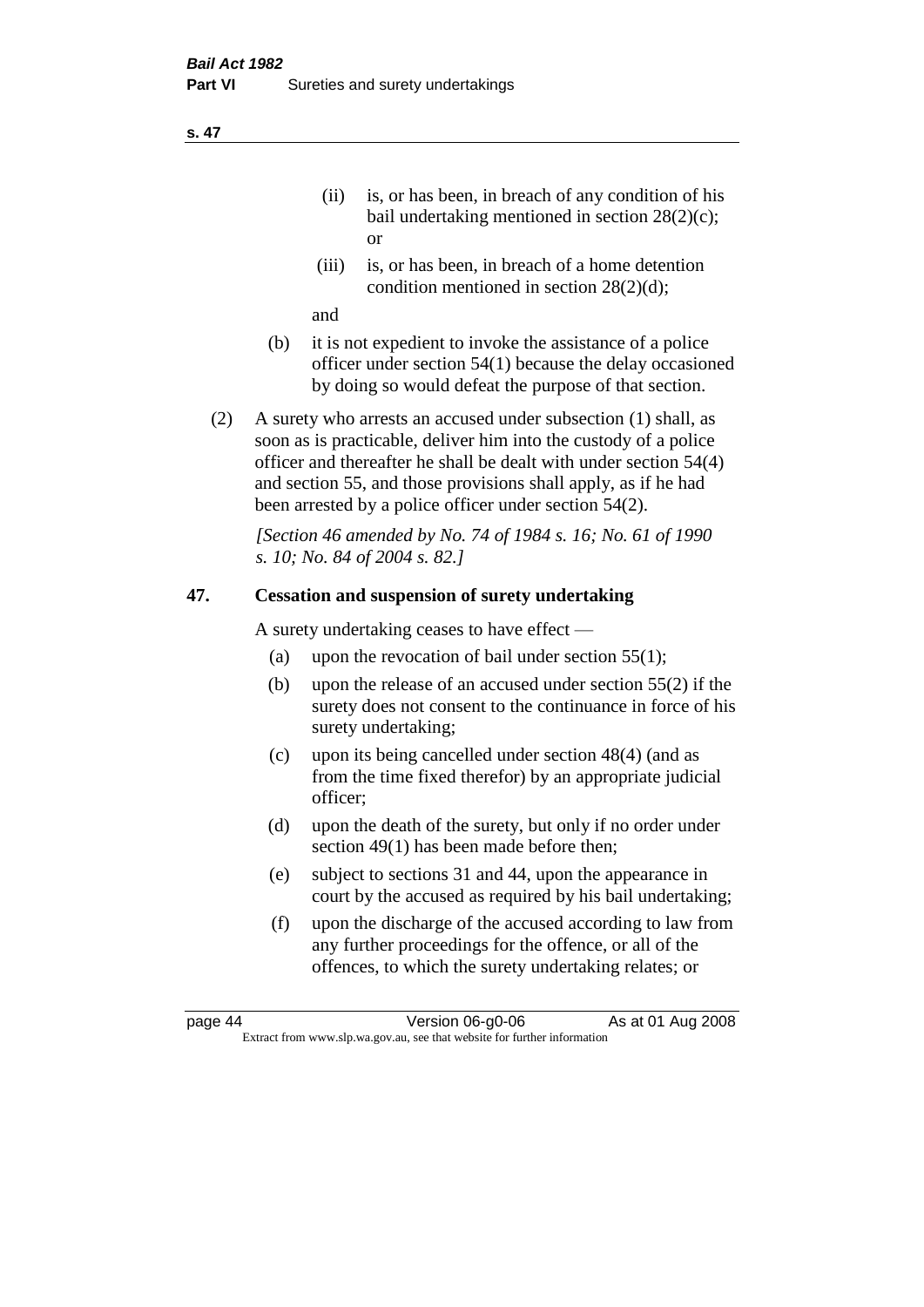(g) during any period before the time at which the accused is required to appear in court when he is in custody for any other offence or reason.

*[Section 47 amended by No. 84 of 2004 s. 82.]* 

## **48. Surety may apply for cancellation of his undertaking**

- (1) A surety may apply to an appropriate judicial officer for cancellation of his undertaking.
- (2) An application under subsection (1) may be made at any time before that specified, or deemed by section 31(3) to be specified, in the accused's bail undertaking for his appearance in court.
- (3) Upon an application being made under subsection (1) an appropriate judicial officer shall cause the accused to appear before him or another such officer and may issue a warrant or summons for that purpose.
- (4) Upon the appearance of the accused before the time mentioned in subsection (2) an appropriate judicial officer shall —
	- (a) cancel the surety undertaking; and
	- (b) exercise one of the powers set out in section  $55(1)(d)$ or (e).
- (5) An application under subsection (1) must be made, and proceedings on it are to be conducted —
	- (a) in a court of summary jurisdiction in accordance with regulations made under the *Criminal Procedure Act 2004*;
	- (b) in the Supreme Court or the District Court  $-\text{in}$ accordance with rules of court made under the *Criminal Procedure Act 2004*.

*[Section 48 amended by No. 59 of 2004 s. 141; No. 84 of 2004 s. 7 and 82.]*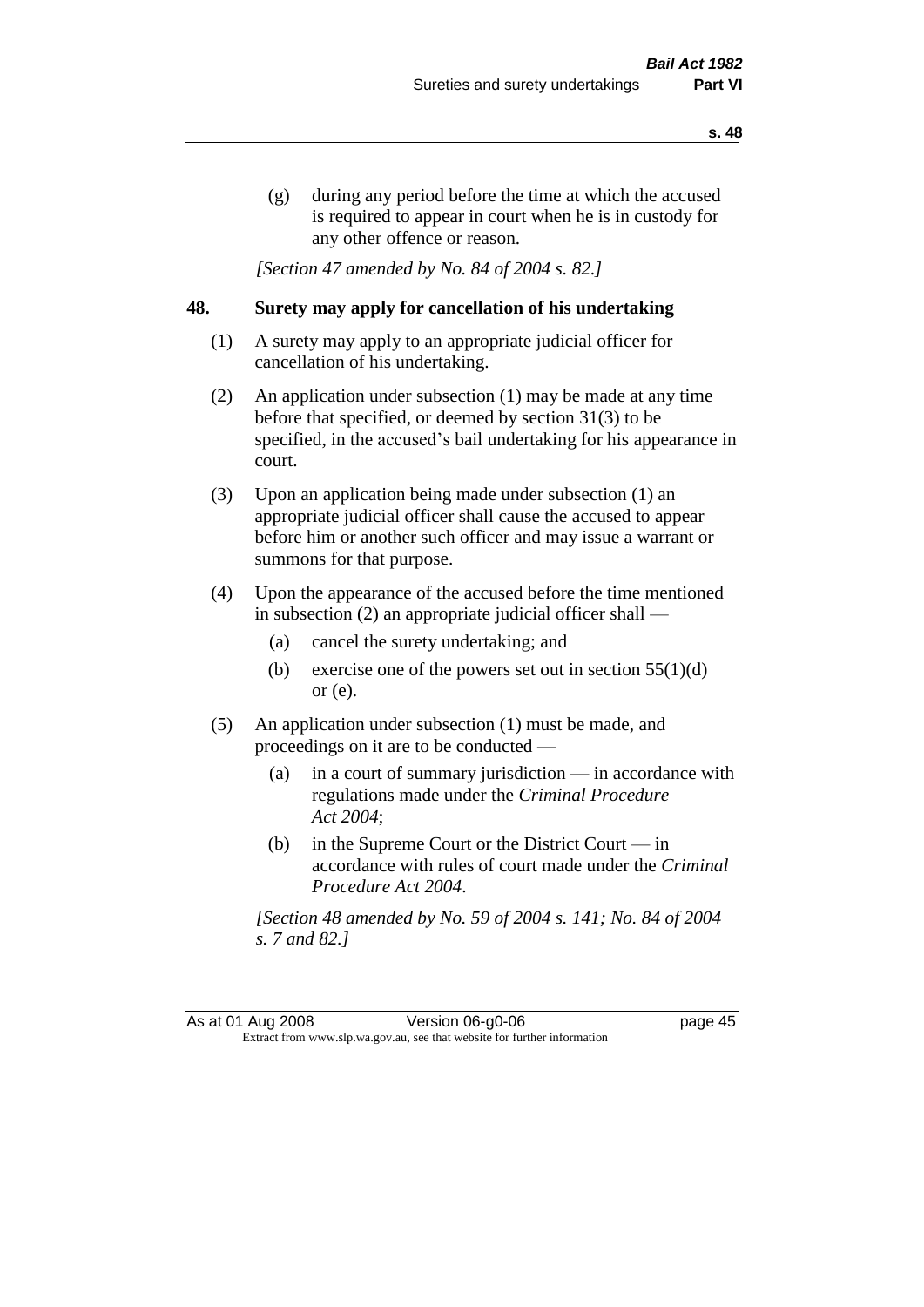# **49. Forfeiture of money under surety's undertaking**

- (1) Where an accused has failed to comply with any requirement of his bail undertaking mentioned in section 28(2)(a) or (b)(ii) the following provisions of this section apply for the purpose of enforcing payment to the State of any sum thereupon payable by a surety in terms of his surety undertaking —
	- (a) the registrar of the court before which the accused failed to appear may apply to an appropriate judicial officer for an order that the sum be paid;
	- (b) that judicial officer shall summon the surety to appear before the court in which the judicial officer exercises jurisdiction to show cause why an order of forfeiture should not be made under this section;
	- (c) on the hearing of the application and upon proof of the surety's liability in terms of his undertaking, the judicial officer shall order forfeiture of the full amount specified in the undertaking unless the surety attends at the hearing and shows to the satisfaction of the judicial officer that there was reasonable cause for the failure of the accused to comply with the requirement to which the application relates;
	- (d) notwithstanding paragraph (c), the judicial officer may decline to make an order under that paragraph or may order forfeiture in part only where the surety attends and shows to the satisfaction of the judicial officer —
		- (i) that, by reason of a change of circumstances since the undertaking was entered into, an order for forfeiture, or for forfeiture in full (as the case may be), would cause excessive hardship to the surety or his dependants; and
		- (ii) that such hardship would not be relieved by the exercise of one or more of the powers conferred by section 59;

page 46 Version 06-g0-06 As at 01 Aug 2008 Extract from www.slp.wa.gov.au, see that website for further information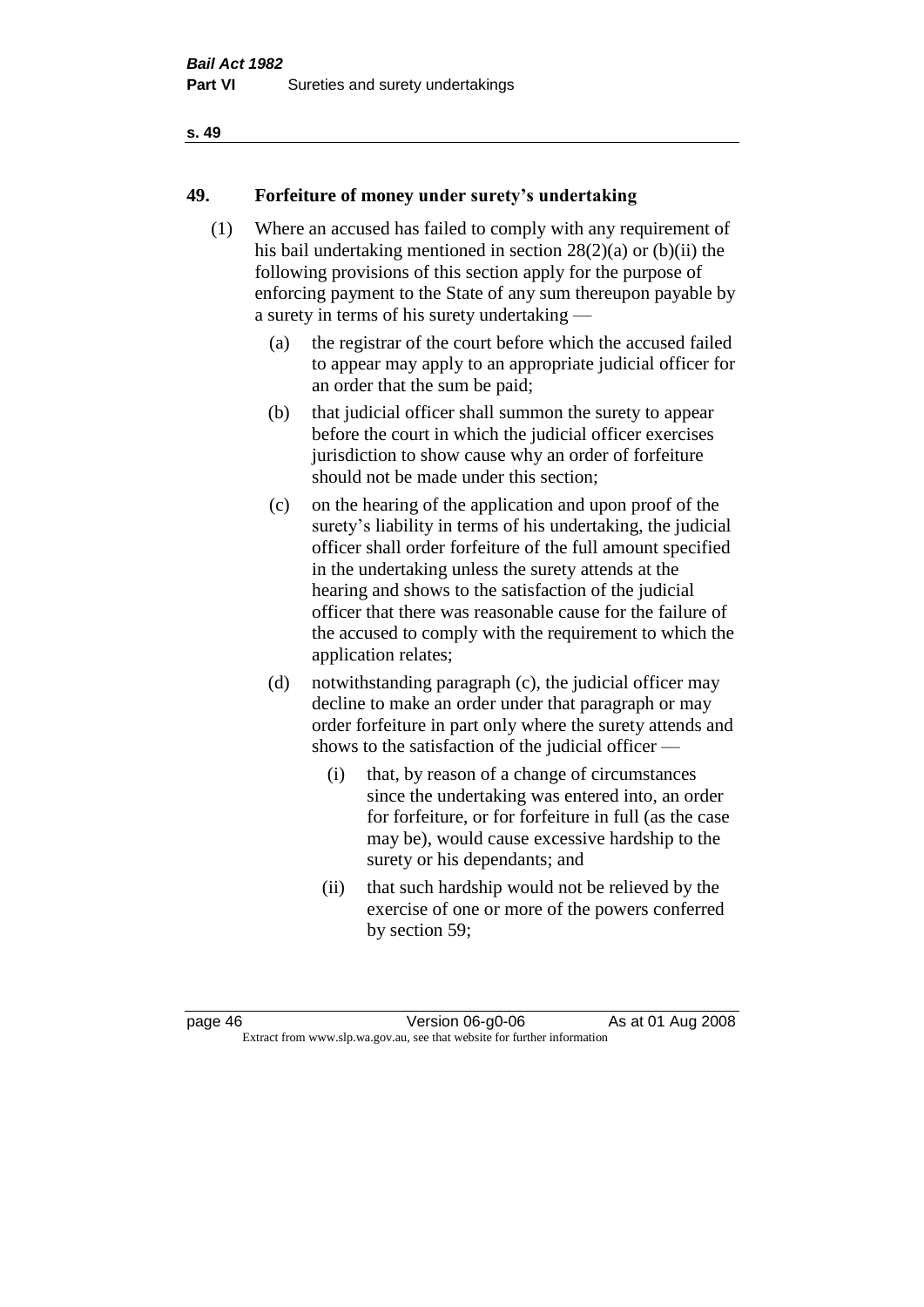- (e) an order may be made under this section whether or not the accused has been convicted of an offence against section 51(1) or (2) but if, after an order has been made, the surety satisfies the Governor that new facts have been discovered or new circumstances have arisen which show that there was reasonable cause for the failure of the accused as mentioned in paragraph (c), the Governor may exercise the power in section 139 of the *Sentencing Act 1995* as if the forfeiture were one to which that section applied.
- (2) An application under subsection (1) must be made, and proceedings on it are to be conducted —
	- (a) in a court of summary jurisdiction in accordance with regulations made under the *Criminal Procedure Act 2004*;
	- (b) in the Supreme Court or the District Court in accordance with rules of court made under the *Criminal Procedure Act 2004*.
- (3) Without prejudice to the recovery of such an amount as a civil debt due to the State, any amount to be paid under an order made under this section is to be paid, and its payment may be enforced under Part 5 of the *Fines, Penalties and Infringement Notices Enforcement Act 1994*, unless an order has been made under subsection (4).
- (4) If under this section the Supreme Court or the District Court makes an order requiring the payment of money, the court may make an order under section 59 of the *Sentencing Act 1995* in respect of the amount payable and for that purpose that section, with any necessary changes, applies as if the amount were a fine imposed on the surety.

*[Section 49 amended by No. 74 of 1984 s. 17; No. 92 of 1994 s. 5; No. 78 of 1995 s. 8; No. 65 of 2003 s. 121(3); No. 74 of 2003 s. 29; No. 59 of 2004 s. 141; No. 84 of 2004 s. 8, 11 and 82.]*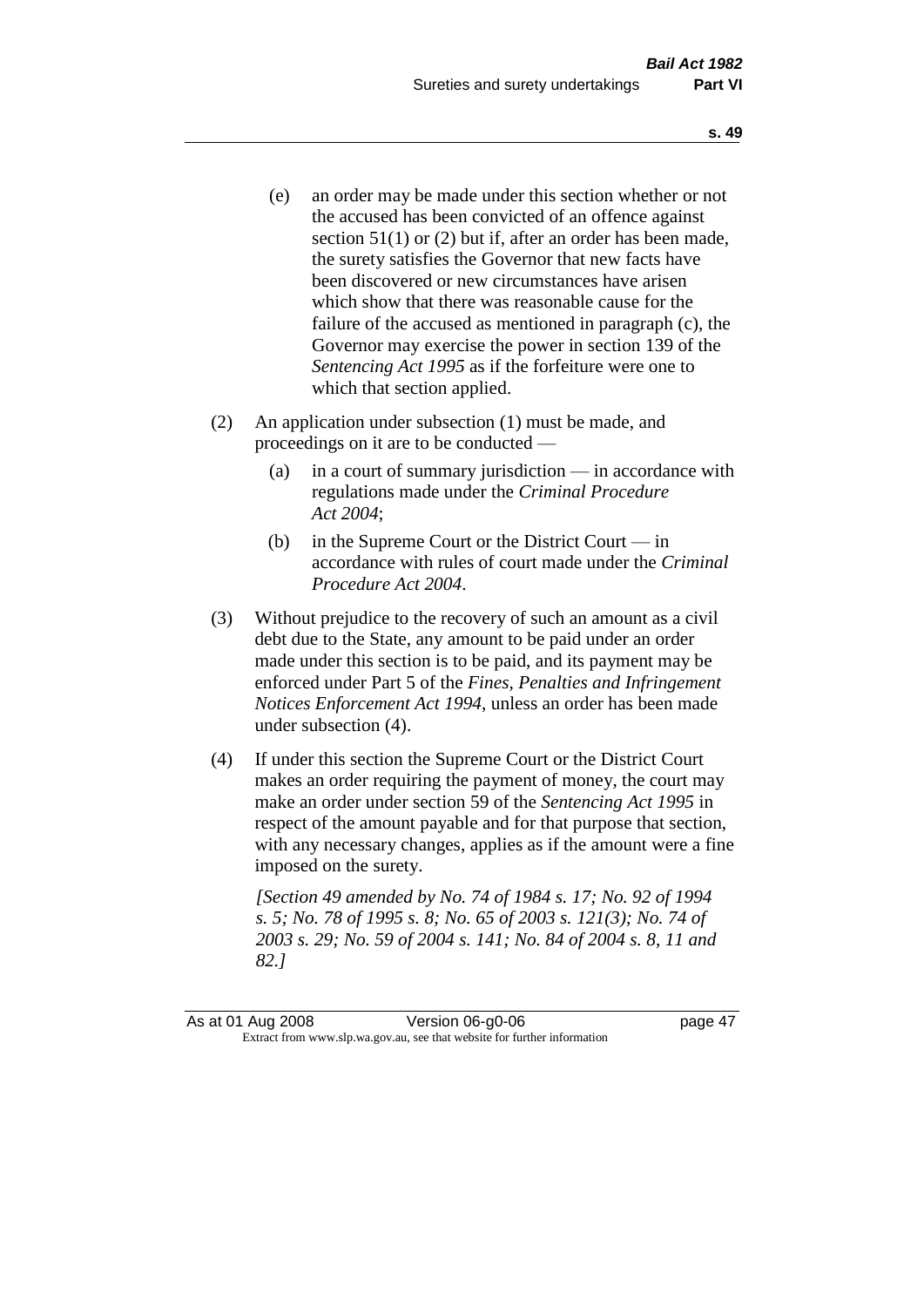#### **50. Offence to indemnify surety**

(1) If a person indemnifies, or agrees to indemnify, a surety or proposed surety against any liability which the surety or proposed surety may incur under this Act (including this section) he and the surety or proposed surety and any person with whom he agrees as aforesaid each commits an offence.

Penalty: \$1 000 or imprisonment for 12 months or both.

- (2) An offence is committed under subsection  $(1)$ 
	- (a) whether the agreement is made before or after the surety undertaking is entered into and whether or not a proposed surety actually becomes a surety; and
	- (b) whether the compensation is to be in money or in money's worth.
- (3) An offence is not committed under subsection (1) by a surety or proposed surety if he shows —
	- (a) that he had no knowledge of an agreement within the meaning of subsection (1) proposed to be entered into between 2 other persons; or
	- (b) that having such knowledge he took all steps reasonably available to him to prevent the agreement being entered into.

*[Section 50 amended by No. 74 of 1984 s. 18.]*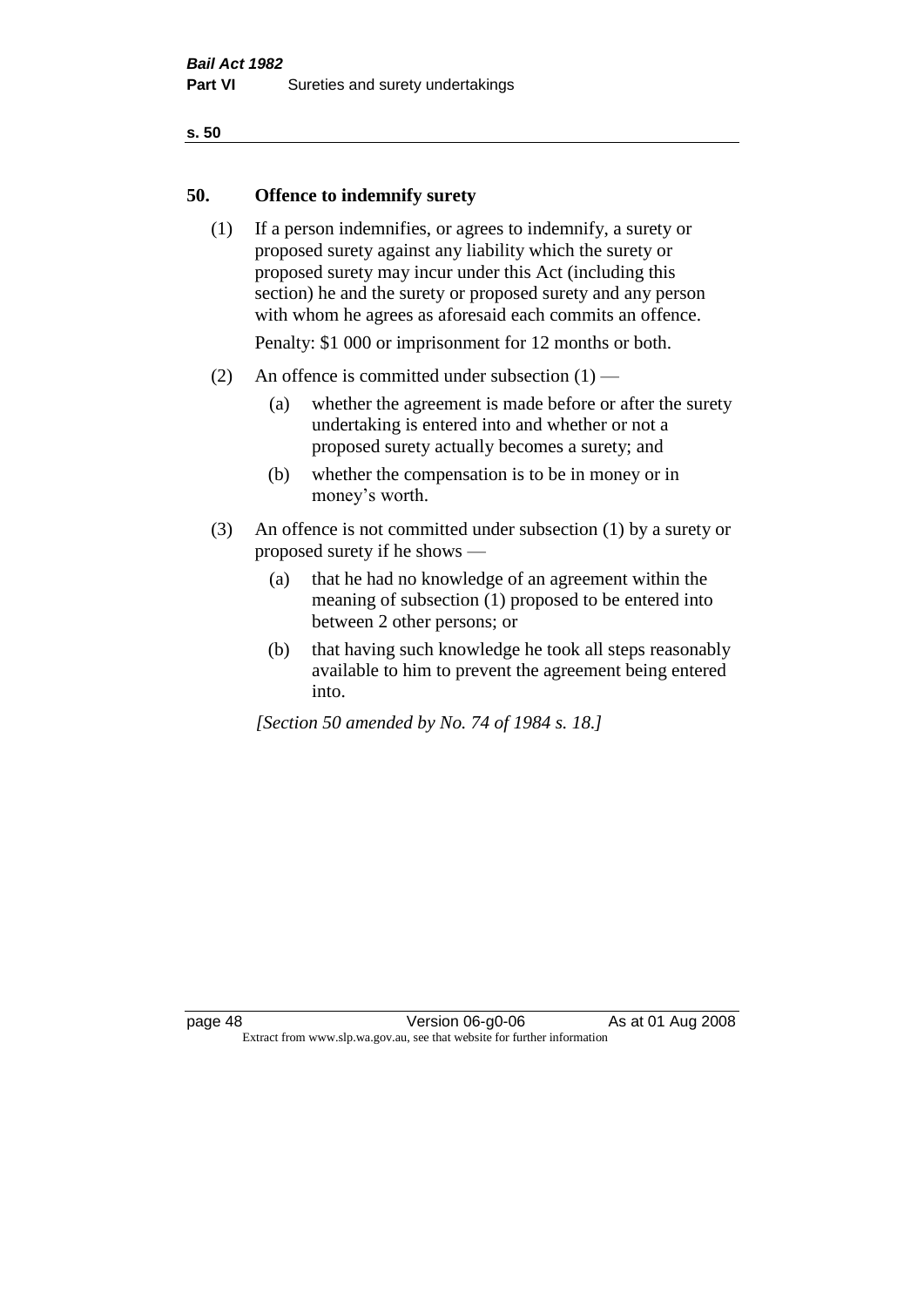#### **s. 50A**

# **Part VIA — Administration of home detention conditions**

*[Heading inserted by No. 61 of 1990 s. 11.]* 

#### **50A. Powers of CEO (corrections)**

The CEO (corrections) has all of the powers conferred under this Act on a community corrections officer and may review, vary, or rescind a direction given by a community corrections officer.

*[Section 50A inserted by No. 61 of 1990 s. 11; amended by No. 31 of 1993 s. 9; No. 65 of 2006 s. 53.]* 

*[50B. Repealed by No. 78 of 1995 s. 8.]* 

#### **50C. Powers and duties of community corrections officers**

- (1) A community corrections officer may give such reasonable directions to an accused subject to a home detention condition as are necessary for the proper administration of the condition and any other condition imposed on the grant of bail to the accused including, without limiting the generality of the foregoing, directions as to —
	- (a) when the accused may leave the place where he is required by the home detention condition to remain;
	- (b) the period of any authorised absence from the place where he is required by the home detention condition to remain;
	- (c) when the accused shall return to the place where he is required by the home detention condition to remain;
	- (d) the method of travel to be used by the accused during any absence from the place where he is required by the home detention condition to remain; and
	- (e) the manner in which the accused shall report his whereabouts.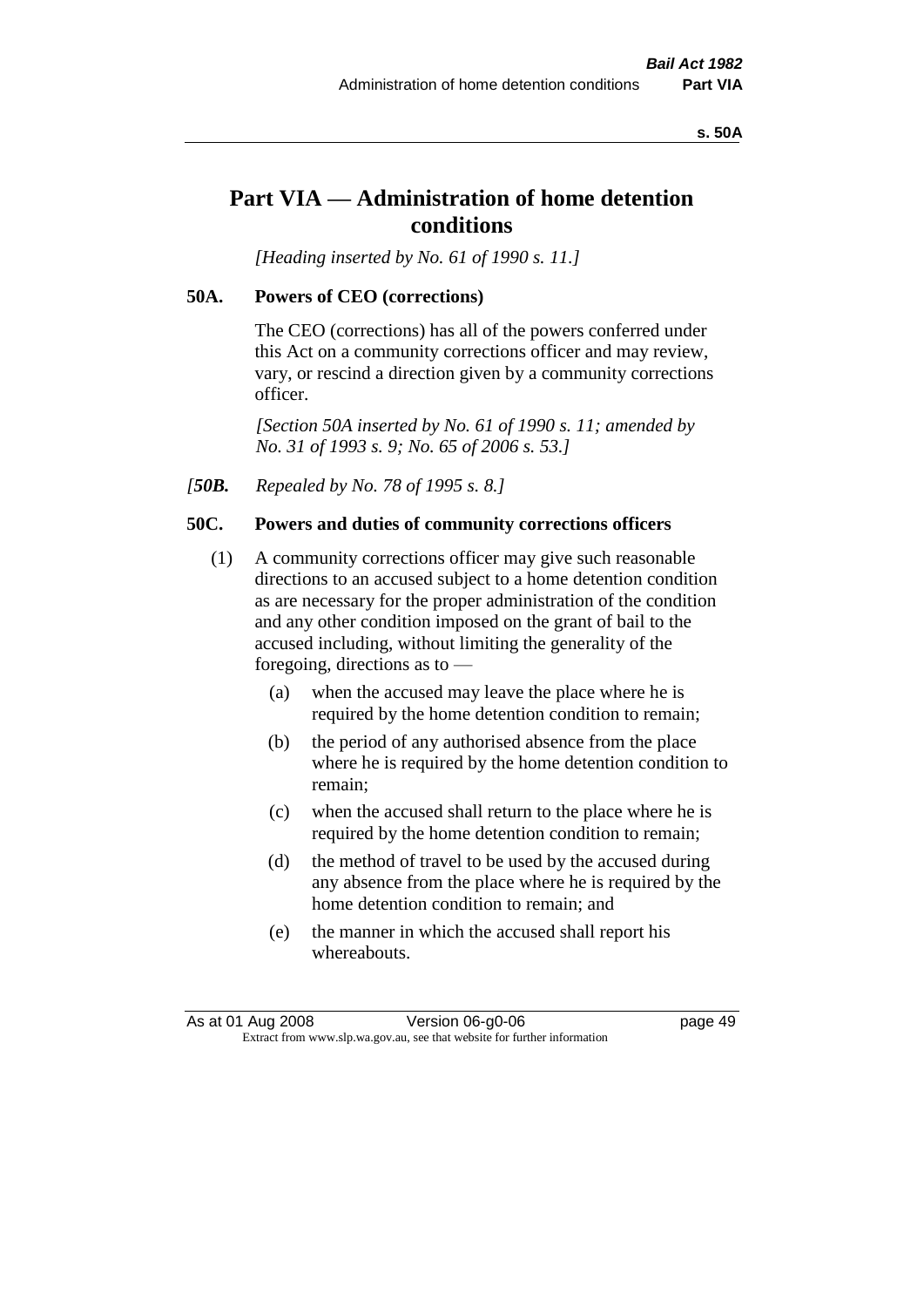**s. 50C**

| (2)     | For the purpose of ascertaining whether or not an accused is<br>complying with a home detention condition or any direction<br>given pursuant to subsection (1), a community corrections<br>officer may, at any time — |                                                                                                                                                                                              |  |
|---------|-----------------------------------------------------------------------------------------------------------------------------------------------------------------------------------------------------------------------|----------------------------------------------------------------------------------------------------------------------------------------------------------------------------------------------|--|
|         | (a)                                                                                                                                                                                                                   | enter or telephone the place where the accused is<br>required by a home detention condition to remain;                                                                                       |  |
|         | (b)                                                                                                                                                                                                                   | enter or telephone the accused's place of employment or<br>any other place where the accused is permitted or<br>required to attend; or                                                       |  |
|         | (c)                                                                                                                                                                                                                   | question any person at any place referred to in<br>paragraph $(a)$ or $(b)$ .                                                                                                                |  |
| (3)     | A person who $-$                                                                                                                                                                                                      |                                                                                                                                                                                              |  |
|         | (a)                                                                                                                                                                                                                   | hinders a person exercising powers under subsection (2);<br><sub>or</sub>                                                                                                                    |  |
|         | (b)                                                                                                                                                                                                                   | fails to answer a question put pursuant to<br>subsection $(2)(c)$ or gives an answer that the person<br>knows is false or misleading in a material particular,                               |  |
|         | commits an offence.                                                                                                                                                                                                   |                                                                                                                                                                                              |  |
|         |                                                                                                                                                                                                                       | Penalty: \$2 000 and imprisonment for 12 months.                                                                                                                                             |  |
| (4)     | A community corrections officer -                                                                                                                                                                                     |                                                                                                                                                                                              |  |
|         | (a)                                                                                                                                                                                                                   | shall keep such records and make such returns and<br>reports in relation to accused persons subject to home<br>detention conditions as the CEO (corrections) directs;<br>and                 |  |
|         | (b)                                                                                                                                                                                                                   | shall make any records relating to an accused subject to<br>a home detention condition available on the request of<br>the CEO (corrections) to him.                                          |  |
|         |                                                                                                                                                                                                                       | [Section 50C inserted by No. 61 of 1990 s. 11; amended by<br>No. 31 of 1993 s. 9; No. 50 of 2003 s. 37(3); No. 84 of 2004<br>s. 82 and 83(3); No. 65 of 2006 s. 53; No. 2 of 2008 s. 56(2).] |  |
|         |                                                                                                                                                                                                                       |                                                                                                                                                                                              |  |
| page 50 |                                                                                                                                                                                                                       | Version 06-g0-06<br>As at 01 Aug 2008<br>Extract from www.slp.wa.gov.au, see that website for further information                                                                            |  |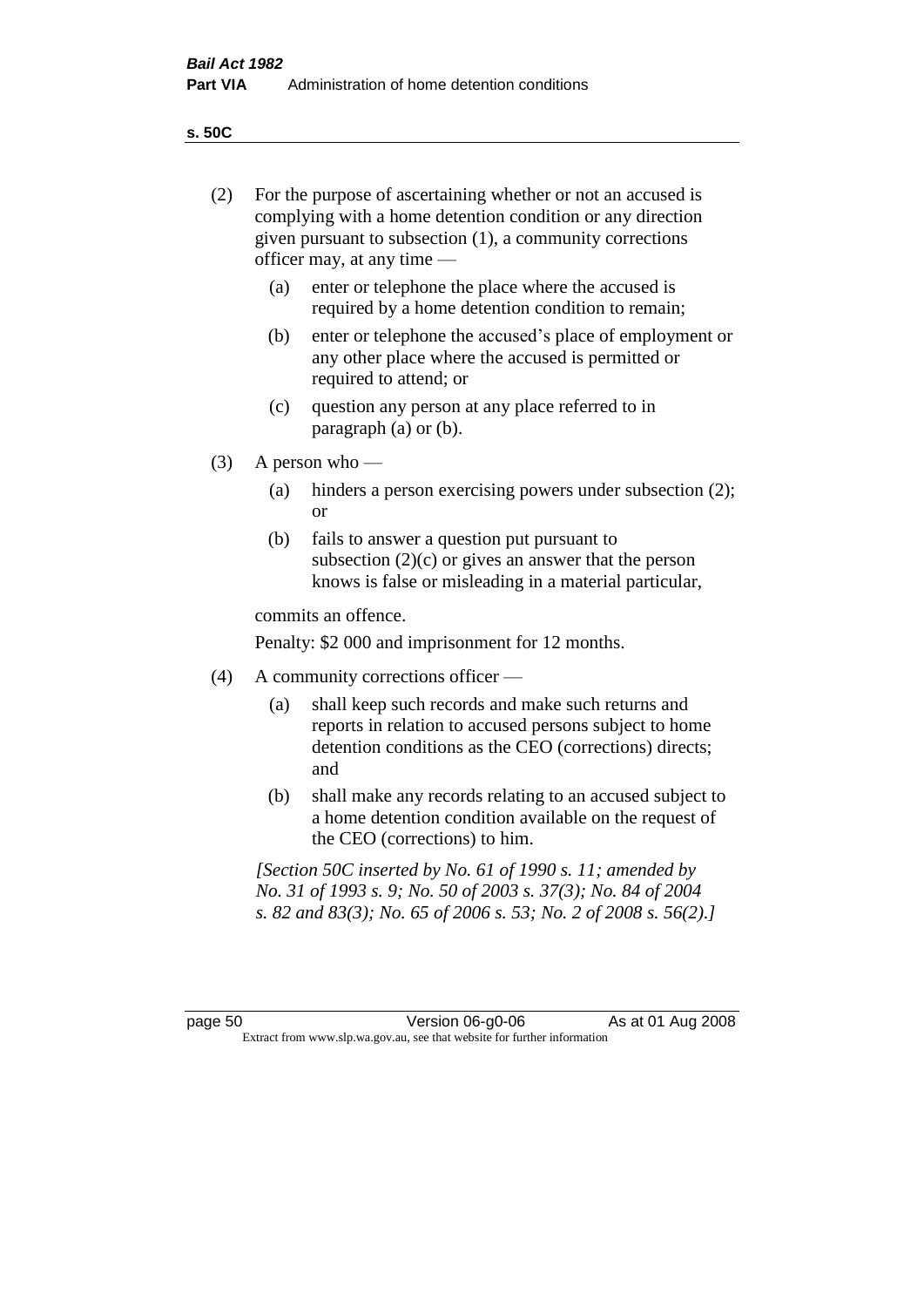### **50D. Powers of members of the Police Force**

- (1) For the purpose of ascertaining whether or not an accused is complying with a home detention condition, a member of the Police Force may —
	- (a) require the accused to produce a copy of his bail undertaking and any notice by the CEO (corrections) under section 50E(a) for inspection; and
	- (b) require the accused to explain why he is absent from the place where he is required by the home detention condition to remain.
- (2) An accused who fails to comply with subsection  $(1)(a)$  or who fails to explain when required to do so under subsection  $(1)(b)$ or who gives an explanation that the accused knows is false or misleading in a material particular, commits an offence.

Penalty: \$2 000.

*[Section 50D inserted by No. 61 of 1990 s. 11; amended by No. 31 of 1993 s. 9; No. 50 of 2003 s. 37(4); No. 84 of 2004 s. 82; No. 65 of 2006 s. 53.]* 

## **50E. CEO (corrections) may substitute a different place of detention and apply conditions**

The CEO (corrections) may, at any time, by notice in writing given to an accused granted bail subject to a home detention condition —

- (a) substitute a different place for the place where an accused is required by a home detention condition to remain;
- (b) require the accused to comply with such of the conditions specified in the list provided to the accused under section 24A(4) as are specified in the notice.

*[Section 50E inserted by No. 61 of 1990 s. 11; amended by No. 31 of 1993 s. 9; No. 84 of 2004 s. 82; No. 65 of 2006 s. 53.]*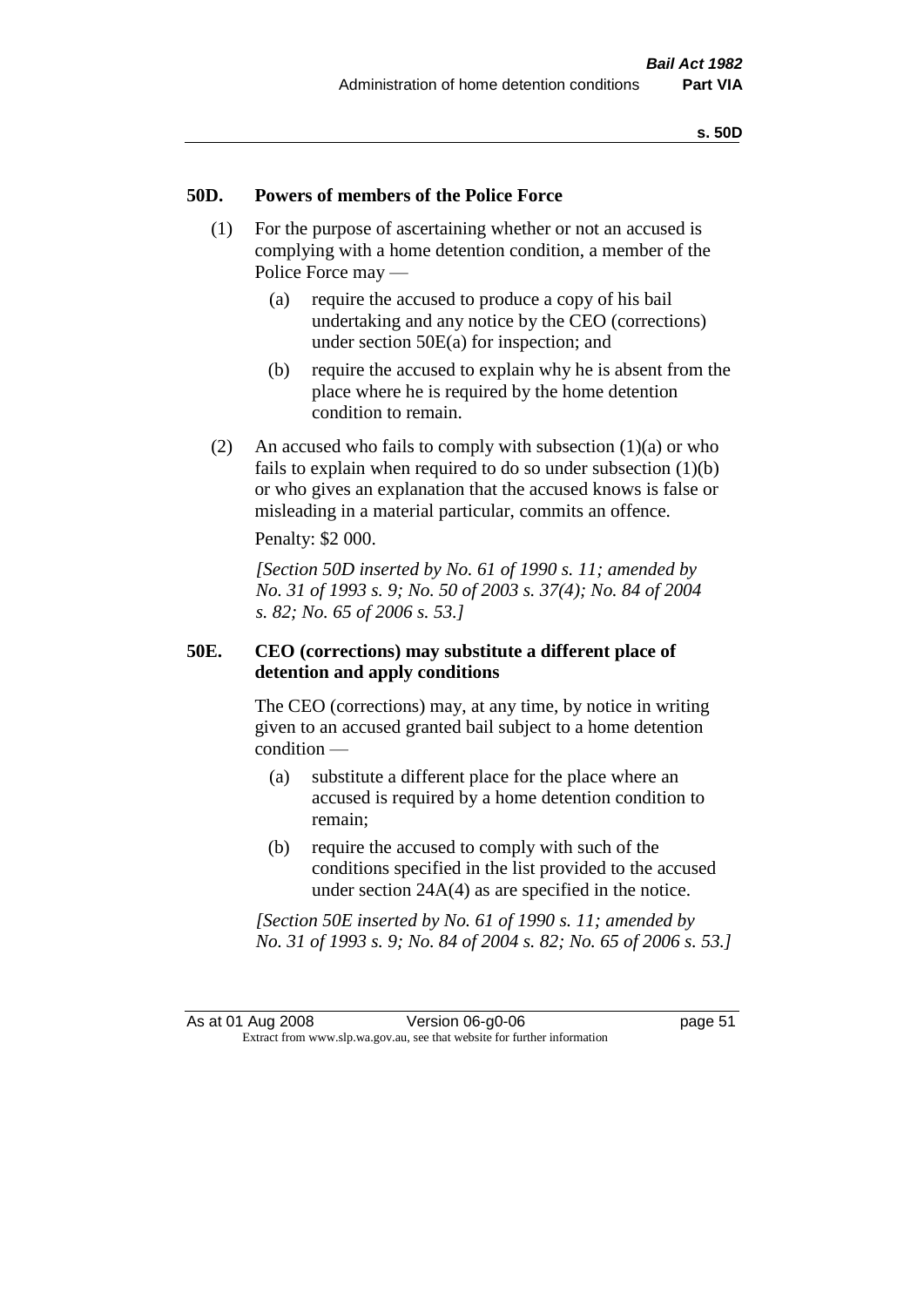| ۰.<br>×<br>-<br>۰.<br>× |  |
|-------------------------|--|
|-------------------------|--|

#### **50F. CEO (corrections) may revoke bail**

- (1) Where a home detention condition has been imposed as a condition on a grant of bail to an accused the CEO (corrections) may, in his absolute discretion, by instrument signed by him and if practicable, given to the accused, revoke the bail.
- (2) Without limiting the generality of subsection (1), the power to revoke bail may be exercised where the accused —
	- (a) is not likely to comply with any requirement of his bail undertaking mentioned in section  $28(2)(a)$  or (b); or
	- (b) is, or has been, or is likely to be in breach of any condition of his bail undertaking mentioned in section  $28(2)(c)$ .
- (3) Subject to subsection (4), where the CEO (corrections) revokes bail he shall include a statement of his reasons for the cancellation in the instrument cancelling the bail.
- (4) Where the CEO (corrections) is of the opinion that it would be in the interest of the accused or any other person, or the public, to withhold from the accused any or all of the reasons referred to in subsection (3), the CEO (corrections) may so withhold the reason or reasons.
- (5) Where the CEO (corrections) revokes bail, he may, whenever necessary, issue a warrant directed to all members of the Police Force to have the accused arrested and brought before an appropriate judicial officer.

*[Section 50F inserted by No. 61 of 1990 s. 11; amended by No. 31 of 1993 s. 9; No. 84 of 2004 s. 82; No. 65 of 2006 s. 53.]* 

#### **50G. Procedure on arrest after revocation of bail**

(1) An accused arrested pursuant to a warrant issued under section 50F shall be taken as soon as is practicable before an appropriate judicial officer unless he is arrested less than 24 hours before the time at which he is due to appear in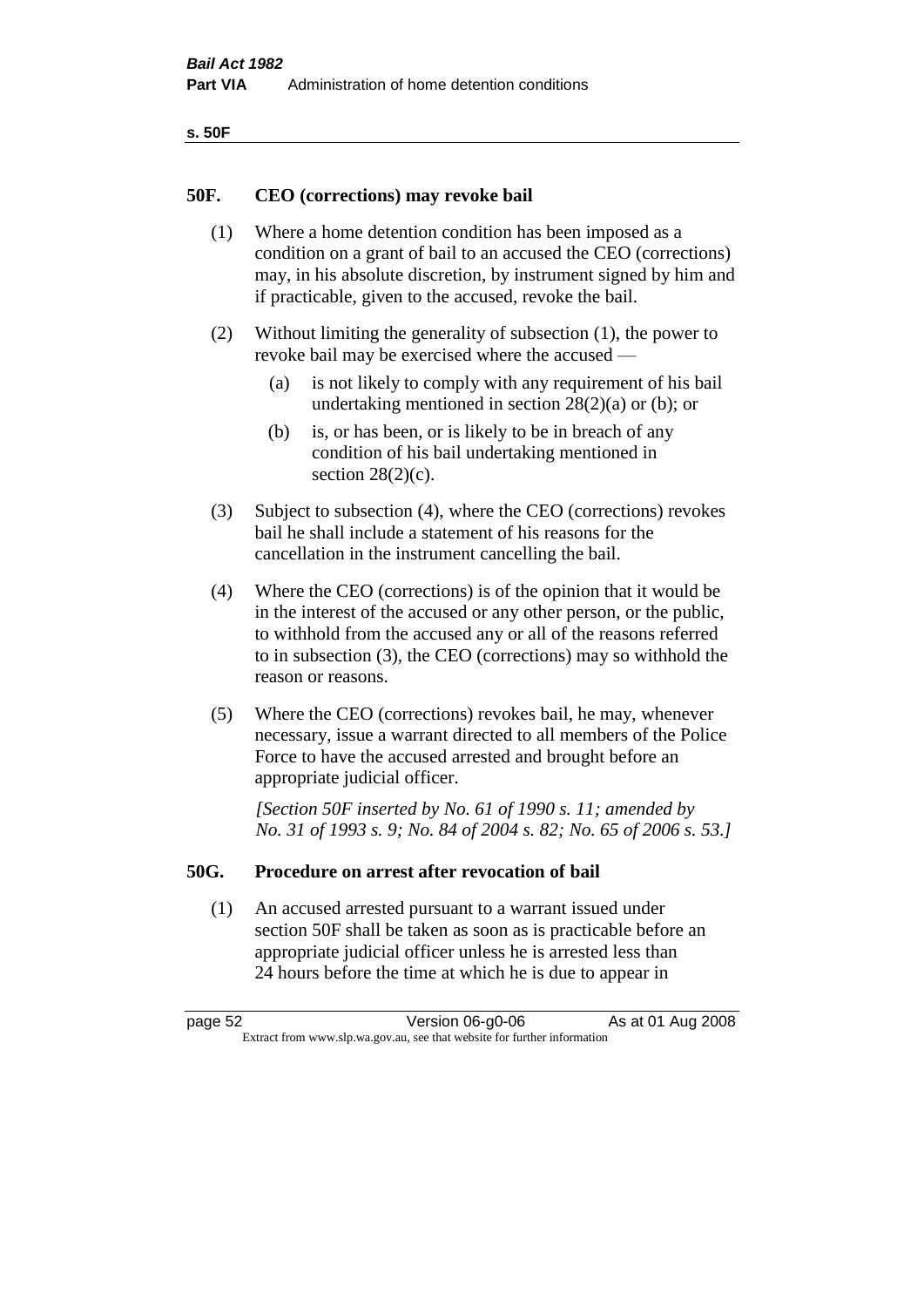accordance with his bail undertaking, in which case he shall be held in custody and brought before an appropriate judicial officer at that time.

- (2) The judicial officer before whom an accused appears under this section may —
	- (a) remand the accused in custody to appear at the time and place specified, or deemed by section 31(3) to be specified, in his bail undertaking; or
	- (b) grant fresh bail to the accused in accordance with this Act, other than clause 2 of Part B of Schedule 1.

*[Section 50G inserted by No. 61 of 1990 s. 11; amended by No. 45 of 1993 s. 12; No. 84 of 2004 s. 82.]* 

# **50H. Exclusion of the rules of natural justice**

The rules known as the rules of natural justice (including any duty of procedural fairness) do not apply to or in relation to the doing or omission of any act, matter or thing under this Part by the CEO (corrections).

*[Section 50H inserted by No. 61 of 1990 s. 11; amended by No. 31 of 1993 s. 9; No. 65 of 2006 s. 53.]* 

## **50J. Delegation by CEO (corrections)**

The CEO (corrections) may, either generally or as otherwise provided by the instrument of delegation, by writing signed by him, delegate to any person any power or duty under this Part, other than this power of delegation.

*[Section 50J inserted by No. 61 of 1990 s. 11; amended by No. 31 of 1993 s. 9; No. 65 of 2006 s. 53.]* 

## **50K. Retrieval of monitoring equipment**

If under rules made under section 50L any device or equipment has been installed at the place where an accused is required by a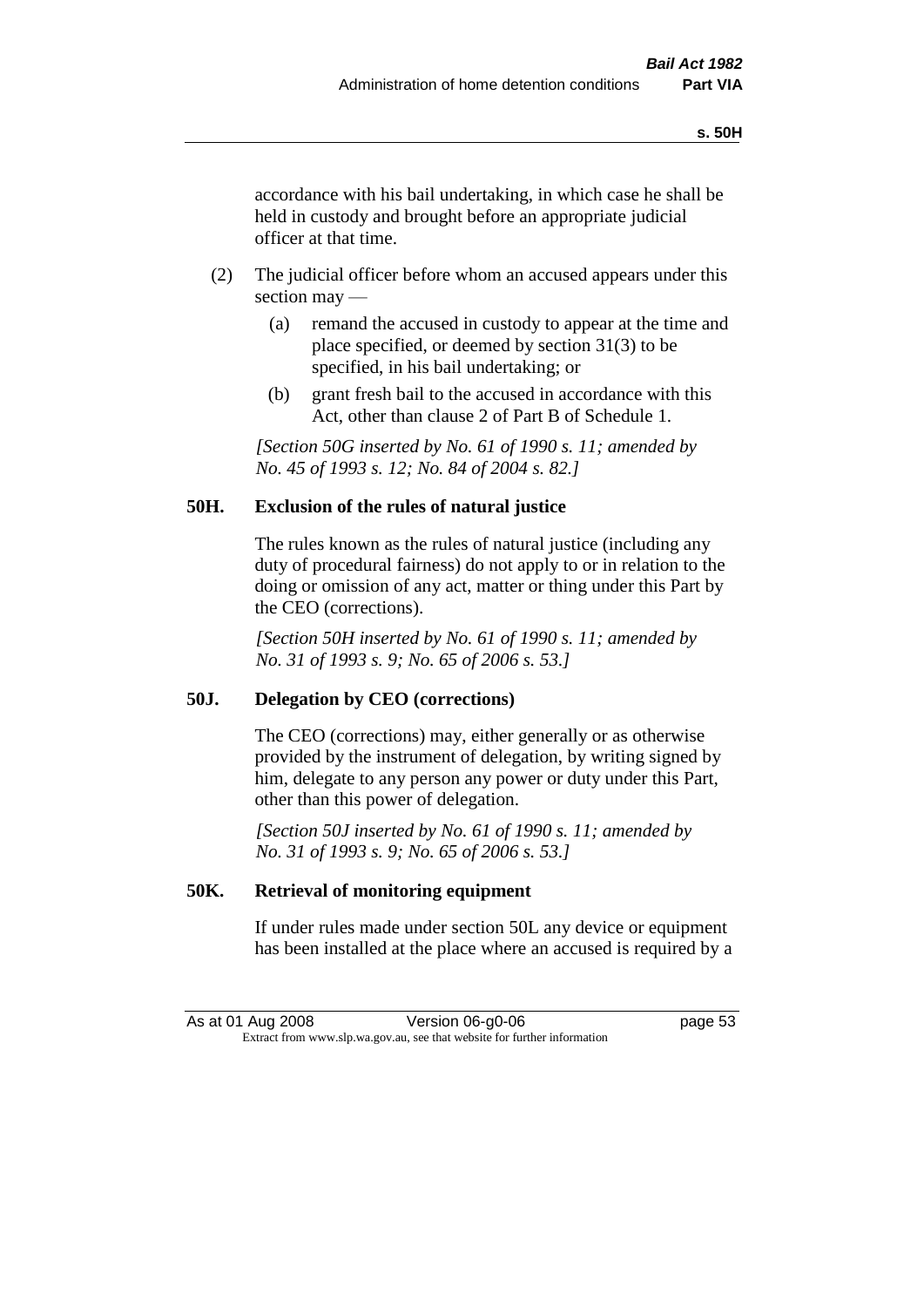#### **s. 50L**

home detention condition to remain, section 118 of the *Sentence Administration Act 2003* applies.

*[Section 50K inserted by No. 78 of 1995 s. 8; amended by No. 50 of 2003 s. 29(3); No. 84 of 2004 s. 82.]* 

# **50L. Rules**

- (1) The CEO (corrections) may, with the approval of the Minister, make rules for the purposes of this Part which may provide for the manner of ensuring that accused persons are complying with home detention conditions and for conditions to be applied to accused persons granted bail subject to home detention conditions including conditions —
	- (a) requiring an accused to wear any device;
	- (b) requiring an accused to permit the CEO (corrections) to install any device or equipment at the place where the accused is required by a home detention condition to remain.
- (2) Rules made under this section may confer a discretionary authority on any person or class of persons.
- (3) Sections 41 and 42 of the *Interpretation Act 1984* do not apply to rules made under this section.

*[Section 50L inserted by No. 61 of 1990 s. 11; amended by No. 31 of 1993 s. 9; No. 84 of 2004 s. 82 and 83(3); No. 65 of 2006 s. 53; No. 2 of 2008 s. 56(3) and (4).]*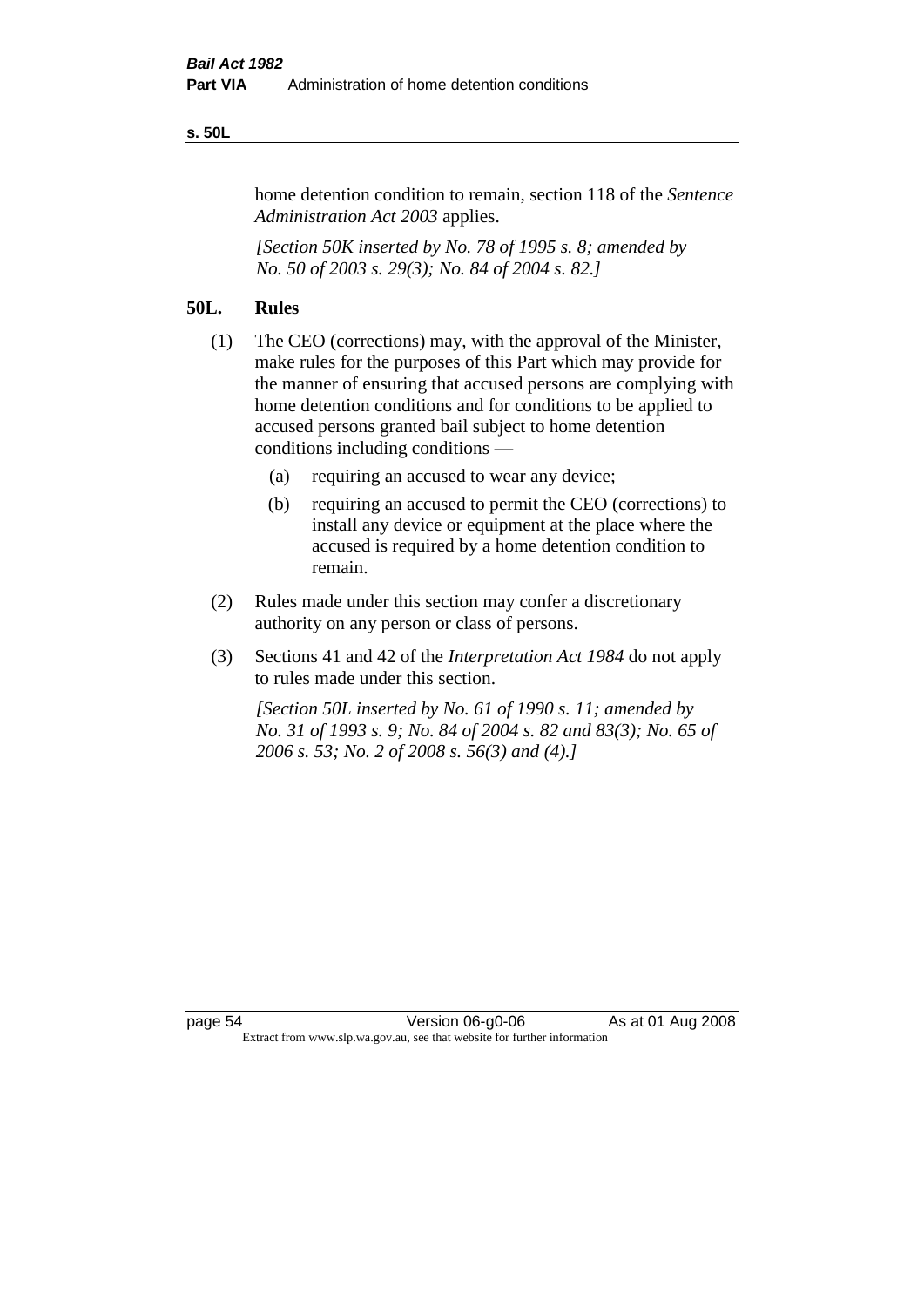# **Part VII — Enforcement of bail undertakings**

# **51. Offence to fail to comply with bail undertaking**

- (1) An accused who, without reasonable cause, fails to comply with the requirement of his bail undertaking mentioned in section  $28(2)(a)$  commits an offence.
- (2) An accused who fails to comply with the requirement of his bail undertaking mentioned in section  $28(2)(b)(ii)$  commits an offence.
- $(2a)$  An accused
	- (a) whose bail undertaking includes any condition imposed for a purpose mentioned in clause  $2(2)(c)$  or (d) of Part D of Schedule 1; and
	- (b) who fails to comply with the condition,

commits an offence.

- (3) An accused shall not be convicted in his absence of an offence against this section.
- (4) An accused who is charged with an offence against subsection (1) or (2) may be convicted of the other of those offences if that other offence is proved by the evidence.
- (5) A prosecution for an offence against subsection (1), (2) or (2a) may be brought at any time.
- (6) A person who is convicted of an offence against subsection (1), (2) or (2a) is liable to a fine not exceeding \$10 000 or imprisonment for a term not exceeding 3 years, or both.
- (7) A court which convicts an accused of an offence against this section may, in addition to any penalty which it may impose, order that the accused pay such sum as it may fix in or towards defraying the costs and expenses of and consequent upon his apprehension following the failure to comply with his bail undertaking for which he was convicted.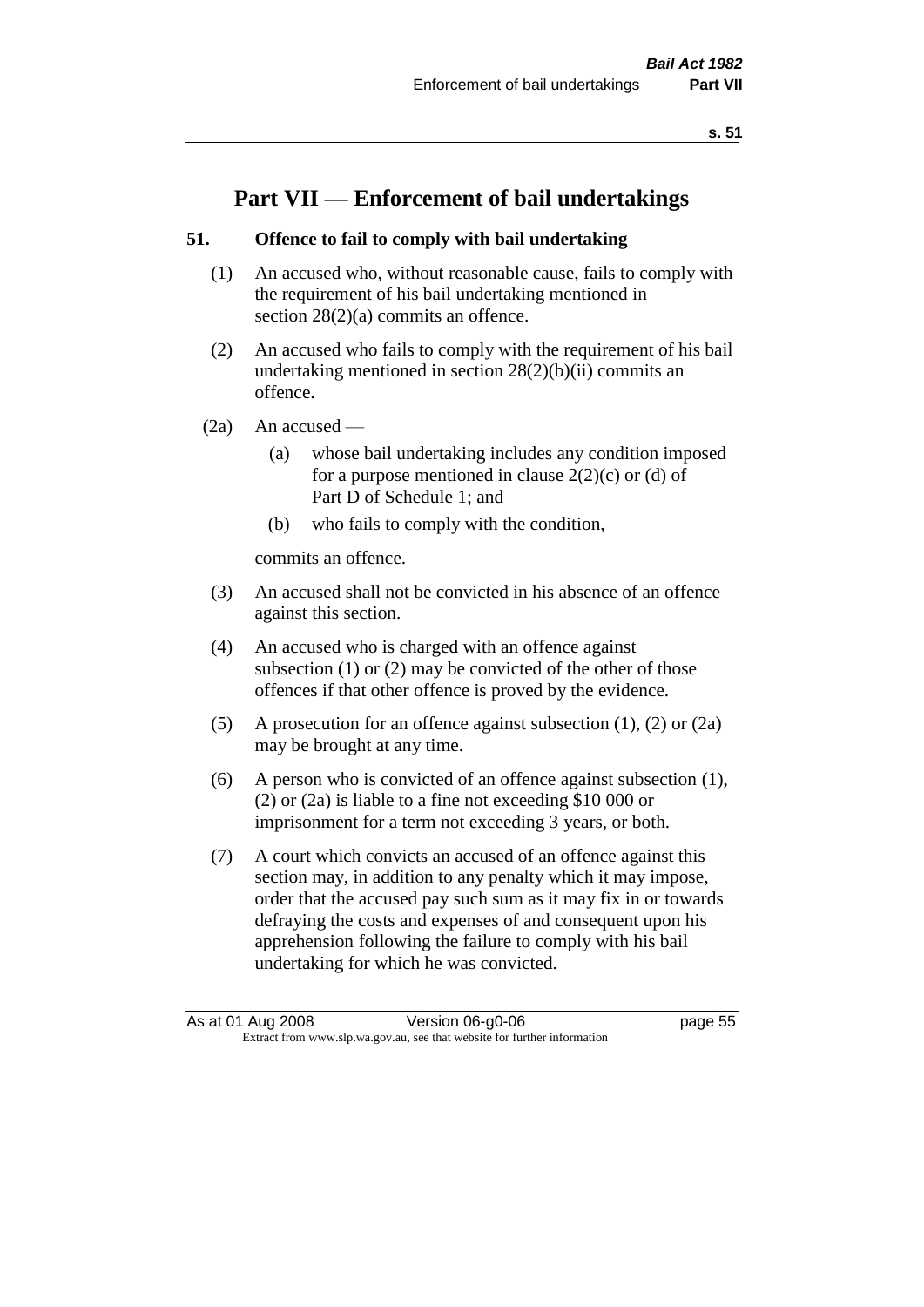- (8) An order made under subsection (7)
	- (a) shall specify to whom and in what manner the sum shall be paid; and
	- (b) may be enforced as though the sum were a penalty imposed under this section.

*[Section 51 amended by No. 54 of 1998 s. 9; No. 59 of 2004 s. 141; No. 84 of 2004 s. 11 and 82.]*

## **52. Provisions as to summary proceedings before superior courts for an offence under section 51**

- (1) This section applies, notwithstanding any other Act, for the purpose of prosecuting an offence against section 51(1), (2) or (2a) where the court before which the accused is bound to appear at the time when he fails to comply with his bail undertaking is the Supreme Court or the District Court.
- (2) Where this section applies, the accused shall be dealt with summarily for the offence and shall be so dealt with —
	- (a) by a judge of the Supreme Court in any case where the accused was bound to appear before the General Division of the Supreme Court;
	- (ab) by a judge of appeal in any case where the accused was bound to appear before the Court of Appeal;
	- (b) by a judge of the District Court in any case where the accused was bound to appear before that Court.
- (3) A prosecution for an offence which is to be dealt with under this section shall be commenced by the authorised officer (as defined in section 80 of the *Criminal Procedure Act 2004*) who was conducting the proceedings in which the accused failed to comply with his bail undertaking —
	- (a) where subsection  $(2)(a)$  or (ab) applies, in the Supreme Court; and
	- (b) where subsection (2)(b) applies, in the District Court.

page 56 Version 06-g0-06 As at 01 Aug 2008 Extract from www.slp.wa.gov.au, see that website for further information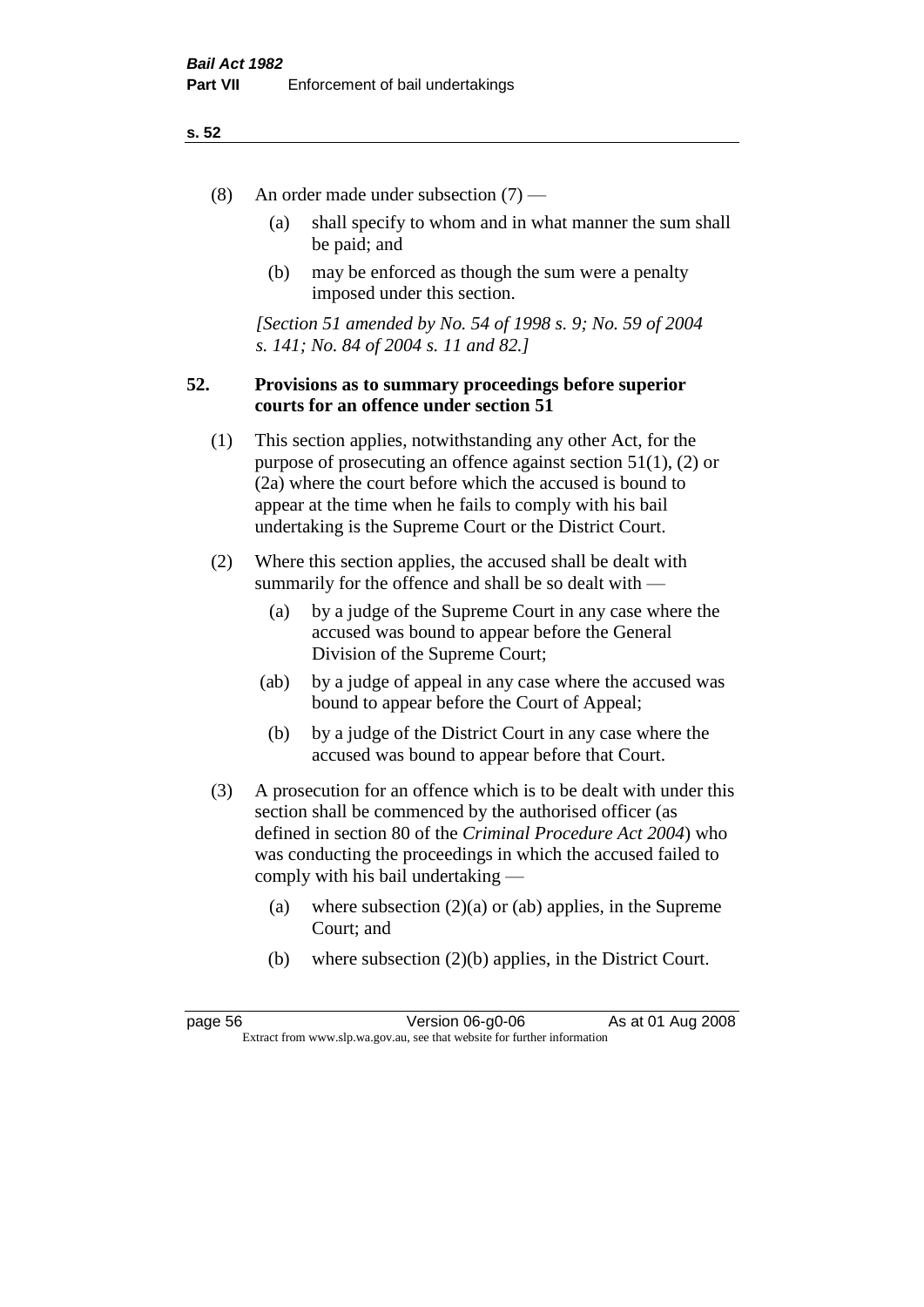- (4) Subject to section 51(3) and (5), a prosecution for an offence which is to be dealt with under this section is to be commenced and conducted under the *Criminal Procedure Act 2004* as if it were a prosecution of a simple offence in a court of summary jurisdiction, but —
	- (a) no fees shall be charged by the Supreme Court or District Court for or in respect of any act or proceeding that relates to the prosecution; and
	- (b) the Supreme Court or District Court cannot order a party to the prosecution to pay another party's costs of or relating to the prosecution, except under section 166(2) of the *Criminal Procedure Act 2004*.
- (5) If under section 51(6) or (7) the Supreme Court or the District Court imposes a pecuniary penalty the court may make an order under section 59 of the *Sentencing Act 1995* in respect of the amount payable.

*[Section 52 amended by No. 92 of 1994 s. 6; No. 78 of 1995 s. 8; No. 54 of 1998 s. 10; No. 45 of 2004 s. 28(2) and (4); No. 59 of 2004 s. 141; No. 84 of 2004 s. 11 and 82; No. 2 of 2008 s. 56(5).]* 

# **53. Appeals against decisions made under s. 52**

- (1) A person who is dissatisfied with a decision (as defined in section 6 of the *Criminal Appeals Act 2004*) made under section 52 may, with the leave of the Court of Appeal, appeal against it.
- (2) For the purposes of subsection (1), Part 2 of the *Criminal Appeals Act 2004*, with any necessary changes, applies as if —
	- (a) the decision referred to in subsection (1) were a decision of a court of summary jurisdiction;
	- (b) a reference in that Part to a court of summary jurisdiction were a reference to the court that made the decision referred to in subsection (1); and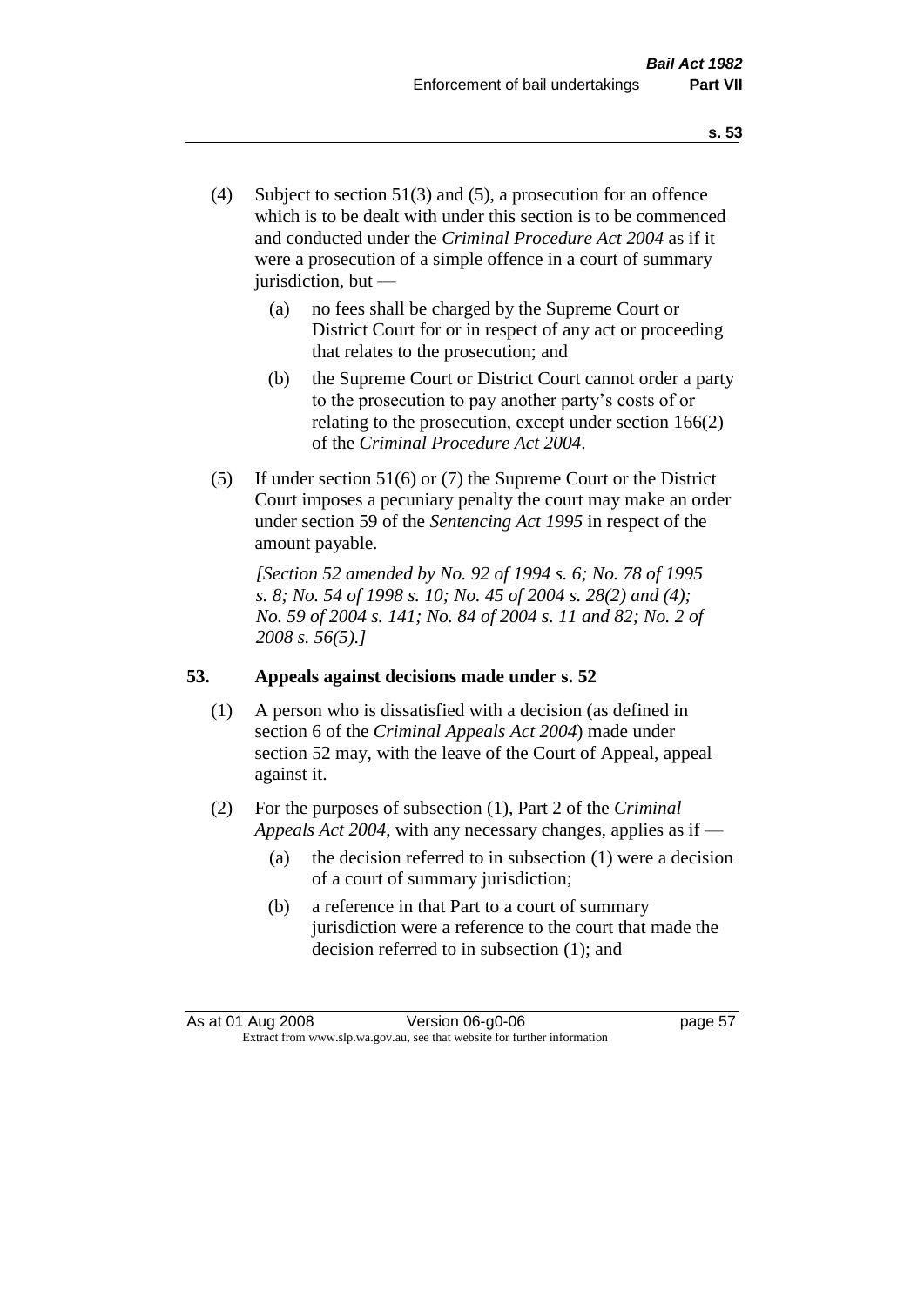- (c) a reference in that Part to commencing an appeal were a reference to applying for leave to appeal.
- (3) Despite section 13(1) of the *Criminal Appeals Act 2004*, the appeal is to be dealt with by the Court of Appeal.

*[Section 53 inserted by No. 45 of 2004 s. 28(3); amended by No. 84 of 2004 s. 11 and 82.]*

#### **54. Accused on bail may be taken before a judicial officer for variation or revocation of bail**

- (1) A police officer may cause an accused who has been released on bail to appear before an appropriate judicial officer to show cause why his bail should not be varied or revoked if the police officer —
	- (a) has reasonable grounds to believe, or is notified in writing by a surety for the accused that the surety has reasonable grounds to believe, that the accused —
		- (i) is not likely to comply with any requirement of his bail undertaking mentioned in section  $28(2)(a)$  or (b);
		- (ii) is, or has been, or is likely to be in breach of any condition of his bail undertaking mentioned in section  $28(2)(c)$ ; or
		- (iii) is, or has been, in breach of a home detention condition mentioned in section 28(2)(d);
	- (b) has reasonable grounds to believe that
		- (i) any surety for the accused's appearance is no longer suitable under section 39 to be a surety, or is dead;
		- (ii) for any reason any security required under Part D of Schedule 1 is no longer sufficient; or
		- (iii) in a case where the accused has been granted bail for the purposes of an appeal, the accused has

page 58 Version 06-g0-06 As at 01 Aug 2008 Extract from www.slp.wa.gov.au, see that website for further information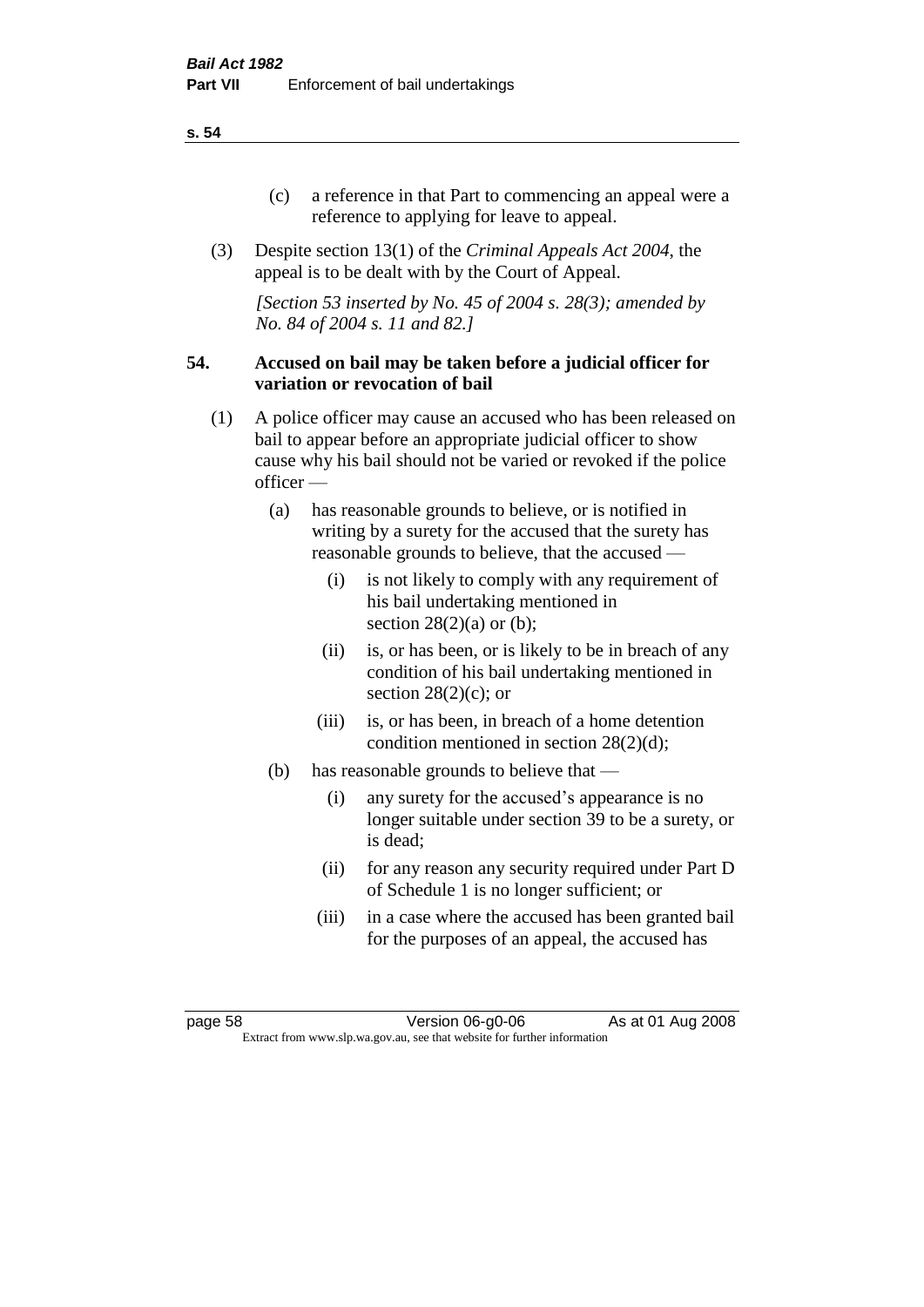discontinued the appeal or has not prosecuted it with all due diligence.

- (2) For the purpose of causing an accused to appear before an appropriate judicial officer as provided in subsection (1) a police officer may —
	- (a) arrest the accused without warrant and bring him before an appropriate judicial officer; or
	- (b) apply to an appropriate judicial officer for a summons or warrant on any ground specified in subsection  $(1)$ .
- (3) An application under subsection (2)(b) must be made, and proceedings on it are to be conducted —
	- (a) in a court of summary jurisdiction in accordance with regulations made under the *Criminal Procedure Act 2004*;
	- (b) in the Supreme Court or the District Court in accordance with rules of court made under the *Criminal Procedure Act 2004*.
- (4) An accused arrested under this section shall be taken as soon as is practicable before an appropriate judicial officer unless he is arrested less than 24 hours before the time at which he is due to appear in accordance with his bail undertaking, in which case he shall be held in custody and brought before an appropriate judicial officer at that time.

*[Section 54 amended by No. 33 of 1989 s. 18; No. 61 of 1990 s. 12; No. 45 of 1993 s. 12; No. 59 of 2004 s. 141; No. 84 of 2004 s. 9, 11 and 82.]* 

#### **55. Powers of judicial officer to revoke or vary bail**

- (1) If the judicial officer before whom an accused appears under section 54 is satisfied that —
	- (a) the accused is not likely to comply with any requirement of his bail undertaking mentioned in section 28(2)(a) or (b);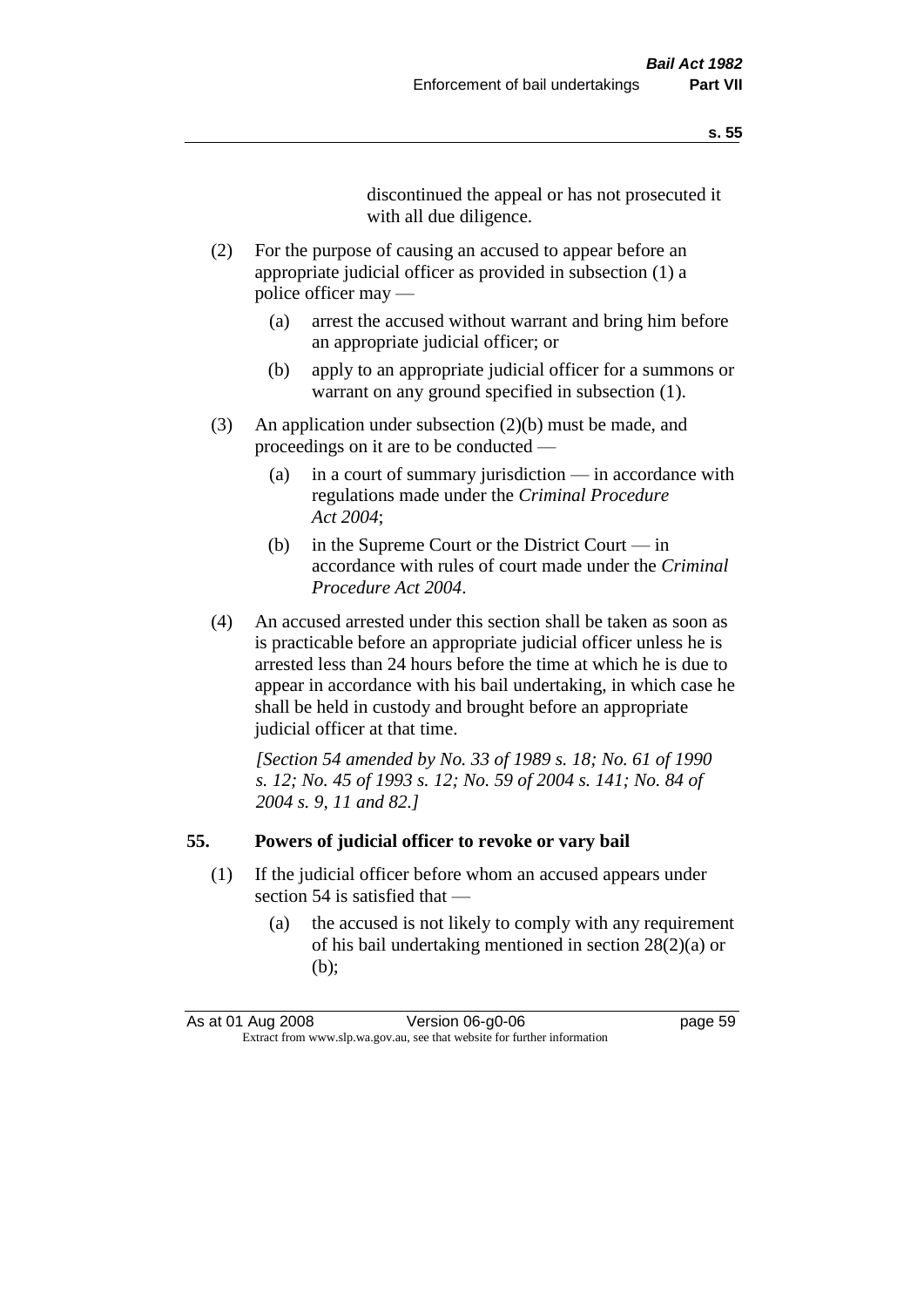- (ba) he is, or has been, in breach of a home detention condition mentioned in section 28(2)(d); or
- (c) any of the grounds set out in section  $54(1)(b)$  has been established,

## he may —

- (d) revoke the bail and remand the accused in custody to appear at the time and place specified, or deemed by section 31(3) to be specified, in his bail undertaking; or
- (e) revoke the bail and grant fresh bail to the accused in accordance with this Act, other than clause 2 of Part B of Schedule 1.
- (2) If the judicial officer before whom the accused so appears is not satisfied as to any of the matters mentioned in subsection (1)(a), (b), or (c) he shall release the accused on his existing bail undertaking and, with the consent in writing of the surety, on any existing surety undertaking.

*[Section 55 amended by No. 61 of 1990 s. 13; No. 45 of 1993 s. 12; No. 84 of 2004 s. 82.]*

# **56. Warrant for arrest of absconding accused**

Where at any time after that specified in his bail undertaking for his appearance an accused has failed to comply with the requirements of his bail undertaking mentioned in section  $28(2)(a)$  or (b), the court before which he was required to appear may issue a warrant to arrest the accused and bring him before that court or a court of like jurisdiction.

*[Section 56 amended by No. 15 of 1988 s. 16; No. 84 of 2004 s. 82.]*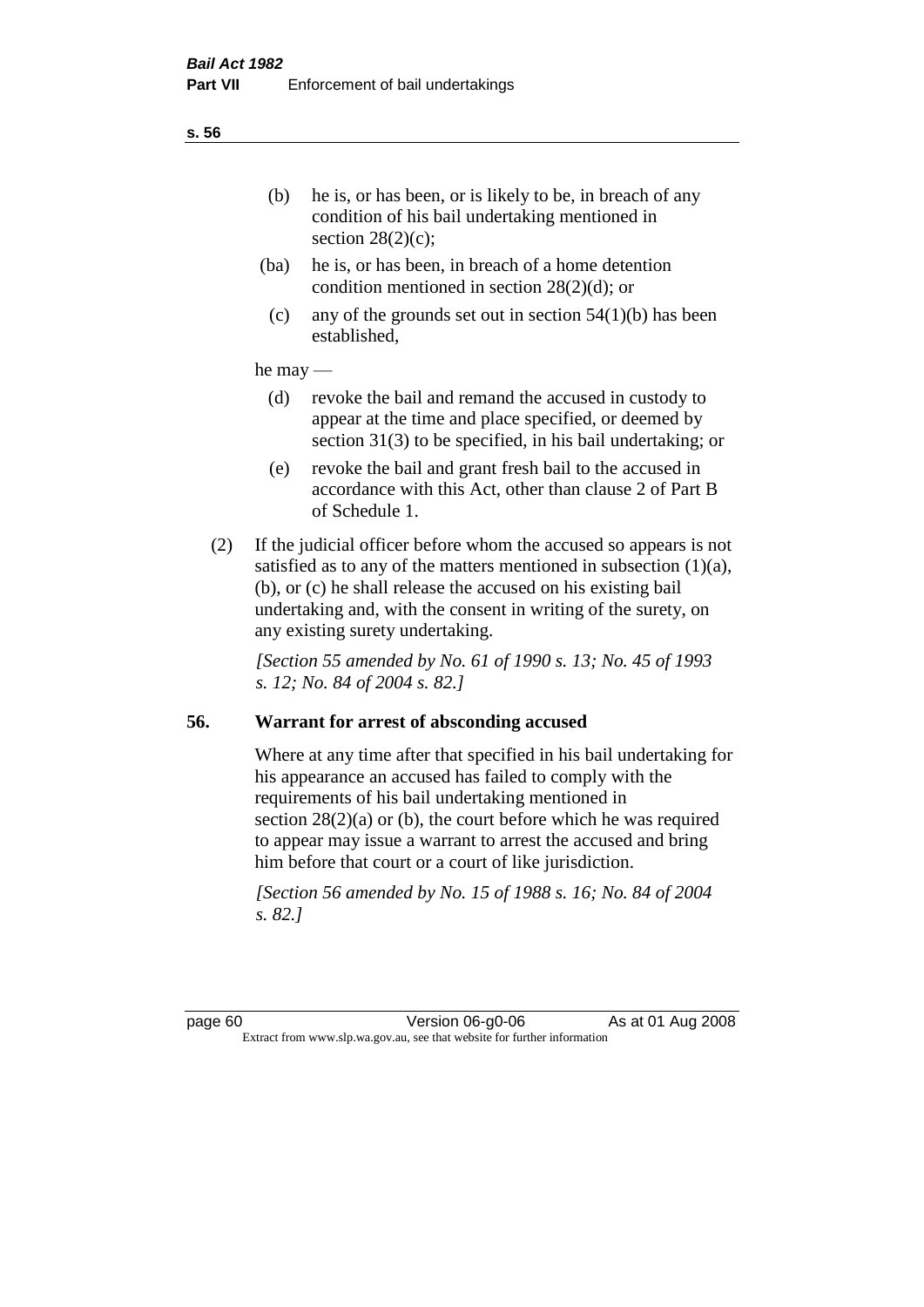#### **57. Forfeiture of money under bail undertaking**

- (1) Where an accused is convicted of an offence against section  $51(1)$ ,  $(2)$  or  $(2a)$ , the court by which he is convicted shall, whether or not an application is made therefor by the prosecutor, order that the full amount agreed to be forfeited, in the accused's bail undertaking, be forfeited to the State.
- (2) Notwithstanding subsection (1), the court may decline to make an order thereunder or may order forfeiture in part only where the accused shows to the satisfaction of the judicial officer —
	- (a) that, by reason of a change of circumstances since the bail undertaking was entered into, an order for forfeiture, or for forfeiture in full (as the case may be), would cause excessive hardship to the accused or his dependants; and
	- (b) that such hardship would not be relieved by the exercise of one of the powers conferred by section 59.
- (3) Without prejudice to the recovery of such an amount as a civil debt due to the State, any amount to be paid under an order made under this section is to be paid, and its payment may be enforced under Part 5 of the *Fines, Penalties and Infringement Notices Enforcement Act 1994*, unless an order has been made under subsection (4).
- (4) If under this section the Supreme Court or the District Court makes an order requiring the payment of money, the court may make an order under section 59 of the *Sentencing Act 1995* in respect of the amount payable and for that purpose that section, with any necessary changes, applies as if the amount were a fine imposed on the accused.

*[Section 57 amended by No. 74 of 1984 s. 19; No. 92 of 1994 s. 7; No. 78 of 1995 s. 8; No. 54 of 1998 s. 11; No. 65 of 2003 s. 121(3); No. 84 of 2004 s. 82.]*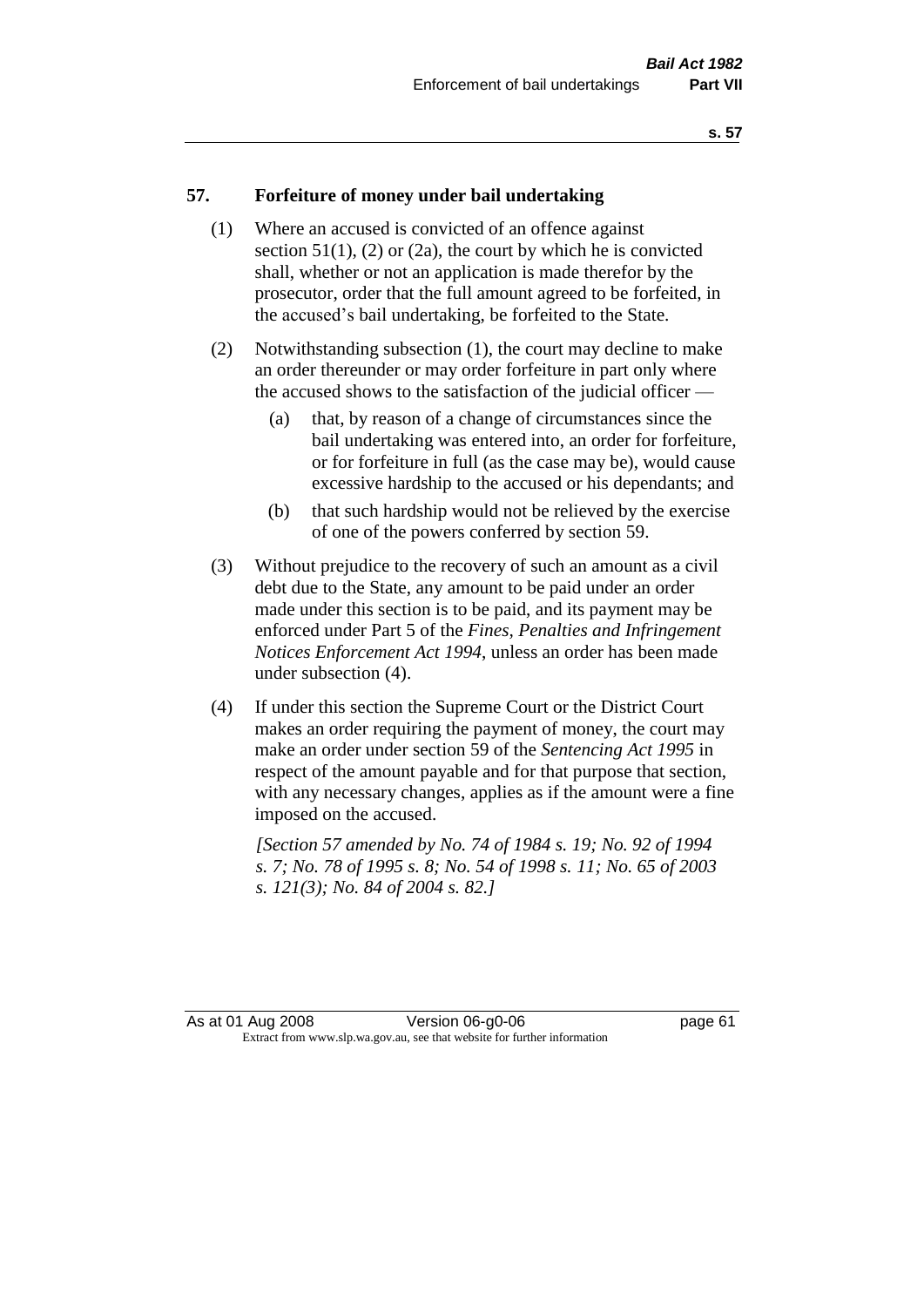# **58. Automatic forfeiture on expiration of one year after absconding**

- (1) If after the expiration of one year from the day on which the accused is required to appear in court in accordance with the requirement of his bail undertaking mentioned in section  $28(2)(a)$  he has not —
	- (a) been arrested under section 56; or
	- (b) appeared in court in accordance with the requirement of his bail undertaking mentioned in section 28(2)(b)(ii); or
	- (c) otherwise surrendered himself or been taken into custody to be dealt with on the charge or charges for which the bail undertaking was entered into,

the full amount specified in the bail undertaking shall, on the expiration of the said period, be forfeited to the State by virtue of this section without any order of the court or other formality.

(2) Upon the occurrence of a forfeiture under subsection (1) any security given by the accused may be resorted to by the State as if an order of forfeiture had been made under section 57(1).

*[Section 58 amended by No. 65 of 2003 s. 121(3); No. 84 of 2004 s. 82.]*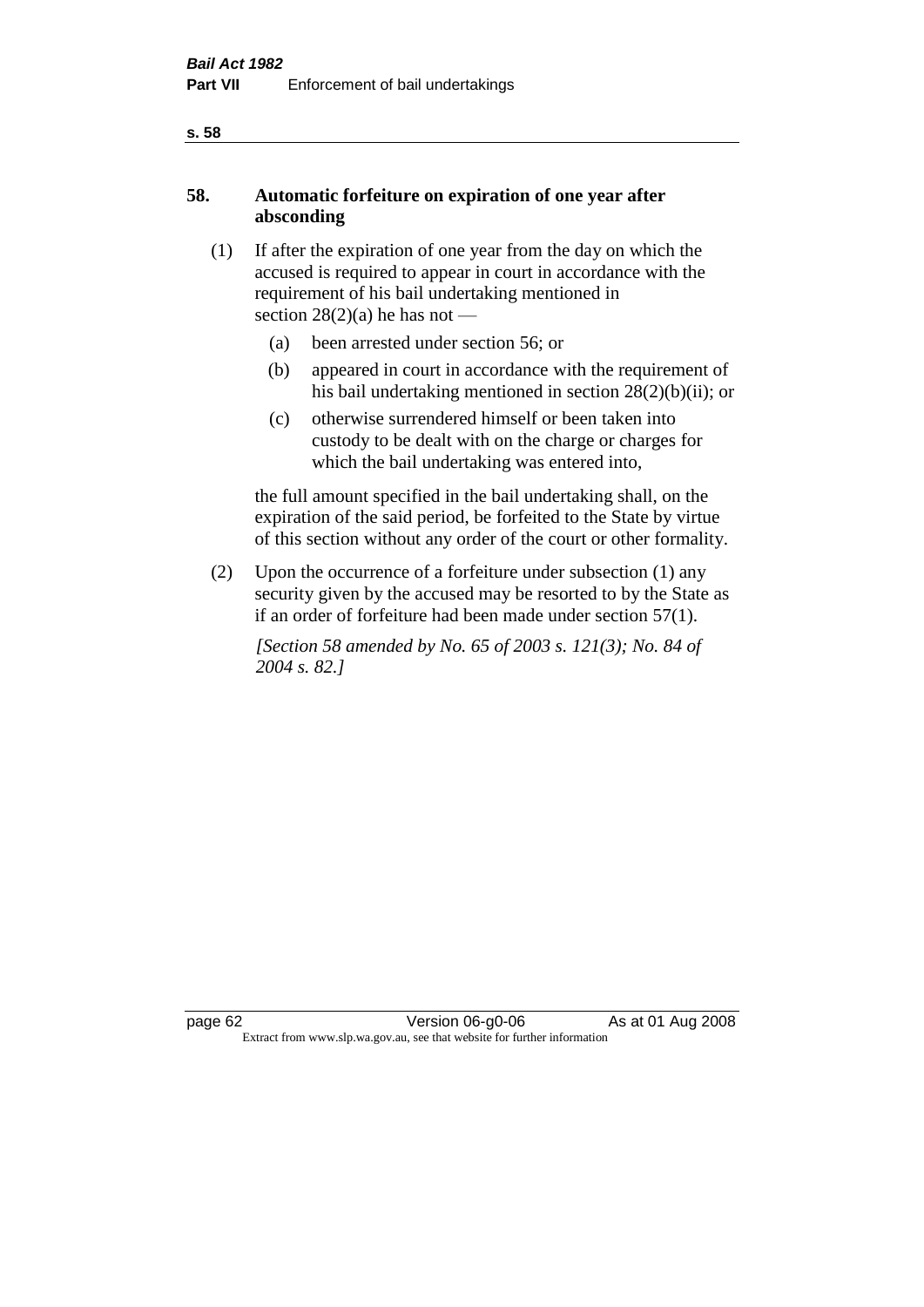# **Part VIII — Miscellaneous**

# **59. Further power of judicial officer in relation to enforcement of undertakings**

A court or an appropriate judicial officer who makes an order for forfeiture under section 49 or 57 may, when doing so, or at any time thereafter, further order —

- (a) that payment of any sum be made by specified instalments or be postponed to a specified date;
- (b) that any security given be applied in or towards payment of the sum forfeited; or
- (c) that the accused or the surety, as the case may be, do all such things and execute all such documents as may be necessary, or as may be specified in the order, for the purpose of vesting any security in the State or enabling the State to realize the same or to resort thereto to recover the sum forfeited,

and the court or an appropriate judicial officer may at any time vary or revoke an order made under paragraph (a), (b), or (c).

*[Section 59 amended by No. 65 of 2003 s. 121(3); No. 84 of 2004 s. 82.]*

# **60. Accused and surety to notify any change of address**

Where —

- (a) an accused who has been released on bail; or
- (b) a surety,

changes his place of residence, employment, or business from that appearing on his bail undertaking or surety undertaking he shall forthwith, in writing, notify details of the change to the registrar of the court before which, at the time when the change occurs, the accused is required to appear, and if without reasonable cause he fails to do so he commits an offence.

#### Penalty: \$1 000.

*[Section 60 amended by No. 50 of 2003 s. 37(5); No. 59 of 2004* 

As at 01 Aug 2008 Version 06-g0-06 Page 63 Extract from www.slp.wa.gov.au, see that website for further information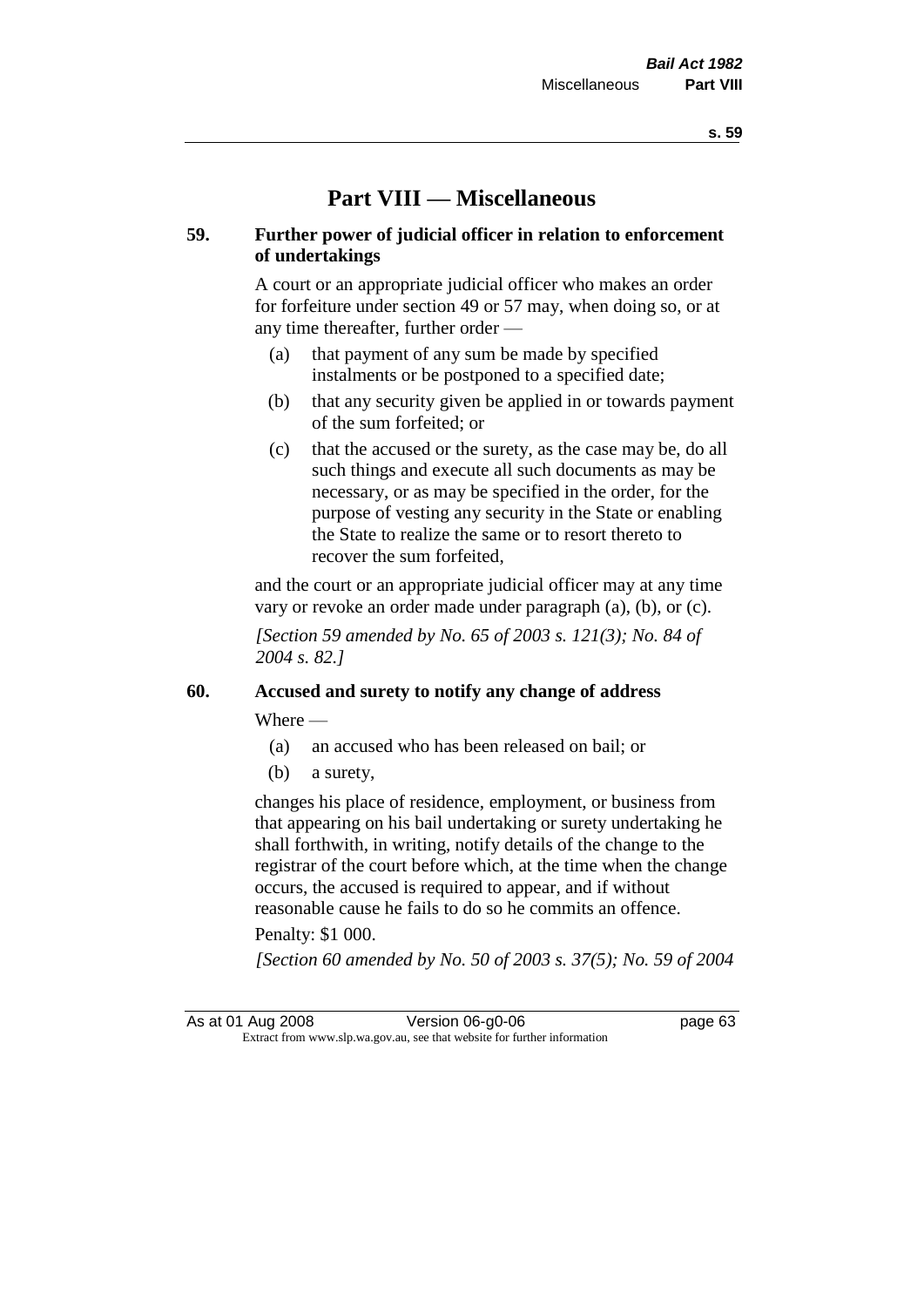*s. 141; No. 84 of 2004 s. 82.]*

# **61. Offence of failing to bring arrested person before court or person able to grant bail**

- (1) A person to whom this section applies commits an offence if, having arrested another for an offence, he wilfully and without reasonable excuse fails to take that other person, or cause him to be taken, as soon as is practicable —
	- (a) before an authorised officer or judicial officer empowered by this Act to grant bail for that offence; or
	- (b) before a court.

Penalty: \$1 000 or imprisonment for 12 months or both.

- (2) This section applies to a person who
	- (a) is not empowered by this Act to grant bail for the offence or by reason of section 16; or
	- (b) being so empowered, elects to act under section 6(7).

*[Section 61 amended by No. 15 of 1988 s. 17; No. 59 of 2006 s. 4(4).]* 

# **62. Offence to give false information for bail purposes**

A person who for the purpose of obtaining —

- (a) a grant of bail for himself or a variation of the terms and conditions thereof; or
- (b) approval of himself as a surety,

makes any statement which he knows is false in a material particular, or recklessly makes any statement which is false in a material particular, commits an offence.

Penalty: \$1 000 or imprisonment for 12 months or both.

# **63. Protection of persons carrying out this Act**

A person shall not be liable in civil proceedings on account of anything done, or omitted to be done, by him in good faith in

page 64 **Version 06-g0-06** As at 01 Aug 2008 Extract from www.slp.wa.gov.au, see that website for further information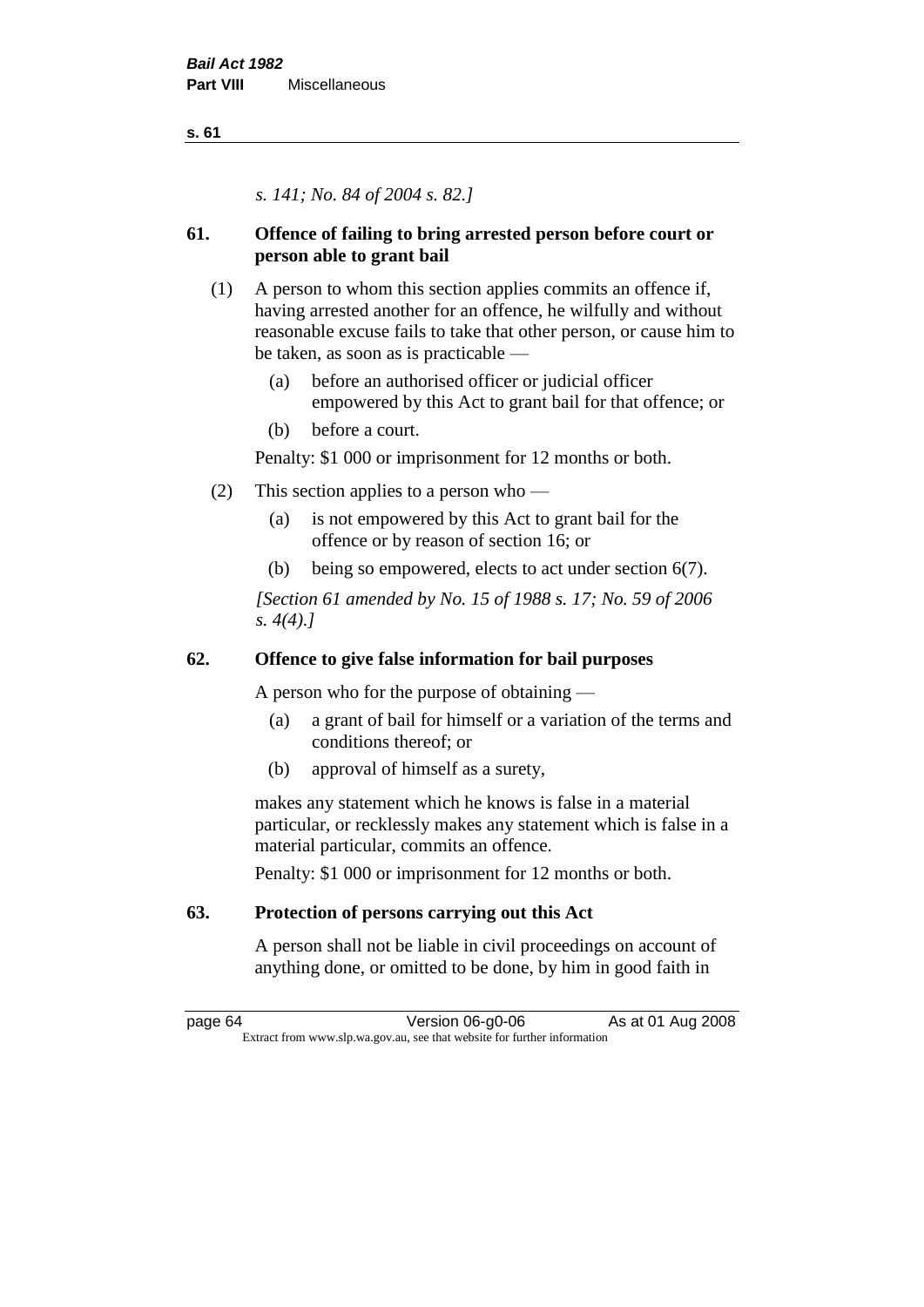the course of carrying out any provision of this Act, or purporting to be so done or omitted; but the liability (if any) of any other person (including the State or the Commonwealth) as his employer is not affected by this section and shall be determined as if it had not been passed.

*[Section 63 amended by No. 65 of 2003 s. 121(4).]*

# **64. Evidence of non-appearance etc. by an accused**

Where it is required for the purposes of this Act to prove —

- (a) that an accused did not appear before a particular court, at a particular place, on a particular day, at a particular time or during a particular period; or
- (b) the day, time or period when or during which an accused did appear before a particular court at a particular place,

a certificate as to any such matter, purporting to be signed by a judicial officer or registrar of the court before which the accused was required to appear, shall be evidence of the matter so certified.

*[Section 64 amended by No. 59 of 2004 s. 141; No. 84 of 2004 s. 82.]* 

# **65. Bail undertakings by minors**

A bail undertaking entered into by a person who is under the age of 18 years shall bind him as if he were of full age.

# **66. Abolition of other powers to grant bail**

- (1) Any power or duty that, at the commencement of this Act, exists apart from statute to grant bail to an accused awaiting an appearance in court for an offence, is abolished.
- (2) Subsection (1) has effect notwithstanding anything in section 16 of the *Supreme Court Act 1935*.
- (3) In subsection (1) *statute* means an Act of the Parliament of Western Australia, other than the *Supreme Court Act 1935*.

|                                                                          | As at 01 Aug 2008 | Version 06-g0-06 | page 65 |
|--------------------------------------------------------------------------|-------------------|------------------|---------|
| Extract from www.slp.wa.gov.au, see that website for further information |                   |                  |         |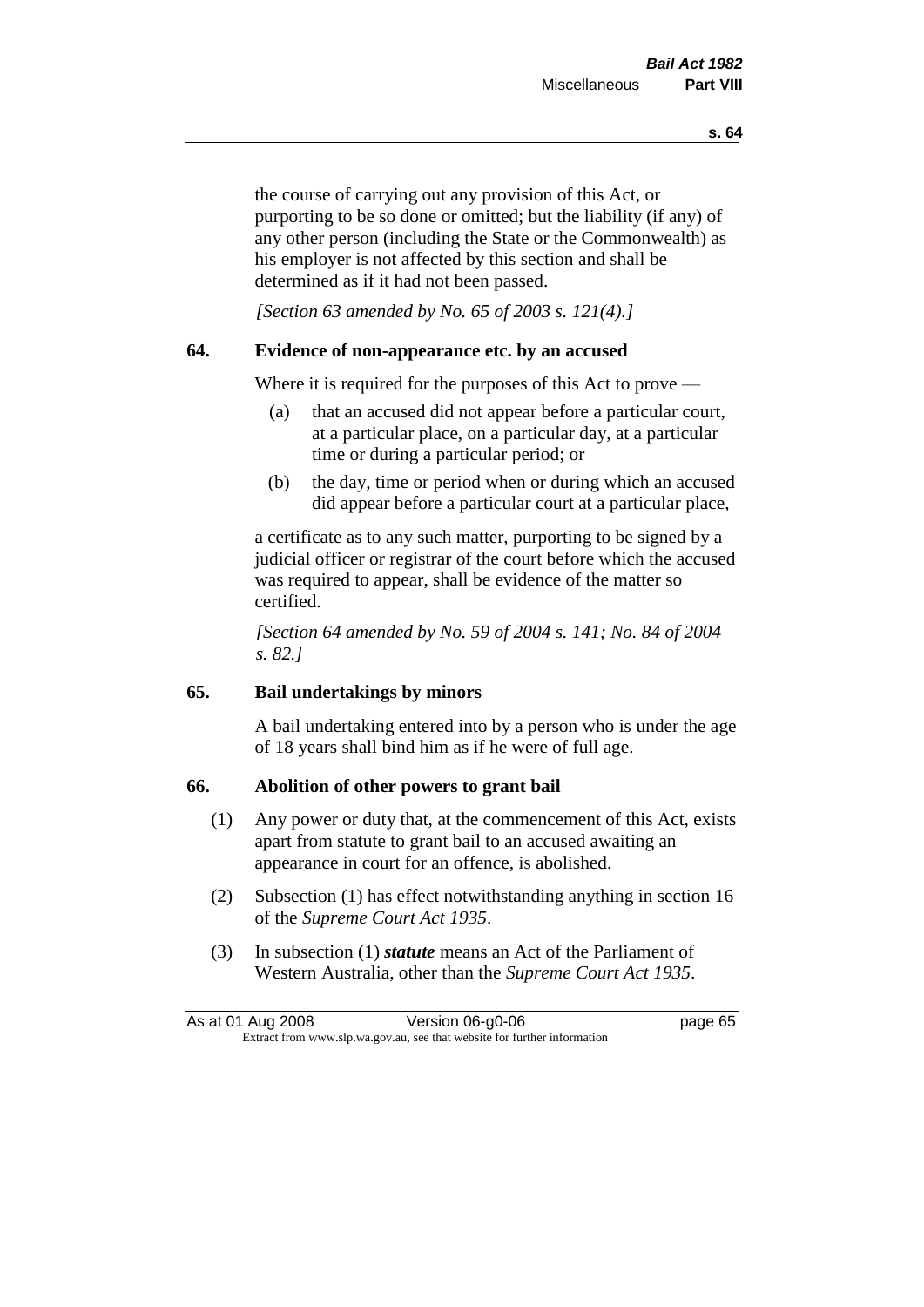**s. 66A**

*[Section 66 amended by No. 84 of 2004 s. 82.]*

# **66A. Delegation by registrar**

- (1) The registrar of a court may, either generally or as otherwise provided by the instrument of delegation, by instrument signed by him, delegate to an officer of that court any function conferred on him by or under this Act other than —
	- (a) this power of delegation; or
	- (b) any function that a judicial officer has required him to perform personally.
- (2) The superintendent of a detention centre under the *Young Offenders Act 1994* may, either generally or as otherwise provided by the instrument of delegation, by instrument signed by him, delegate to an officer of the Public Sector agency principally assisting the Minister administering that Act in its administration any function conferred on him by or under this Act, other than this power of delegation.

*[Section 66A inserted by No. 15 of 1988 s. 18; amended by No. 49 of 1988 s. 89; No. 31 of 1993 s. 8; No. 59 of 2004 s. 141; No. 65 of 2006 s. 52.]* 

# **67. Regulations**

- (1) The Governor may make regulations, not inconsistent with this Act, prescribing such things as are required or permitted by this Act to be prescribed or as it is necessary or expedient to prescribe for the purposes thereof.
- (2) Without limiting the generality of subsection (1) regulations  $may -$ 
	- (a) make provision for or with respect to the making of applications —
		- (i) for or in relation to bail;
		- (ii) for the approval of sureties;

page 66 **Version 06-g0-06** As at 01 Aug 2008 Extract from www.slp.wa.gov.au, see that website for further information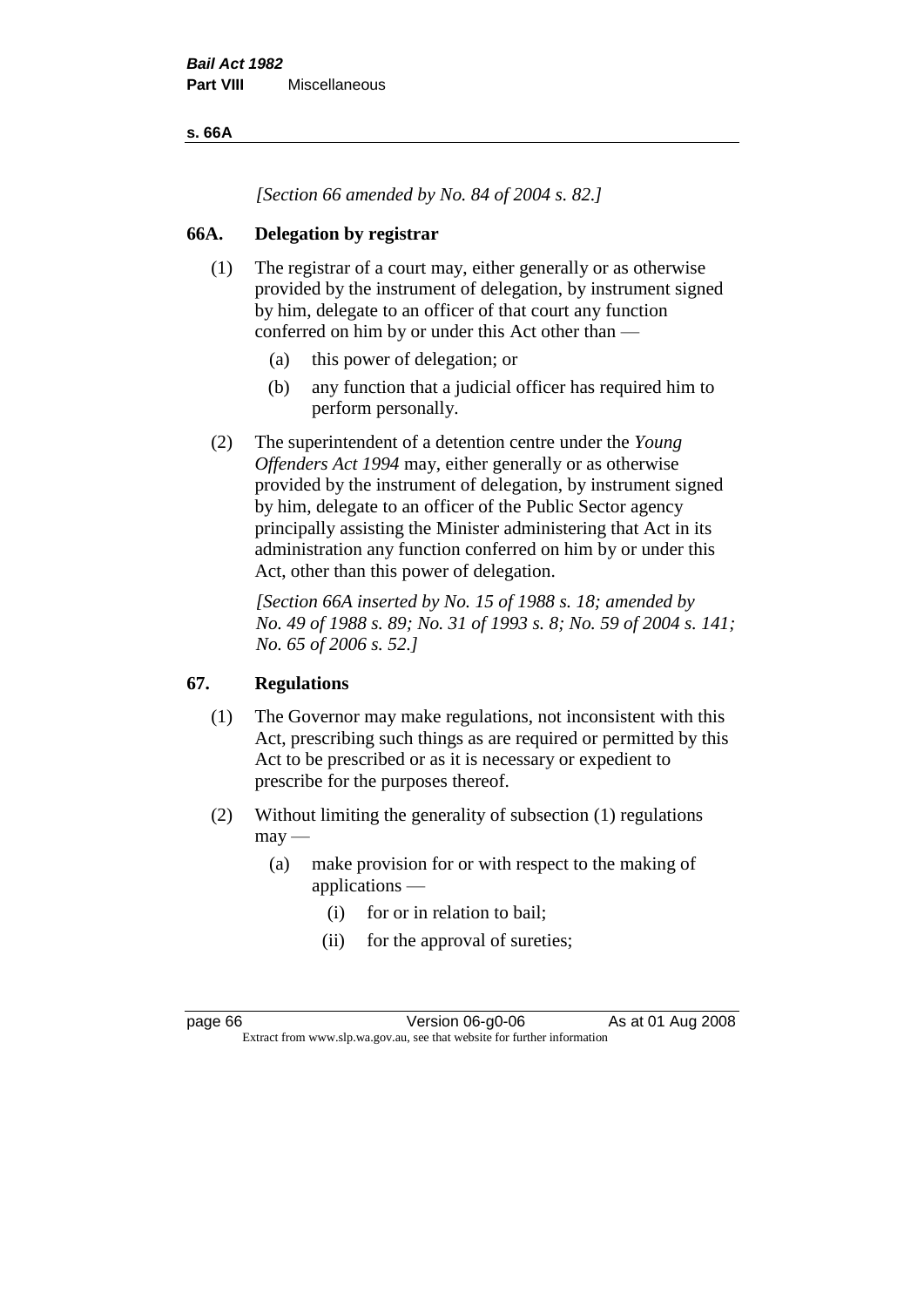- (iii) for the approval of security to be given by accused persons and sureties;
- (iv) for the cancellation of a surety undertaking,

and for the manner in which such applications are to be made and the procedure to be followed on such applications;

- (b) for the purposes of clause 5 of Part A of Schedule 1, prescribe the officer or officers who may grant bail for any prescribed appearance or class of appearance in court by an accused who is in custody;
- (c) make provision for, or with respect to the management, control, supervision and good order of premises established for the accommodation of persons to whom bail has been granted.
- (3) Regulations made under this section may provide that a contravention or failure to comply with a regulation constitutes an offence and may provide for penalties not exceeding a fine of \$500 for offences against the regulations.

*[Section 67 amended by No. 45 of 1993 s. 12; No. 84 of 2004 s. 83(3); No. 2 of 2008 s. 56(6).]* 

*[68. Omitted under the Reprints Act 1984 s. 7(4)(g).]*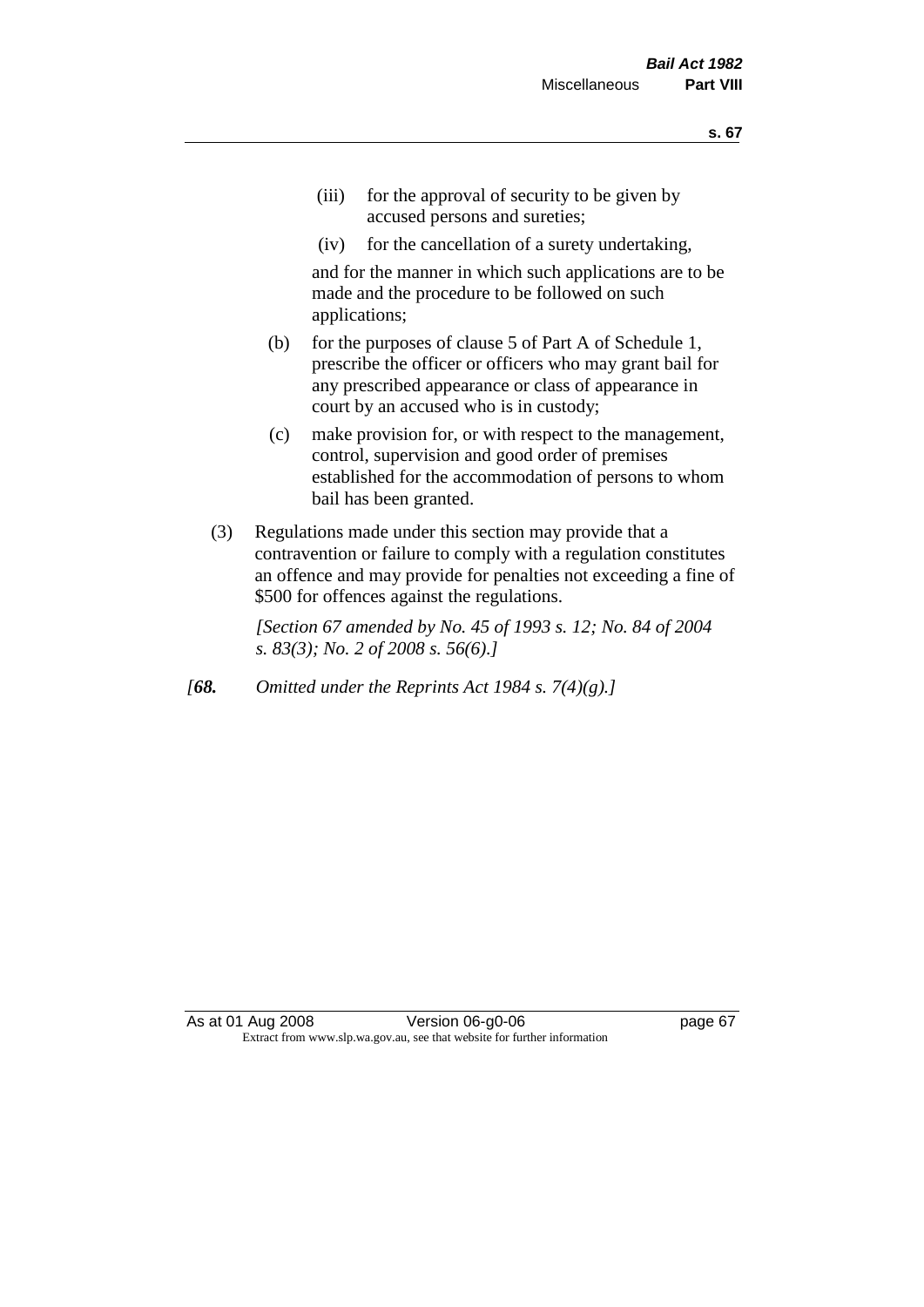# **Schedule 1**

*[Heading amended by No. 45 of 1993 s. 10(1).]*

[Sections 13 and 17]

# **Part A — Jurisdiction to grant bail**

| <b>First Column</b>           | <b>Second Column</b> |
|-------------------------------|----------------------|
| Appearances in court referred | By whom bail may be  |
| to in section 13              | granted              |

# **1. Initial appearance**

| (1) | The initial appearance in a<br>court of summary<br>jurisdiction or the Children's<br>Court by an accused in, or in<br>connection with,<br>proceedings for an offence. | In any case $-$<br>a justice; or<br>(a)<br>an authorised police<br>(b)<br>officer; and<br>in addition, in the case of a child,<br>an authorised community |
|-----|-----------------------------------------------------------------------------------------------------------------------------------------------------------------------|-----------------------------------------------------------------------------------------------------------------------------------------------------------|
|     |                                                                                                                                                                       | services officer.                                                                                                                                         |
|     |                                                                                                                                                                       |                                                                                                                                                           |

District Court or the Supreme Court, not being the initial appearance to which clause 3 applies.

(2) The initial appearance in the A judge of the District Court or a judge of the Supreme Court, as the case requires.

*[Clause 1 amended by No. 15 of 1988 s. 19; No. 49 of 1988 s. 90(a)(i); No. 59 of 2004 s. 141; No. 84 of 2004 s. 10(1) and 82.]*

## **2. Appearance after adjournment**

Appearance in any court or before The judicial officer who orders a judicial officer by an accused after any adjournment of proceedings for an offence, not being a committal under clause 3. the adjournment.

*[Clause 2 amended by No. 84 of 2004 s. 82.]*

page 68 Version 06-g0-06 As at 01 Aug 2008 Extract from www.slp.wa.gov.au, see that website for further information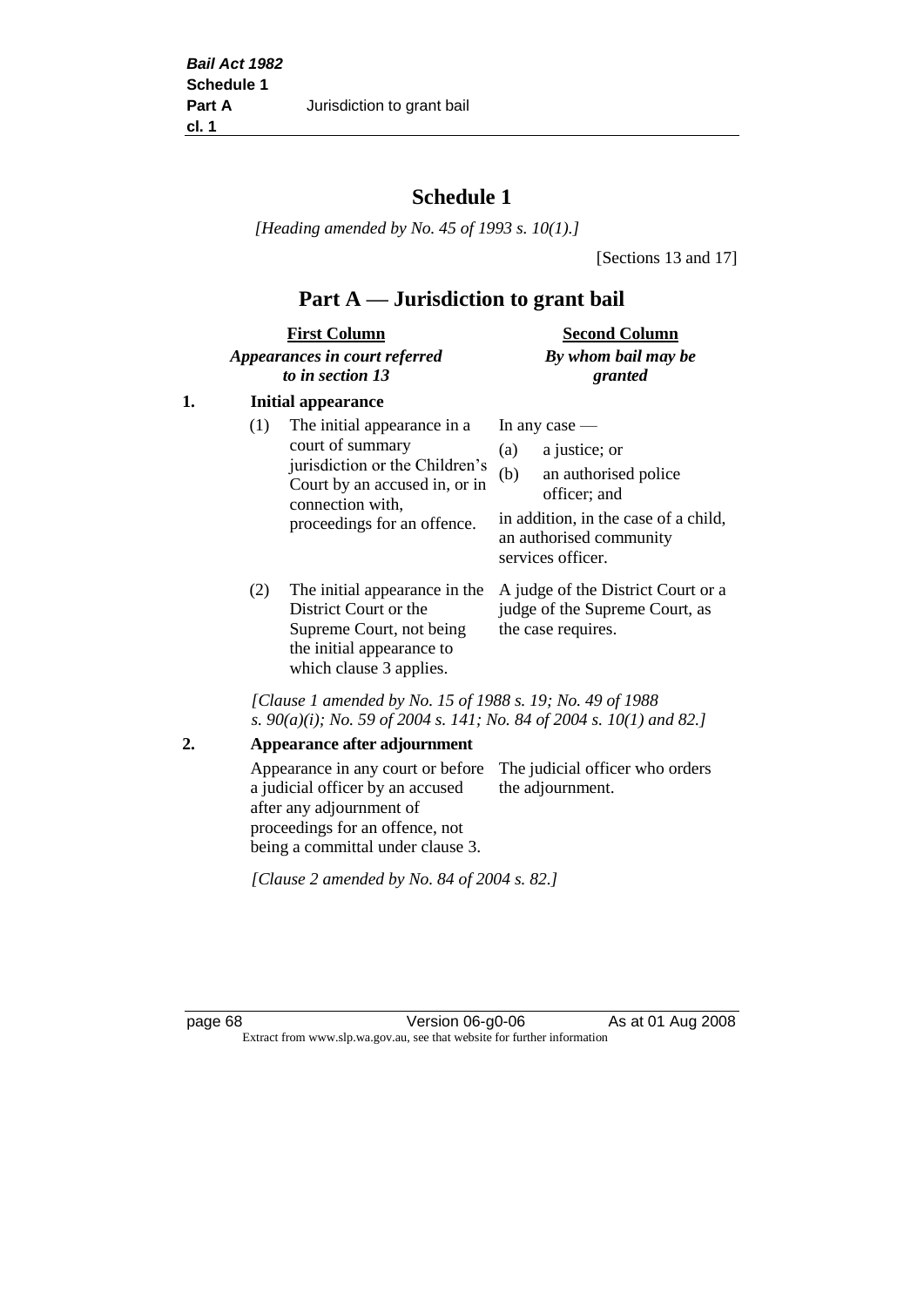# **First Column** *Appearances in court referred to in section 13*

**Second Column** *By whom bail may be granted*

# **3. Appearance on committal to Supreme Court or District Court**

The initial appearance by an accused in the Supreme Court or District Court after he has been committed thereto under any Act to be tried or sentenced or otherwise dealt with.

The judicial officer who orders the committal.

*[Clause 3 amended by No. 84 of 2004 s. 82.]*

## **4. Appearance in connection with appeal etc.**

| (1) | Appearance in connection<br>with an application or appeal<br>made under the <i>Criminal</i><br><i>Appeals Act 2004</i> or with<br>any order made in<br>determining the application<br>or appeal. | If the appeal is being determined<br>by a single judge of the Supreme<br>Court, a single judge of the<br>Supreme Court;<br>If the appeal is being determined<br>by the Court of Appeal, the Court<br>of Appeal or a single judge of<br>appeal. |
|-----|--------------------------------------------------------------------------------------------------------------------------------------------------------------------------------------------------|------------------------------------------------------------------------------------------------------------------------------------------------------------------------------------------------------------------------------------------------|
| (2) | Appearance in connection<br>with a rehearing of<br>proceedings ordered under<br>section 28 of the Children's<br>Court of Western Australia<br>Act 1988.                                          | The Children's Court.                                                                                                                                                                                                                          |
| (3) | Appearance in connection<br>with the reconsideration of<br>an order under section 40 of<br>the Children's Court of<br>Western Australia Act 1988.                                                | The Children's Court constituted<br>by the President.                                                                                                                                                                                          |

*[Clause 4 inserted by No. 84 of 2004 s. 10(2).]*

As at 01 Aug 2008 Version 06-g0-06 **Page 69** page 69 Extract from www.slp.wa.gov.au, see that website for further information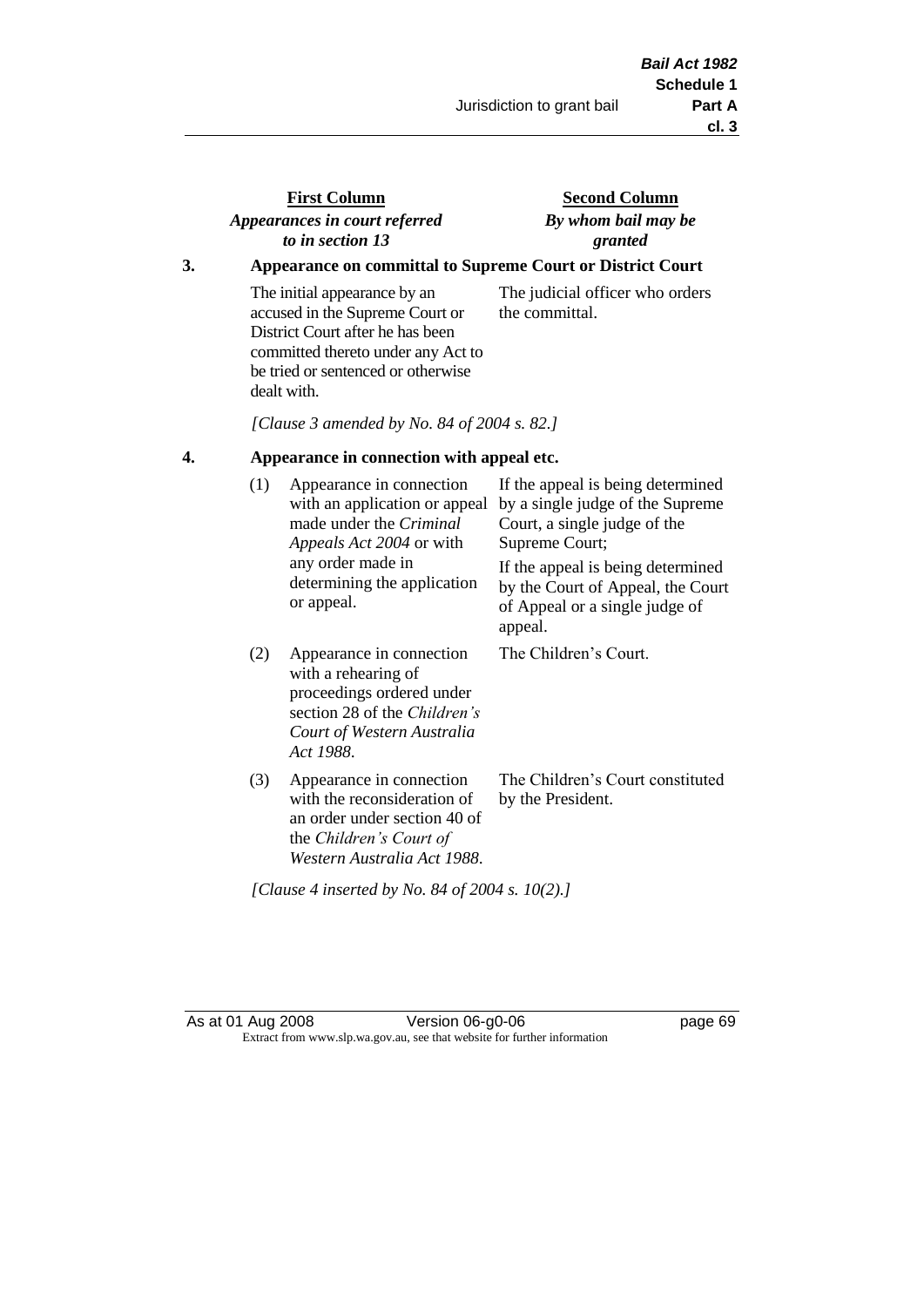|    | <b>First Column</b><br>Appearances in court referred<br>to in section 13                                                         | <b>Second Column</b><br>By whom bail may be<br>granted              |
|----|----------------------------------------------------------------------------------------------------------------------------------|---------------------------------------------------------------------|
| 5. | Appearance prescribed by regulation                                                                                              |                                                                     |
|    | Appearance in a court for any<br>other purpose or following any<br>other occurrence prescribed by<br>regulations under this Act. | The judicial or other officer<br>prescribed by such regulations.    |
| 6. | Appearances not otherwise provided for                                                                                           |                                                                     |
|    | Any appearance in a court not<br>otherwise provided for in this<br>Part or by regulations under this<br>Act.                     | The judicial officer who, or court<br>which, orders the appearance. |
| 7. | Term used in this Part                                                                                                           |                                                                     |
|    | In this Part, unless the contrary intention appears —                                                                            |                                                                     |
|    |                                                                                                                                  |                                                                     |

*proceedings for an offence* in clause 2 (but not in clause 1) includes any of the following proceedings relating to that offence —

- (a) appeal proceedings;
- (b) proceedings on a writ of *habeas corpus*; and
- (c) proceedings on the re-appearance of an offender under section 50 of the *Sentencing Act 1995*.

*[Clause 7 inserted by No. 84 of 2004 s. 10(3).]*

# **Part B — Cessation of power to grant bail**

## **1. Upon decision by judge, power of other officers ceases**

After a judge of the Supreme Court has granted or refused bail for an appearance by an accused the power to grant bail for that appearance ceases to be vested in any judicial officer whose jurisdiction is inferior to that of such judge or in any authorised officer.

*[Clause 1 amended by No. 84 of 2004 s. 82.]*

page 70 **Version 06-g0-06** As at 01 Aug 2008 Extract from www.slp.wa.gov.au, see that website for further information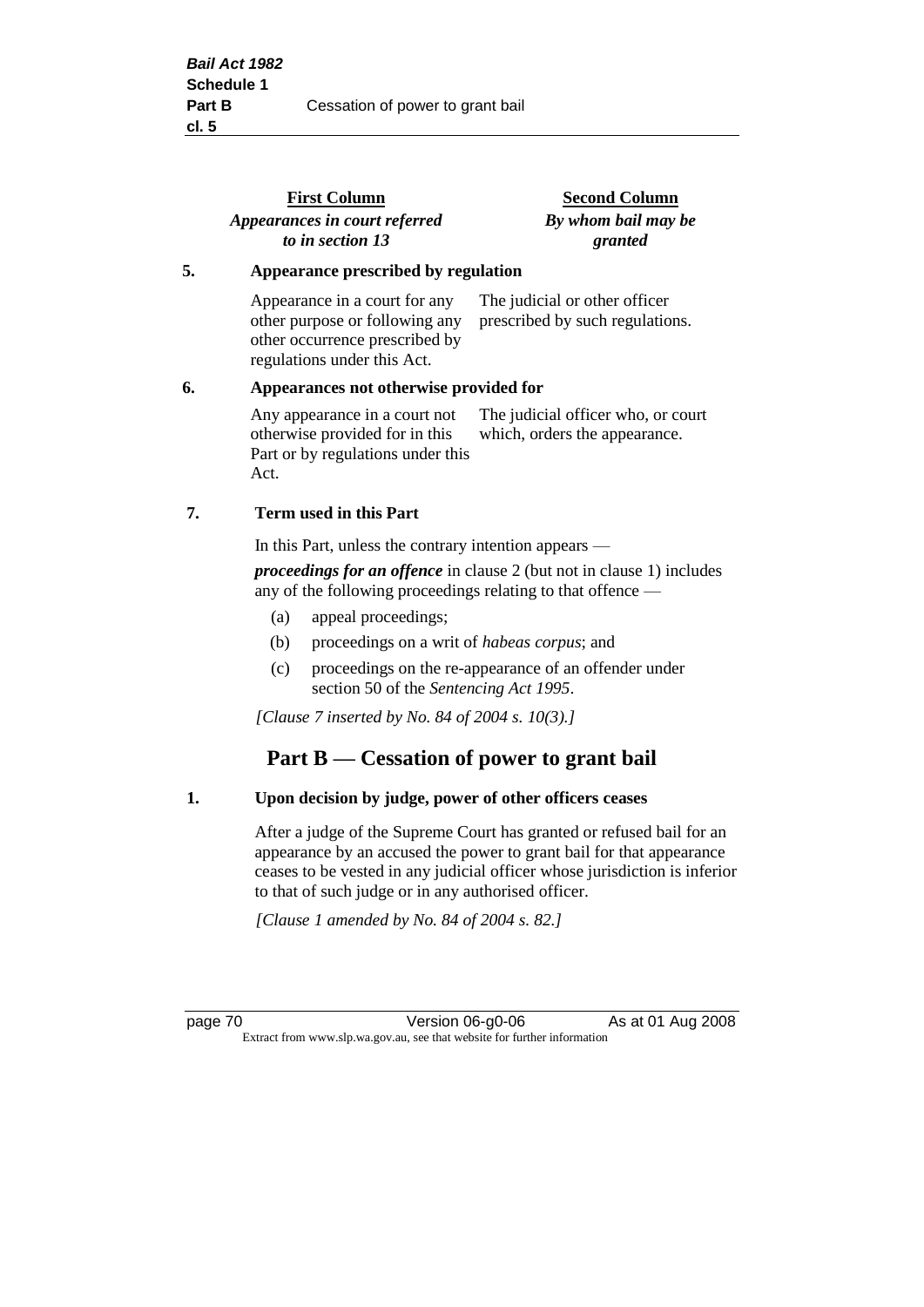## **2. Upon decision by judicial officer, his power and that of his peers ceases**

Except where clause 4 applies, the power to grant bail for an appearance by an accused ceases to be vested in any judicial officer (including a judge of the Supreme Court) after he, or another judicial officer whose jurisdiction is co-extensive with his, has granted or refused bail for that appearance.

*[Clause 2 amended by No. 84 of 2004 s. 82.]*

## **3. Upon refusal by justice power of authorised officer or justice ceases**

After a justice has refused bail for an initial appearance by an accused, the power to grant bail for that appearance ceases to be vested in an authorised officer or another justice, but an authorised officer or a justice may grant bail for an initial appearance notwithstanding that one or more other authorised officers have previously refused bail for that appearance.

*[Clause 3 amended by No. 34 of 1988 s. 90(b); No. 59 of 2004 s. 141; No. 84 of 2004 s. 82.]*

### **4. Judicial officer's powers where accused proves new facts or changed circumstances**

Notwithstanding clause 2, where an accused has been refused bail for an appearance or has been granted bail therefor on terms or conditions with which he is unable or unwilling to comply, the judicial officer who granted or refused bail or another judicial officer whose jurisdiction is co-extensive with his has power to grant bail for that appearance or to vary the terms or conditions of bail previously granted therefor if the accused makes application and satisfies him  $that -$ 

- (a) new facts have been discovered, new circumstances have arisen or the circumstances have changed since bail was previously granted or refused for that appearance;
- (b) he failed to adequately present his case for bail on the previous occasion when it was considered; or
- (c) where bail was granted subject to a home detention condition, he has, since the previous occasion when his case for bail was

| As at 01 Aug 2008 | Version 06-g0-06                                                         | page 71 |
|-------------------|--------------------------------------------------------------------------|---------|
|                   | Extract from www.slp.wa.gov.au, see that website for further information |         |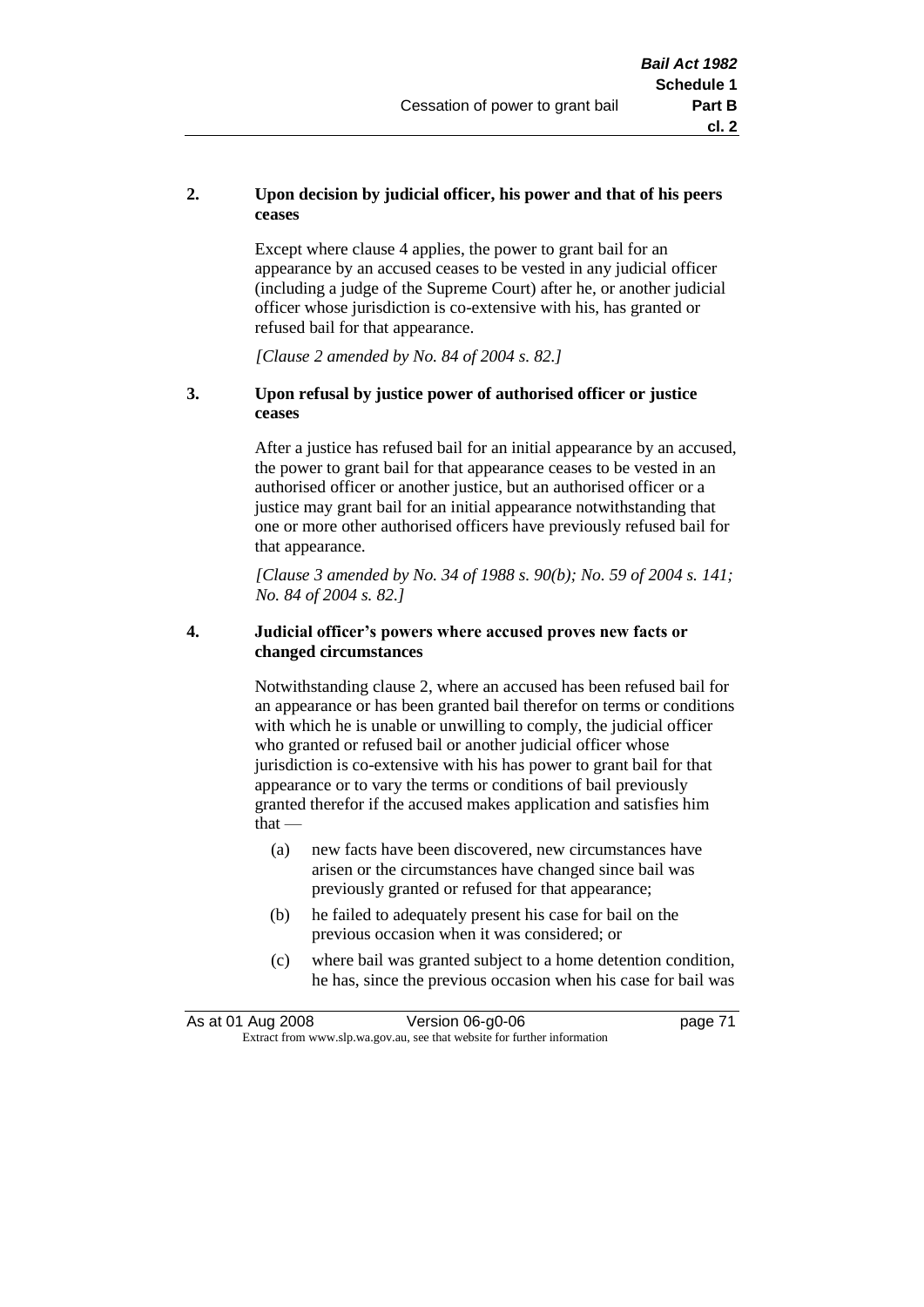considered, complied with the home detention condition for a period of one month or more.

*[Clause 4 amended by No. 61 of 1990 s. 14; No. 84 of 2004 s. 82.]*

# **Part C — Manner in which jurisdiction to be exercised**

Principles governing grant or refusal of bail

## **1. Bail before conviction to be at discretion of bail authority, except for a child**

Subject to clause 3A, the grant or refusal of bail to an accused, other than a child, who is in custody awaiting an appearance in court before conviction for an offence shall be at the discretion of the judicial officer or authorised officer in whom jurisdiction is vested, and that discretion shall be exercised having regard to the following questions as well as to any others which he considers relevant —

- (a) whether, if the accused is not kept in custody, he may
	- (i) fail to appear in court in accordance with his bail undertaking;
	- (ii) commit an offence;
	- (iii) endanger the safety, welfare, or property of any person; or
	- (iv) interfere with witnesses or otherwise obstruct the course of justice, whether in relation to himself or any other person;
- (b) whether the accused needs to be held in custody for his own protection;
- (c) whether the prosecutor has put forward grounds for opposing the grant of bail;
- (d) whether, as regards the period when the accused is on trial, there are grounds for believing that, if he is not kept in custody, the proper conduct of the trial may be prejudiced;
- (e) whether there is any condition which could reasonably be imposed under Part D which would —
	- (i) sufficiently remove the possibility referred to in paragraphs (a) and (d);
	- (ii) obviate the need referred to in paragraph (b); or

| page 72 | Version 06-g0-06                                                         | As at 01 Aug 2008 |  |
|---------|--------------------------------------------------------------------------|-------------------|--|
|         | Extract from www.slp.wa.gov.au, see that website for further information |                   |  |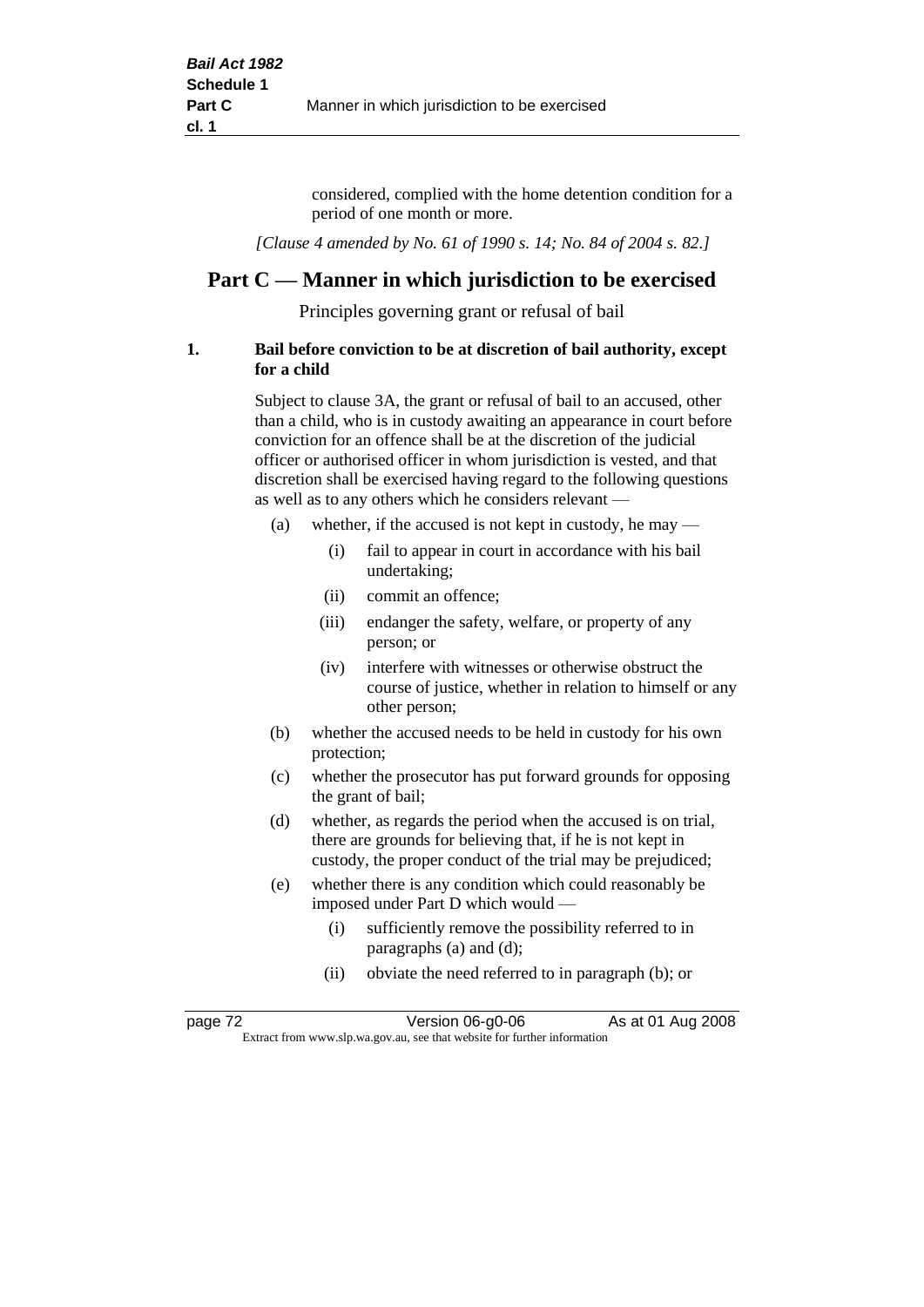- (iii) remove the grounds for opposition referred to in paragraph (c);
- (f) where the accused is charged with an offence that is alleged to have been committed in respect of a child, whether a condition should be imposed under Part D requiring the accused to reside at a place other than the place where the child resides;
- (g) whether the alleged circumstances of the offence or offences amount to wrongdoing of such a serious nature as to make a grant of bail inappropriate.

*[Clause 1 amended by No. 14 of 1992 s. 11; No. 45 of 1993 s. 10(2)(a); No. 54 of 1998 s. 8(a) and (b); No. 84 of 2004 s. 82.]*

# **2. Child to have qualified right to bail**

(1) In this clause —

*responsible person* means a parent, relative, employer or other person who, in the opinion of the judicial officer or authorised officer, is in a position to both influence the conduct of the child and provide the child with support and direction.

- (2) Subject to subclause (3), a child accused who is in custody awaiting an appearance in court before conviction for an offence has a right to be granted bail unless —
	- (a) in the opinion of the judicial officer or authorised officer in whom jurisdiction is vested —
		- (i) one or more of the questions set out in clause  $1(a)$ , (b), (d) and (g) must be answered in the affirmative; and
		- (ii) there is no condition which he could reasonably impose under Part D which would satisfy the relevant provision of clause 1(e);
		- or
	- (b) there is no responsible person willing to enter into an undertaking of the kind described in subclause (3)(c),

and if the child is refused bail he shall be dealt with in accordance with section 19(2) of the *Young Offenders Act 1994*.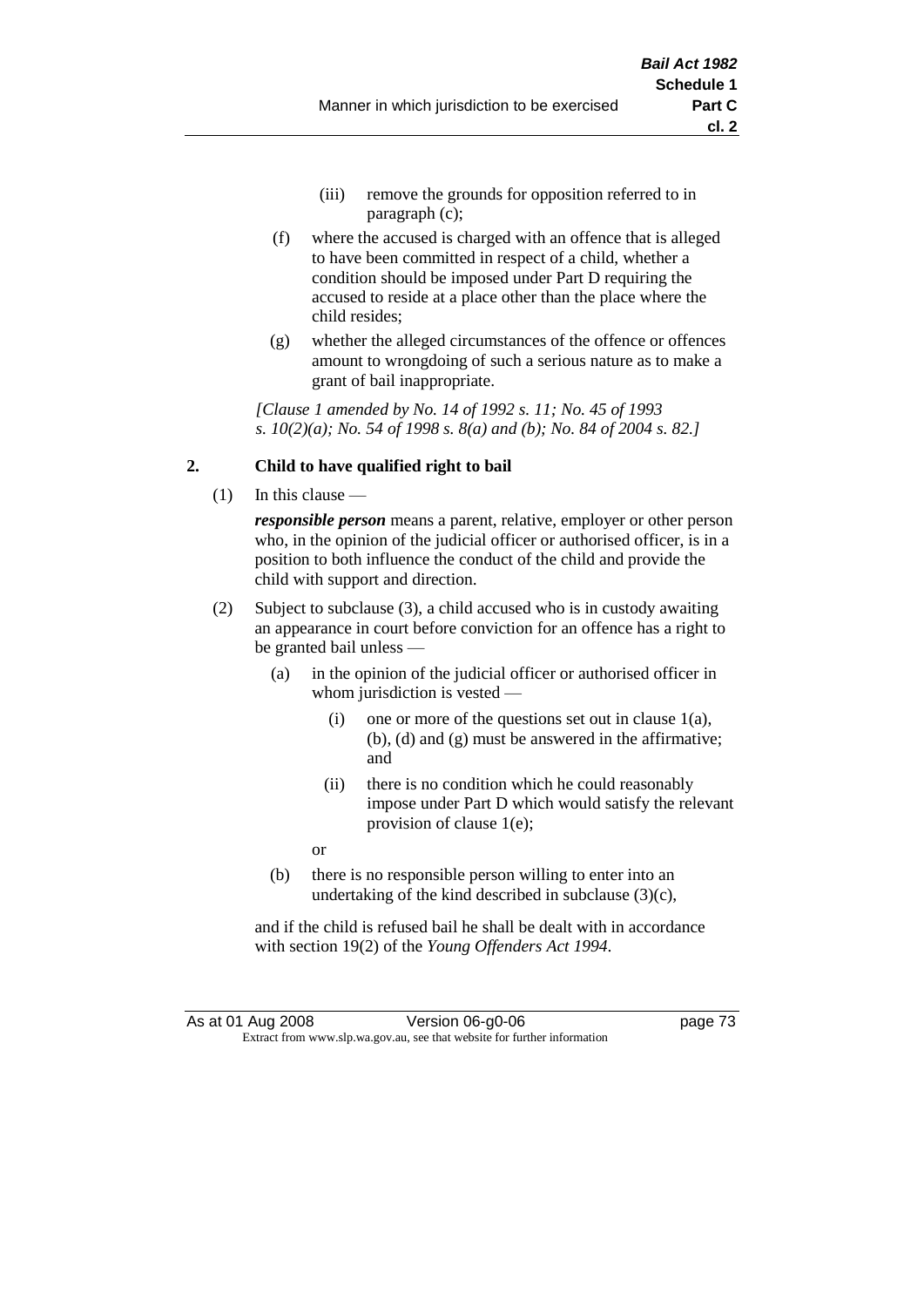- (3) The right of a child accused under subclause (2) is subject to  $-$ 
	- (a) clause 3A; and
	- *[(b) deleted]*
	- (c) there being imposed as a condition on the grant of bail a requirement that before the release of the child on bail a responsible person undertakes in writing in the prescribed form to ensure that the child complies with any requirement of his bail undertaking mentioned in section 28(2)(a), (b), (c) and (d).
- (4) Subclauses (2)(b) and (3)(c) do not apply to a child accused if it appears to the judicial officer or authorised officer that the accused —
	- (a) is over the age of 17 years; and
	- (b) has sufficient maturity to live independently without the guidance or control of a parent or guardian.
- (5) For the purposes of this clause, the provisions of sections 46, 47, 48, 54, 55(2), 60 and  $67(2)(a)(iv)$  apply with all necessary changes as  $if -$ 
	- (a) references in those provisions to a surety and a surety undertaking were references to a responsible person and to an undertaking referred to in subclause (3)(c) respectively; and
	- (b) section  $54(1)(b)(i)$  read as follows
		- $\epsilon$
- (i) a person who has entered into an undertaking referred to in clause 2(3)(c) of Part C of Schedule 1 should no longer be regarded as a responsible person for the purposes of that clause, or is dead;

".

(6) Where a child accused is released on bail his right to be at liberty is subject to the exercise of the powers in section 17A.

*[Clause 2 inserted by No. 45 of 1993 s. 10(2)(b); amended by No. 57 of 1997 s. 21(3)(a); No. 54 of 1998 s. 8(c); No. 34 of 2004 s. 251; No. 84 of 2004 s. 82.]*

page 74 Version 06-g0-06 As at 01 Aug 2008 Extract from www.slp.wa.gov.au, see that website for further information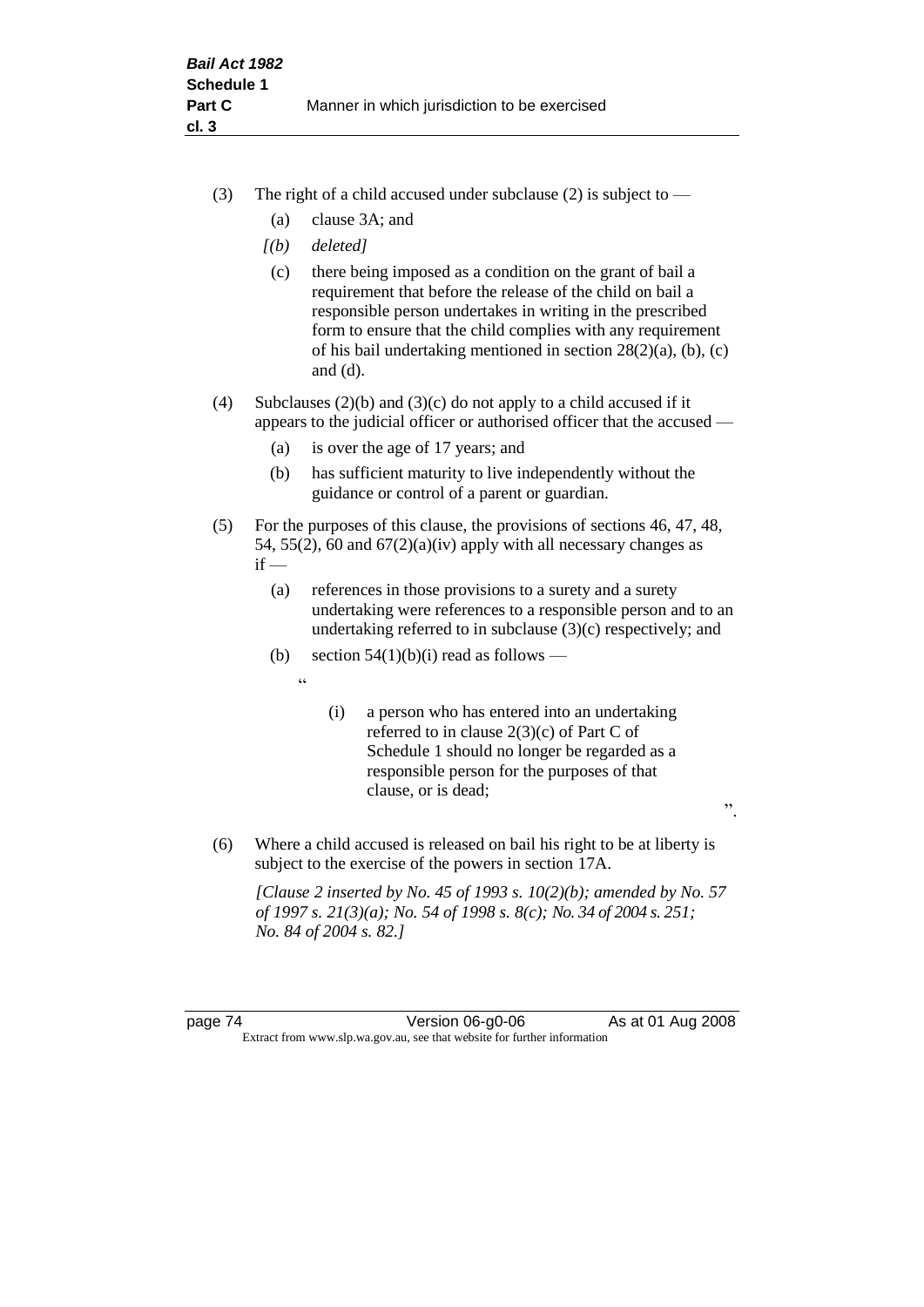### **3. Matters relevant to consideration of clause 1(a)**

In considering whether an accused may do any of the things mentioned in clause 1(a), the judicial officer or authorised officer shall have regard to the following matters, as well as to any others which he considers relevant —

- (a) the nature and seriousness of the offence or offences (including any other offence or offences for which he is awaiting trial) and the probable method of dealing with the accused for it or them, if he is convicted;
- (b) the character, previous convictions, antecedents, associations, home environment, background, place of residence, and financial position of the accused;
- (c) the history of any previous grants of bail to him; and
- (d) the strength of the evidence against him.

*[Clause 3 amended by No. 84 of 2004 s. 82.]*

### **3A. Bail where serious offence committed while accused on bail for another serious offence**

- (1) Notwithstanding clause 1 or 2 or any other provision of this Act, where —
	- (a) an accused is in custody awaiting an appearance in court before conviction for a serious offence; and
	- (b) the serious offence is alleged to have been committed while the accused was —
		- (i) on bail for; or
		- (ii) at liberty under an early release order made in respect of,

another serious offence,

the judicial officer or (if section 16A does not apply) the authorised officer in whom jurisdiction is vested shall refuse to grant bail for the serious offence referred to in paragraph (a) unless the judicial officer or authorised officer —

(c) is satisfied that there are exceptional reasons why the accused should not be kept in custody and, if clause 3B applies, is so satisfied only after complying with that clause; and

| As at 01 Aug 2008 | Version 06-g0-06                                                         | page 75 |
|-------------------|--------------------------------------------------------------------------|---------|
|                   | Extract from www.slp.wa.gov.au, see that website for further information |         |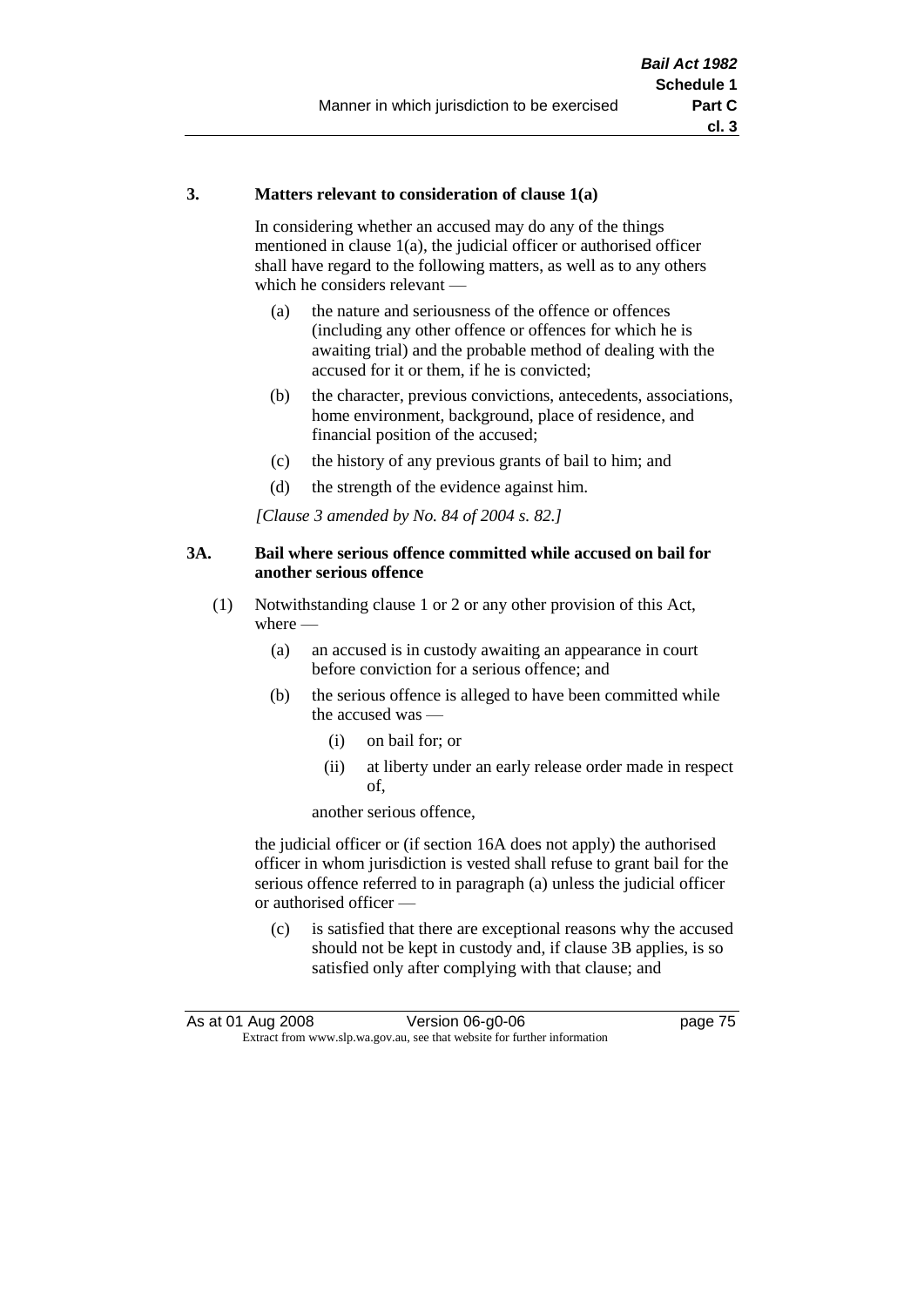- (d) is also satisfied that bail may properly be granted having regard to the provisions of clauses 1 and 3 or, in the case of a child accused, clauses 2 and 3.
- (2) Notwithstanding section 7(1), where an accused is refused bail under subclause (1) for an appearance for a serious offence his case for bail need not be considered again under that subsection for an appearance for that offence unless he satisfies the judicial officer who may order his detention that —
	- (a) new facts have been discovered, new circumstances have arisen or the circumstances have changed since bail was refused; or
	- (b) he failed to adequately present his case for bail on the occasion of that refusal.
- (3) Where a child accused is refused bail under subclause (1) he shall be dealt with in accordance with section 19(2) of the *Young Offenders Act 1994*.

*[Clause 3A inserted by No. 45 of 1993 s. 10(2)(c); amended by No. 57 of 1997 s. 21(3)(b); No. 54 of 1998 s. 7 and 13(1); No. 84 of 2004 s. 82.]*

# **3B. Determination of exceptional reasons under clause 3A(1)**

- (1) This clause applies where it appears to the judicial officer or (if section 16A does not apply) the authorised officer that all or any of the acts alleged to constitute a serious offence referred to in clause 3A(1)(b) would, if proved in the appropriate proceedings, amount to a breach by the accused of a protective condition or order.
- (2) The judicial officer or authorised officer shall, before making a decision that there are exceptional reasons for the purposes of clause  $3A(1)(c)$ , make enquiry, or cause enquiry to be made, whether there has already been -
	- (a) any breach by the accused of the protective condition or order that has been proved in proceedings;
	- (b) any alleged breach by the accused of the protective condition or order that has not been so proved, including an allegation that has not been the subject of a prosecution or any other communication to any relevant official; or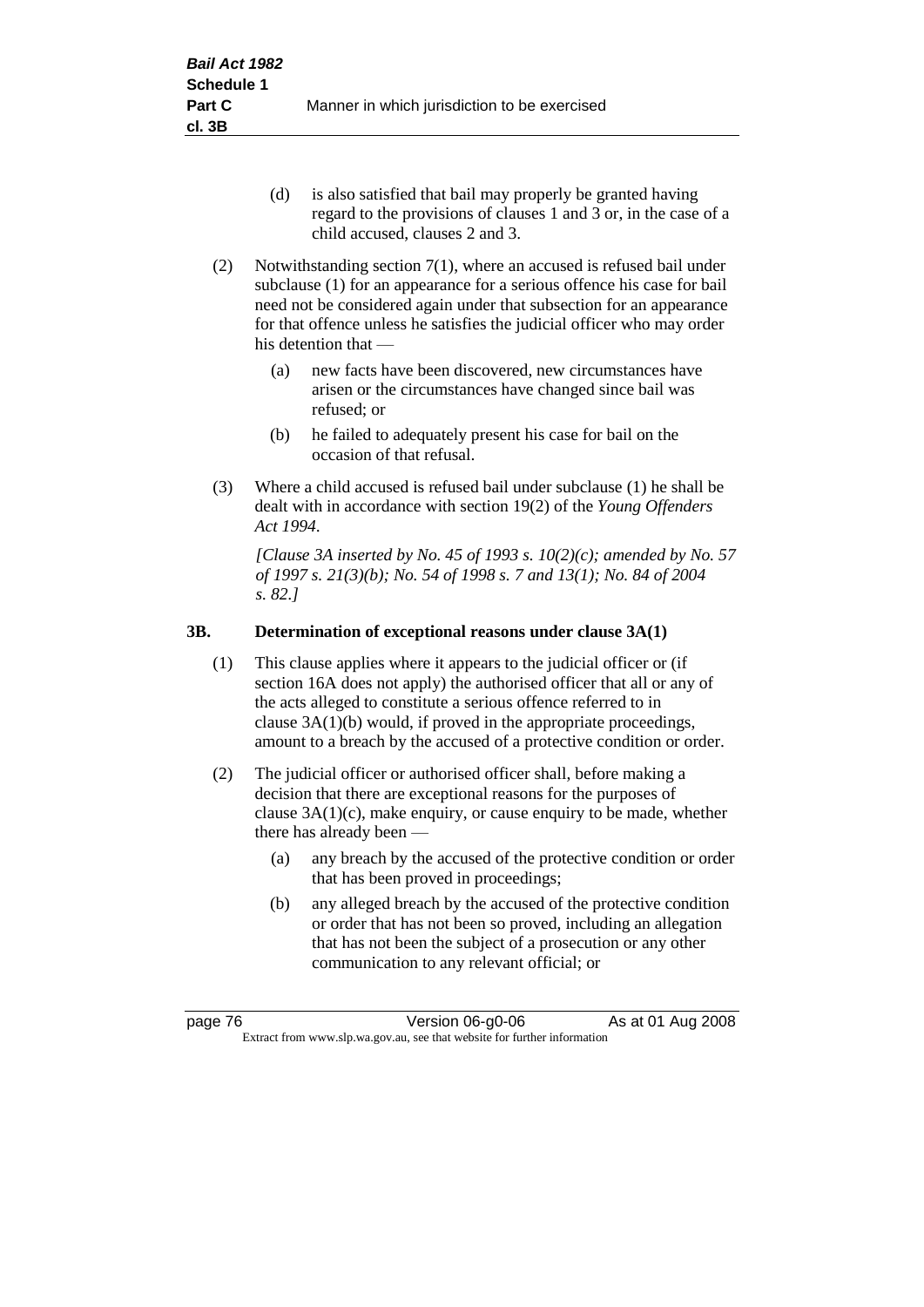- (c) any alleged breach by the accused of any other protective condition or order that has been the subject of a prosecution.
- (3) On becoming aware of any such alleged breach, the judicial officer or authorised officer shall give each person for whose protection a protective condition or order referred to in subclause (2) was imposed or made (a **"relevant person"**) a reasonable opportunity to give evidence by affidavit on matters relating to that protective condition or order.
- (4) The judicial officer or authorised officer shall in making any decision for the purposes of clause  $3A(1)(c)$  —
	- (a) give due weight to  $-$ 
		- (i) any evidence given under subclause (3);
		- (ii) any adverse effect that a grant of bail to the accused would have on a relevant person; and
		- (iii) any difficulty that a relevant person might have in proving any future breach of a protective condition or order;
	- (b) consider whether it would be appropriate to refuse bail and make a hospital order under section 5 of the *Criminal Law (Mentally Impaired Accused) Act 1996*;
	- (c) in the case of a condition imposed for a purpose mentioned in clause  $2(2)(c)$  or (d) of Part D, treat any alleged breach of the condition as a serious matter even if the conduct alleged to amount to the breach in itself appears to be trivial; and
	- (d) consider whether any alleged breach of a protective condition or order that has occurred shows that the purpose of the condition or order has not been achieved and that the accused should be kept in custody.
- (5) The provisions of this clause do not limit the matters that the judicial officer or authorised officer may take into account for the purposes of clause  $3A(1)(c)$ .
- (6) In this clause —

*protective condition or order* means —

(a) a condition imposed for a purpose mentioned in clause  $2(2)(c)$  or (d) of Part D;

As at 01 Aug 2008 Version 06-g0-06 **page 77** Extract from www.slp.wa.gov.au, see that website for further information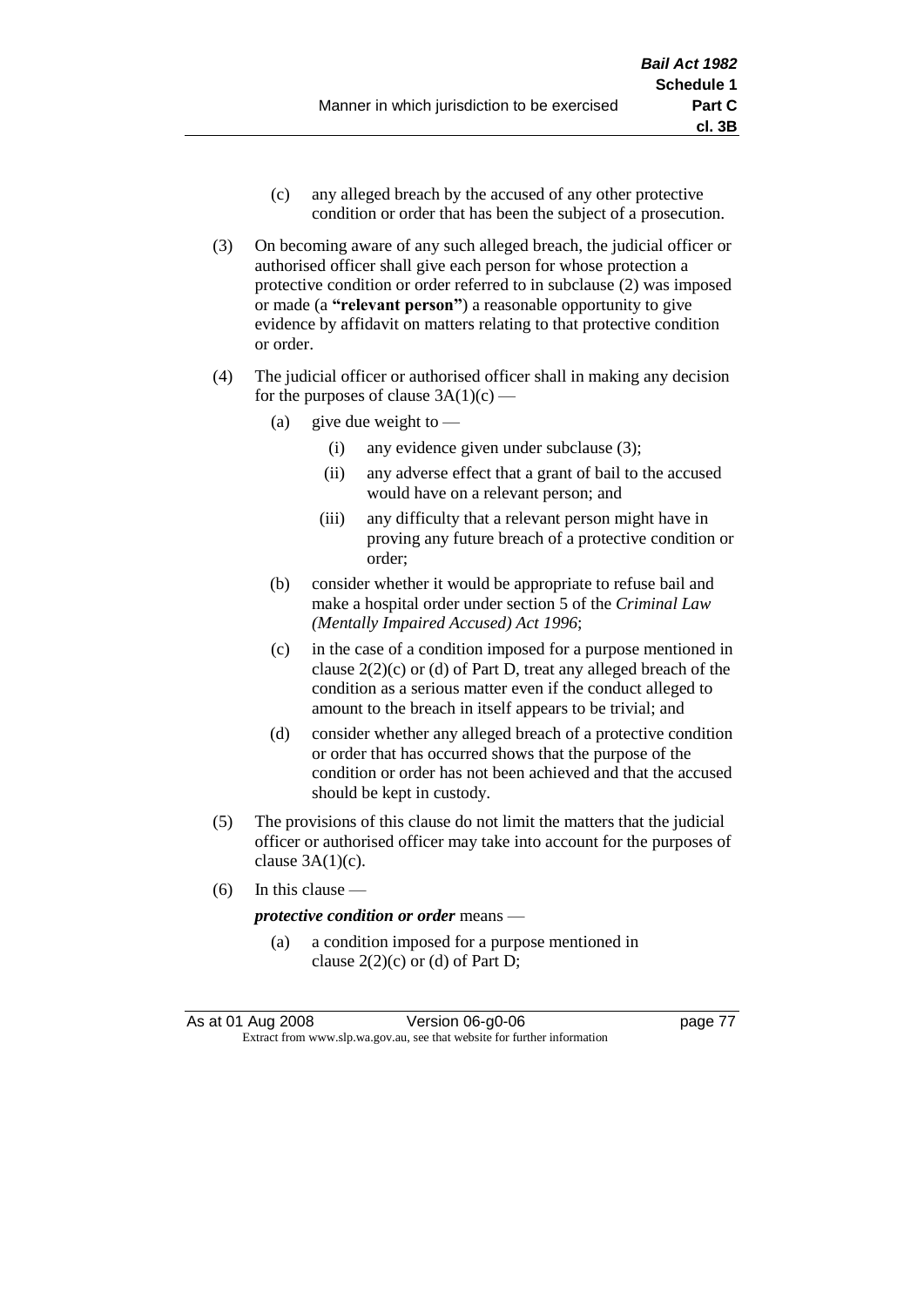- (b) a violence restraining order or a police order under the *Restraining Orders Act 1997*; or
- (c) a Part VII order under the *Justices Act 1902* <sup>2</sup>
	- (i) that under section 86 of the *Restraining Orders Act 1997* is taken to be a misconduct restraining order under that Act; and
	- (ii) that shows on the face of the order that the causing or threatening of personal injury by the accused was a ground for the making of the order.

*[Clause 3B inserted by No. 54 of 1998 s. 13(2); amended by No. 38 of 2004 s. 60; No. 59 of 2004 s. 141; No. 84 of 2004 s. 11 and 82.]*

# **4. When bail to be granted after conviction**

In deciding whether or not to grant bail to an accused who is in custody waiting to be sentenced or otherwise dealt with for an offence of which he has been convicted or awaiting the disposal of appeal proceedings, the judicial officer shall, subject to clauses 5 and 6, consider whether —

- (a) in the case of an accused waiting to be sentenced, there is a strong likelihood that he will impose a non-custodial sentence; or
- (b) in either case, there are exceptional reasons why the accused should not be kept in custody,

and shall only grant bail to him if he is satisfied that —

- (c) in the case of an accused waiting to be sentenced, at least one of those reasons exists and, in the case of an appellant, the reason mentioned in paragraph (b) exists; and
- (d) he may properly do so having regard to the provisions of clauses 1 and 3 or, in the case of a child, clauses 2 and 3.

*[Clause 4 amended by No. 84 of 2004 s. 82.]*

# **5. Exception for bail for an appeal under the** *Criminal Appeals Act 2004* **Part 2**

Clause 4 does not apply to the bail of a person who is awaiting the disposal of appeal proceedings under Part 2 of the *Criminal Appeals Act 2004*; such a person shall be deemed for the purposes of this Part

page 78 **Version 06-g0-06** As at 01 Aug 2008 Extract from www.slp.wa.gov.au, see that website for further information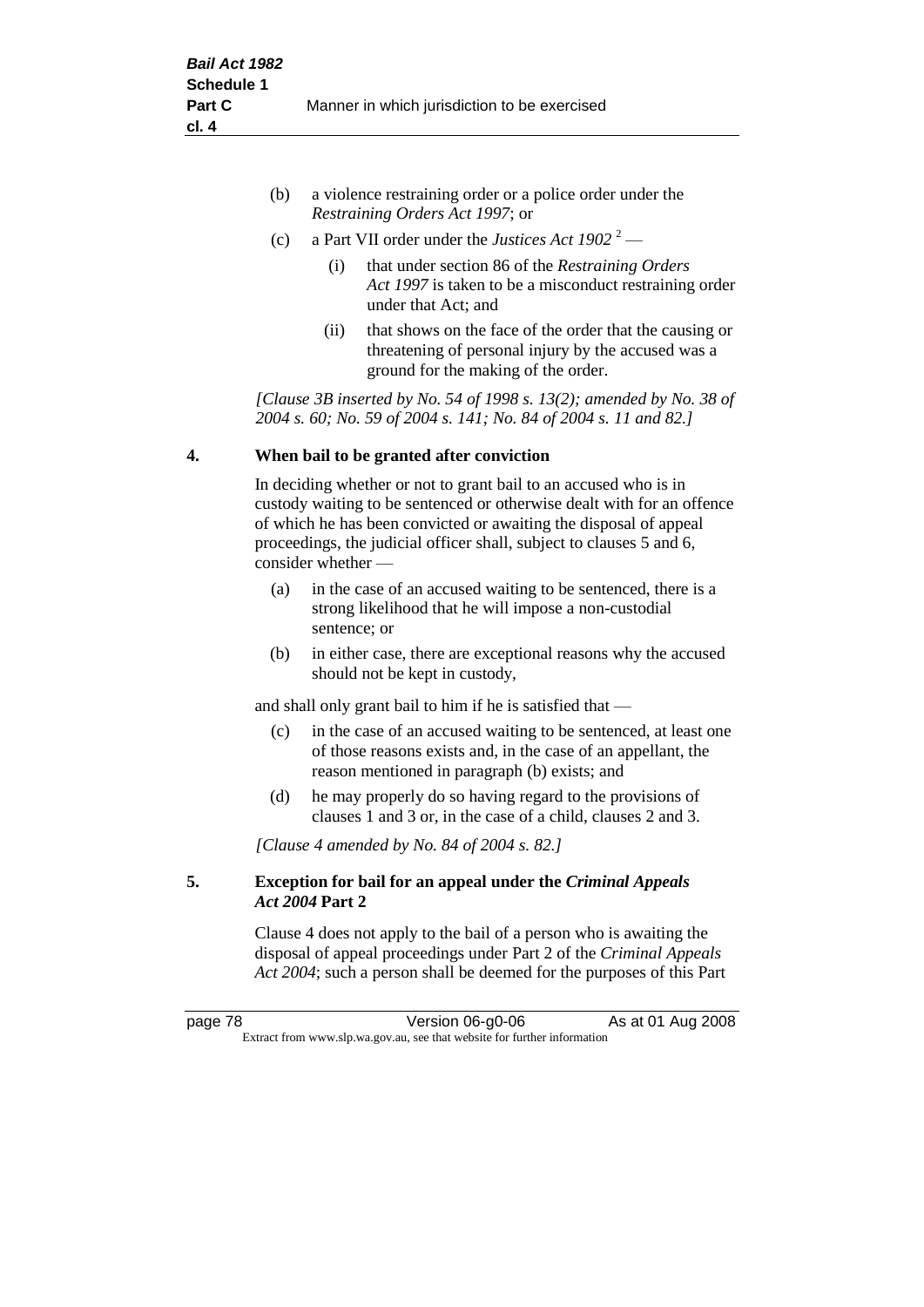to be awaiting an appearance in court before conviction for an offence.

*[Clause 5 inserted by No. 33 of 1989 s. 18; amended by No. 59 of 2004 s. 141; No. 84 of 2004 s. 11.]*

## **6. Bail of people on community orders etc.**

For the purpose of determining whether clause 4 applies, a person in custody —

- (a) under section 50, 79, 84E, 128, 129 or 132 of the *Sentencing Act 1995* in connection with a possible breach of a conditional release order, a sentence of suspended imprisonment or conditional suspended imprisonment or a community order imposed under that Act; or
- (b) under section 43 of the *Young Offenders Act 1994* in respect of an alleged breach of a youth community based order, an intensive youth supervision order or a conditional release order made under that Act,

is to be taken as not having been convicted of the offence for which the sentence was imposed.

*[Clause 6 inserted by No. 78 of 1995 s. 8; amended by No. 27 of 2004 s. 13(3).]*

Limitation on period of bail

# **7. Bail for initial appearance to be for not more than 7 days**

In fixing the terms of bail of an accused for his initial appearance in court for an offence, a justice or an authorised officer shall require him to make the appearance within the period of 7 days commencing on and including the day on which the accused was arrested for the offence.

*[Clause 7 amended by No. 84 of 2004 s. 82.]*

## **8. Bail on adjournment in court of summary jurisdiction to be for not more than 30 days except by consent**

In fixing the terms of bail of an accused for an appearance in court after an adjournment of proceedings for an offence, a judicial officer

As at 01 Aug 2008 Version 06-g0-06 Page 79 Extract from www.slp.wa.gov.au, see that website for further information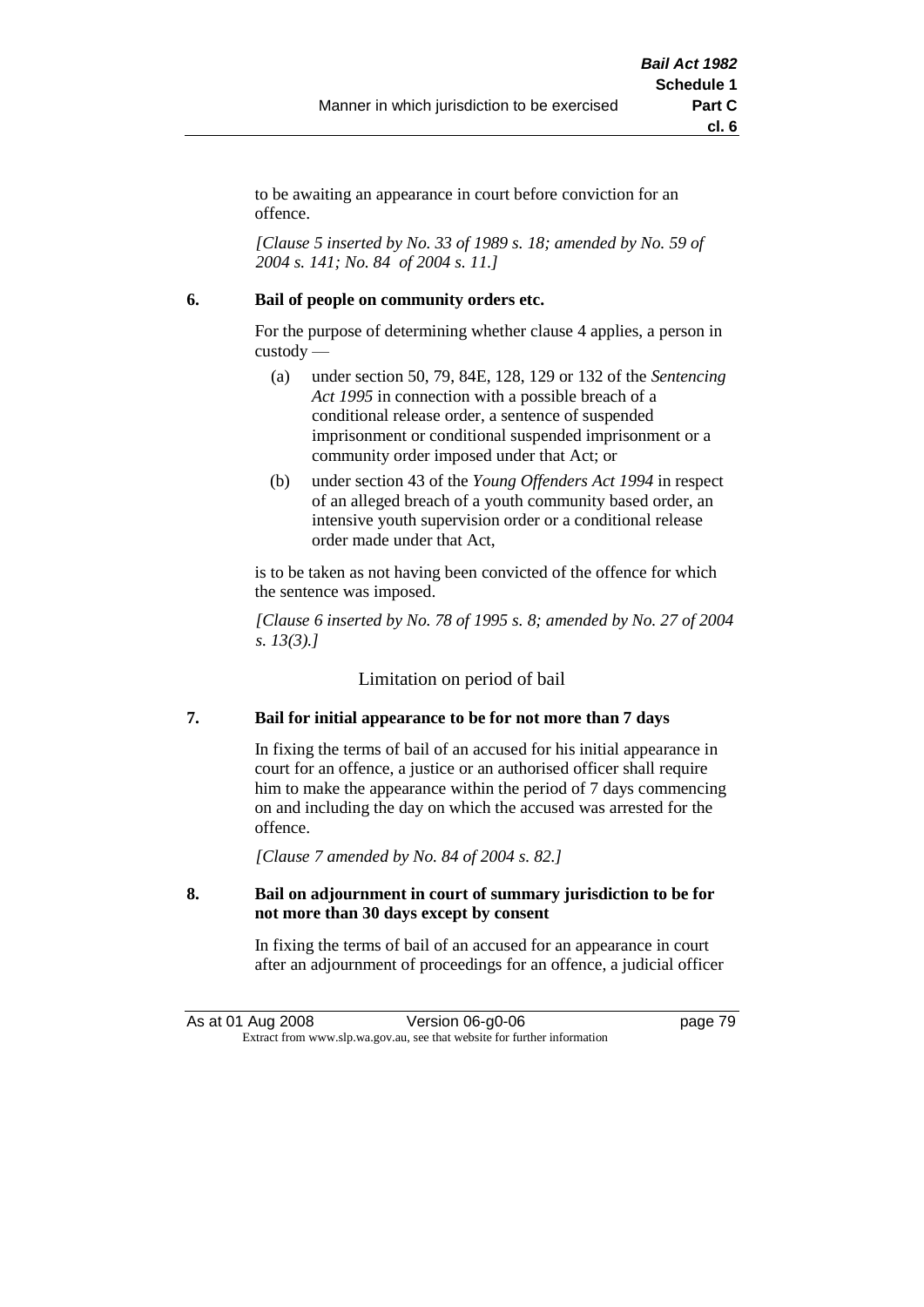sitting as a court of summary jurisdiction shall require him to make the appearance within the period of 30 days commencing on and including the day on which the proceedings are adjourned, unless the accused consents to appear on a later day.

*[Clause 8 amended by No. 49 of 1988 s. 90(c); No. 59 of 2004 s. 141; No. 84 of 2004 s. 82.]*

# **9. Provision as to calculation of time**

The periods specified in clauses 7 and 8 shall be calculated to include any Sunday or public holiday.

# **Part D — Conditions which may be imposed on a grant of bail**

## **1. Conditions as to forfeiture and giving security may be imposed on the accused and sureties**

- (1) A judicial officer or authorised officer, on a grant of bail, may impose conditions under this clause if he considers that it is desirable to do so to ensure the performance of the accused's bail undertaking.
- (2) If a judicial officer or authorised officer considers that it is desirable as mentioned in subclause (1), he may in addition to releasing the accused on his bail undertaking impose any one or more of the following conditions —
	- (a) that the accused in his bail undertaking agree to forfeit a specified amount of money if he fails to comply with any requirement of his bail undertaking mentioned in section  $28(2)(a)$  or  $(b)(ii)$ ;
	- (b) that a surety or a specified number of sureties enter into a surety undertaking or surety undertakings whereby he or they agree to forfeit a specified amount or specified amounts of money if the accused fails to comply with any requirement of his bail undertaking mentioned in section 28(2)(a) or (b)(ii);
	- (c) that any of them the accused and the surety or sureties give security of a specified value, including the deposit of a specified amount of cash, for the performance of their respective obligations;

page 80 Version 06-g0-06 As at 01 Aug 2008 Extract from www.slp.wa.gov.au, see that website for further information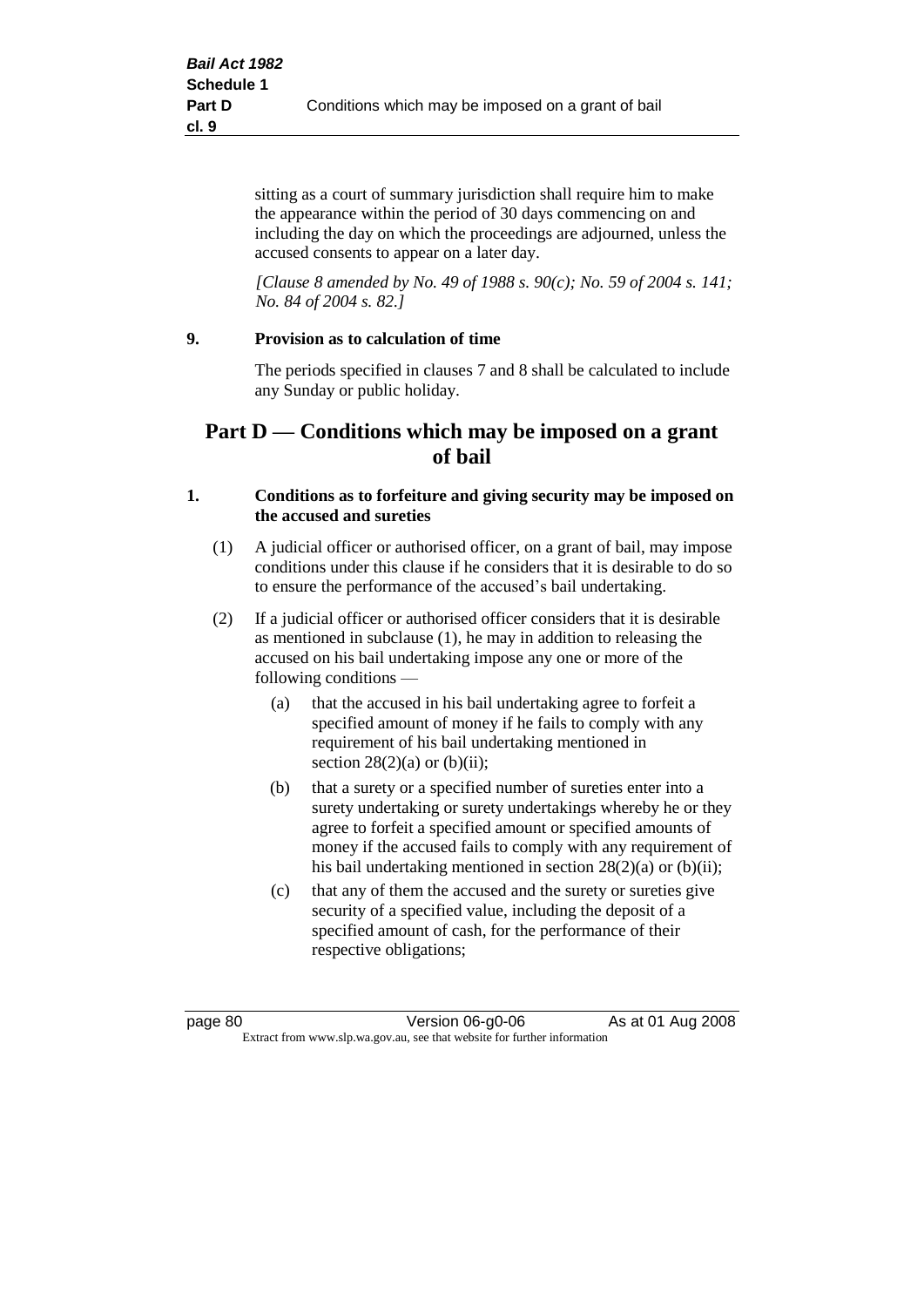- (d) that any of them the accused and the surety or sureties deposit with a specified officer any specified passbook or document relating to the title to, or ownership of, any account or other asset offered as security for the performance of their respective obligations; or
- (e) that any of them the accused and the surety or sureties, at his or their own expense or otherwise, enter into such mortgage, charge, assignment or other transaction, or take such other step, as may be required, including completion of the necessary documents, to render any security effective and enforceable by the State.
- (3) The nature and sufficiency of any security, and the documentation therefor, required under subclause (2) shall be determined by the judicial officer or authorised officer who imposed the condition or, if no determination is so made —
	- (a) by the person before whom the bail undertaking is entered into, where the security is to be given by the accused; and
	- (b) where the security is to be given by a surety, by any person authorised under section 36 to approve the surety or before whom the surety undertaking is entered into.
- (4) When a bail undertaking ceases to have effect as provided in section 34(a) to (d), or upon an accused being acquitted of a charge under section  $51(1)$  or (2) or discharged from further proceedings therefor, each of them the accused, or where section 34(b) applies his personal representative, and any surety is entitled to have returned to him any security given under subclause (2).
- (5) When a surety undertaking ceases to have effect as provided in section 47(a) to (f), a surety is entitled to have returned to him any security given under subclause  $(2)$ .

*[Clause 1 amended by No. 65 of 2003 s. 121(3); No. 84 of 2004 s. 82.]*

# **2. Other conditions which may be imposed**

- (1) A judicial officer or authorised officer, on a grant of bail, may impose conditions —
	- (a) to be complied with before the accused is released on bail or while the accused is on bail;

| As at 01 Aug 2008                                                        | Version 06-g0-06 | page 81 |
|--------------------------------------------------------------------------|------------------|---------|
| Extract from www.slp.wa.gov.au, see that website for further information |                  |         |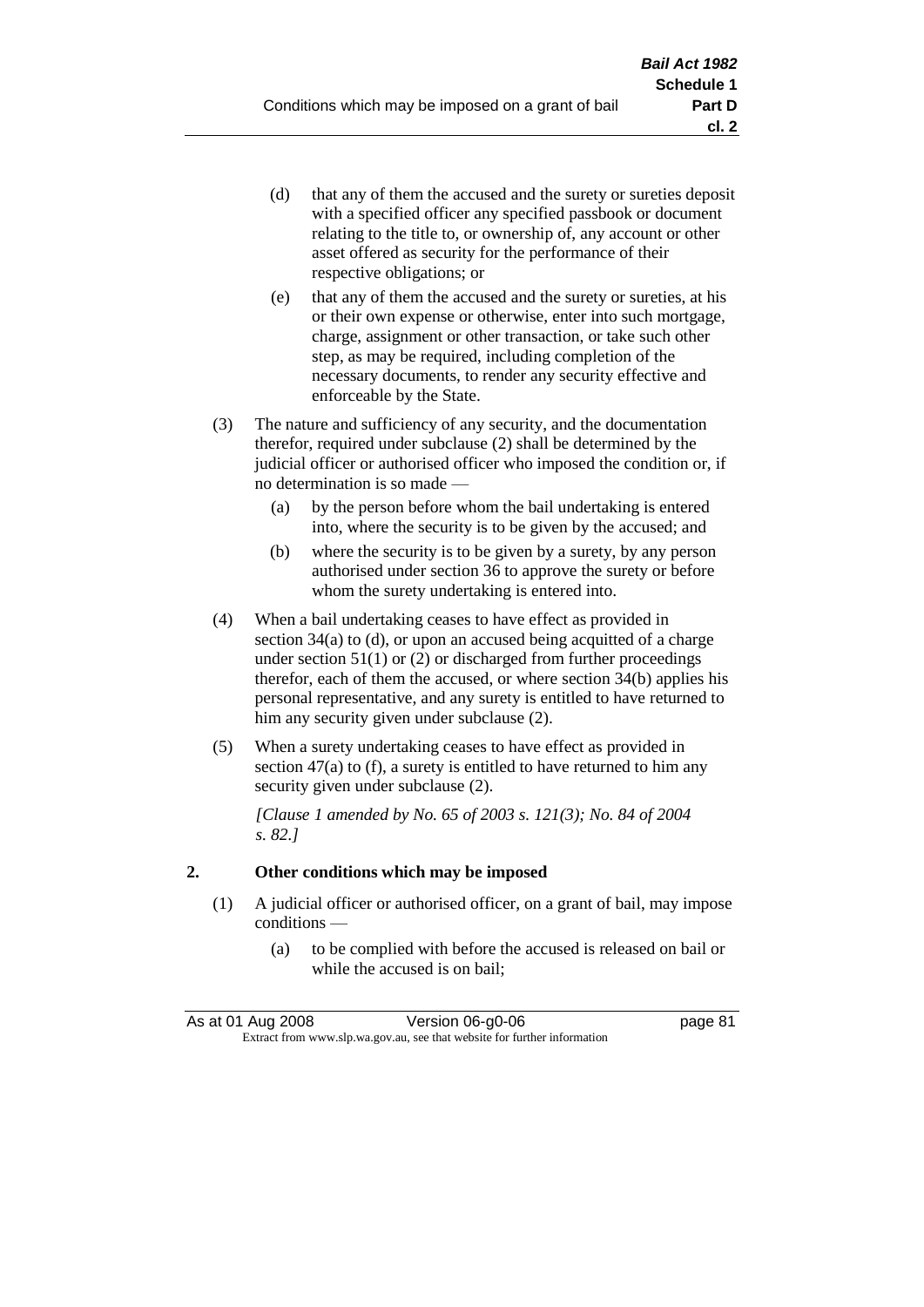- (b) as to the accused's conduct while on bail; or
- (c) as to where the accused shall reside while on bail,

if he considers that it is desirable for any purpose mentioned in subclause (2), (2b), (3) or (4).

(1a) Without limiting subclause (1), a judicial officer or authorised officer shall, on a grant of bail to a child accused, consider whether it is desirable for any purpose mentioned in subclause (2) to impose a condition as to —

- (a) any period in each day during which the child is to remain at a particular place;
- (b) any person with whom the child is not to associate or communicate;
- (c) any place that the child is not to frequent;
- (d) the attendance by the child at a school or other educational institution; or
- (e) any other matter,

and the judicial officer or authorised officer may impose any such condition.

- (2) Any condition may be imposed under subclause (1) or (1a) to ensure that an accused —
	- (a) appears in court in accordance with his bail undertaking;
	- (b) does not while on bail commit an offence;
	- (c) does not endanger the safety, welfare or property of any person;
	- (d) does not interfere with witnesses or otherwise obstruct the course of justice, whether in relation to himself or any other person; or
	- (e) as regards the period when the accused is on trial, does not prejudice the proper conduct of the trial.
- (2a) Before imposing a condition on a grant of bail for a purpose mentioned in subclause (2)(c) or (d) a judicial officer or authorised officer is to consider whether that purpose would be better served, or could be better assisted, by a restraining order made under the *Restraining Orders Act 1997* and whether, in the case of a judicial

page 82 Version 06-g0-06 As at 01 Aug 2008 Extract from www.slp.wa.gov.au, see that website for further information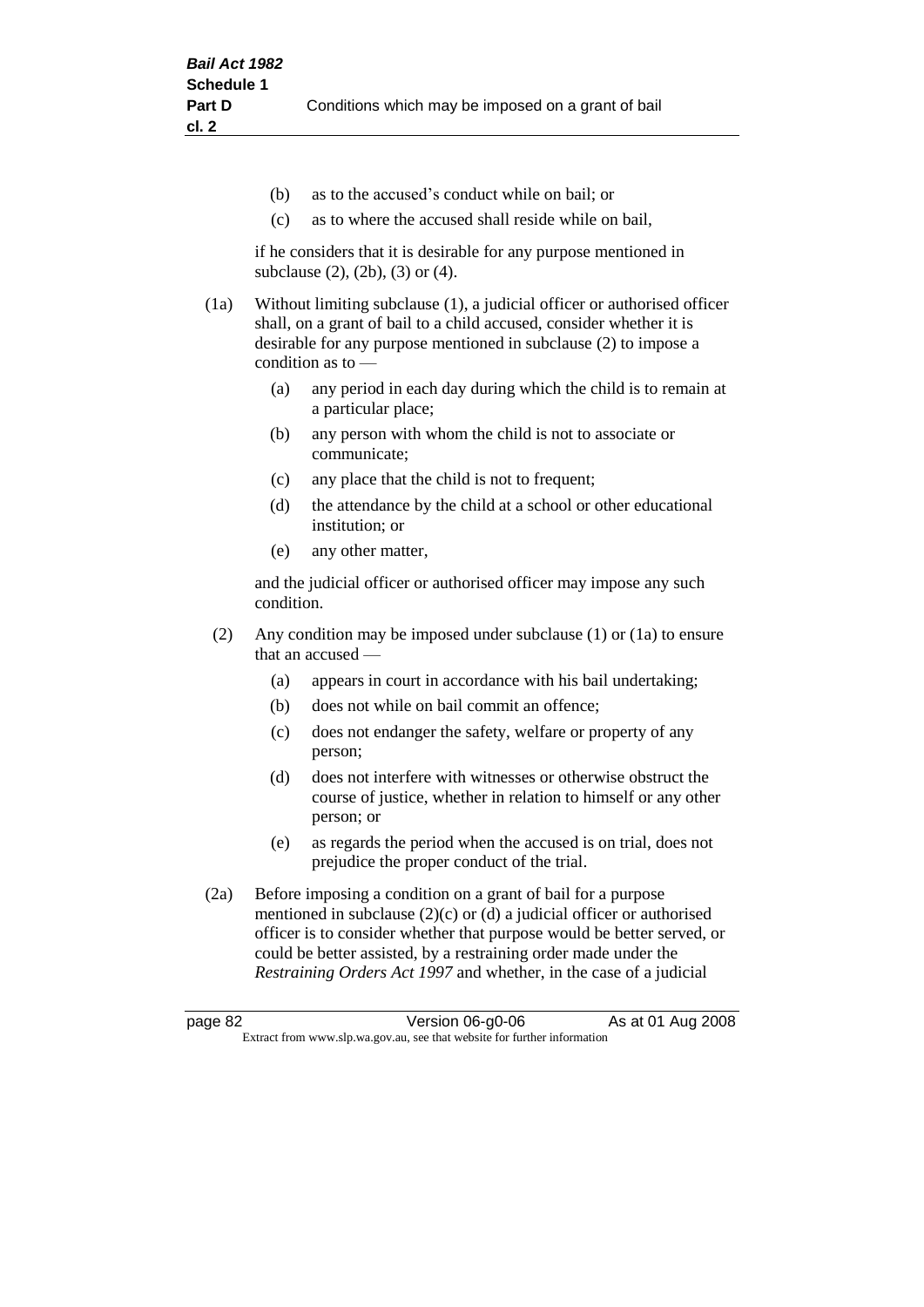officer, to exercise the power in section 63 of that Act or, in the case of an authorised officer, to make a telephone application under that Act.

- (2b) Where a judicial officer is of the opinion that the accused should while on bail —
	- (a) be counselled for a behavioural problem; or
	- (b) attend a course or programme that may assist with such a problem,

the judicial officer may under subclause (1) impose a condition for that purpose that requires the accused to —

- (c) attend a prescribed person to be counselled; or
- (d) attend a prescribed course or programme,

that is specified by the judicial officer in the condition.

- (3) Where a judicial officer who grants bail to an accused is of the opinion that the accused's physical condition ought to be examined the officer may, under subclause (1), impose any condition which the officer considers desirable for the purpose of ensuring that the accused is examined by a medical practitioner.
- (3a) Where a judicial officer who grants bail to an accused is of the opinion that the accused's mental condition ought to be examined the officer may, under subclause (1), impose any condition which the officer considers desirable for the purpose of ensuring that the accused's mental condition is examined including a condition —
	- (a) that the accused be examined by a medical practitioner or an authorised mental health practitioner (as defined in the *Mental Health Act 1996*) for the purpose of deciding whether to make a referral under section 29 of that Act;
	- (b) that the accused be admitted to an authorised hospital (as defined in the *Mental Health Act 1996*);
	- (c) that the accused be examined by a psychiatrist.
- (4) Where a judicial officer is of the opinion that an accused is suffering from alcohol or drug abuse and is in need of care or treatment either on that account, or to enable him to be prepared for his trial, the judicial officer may, under subclause (1), impose any condition which he considers desirable for the purpose of ensuring that the accused

| As at 01 Aug 2008 | Version 06-g0-06                                                         | page 83 |
|-------------------|--------------------------------------------------------------------------|---------|
|                   | Extract from www.slp.wa.gov.au, see that website for further information |         |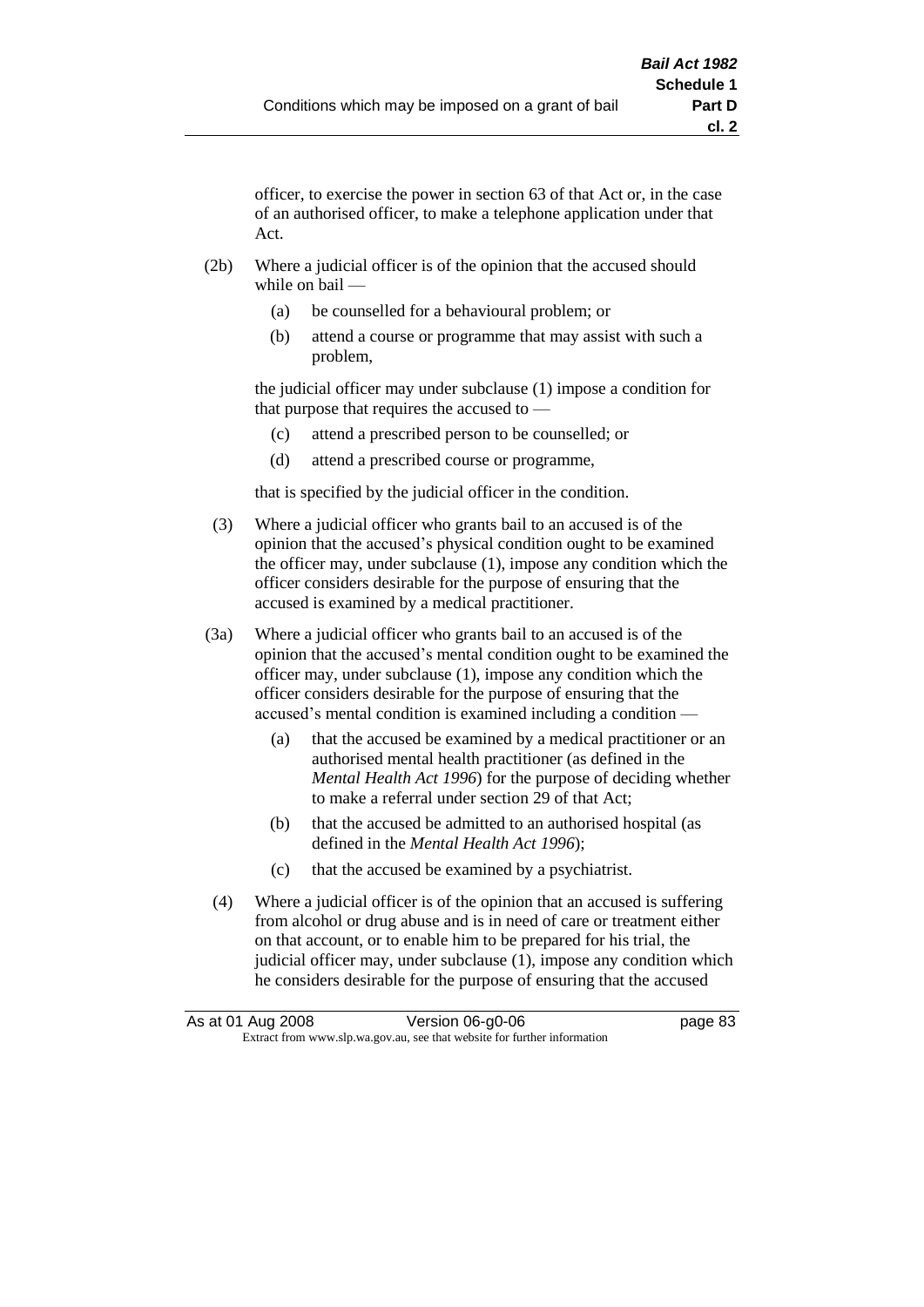receives such care or treatment, including that he lives in, or from time to time attends at, a specified institution or place in order to receive such care or treatment.

- (5) Where a judicial officer imposes a condition for a purpose mentioned in subclause (2b), (3), (3a) or (4), the judicial officer shall cause to be sent to the person who is to counsel or examine the accused, or the place at which the accused is to attend, a statement of the reasons for imposing the condition.
- (6) Where a condition is imposed under this clause that an accused shall reside in premises established for the accommodation of persons to whom bail has been granted, that condition shall be deemed to include a further condition that the accused shall comply with such rules as are for the time being laid down for the maintenance of the good order of those premises, whether such rules are made under section 67 or by the authority responsible for the good order of the premises.
- (7) In this clause —

*medical practitioner* means a medical practitioner within the meaning of the *Medical Act 1894*; and

*psychiatrist* has the same meaning as it has in the *Mental Health Act 1996*.

*[Clause 2 amended by No. 45 of 1993 s. 10(3); No. 69 of 1996 s. 3; No. 54 of 1998 s. 12; No. 84 of 2004 s. 82.]*

### **3. Home detention condition may be imposed**

- (1) A judicial officer may, subject to this clause, impose a home detention condition as a condition on a grant of bail.
- (2) A home detention condition shall not be imposed unless the accused is over the age of 17 years and the judicial officer is satisfied —
	- (a) after considering a report from a community corrections officer about the accused and his circumstances, that the accused is suitable to be subject to a home detention condition;
	- (b) that the place where it is proposed the accused will remain while subject to the home detention condition is a suitable place; and

page 84 Version 06-g0-06 As at 01 Aug 2008 Extract from www.slp.wa.gov.au, see that website for further information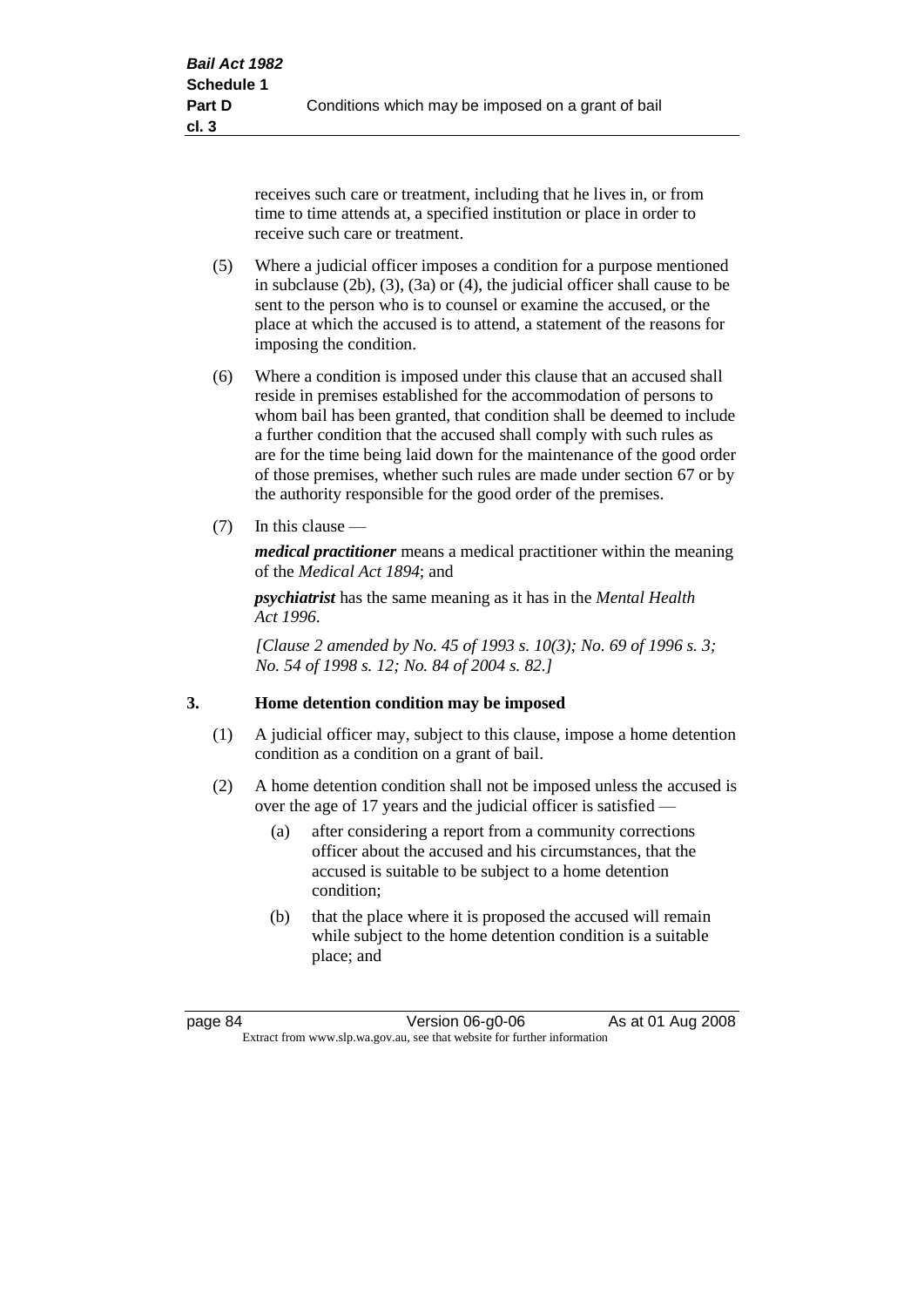- (c) that unless a home detention condition is imposed, the accused will not be released on bail.
- (3) A home detention condition is a condition that while the accused is on bail the accused shall —
	- (a) remain at and not leave the place specified in the bail record form and in the bail undertaking (or in a notice under section 50E) until the time specified, or deemed by section 31(3) to be specified, in the bail undertaking except —
		- (i) to work in gainful employment approved by a community corrections officer;
		- (ii) with the approval of a community corrections officer, to seek gainful employment;
		- (iii) to obtain urgent medical or dental treatment for the accused;
		- (iv) for the purpose of averting or minimizing a serious risk of death or injury to the accused or to another person;
		- (v) to obey an order issued under a written law (such as a summons) requiring the accused's presence elsewhere;
		- (vi) for a purpose approved of by a community corrections officer; or
		- (vii) on the direction of a community corrections officer;
	- (b) not leave the State;
	- (c) comply with every reasonable direction of a community corrections officer;
	- (d) comply with such of the conditions specified in the list provided under section 24A(4) as may be specified in a notice given under section 50E(b); and
	- (e) when requested to do so, produce a copy of his bail undertaking and any notice by the CEO (corrections) under section 50E for inspection by a community corrections officer or a member of the Police Force.

*[Clause 3 inserted by No. 61 of 1990 s. 15; amended by No. 31 of 1993 s. 9; No. 84 of 2004 s. 82; No. 65 of 2006 s. 53.]*

As at 01 Aug 2008 Version 06-g0-06 Page 85 Extract from www.slp.wa.gov.au, see that website for further information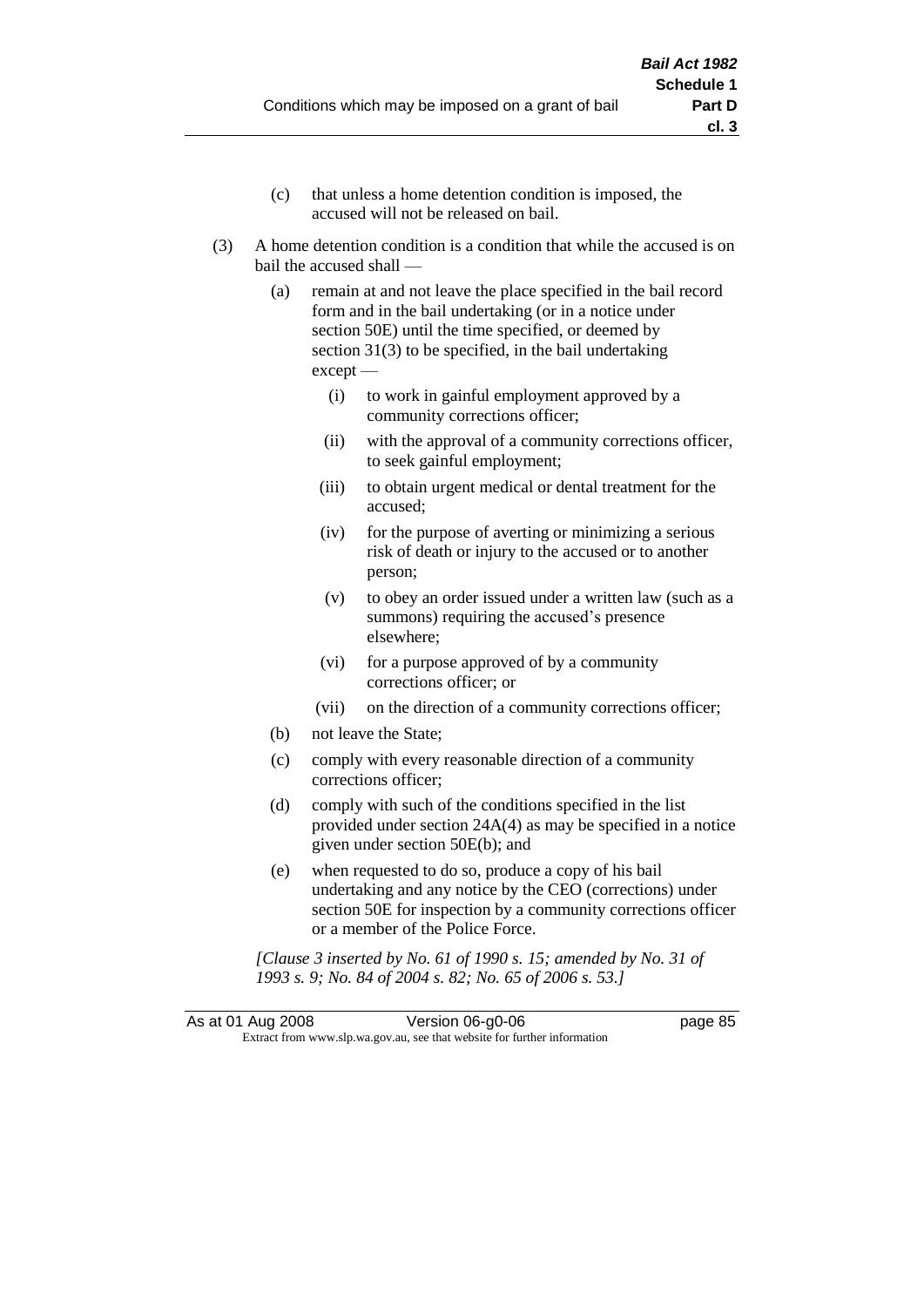**cl. 1**

# **Schedule 2**

*[Heading inserted by No. 45 of 1993 s. 11.]*

[Section 3(1)]

# **Serious offences**

|    | <b>Enactment</b>         | <b>Description of offence</b>                                                    |
|----|--------------------------|----------------------------------------------------------------------------------|
| 1. | <b>The Criminal Code</b> |                                                                                  |
|    | s. 279                   | Murder                                                                           |
|    | s. 280                   | Manslaughter                                                                     |
|    | s. 281                   | Unlawful assault causing death                                                   |
|    | s. 292                   | Disabling in order to commit<br>indictable offence                               |
|    | s. 294                   | Acts intended to cause grievous<br>bodily harm or to resist or prevent<br>arrest |
|    | s. 297                   | Grievous bodily harm                                                             |
|    | s. 301                   | Wounding and similar acts                                                        |
|    | s. $304(2)$              | Acts or omissions, with intent to<br>harm, causing bodily harm or<br>danger      |
|    | s. 317                   | Assault occasioning bodily harm                                                  |
|    | s. $317A(a)$             | Assault with intent to commit or<br>facilitate a crime                           |
|    | s. $317A(b)$             | Assault with intent to do grievous<br>bodily harm                                |
|    | s. 318                   | Serious assaults                                                                 |
|    | s. 323                   | Indecent assault                                                                 |
|    | s. 324                   | Aggravated indecent assault                                                      |
|    | s. 325                   | Sexual penetration without consent                                               |
|    |                          |                                                                                  |

page 86 **Arrival Contract Contract Version 06-g0-06** As at 01 Aug 2008 Extract from www.slp.wa.gov.au, see that website for further information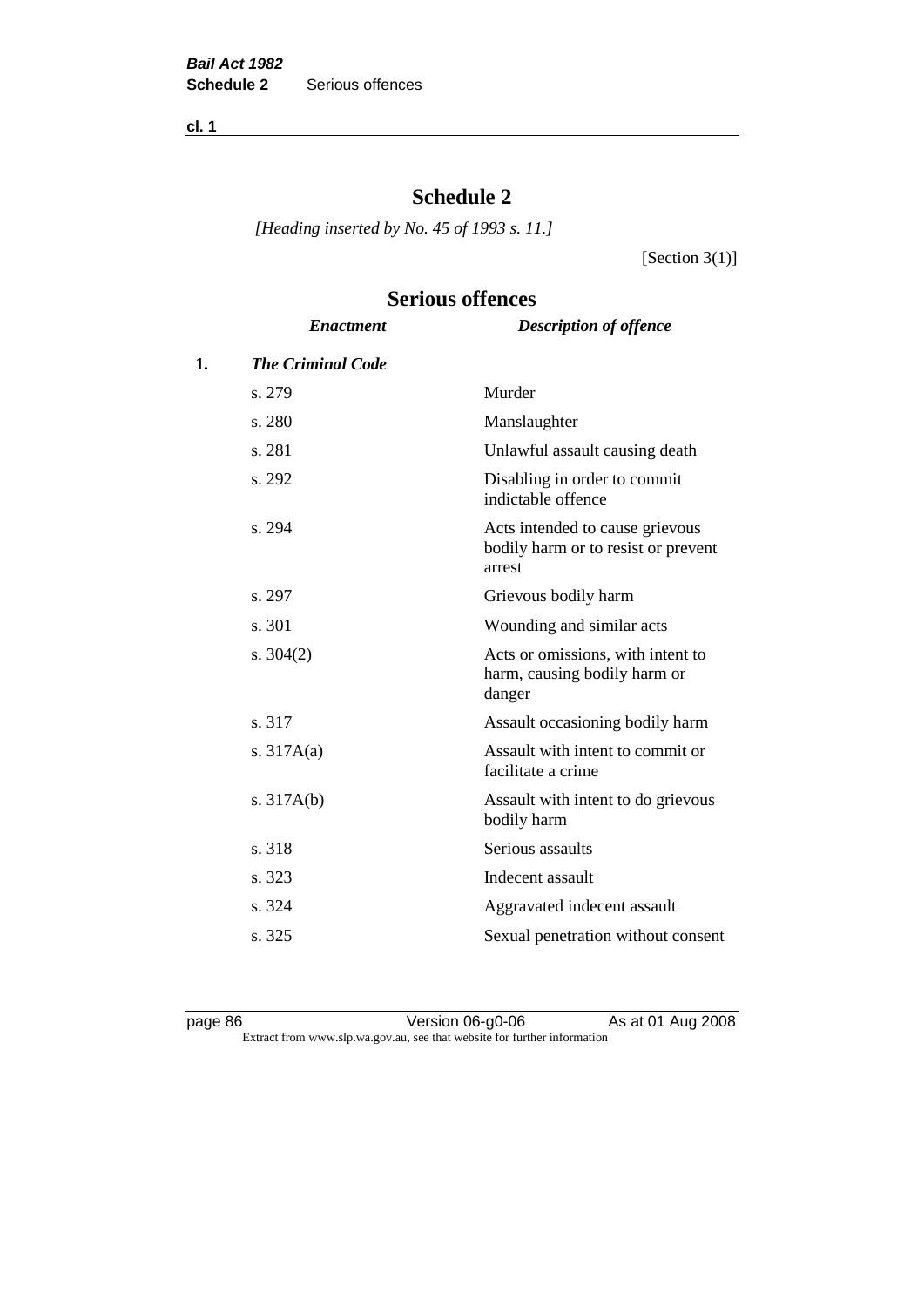|     | <b>Enactment</b>                | <b>Description of offence</b>                                                                                                                      |
|-----|---------------------------------|----------------------------------------------------------------------------------------------------------------------------------------------------|
|     | s. 326                          | Aggravated sexual penetration<br>without consent                                                                                                   |
|     | s. 331B                         | Sexual servitude                                                                                                                                   |
|     | s. 331C                         | Conducting business involving<br>sexual servitude                                                                                                  |
|     | s. 331D                         | Deceptive recruiting for<br>commercial sexual services                                                                                             |
|     | s. 332                          | Kidnapping                                                                                                                                         |
|     | s. 333                          | Deprivation of liberty                                                                                                                             |
|     | s. 338E                         | Stalking                                                                                                                                           |
|     | s. 378                          | Stealing a motor vehicle                                                                                                                           |
|     | s. 392                          | Robbery                                                                                                                                            |
|     | s. 393                          | Assault with intent to rob                                                                                                                         |
|     | s. 401                          | <b>Burglary</b>                                                                                                                                    |
|     | s. 444                          | Criminal damage, if the property is<br>destroyed or damaged by fire                                                                                |
| 2.  | <b>Bush Fires Act 1954</b>      |                                                                                                                                                    |
|     | s. 32                           | Wilfully lighting a fire or causing a<br>fire to be lit under such<br>circumstances as to be likely to<br>injure or damage a person or<br>property |
| 2a. | <b>Misuse of Drugs Act 1981</b> |                                                                                                                                                    |
|     | s. $6(1)$                       | Offences concerned with<br>prohibited drugs generally                                                                                              |
|     | s. $7(1)$                       | Offences concerned with<br>prohibited plants generally                                                                                             |
|     | s. $33(1)(a)$                   | Attempting to commit an offence<br>under section $6(1)$ or $7(1)$                                                                                  |
|     |                                 |                                                                                                                                                    |

As at 01 Aug 2008 **Version 06-g0-06 page 87** Extract from www.slp.wa.gov.au, see that website for further information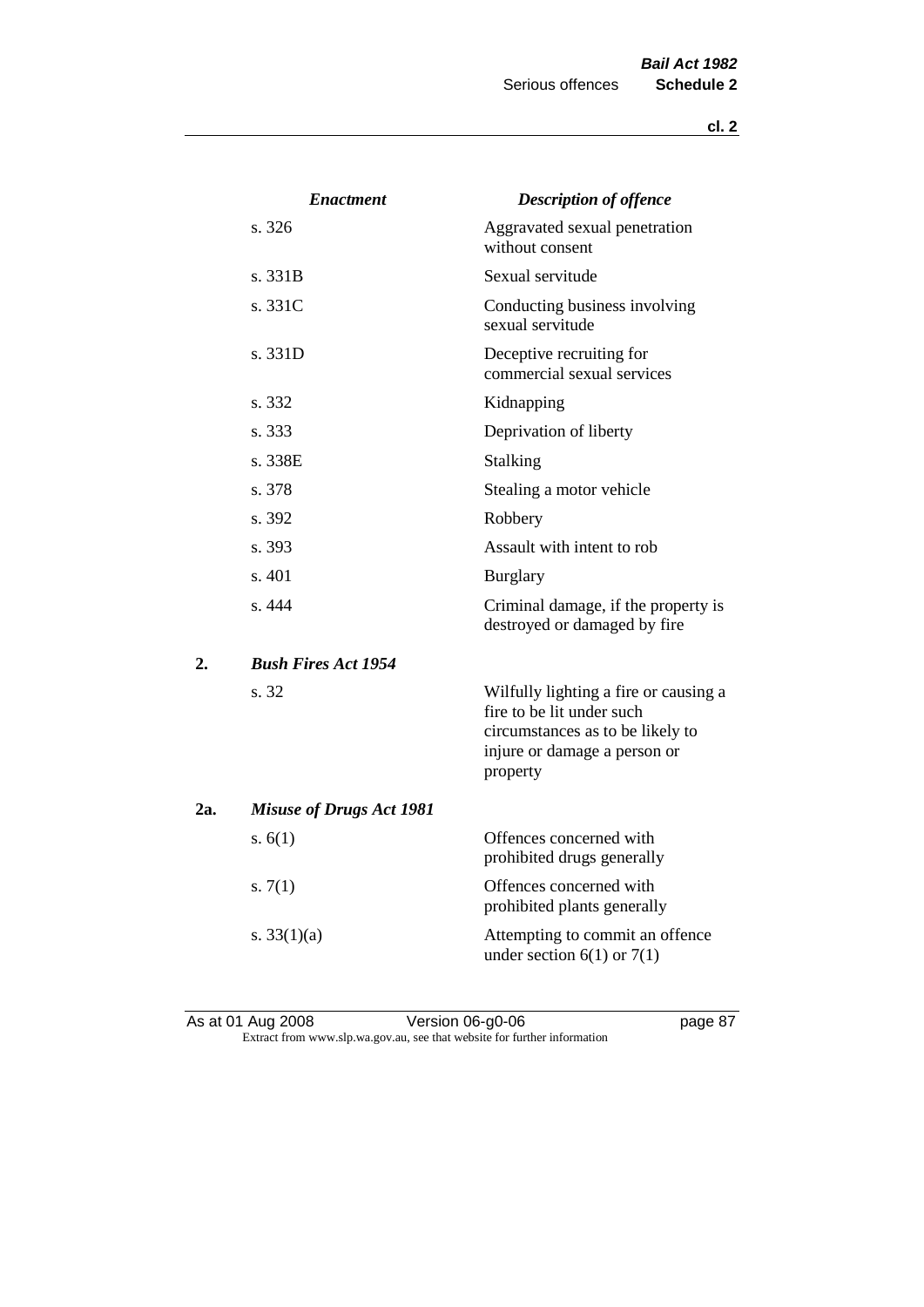**cl. 2b**

|     | <b>Enactment</b>                                                   |       | <b>Description of offence</b>                                                                                                                                  |
|-----|--------------------------------------------------------------------|-------|----------------------------------------------------------------------------------------------------------------------------------------------------------------|
|     | s. $33(2)(a)$                                                      |       | Conspiracy to commit an offence<br>under s. $6(1)$ or $7(1)$                                                                                                   |
| 2b. | <b>Restraining Orders Act 1997</b>                                 |       |                                                                                                                                                                |
|     | s. $61(1)$                                                         | order | Breach of a violence restraining                                                                                                                               |
|     | s. $61(2a)$                                                        |       | Breach of a police order                                                                                                                                       |
|     | s. $86(2)$                                                         |       | Breach of a Part VII order under<br>the Justices Act 1902 <sup>2</sup> —                                                                                       |
|     |                                                                    | (a)   | that under section 86 of the<br>Restraining Orders Act 1997<br>is taken to be a misconduct<br>restraining order under that<br>Act; and                         |
|     |                                                                    | (b)   | that shows on the face of the<br>order that the causing or<br>threatening of personal<br>injury by the accused was a<br>ground for the making of the<br>order. |
| 3.  | <b>Road Traffic Act 1974</b>                                       |       |                                                                                                                                                                |
|     | s. 59                                                              |       | Dangerous driving causing death,<br>injury, etc.                                                                                                               |
|     | s. 59A                                                             | harm  | Dangerous driving causing bodily                                                                                                                               |
|     | [Schedule 2 inserted by No. 45 of 1993 s. 11; amended by No. 82 of |       |                                                                                                                                                                |

*1994 s. 13; No. 38 of 1998 s. 4(2); No. 54 of 1998 s. 15; No. 23 of 2001 s. 10(1); No. 4 of 2004 s. 24 and 26; No. 38 of 2004 s. 61; No. 62 of 2004 s. 9(1); No. 84 of 2004 s. 82; No. 29 of 2008 s. 24(8).]* 

page 88 **Version 06-g0-06** As at 01 Aug 2008 Extract from www.slp.wa.gov.au, see that website for further information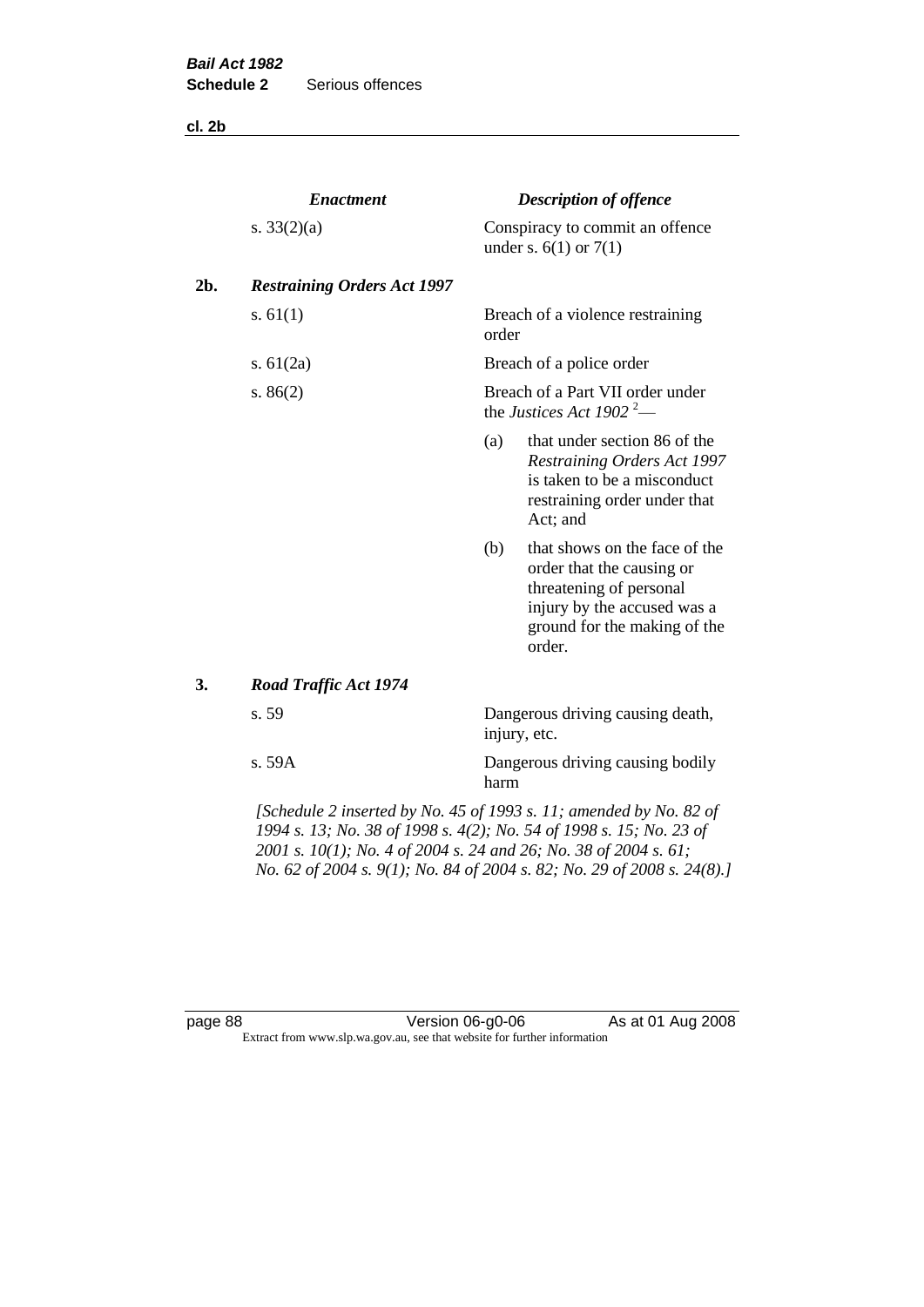# **Notes**

<sup>1</sup> This is a compilation of the *Bail Act 1982* and includes the amendments made by the other written laws referred to in the following table  $\frac{1}{a}$ , The table also contains information about any reprint.

# **Compilation table**

| <b>Short title</b>                                                                                                                                                        | <b>Number</b><br>and year | Assent     | Commencement                                                                     |
|---------------------------------------------------------------------------------------------------------------------------------------------------------------------------|---------------------------|------------|----------------------------------------------------------------------------------|
| Bail Act 1982                                                                                                                                                             | 86 of 1982                |            | 18 Nov 1982 6 Feb 1989 (see s. 2 and<br><i>Gazette</i> 27 Jan 1989 p. 263)       |
| Acts Amendment<br>(Abolition of Capital)<br>Punishment) Act 1984<br>Pt. III                                                                                               | 52 of 1984                | 5 Sep 1984 | 3 Oct 1984                                                                       |
| Bail Amendment<br>Act 1984 <sup>4</sup>                                                                                                                                   | 74 of 1984                |            | 29 Nov 1984 6 Feb 1989 (see s. 2 and<br><i>Gazette</i> 27 Jan 1989 p. 263)       |
| Bail Amendment<br>Act 1988                                                                                                                                                | 15 of 1988                | 6 Sep 1988 | 6 Feb 1989 (see s. 2 and<br><i>Gazette</i> 27 Jan 1989 p. 263)                   |
| Reprint of the <i>Bail Act 1982</i> under the <i>Reprints Act 1984</i> and s. 21 of the <i>Bail</i><br>Amendment Act 1988 <sup>5</sup> (includes amendments listed above) |                           |            |                                                                                  |
| Criminal Law<br>Amendment Act 1988                                                                                                                                        | 70 of 1988                |            | 15 Dec 1988 6 Feb 1989 (see s. 2(2)(b) and<br><i>Gazette</i> 27 Jan 1989 p. 263) |

| Chinguu Luw<br>Amendment Act 1988<br>Pt.4                                         | 10.011200  | $1.7 \mu$ DVC 1700 | $01001202$ (Sec s. $2(270)$ and<br><i>Gazette</i> 27 Jan 1989 p. 263) |
|-----------------------------------------------------------------------------------|------------|--------------------|-----------------------------------------------------------------------|
| Acts Amendment<br>(Children's Court)<br>Act 1988 Pt. 13                           | 49 of 1988 | 22 Dec 1988        | 1 Dec 1989 (see s. 2 and<br><i>Gazette</i> 24 Nov 1989 p. 4327)       |
| Justices Amendment<br>Act 1989 s. 18                                              | 33 of 1989 | 22 Dec 1989        | 1 Jun 1991 (see s. 2 and<br><i>Gazette</i> 17 May 1991 p. 2455)       |
| <b>Community Corrections</b><br><b>Legislation Amendment</b><br>Act 1990 Pt. 2    | 61 of 1990 | 17 Dec 1990        | 3 Apr 1991 (see s. 2 and<br>Gazette 22 Mar 1991 p. 1209)              |
| Child Welfare<br>Amendment Act<br>$(No. 2)$ 1990 s. 15                            | 83 of 1990 | 22 Dec 1990        | 1 Aug 1991 (see s. 2 and<br><i>Gazette</i> 1 Aug 1991 p. 3983)        |
| Children's Court of<br>Western Australia<br>Amendment Act<br>$(No. 2)$ 1991 s. 21 | 15 of 1991 | 21 Jun 1991        | 9 Aug 1991 (see s. 2(2) and<br>Gazette 9 Aug 1991 p. 4101)            |

**Reprint of the** *Bail Act 1982* **as at 17 Oct 1991** (includes amendments listed above)

| As at 01 Aug 2008 | Version 06-g0-06                                                         |
|-------------------|--------------------------------------------------------------------------|
|                   | Extract from www.slp.wa.gov.au, see that website for further information |

page 89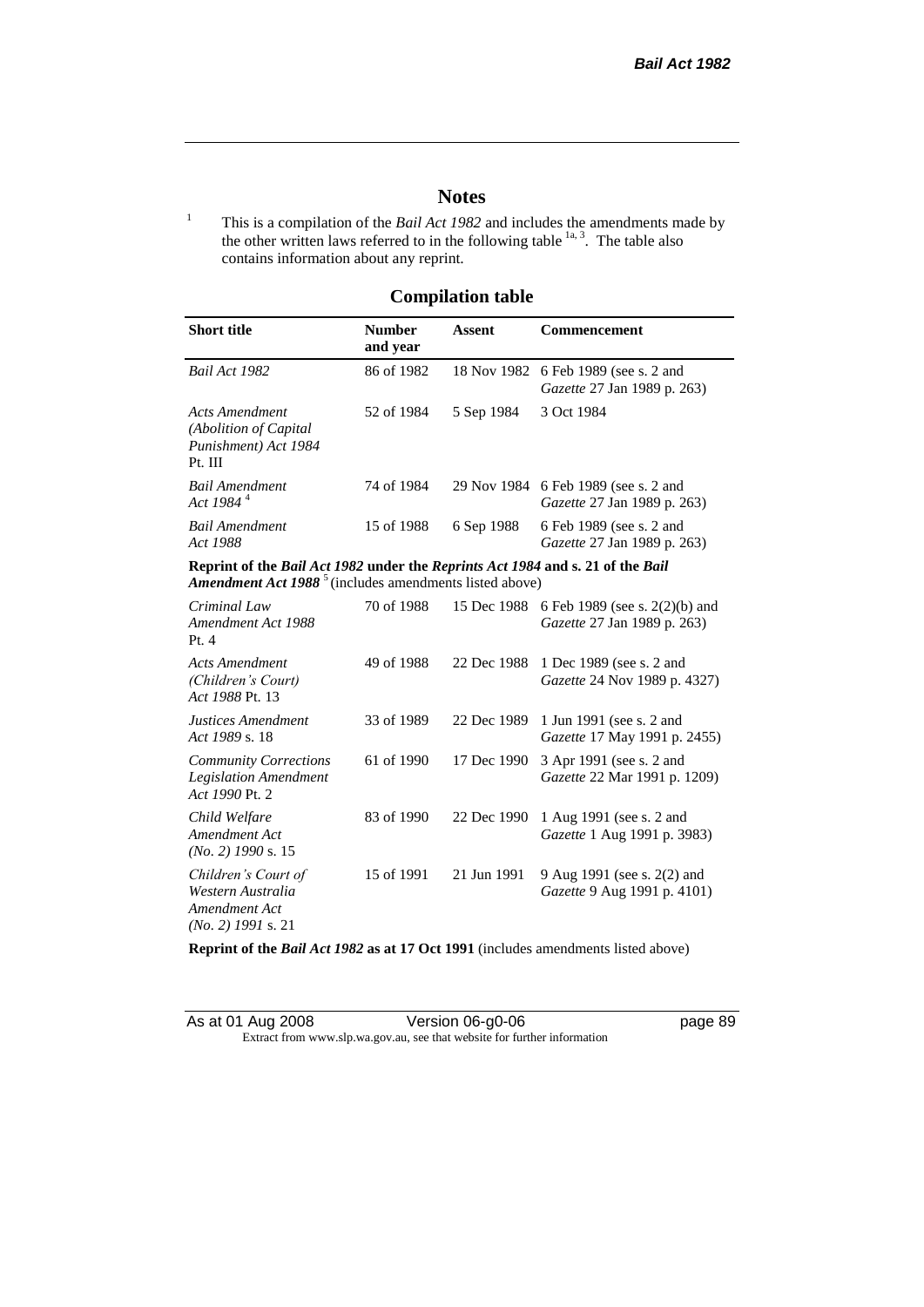| <b>Short title</b>                                                                         | <b>Number</b><br>and year | Assent      | Commencement                                                                                                                                                   |
|--------------------------------------------------------------------------------------------|---------------------------|-------------|----------------------------------------------------------------------------------------------------------------------------------------------------------------|
| Acts Amendment (Sexual<br>Offences) Act 1992 Pt. 3                                         | 14 of 1992                | 17 Jun 1992 | 1 Aug 1992 (see s. 2 and<br><i>Gazette</i> 28 Jul 1992 p. 3671)                                                                                                |
| <b>Acts Amendment</b><br>(Ministry of Justice)<br>Act 1993 Pt. 3 <sup>6</sup>              | 31 of 1993                | 15 Dec 1993 | 1 Jul 1993 (see s. 2)                                                                                                                                          |
| Criminal Procedure<br>Amendment Act 1993<br>Pt. $2^7$                                      | 45 of 1993                | 20 Dec 1993 | Act other than s. 7-9 and<br>10(2)(b): 17 Jan 1994 (see<br>s. $2(1)$ ;<br>s. 7-9 and $10(2)(b)$ : 4 Mar 1994<br>(see s. 2(2) and Gazette<br>4 Mar 1994 p. 915) |
| Criminal Law<br>Amendment Act 1994<br>s. $13(1)$ and $(2)$                                 | 82 of 1994                | 23 Dec 1994 | 20 Jan 1995 (see s. 2(2))                                                                                                                                      |
| Acts Amendment (Fines,<br>Penalties and<br><b>Infringement Notices</b> )<br>Act 1994 Pt. 3 | 92 of 1994                | 23 Dec 1994 | 1 Jan 1995 (see s. 2(1) and<br>Gazette 30 Dec 1994 p. 7211)                                                                                                    |
| Sentencing<br>(Consequential<br>Provisions) Act 1995 Pt. 5                                 | 78 of 1995                | 16 Jan 1996 | 4 Nov 1996 (see s. 2 and<br>Gazette 25 Oct 1996 p. 5632)                                                                                                       |
| Coroners Act 1996 s. 61                                                                    | 2 of 1996                 |             | 24 May 1996 7 Apr 1997 (see s. 2 and<br>Gazette 18 Mar 1997 p. 1529)                                                                                           |
| <b>Mental Health</b><br>(Consequential)<br>Provisions) Act 1996 Pt. 2                      | 69 of 1996                | 13 Nov 1996 | 13 Nov 1997 (see s. 2)                                                                                                                                         |

**Reprint of the** *Bail Act 1982* **as at 13 Mar 1997** (includes amendments listed above except those in the *Coroners Act 1996* and the *Mental Health (Consequential Provisions) Act 1996*) (corrections in *Gazette* 25 Jul 1997 p. 3909 and 14 Nov 1997 p. 6426)

*Statutes (Repeals and Minor Amendments) Act 1997* s. 21 57 of 1997 15 Dec 1997 15 Dec 1997 (see s. 2(1)) *Criminal Law Amendment Act (No. 1) 1998* s. 4(2) 38 of 1998 25 Sep 1998 23 Oct 1998

page 90 **Version 06-g0-06** As at 01 Aug 2008 Extract from www.slp.wa.gov.au, see that website for further information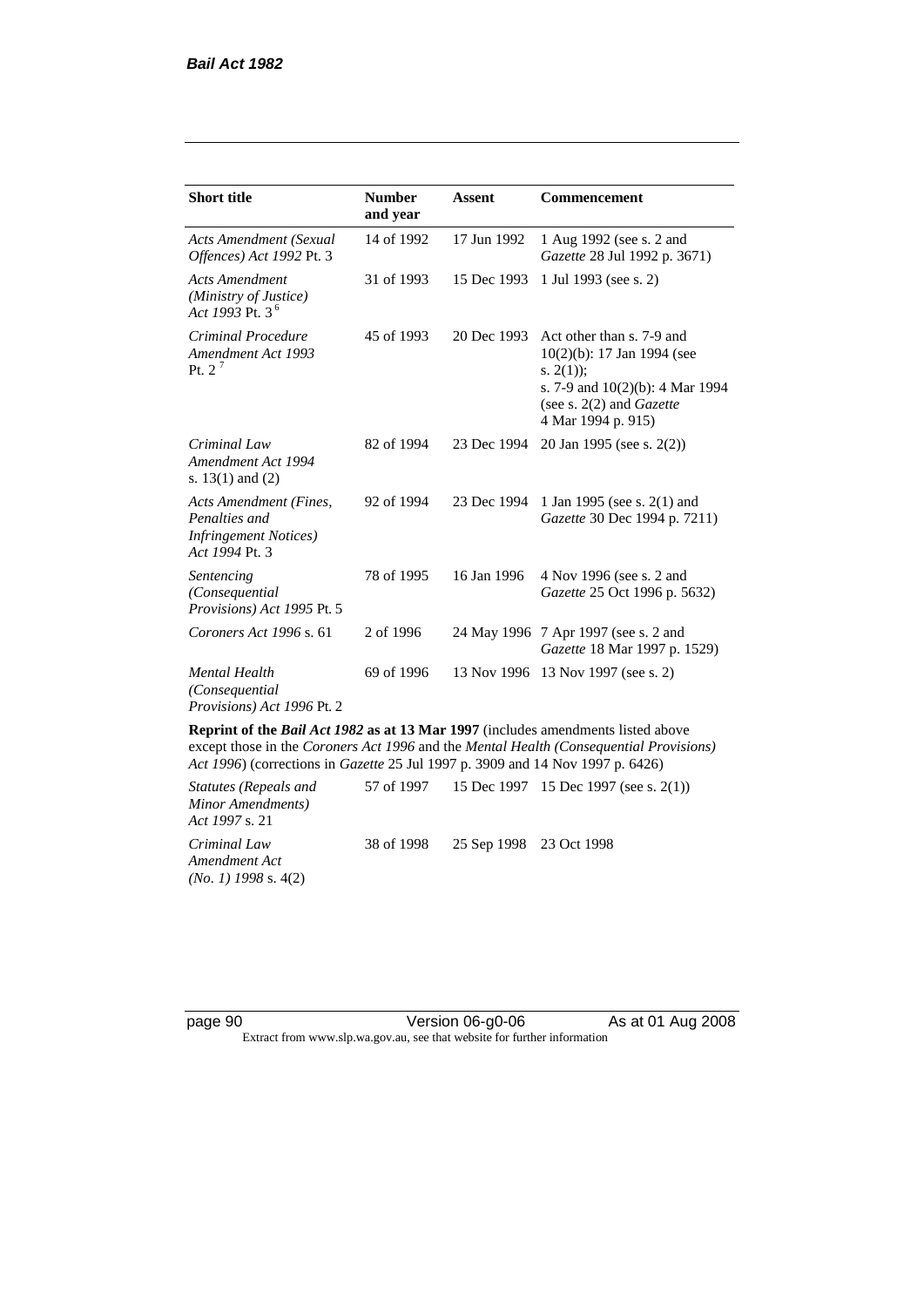| <b>Short title</b>                                                                                                                                 | <b>Number</b><br>and year | <b>Assent</b> | <b>Commencement</b>                                                                                                                                                                                                                                                                                                                                     |
|----------------------------------------------------------------------------------------------------------------------------------------------------|---------------------------|---------------|---------------------------------------------------------------------------------------------------------------------------------------------------------------------------------------------------------------------------------------------------------------------------------------------------------------------------------------------------------|
| <b>Bail Amendment</b><br>Act 1998 <sup>8</sup>                                                                                                     | 54 of 1998                | 11 Jan 1999   | s. 1 and 2: 11 Jan 1999;<br>Pt. 4 and 7: 15 May 1999<br>(see s. 2 and <i>Gazette</i> )<br>11 May 1999 p. 1905);<br>Pt. 2, 3 and 5 (other than s. 12):<br>8 Mar 2000 (see s. 2 and<br>Gazette 7 Mar 2000 p. 1039);<br>s. 12: 1 Sep 2000 (see s. 2 and<br>Gazette 29 Aug 2000 p. 4985);<br>Pt. 6: 4 Dec 2000 (see s. 2 and<br>Gazette 4 Dec 2000 p. 6799) |
| Reprint of the Bail Act 1982 as at 27 Aug 1999 (includes amendments listed above<br>except those in the Bail Amendment Act 1998 Pt. 2, 3, 5 and 6) |                           |               |                                                                                                                                                                                                                                                                                                                                                         |
| Court Security and<br><b>Custodial Services</b><br>(Consequential)<br>Provisions) Act 1999 Pt. 3                                                   | 47 of 1999                | 8 Dec 1999    | 18 Dec 1999 (see s. 2 and<br>Gazette 17 Dec 1999 p. 6175-6)                                                                                                                                                                                                                                                                                             |
| Criminal Law Amendment<br>Act 2001 s. $10(1)$                                                                                                      | 23 of 2001                | 26 Nov 2001   | 24 Dec 2001                                                                                                                                                                                                                                                                                                                                             |
| Criminal Investigation<br>(Identifying People)<br>Act 2002 s. 96                                                                                   | 6 of 2002                 | 4 Jun 2002    | 20 Nov 2002 (see s. 2 and<br>Gazette 19 Nov 2002 p. 5505)                                                                                                                                                                                                                                                                                               |
| Criminal Law (Procedure)<br>Amendment Act 2002 Pt. 4<br>Div. 1                                                                                     | 27 of 2002                | 25 Sep 2002   | 27 Sep 2002 (see s. 2 and<br>Gazette 27 Sep 2002 p. 4875)                                                                                                                                                                                                                                                                                               |
| Sentencing Legislation<br>Amendment and Repeal<br>Act 2003 s. 29(3) and 37                                                                         | 50 of 2003                | 9 Jul 2003    | s. 29(3): 31 Aug 2003 (see s. 2<br>and Gazette 29 Aug 2003<br>p. 3833);<br>s. 37: 15 May 2004 (see s. 2 and<br>Gazette 14 May 2004 p. 1445)                                                                                                                                                                                                             |
| Acts Amendment and<br>Repeal (Courts and Legal<br>Practice) Act 2003 s. 88<br>and 121 $^{9}$                                                       | 65 of 2003                | 4 Dec 2003    | 1 Jan 2004 (see s. 2 and <i>Gazette</i><br>30 Dec 2003 p. 5722)                                                                                                                                                                                                                                                                                         |
| Statutes (Repeals and<br>Minor Amendments)<br>Act 2003 s. 29                                                                                       | 74 of 2003                | 15 Dec 2003   | 15 Dec 2003 (see s. 2)                                                                                                                                                                                                                                                                                                                                  |
| Criminal Code Amendment<br>Act 2004 s. 24, 26 and 58                                                                                               | 4 of 2004                 | 23 Apr 2004   | 21 May 2004 (see s. 2)                                                                                                                                                                                                                                                                                                                                  |

As at 01 Aug 2008 **Version 06-g0-06 page 91** Extract from www.slp.wa.gov.au, see that website for further information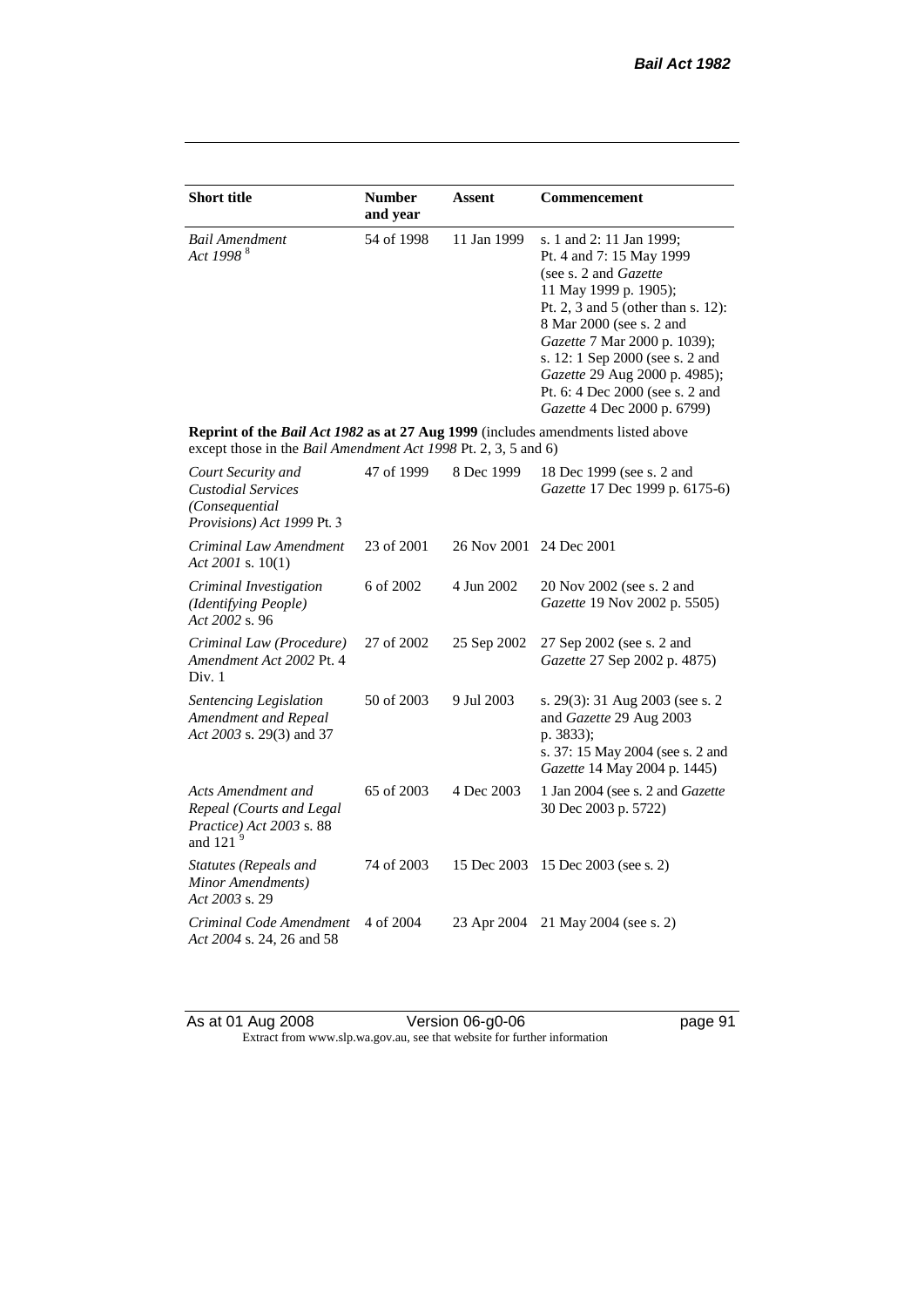| <b>Short title</b>                                                                                                                                                   | <b>Number</b><br>and year | <b>Assent</b> | Commencement                                                                                                                                                                                                                                                            |
|----------------------------------------------------------------------------------------------------------------------------------------------------------------------|---------------------------|---------------|-------------------------------------------------------------------------------------------------------------------------------------------------------------------------------------------------------------------------------------------------------------------------|
| Sentencing Legislation<br>Amendment Act 2004 s. 13                                                                                                                   | 27 of 2004                | 14 Oct 2004   | 31 May 2006 (see s. 2 and<br>Gazette 30 May 2006 p. 1965)                                                                                                                                                                                                               |
| Children and Community<br>Services Act 2004 s. 251                                                                                                                   | 34 of 2004                | 20 Oct 2004   | 1 Mar 2006 (see s. 2 and<br>Gazette 14 Feb 2006 p. 695)                                                                                                                                                                                                                 |
| <b>Acts Amendment (Family</b><br>and Domestic Violence)<br>Act 2004 Pt. 3                                                                                            | 38 of 2004                | 9 Nov 2004    | 1 Dec 2004 (see s. 2 and<br>Gazette 26 Nov 2004 p. 5309)                                                                                                                                                                                                                |
| Acts Amendment (Court of<br>Appeal) Act 2004 s. 28                                                                                                                   | 45 of 2004                | 9 Nov 2004    | s. $28(1)$ , (2) and (4) (other than<br>the amendment to s. $7A(1)$ :<br>1 Feb 2005 (see. s. 2 and<br>Gazette 14 Jan 2005 p. 163);<br>s. $28(3)$ and $(4)$ (the<br>amendment to s. $7A(1)$ :<br>2 May 2005 (see. s. 2 and<br>Gazette 14 Jan 2005 p. 163)                |
| Courts Legislation<br>Amendment and Repeal<br>Act 2004 s. 141 <sup>10</sup>                                                                                          | 59 of 2004                | 23 Nov 2004   | 1 May 2005 (see s. 2 and<br>Gazette 31 Dec 2004 p. 7128)                                                                                                                                                                                                                |
| Misuse of Drugs<br>Amendment Act 2004 s. 9(1)                                                                                                                        | 62 of 2004                | 24 Nov 2004   | 1 Jan 2005 (see s. 2 and <i>Gazette</i><br>10 Dec 2004 p. 5965)                                                                                                                                                                                                         |
| Criminal Procedure and<br>Appeals (Consequential and<br>Other Provisions) Act 2004<br>Pt. 3 and s. 82 and 83                                                         | 84 of 2004                | 16 Dec 2004   | 2 May 2005 (see s. 2 and<br>Gazette 31 Dec 2004 p. 7129<br>(correction in Gazette<br>7 Jan 2005 p. 53))                                                                                                                                                                 |
| Appeal) Act 2004 s. 28(3) and (4) (the amendment to s. 7A(1)), the Children and<br>Community Services Act 2004, the Courts Legislation Amendment and Repeal Act 2004 |                           |               | Reprint 5: The Bail Act 1982 as at 1 Apr 2005 (includes amendments listed above except<br>those in the Sentencing Legislation Amendment Act 2004, the Acts Amendment (Court of<br>and the Criminal Procedure and Appeals (Consequential and Other Provisions) Act 2004) |
| Planning and Development<br>(Consequential and<br><b>Transitional Provisions)</b><br>Act 2005 s. 15                                                                  | 38 of 2005                | 12 Dec 2005   | 9 Apr 2006 (see s. 2 and<br>Gazette 21 Mar 2006 p. 1078)                                                                                                                                                                                                                |
| Criminal Investigation<br>(Consequential Provisions)                                                                                                                 | 59 of 2006                | 16 Nov 2006   | 1 Jul 2007 (see s. 2 and Gazette<br>22 Jun 2007 p. 2838)                                                                                                                                                                                                                |

*Act 2006* Pt. 2 *Prisons and Sentencing Legislation Amendment Act 2006* Pt. 5 65 of 2006 8 Dec 2006 4 Apr 2007 (see s. 2 and *Gazette* 3 Apr 2007 p. 1491)

**Reprint 6: The** *Bail Act 1982* **as at 14 Sep 2007** (includes amendments listed above)

page 92 Version 06-g0-06 As at 01 Aug 2008 Extract from www.slp.wa.gov.au, see that website for further information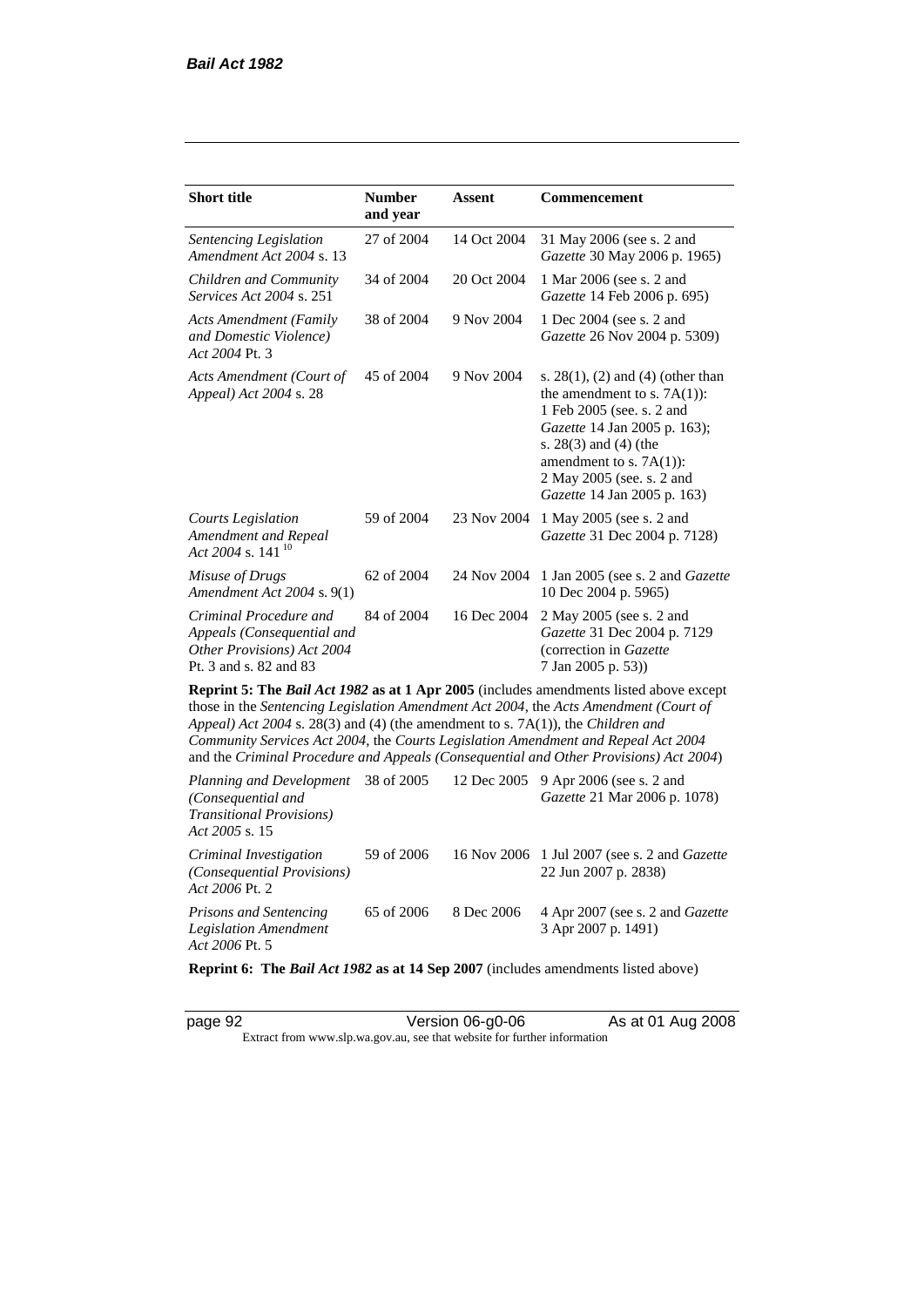| <b>Short title</b>                                             | <b>Number</b><br>and year | Assent      | <b>Commencement</b>                                                          |
|----------------------------------------------------------------|---------------------------|-------------|------------------------------------------------------------------------------|
| Criminal Law and Evidence<br>Amendment Act 2008 s. 56          | 2 of 2008                 |             | 12 Mar 2008 27 Apr 2008 (see s. 2 and<br><i>Gazette</i> 24 Apr 2008 p. 1559) |
| Criminal Law Amendment<br>( <i>Homicide</i> ) Act $2008$ s. 24 | 29 of 2008                | 27 Jun 2008 | 1 Aug $2008$ (see s. $2(d)$ and<br>Gazette 22 Jul 2008 p. 3353)              |

<sup>1a</sup> On the date as at which this compilation was prepared, provisions referred to in the following table had not come into operation and were therefore not included in this compilation. For the text of the provisions see the endnotes referred to in the table.

| <b>Short title</b>                                                                       | <b>Number</b><br>and year                                                | Assent      | <b>Commencement</b>                                     |
|------------------------------------------------------------------------------------------|--------------------------------------------------------------------------|-------------|---------------------------------------------------------|
| <b>Machinery of Government</b><br>(Miscellaneous<br>Amendments) Act 2006<br>Pt. 3 Div. 1 | 28 of 2006                                                               | 26 Jun 2006 | To be proclaimed (see s. 2)                             |
| <b>Bail Amendment Act 2008</b><br>Pt. $2^{14}$                                           | amended by<br>No. 29 of<br>2008<br>s. $24(2)-(4)$ ,<br>$(6)$ and $(7)$ ) |             | 6 of 2008 (as $31$ Mar 2008 To be proclaimed (see s. 2) |
| <b>Medical Practitioners</b><br>Act 2008 s. $162^{15}$                                   | 22 of 2008                                                               |             | 27 May 2008 To be proclaimed (see s. 2)                 |

#### **Provisions that have not come into operation**

<sup>2</sup> The short title of the *Justices Act 1902* was changed to the *Criminal Procedure (Summary) Act 1902* by the *Courts Legislation Amendment and Repeal Act 2004*  s. 25. The Act was then repealed by the *Criminal Procedure and Appeal (Consequential and Other Provisions) Act 2004.*

- <sup>3</sup> The amendment in the *Sentencing Legislation Amendment and Repeal Act 1999* s. 26 had not come into operation when it was repealed by the *Sentencing Legislation Amendment and Repeal Act 2003* s. 31.
- <sup>4</sup> The *Bail Amendment Act 1984* s. 10 and 11 were repealed by the *Bail Amendment Act 1988* s. 20.
- <sup>5</sup> The *Bail Act 1982* was not in operation at the time when the reprint was compiled, but the reprinting was authorised by s. 21 of the *Bail Amendment Act 1988*.

| As at 01 Aug 2008 | Version 06-g0-06                                                         | page 93 |
|-------------------|--------------------------------------------------------------------------|---------|
|                   | Extract from www.slp.wa.gov.au, see that website for further information |         |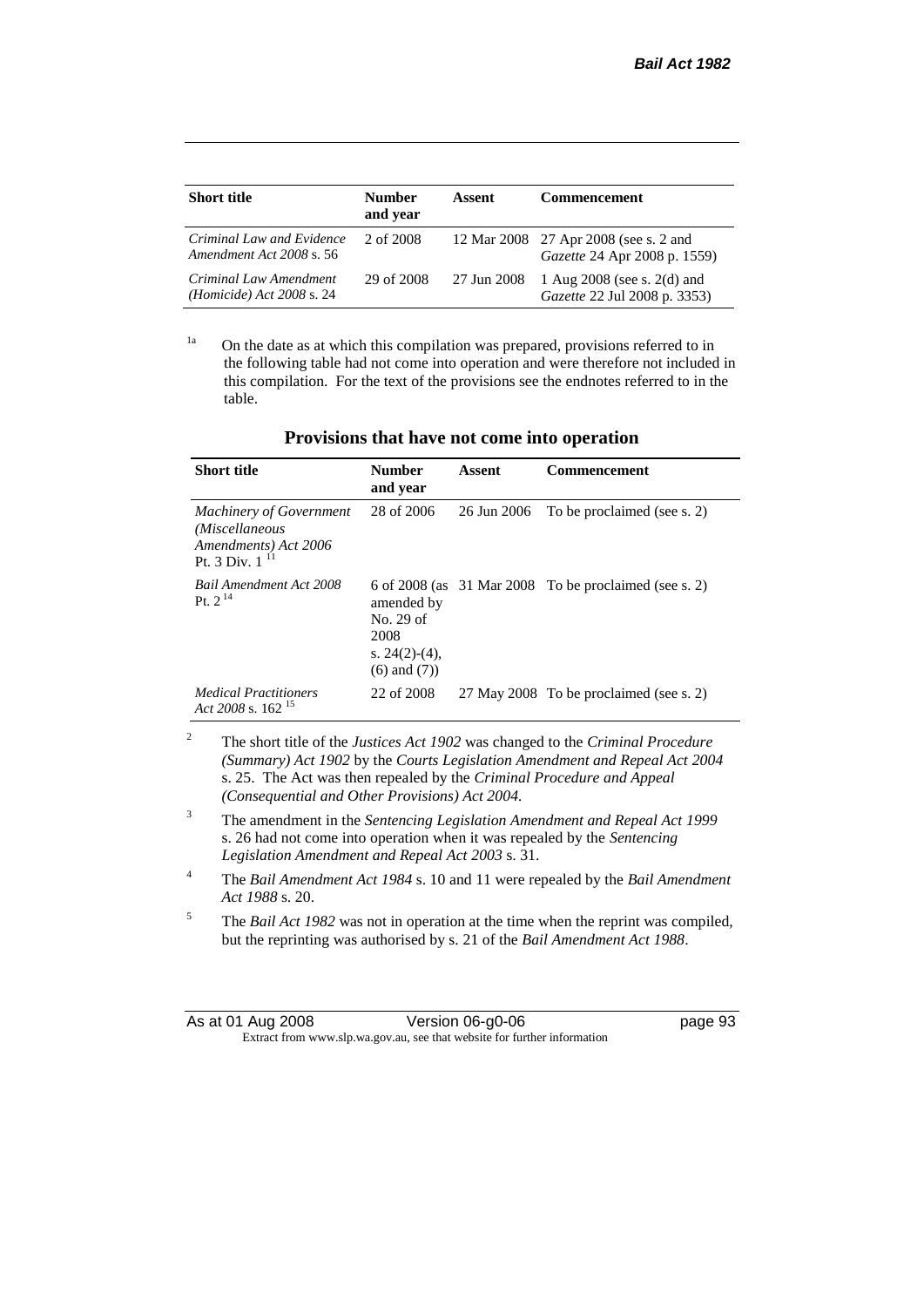- <sup>6</sup> The *Acts Amendment (Ministry of Justice) Act 1993* Pt. 19 is a transitional provision that is of no further effect.
- <sup>7</sup> The *Criminal Procedure Amendment Act 1993* s. 13 reads as follows:

#### **13. Transitional**

- (1) The amendments to the principal Act effected by a provision of this Part apply in relation to —
	- (a) a child arrested for any offence; and
	- (b) a person, other than a child, arrested for a serious offence,

on or after the day on which that provision comes into operation.

(2) In subsection (1) **"child"** and **"serious offence"** have the same meanings as in the principal Act.

".

".

- <sup>8</sup> The *Bail Amendment Act 1998* s. 6(2) is a transitional provision that is of no further effect.
- <sup>9</sup> The *Acts Amendment and Repeal (Courts and Legal Practice) Act 2003* s. 97 reads as follows:

.<br>.

.<br>cc

### **97. References to Crown Solicitor**

If in a written law or other document or instrument there is a reference to the Crown Solicitor that reference may, where the context so requires, be read as if it had been amended to be a reference to the State Solicitor.

- <sup>10</sup> The amendment in the *Courts Legislation Amendment and Repeal Act 2004* s. 141 (amending Sch. 1 Pt. A cl. 4) is not included because the clause it sought to amend had been amended by the *Acts Amendment (Court of Appeal) Act 2004* s. 28(4) before the amendment purported to come into operation.
- <sup>11</sup> On the date as at which this compilation was prepared, the *Machinery of Government (Miscellaneous Amendments) Act 2006* Pt. 3 Div. 1 had not come into operation. It reads as follows:

page 94 Version 06-g0-06 As at 01 Aug 2008 Extract from www.slp.wa.gov.au, see that website for further information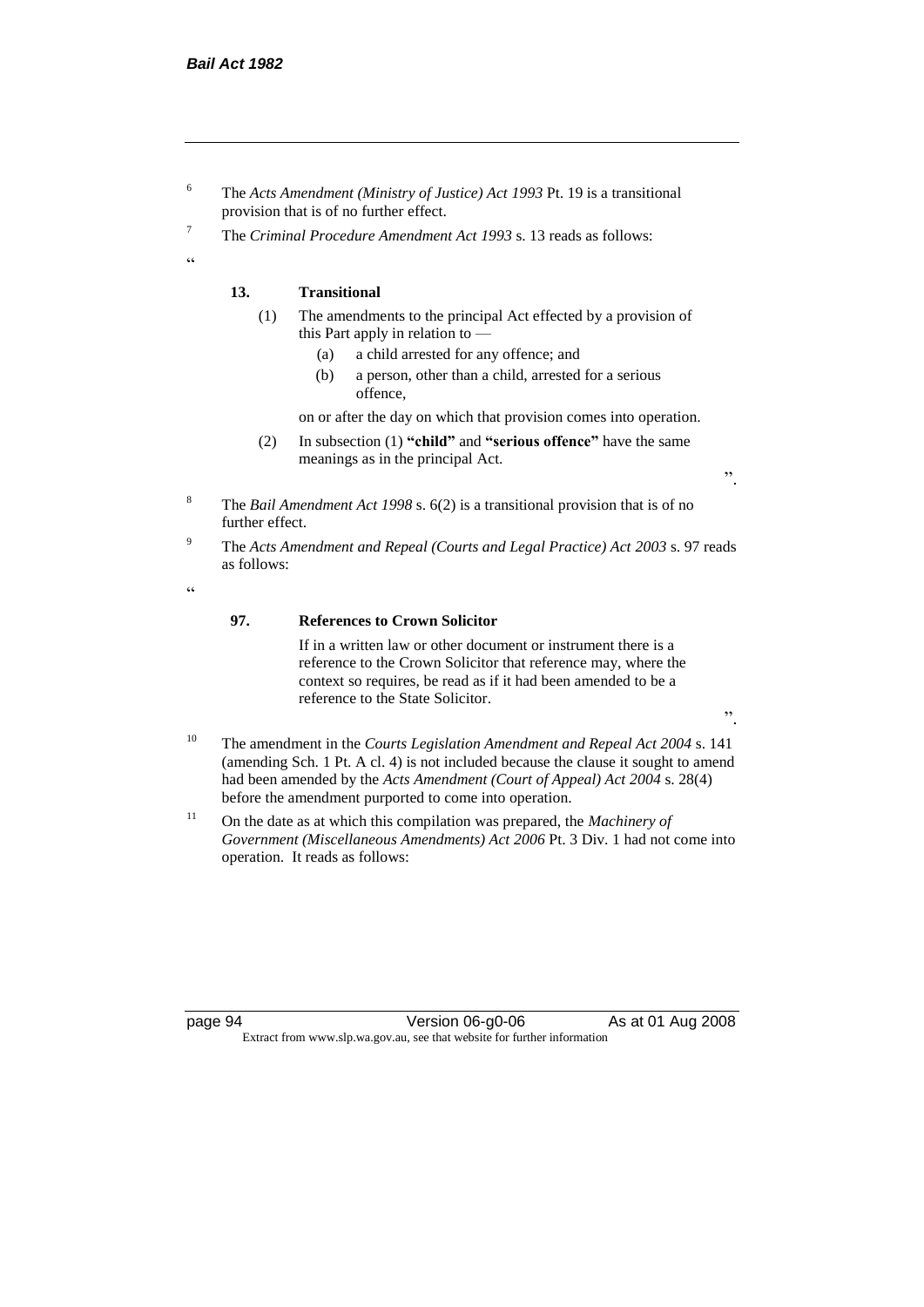### **Part 3 — Attorney General, and Justice**

#### **Division 1 —** *Bail Act 1982*

### **30. The Act amended**

The amendments in this Division are to the *Bail Act 1982*.

#### **31. Section 3 amended**

- (1) Section 3(1) is amended as follows:
	- (a) by inserting the following definitions in the appropriate alphabetical positions —
- $\epsilon$

"

*CEO* means the chief executive officer of the Department; *Department* means the department of the Public Service principally assisting in the administration of this Act;

- (b) in the definition of "authorised community services officer" in paragraph (a) by deleting "(Justice)" in both places where it occurs  $12$ ;
- (c) by deleting the definition of "CEO (Justice)"  $^{12}$ .
- (2) Section 3(5) is amended by deleting "department of which he is the chief executive officer" and inserting instead —

" Department ".

### **32. Section 66A amended** <sup>12</sup>

Section 66A(2) is amended by deleting "department of which the CEO (Justice) is the chief executive officer" and inserting instead —

" Department ".

# **33. Various references to CEO (Justice) changed to CEO** <sup>12</sup>

Each provision listed in the Table to this section is amended by deleting "CEO (Justice)" in each place where it occurs and inserting instead —

"  $CEO$  ".

|             | <b>Table</b>                   |
|-------------|--------------------------------|
| s. $3(5)$   | s. 50E                         |
| s. $24A(4)$ | s. $50F(1)$ , (3), (4) and (5) |
| s. 27A      | s. 50H                         |
| s. $50A$    | s.50J                          |
|             |                                |

As at 01 Aug 2008 Version 06-g0-06 **page 95** 

Extract from www.slp.wa.gov.au, see that website for further information

";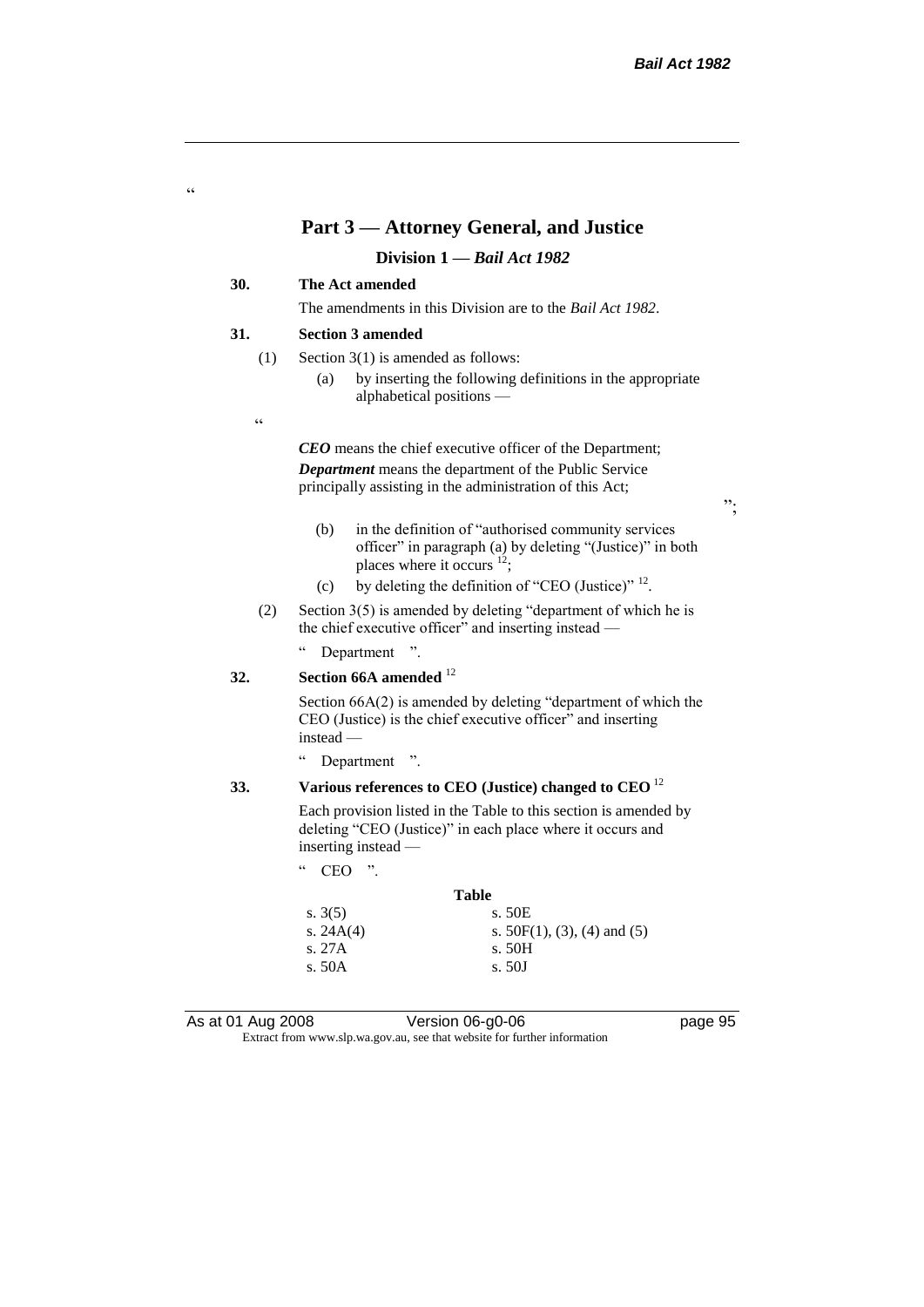$\epsilon$ 

s.  $50C(4)(a)$  and (b) s.  $50L(1)$ s.  $50D(1)(a)$  Sch. 1 Part D cl.  $3(3)(e)$ Note: The headings to sections 27A, 50A, 50E, 50F and 50J will be altered by deleting "(Justice)".

- <sup>12</sup> The amendments to the *Bail Act 1982* in the *Machinery of Government (Miscellaneous Amendments) Act 2006* Pt. 3 Div. 1 cl. 31(1)(b) and (c), cl. 32 and 33 would conflict with amendments by the *Prisons and Sentencing Legislation Amendment Act 2006* Pt. 5.
- <sup>13</sup> Footnote no longer applicable.
- <sup>14</sup> On the date as at which this compilation was prepared, the *Bail Amendment Act 2008* Pt. 2 (as amended by No. 29 of 2008) had not come into operation. It reads as follows:
	- **Part 2 —** *Bail Act 1982* **amended**

#### **3. The Act amended in this Part**

The amendments in this Part are to the *Bail Act 1982*.

#### **4. Section 3 amended**

 $\epsilon$ 

Section 3(1) is amended as follows:

(a) by deleting the definition of "appropriate judicial officer" and inserting instead —

# *appropriate judicial officer* means —

- (a) subject to paragraphs (b), (c) and (d), a judicial officer who is empowered to exercise jurisdiction in the court before which the accused is required to appear pursuant to his bail undertaking; or
- (b) if the court is the Court of Appeal, a judge of appeal; or
- (c) except in section 49, a Judge of the Supreme Court or of the Children's Court, as the case may require, in any case where —
	- (i) under section 15 only a Judge of the Supreme Court or of the Children's Court has power to grant bail; or
	- (ii) a judicial officer has exercised the power contained in section 31(2)(d),

for the appearance in question; or

page 96 **Version 06-g0-06** As at 01 Aug 2008 Extract from www.slp.wa.gov.au, see that website for further information

".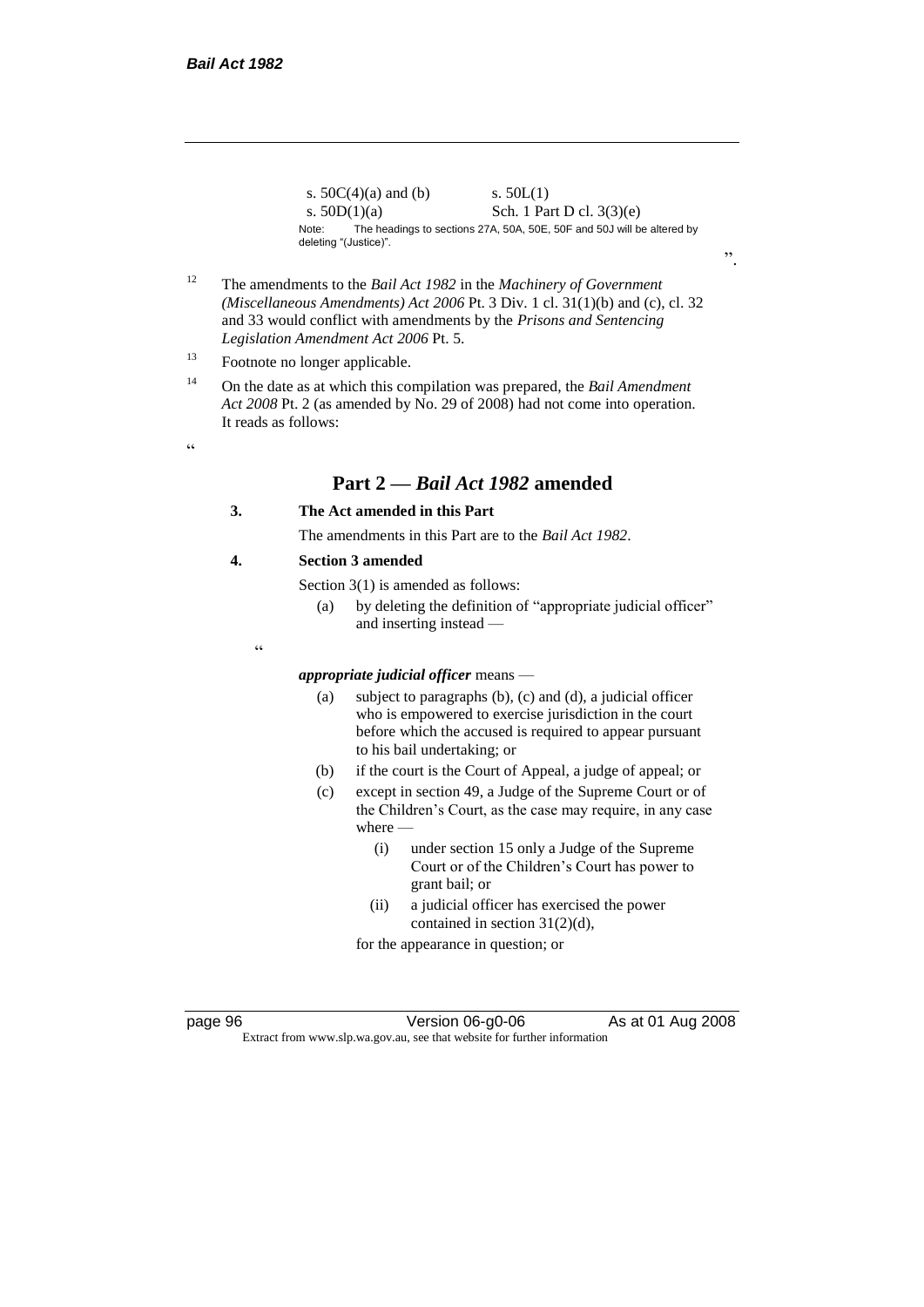| (d)              | except in section 49, a Judge of the Supreme Court, of<br>the District Court, or of the Children's Court, as the case<br>may require, in any case where such a Judge has granted<br>bail under section 14 for the appearance in question;                                                                                                                                                                                                                                                                                                                                                                                                                                                         | ᠉. |
|------------------|---------------------------------------------------------------------------------------------------------------------------------------------------------------------------------------------------------------------------------------------------------------------------------------------------------------------------------------------------------------------------------------------------------------------------------------------------------------------------------------------------------------------------------------------------------------------------------------------------------------------------------------------------------------------------------------------------|----|
| (b)<br>$\subset$ | in the definition of "court" by deleting paragraph (c) and<br>inserting instead -                                                                                                                                                                                                                                                                                                                                                                                                                                                                                                                                                                                                                 |    |
| (c)              | the Coroner's Court of Western Australia;                                                                                                                                                                                                                                                                                                                                                                                                                                                                                                                                                                                                                                                         | ". |
| (c)              | in the definition of "judicial officer" by inserting after<br>"justice" $-$                                                                                                                                                                                                                                                                                                                                                                                                                                                                                                                                                                                                                       |    |
| $\epsilon$       |                                                                                                                                                                                                                                                                                                                                                                                                                                                                                                                                                                                                                                                                                                   |    |
|                  | and, where the context so requires, the Court of Appeal exercising<br>jurisdiction under this Act                                                                                                                                                                                                                                                                                                                                                                                                                                                                                                                                                                                                 | ". |
| (d)              | by inserting in the appropriate alphabetical positions -                                                                                                                                                                                                                                                                                                                                                                                                                                                                                                                                                                                                                                          |    |
| (a)<br>(b)       | <i>approved</i> , in relation to a form, means approved by the chief<br>executive officer of the department of the Public Service<br>principally assisting in the administration of this Act;<br><b>Chief Judge</b> means the Chief Judge of the District Court;<br><b>Chief Justice</b> means the Chief Justice of Western Australia;<br>court custody centre has the meaning given in the Court Security<br>and Custodial Services Act 1999 section 3;<br>Director of Public Prosecutions means -<br>the Director of Public Prosecutions for the State; or<br>the officer in charge in the State of the Commonwealth<br>Office of the Director of Public Prosecutions,<br>as the case requires; |    |
|                  | electronic address means a facsimile number, email address or                                                                                                                                                                                                                                                                                                                                                                                                                                                                                                                                                                                                                                     |    |
|                  | other electronic address, as the case requires;                                                                                                                                                                                                                                                                                                                                                                                                                                                                                                                                                                                                                                                   |    |
|                  | electronic communication means facsimile transmission, email or<br>other form of electronic communication as defined in the<br>Electronic Transactions Act 2003 section 5;                                                                                                                                                                                                                                                                                                                                                                                                                                                                                                                        |    |
|                  | judge of appeal has the meaning given in the Supreme Court                                                                                                                                                                                                                                                                                                                                                                                                                                                                                                                                                                                                                                        |    |
|                  | Act 1935 section 4(1);                                                                                                                                                                                                                                                                                                                                                                                                                                                                                                                                                                                                                                                                            |    |
|                  | registrar of a court means —                                                                                                                                                                                                                                                                                                                                                                                                                                                                                                                                                                                                                                                                      |    |
|                  |                                                                                                                                                                                                                                                                                                                                                                                                                                                                                                                                                                                                                                                                                                   |    |

As at 01 Aug 2008 **Version 06-g0-06 page 97** Extract from www.slp.wa.gov.au, see that website for further information

 $\epsilon$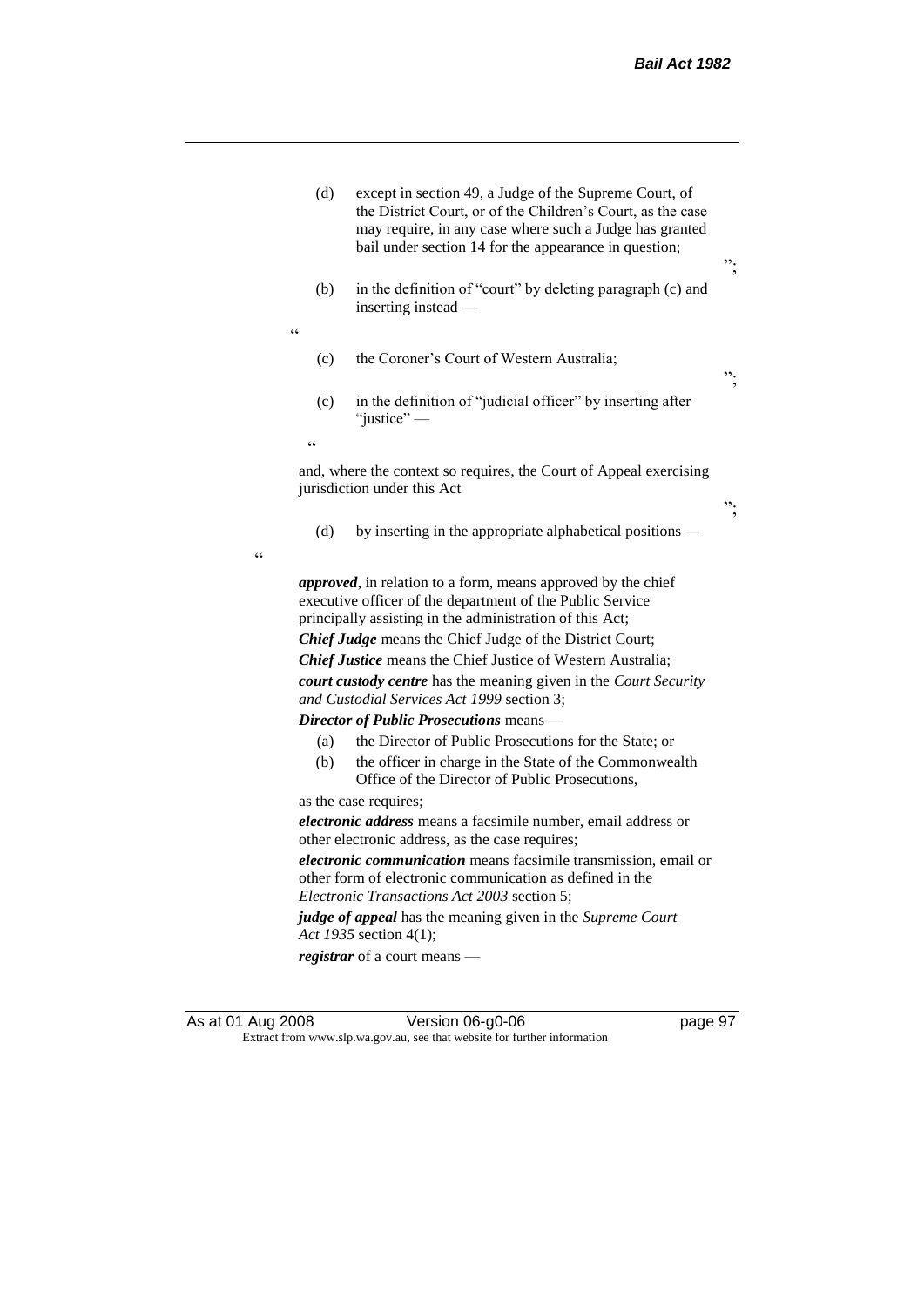- (a) for a court other than the Coroner's Court of Western Australia, the principal registrar, a registrar or a deputy registrar of the court; or
- (b) for the Coroner's Court of Western Australia, a coroner's registrar as defined in the *Coroners Act 1996* section 3;

#### **5. Section 3A inserted**

After section 3 the following section is inserted —

<u>،</u>

#### **3A. Sending notices by electronic communication**

- (1) A reference in this Act, however expressed, to a notice being sent to a person (the *addressee*) by electronic communication is a reference to the notice being sent by electronic communication —
	- (a) to an electronic address provided by the addressee for the purpose of being served with the notice; and
	- (b) in an electronic format that enables it to be printed or otherwise generated by the addressee.
- (2) If a notice is sent in accordance with subsection (1), the notice is to be presumed, unless the contrary is shown, to have been received at the time when, in the ordinary course of events, the electronic communication would have entered the information system, as defined in the *Electronic Transactions Act 2003* section 5, of the addressee.

".

".

#### **6. Section 4A inserted and transitional provision**

(1) After section 4 the following section is inserted in Part I —

#### "

#### **4A. Detention and bail where accused appears in response to summons or court hearing notice**

- $(1)$  Where
	- (a) an accused has appeared in court for an offence pursuant to a summons or court hearing notice issued under the *Criminal Procedure Act 2004*; and
	- (b) a judicial officer adjourns the proceedings,

the accused is not to be detained in custody to further appear before the court for that offence unless the judicial officer so orders.

page 98 **Version 06-g0-06** As at 01 Aug 2008 Extract from www.slp.wa.gov.au, see that website for further information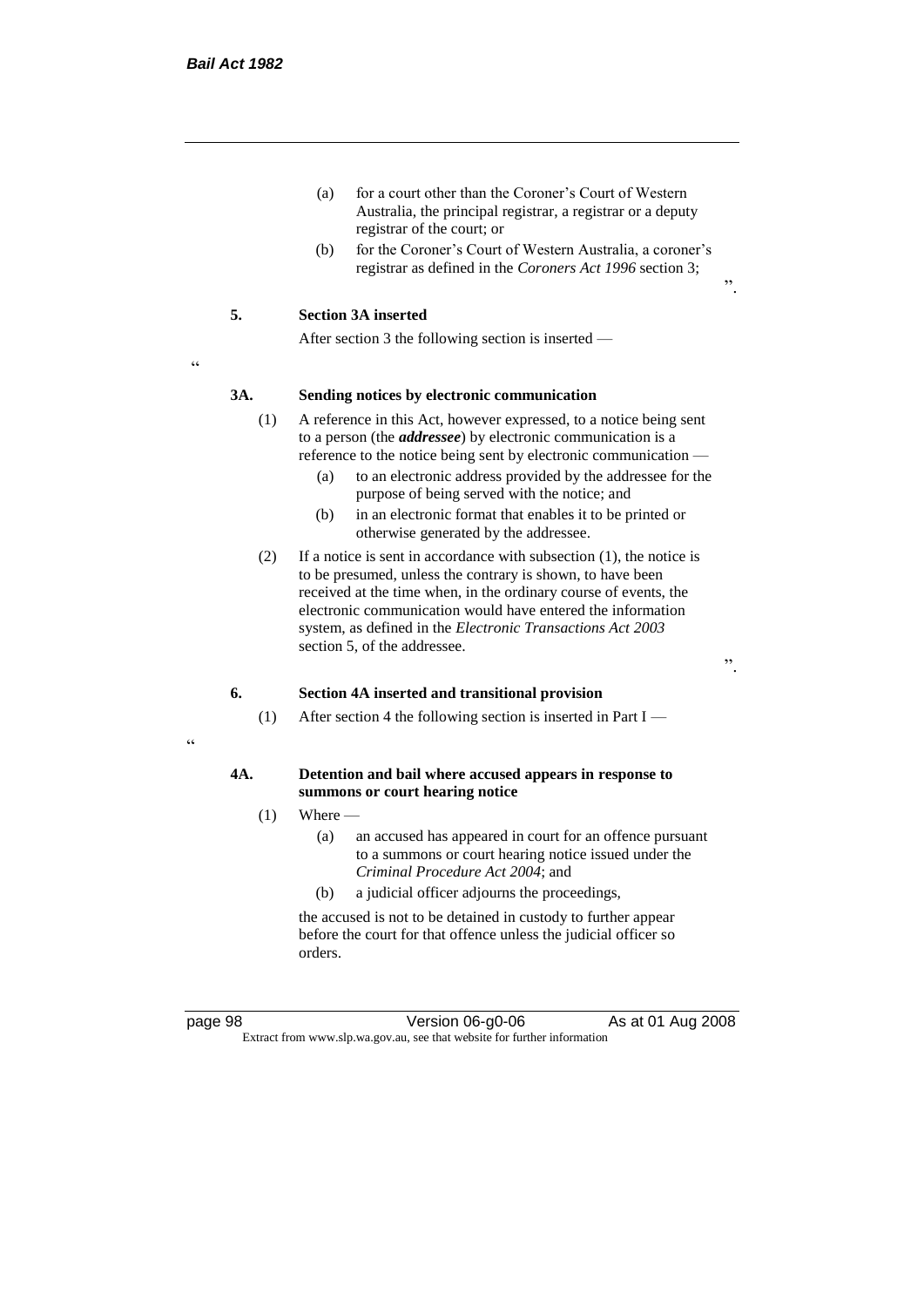".

- (2) If an order is made under subsection (1), the duty described in section 7(1) applies.
- (3) On any appearance in court by the accused a judicial officer to whom section 7(1) applies may revoke an order made under subsection (1).
- (2) The *Bail Act 1982* section 4A as inserted by subsection (1) applies to appearances in court referred to in subsection  $(1)(a)$  of that section that occur after the commencement of this section.

#### **7. Section 5 amended**

Section  $5(2)$  is amended by deleting "7(3)" and inserting instead —

" 7B, 7C, 7E ".

#### **8. Section 7 amended**

- (1) Section 7(1) is amended as follows:
	- (a) by deleting "(including detention during the period of his trial)";
	- (b) by deleting "subsection (2)" and inserting instead " section 7B, 7C or 7E ".
- (2) Section  $7(2)$ , (3) and (4) are repealed.
- (3) Section 7(5) is amended by deleting "power conferred by section 9" and inserting instead
	- powers conferred by sections 7A and 9  $\degree$ ".
- **9. Section 7A replaced by sections 7A to 7F, related amendments to sections 8 and 21 and transitional provisions**
	- (1) Section 7A is repealed and the following sections are inserted instead —

# "

#### **7A. Bail may be dispensed with by court**

- (1) A judicial officer referred to in section 7(1) may, instead of discharging the duty imposed by that subsection, dispense with the requirement for bail for an appearance in court for an offence by an accused if the judicial officer —
	- (a) has jurisdiction to do so under section 13A(1); and
	- (b) may properly do so under section 13A(2).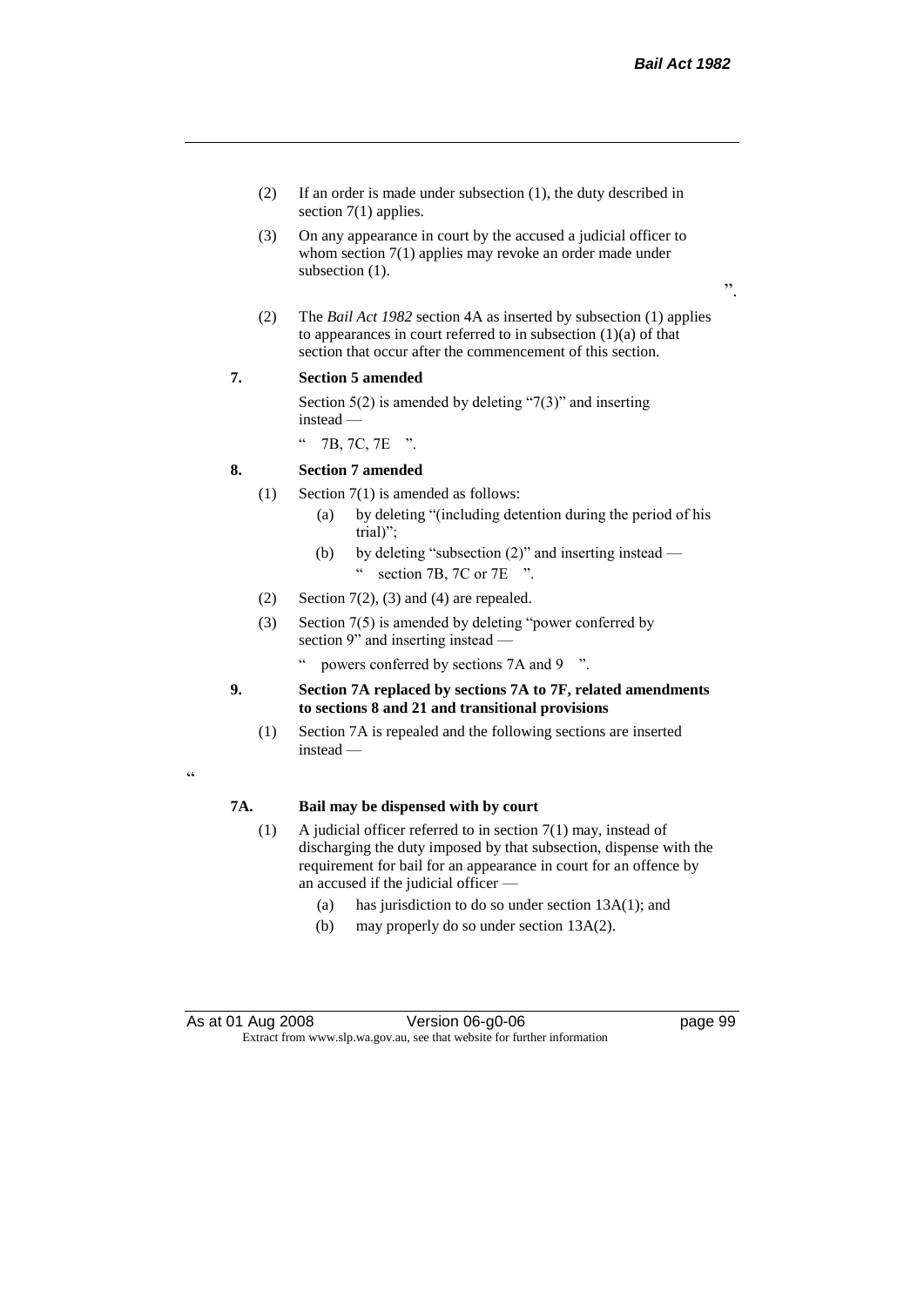- (2) Where the requirement for bail is dispensed with under this section, the accused has a right to be at liberty until the accused is required to appear before a court for the offence, but subject to —
	- (a) section 59A; and
	- (b) any requirement that the accused be in custody for some other offence or reason.

#### **7B. Special provision for adult accused in murder cases**

#### (1) In this section —

*Judge* means a Judge of the Supreme Court.

- (2) This section applies where
	- (a) an accused is in custody for an offence of murder so that under section 15 only a Judge has power to grant bail; and
	- (b) the accused is not a child.
- (3) Where this section applies the accused, or a person on the accused's behalf, may make an application to a Judge for bail at any time before conviction for the offence.
- (4) Upon an accused's initial appearance in court for an offence of murder, the judicial officer who may order the accused's detention in custody is under a duty to inform the accused of the right conferred by subsection (3).
- $(5)$  Where
	- (a) an accused's case for bail has been considered by a Judge on an application under subsection (3); and
	- (b) bail has been refused,

the accused's case for bail shall not be considered on any subsequent occasion in the same case when the accused's continued detention may be ordered unless subsection (6) applies.

- (6) The accused's case for bail shall again be considered by a Judge if the accused, or a person on the accused's behalf, applies to a Judge and satisfies the Judge that —
	- (a) new facts have been discovered, new circumstances have arisen or the circumstances have changed since bail was refused; or
	- (b) the accused failed to adequately present the accused's case for bail on the previous occasion.
- (7) Where
	- (a) an accused's case for bail has been considered by a Judge on an application under subsection (3); and

| page 100 |  |  |
|----------|--|--|
|----------|--|--|

page 100 Version 06-g0-06 As at 01 Aug 2008 Extract from www.slp.wa.gov.au, see that website for further information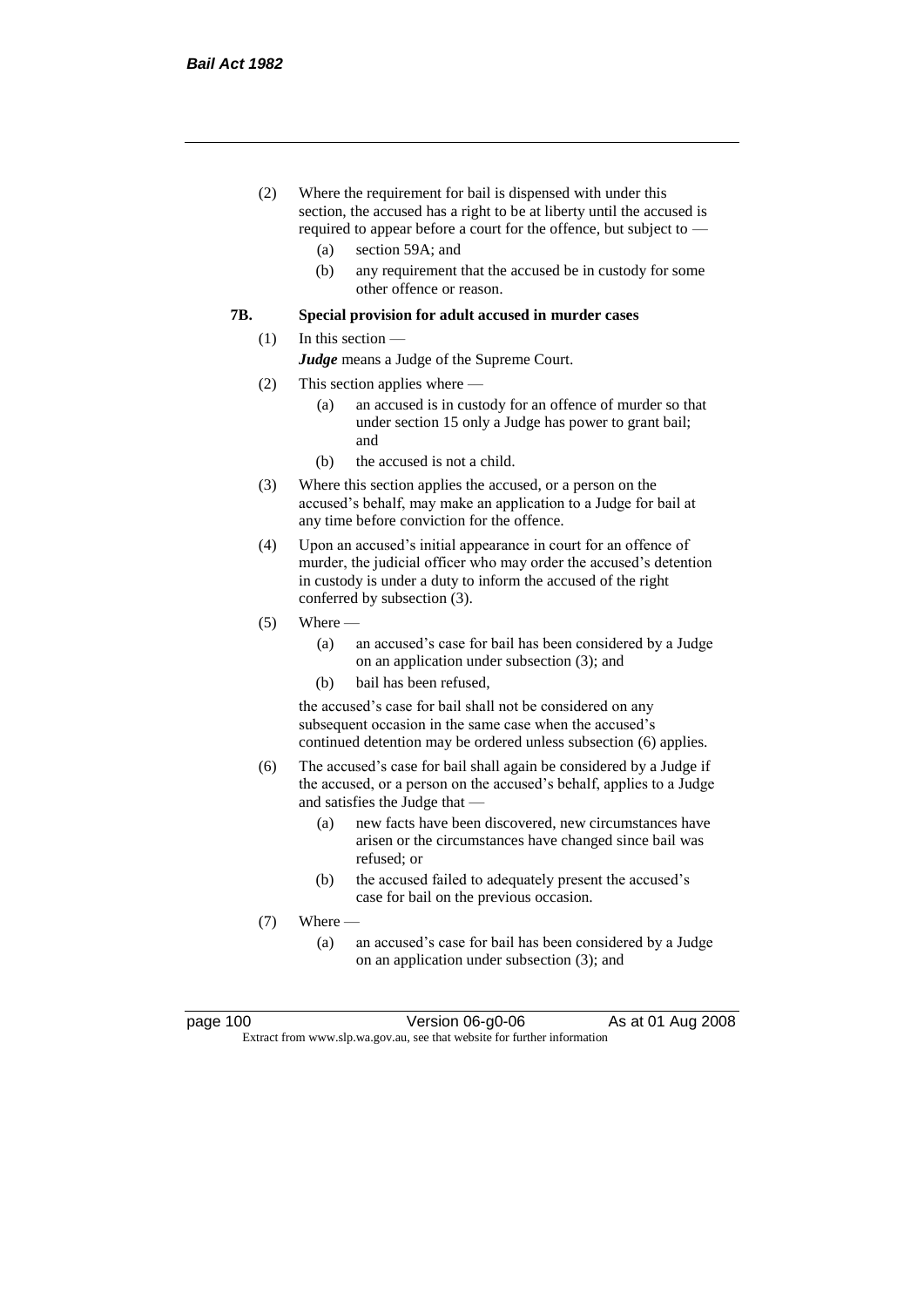(b) bail has been granted,

on any subsequent appearance in the same case a judicial officer may order, notwithstanding section 15, that bail is to continue on the same terms and conditions.

(8) The accused is to be taken before a Judge for the purposes of an application under this section only if the Judge so orders.

*[Section 7B amended by No. 29 of 2008 s. 24(2) and (3).]*

## **7C. Special provision for child accused in murder cases**

- (1) This section applies where a child accused is in custody for an offence of murder so that under section 15 only a Judge of the Children's Court has power to grant bail.
- (2) Where this section applies, the judicial officer referred to in section 7(1) other than a Judge of the Children's Court, shall, whether or not an application for bail is made by the accused or on the accused's behalf, cause the accused to be taken as soon as is practicable before a Judge of the Children's Court for the purpose of having the accused's case for bail considered by the Judge.
- (3) Notwithstanding subsection (2), where
	- (a) the duty described in that subsection has been discharged once in relation to a child accused's case for bail; and
	- (b) bail has on that occasion been refused by a Judge of the Children's Court,

the accused's case for bail need not be considered on any subsequent occasion in the same case when the accused's continued detention may be ordered unless subsection (4) applies.

- (4) On a subsequent occasion the accused may apply to the judicial officer who may order the accused's continued detention for a reconsideration of the accused's case for bail on the ground that —
	- (a) new facts have been discovered, new circumstances have arisen or the circumstances have changed since bail was refused on the occasion mentioned in subsection (3); or
	- (b) the accused failed to adequately present the accused's case for bail on that occasion.
- (5) If the judicial officer is satisfied as to one or more of those grounds the judicial officer shall cause the accused to be taken as soon as is practicable before a Judge of the Children's Court for the purpose of having the accused's case for bail considered by the Judge.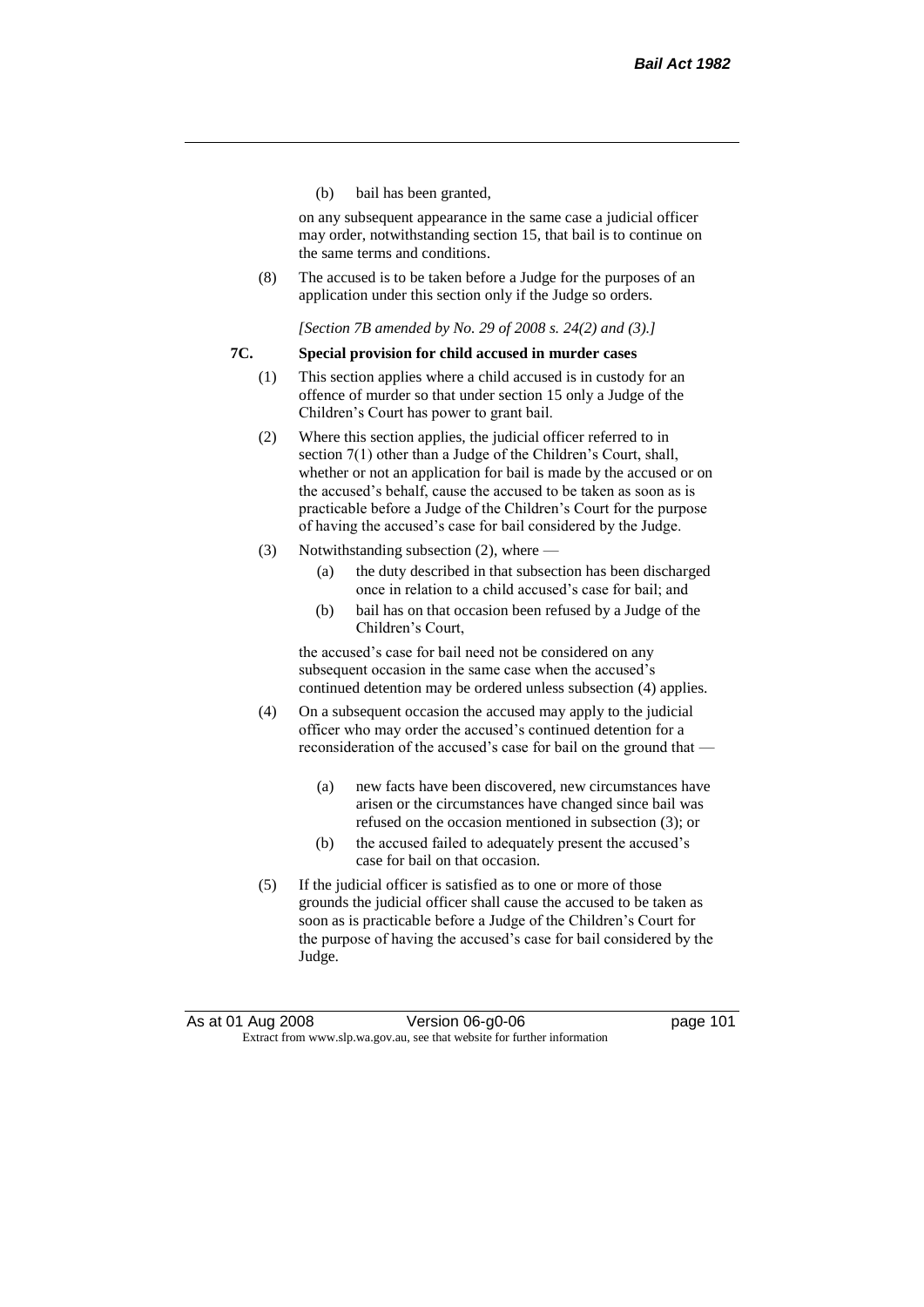*[Section 7C amended by No. 29 of 2008 s. 24(4).]*

# **7D. Previous decision may be adopted**

- (1) Notwithstanding section 7(1), after
	- (a) the duty described in that subsection has been discharged once in relation to an accused's case for bail; or
	- (b) a Judge of the Children's Court has considered the case under section 15,

it is sufficient on any subsequent consideration of bail in the same case for a judicial officer, including a Judge of the Children's Court acting under section 15, to make inquiry of the accused in terms of subsection (2).

- (2) The inquiry to be so made is  $-$ 
	- (a) whether any new fact has been discovered or new circumstance has arisen, or whether the circumstances have changed, since bail was previously granted or refused; and
	- (b) whether the accused considers that the accused failed to adequately present the accused's case for bail on a previous occasion.
- (3) Unless the judicial officer is satisfied that there is any reason of the kind mentioned in subsection (2) for not doing so, the judicial officer may adopt the decision previously made in the case, but with power to make such variations of the terms and conditions of bail as the judicial officer thinks fit.

# **7E. Bail during trial**

- $(1)$  Where
	- (a) an accused has been refused bail for the accused's appearance for trial for an offence; and
	- (b) the trial extends beyond one day,

a judicial officer referred to in section 7(1) need not comply with that subsection unless the accused, or a person on the accused's behalf, applies for bail.

(2) In subsection  $(1)$  —

*trial* means that part of proceedings for an offence when evidence is being received by the court in respect of the offence and also extends to any time when —

- (a) legal argument is being heard; or
- (b) a judicial officer or a jury is deliberating.

page 102 Version 06-g0-06 As at 01 Aug 2008 Extract from www.slp.wa.gov.au, see that website for further information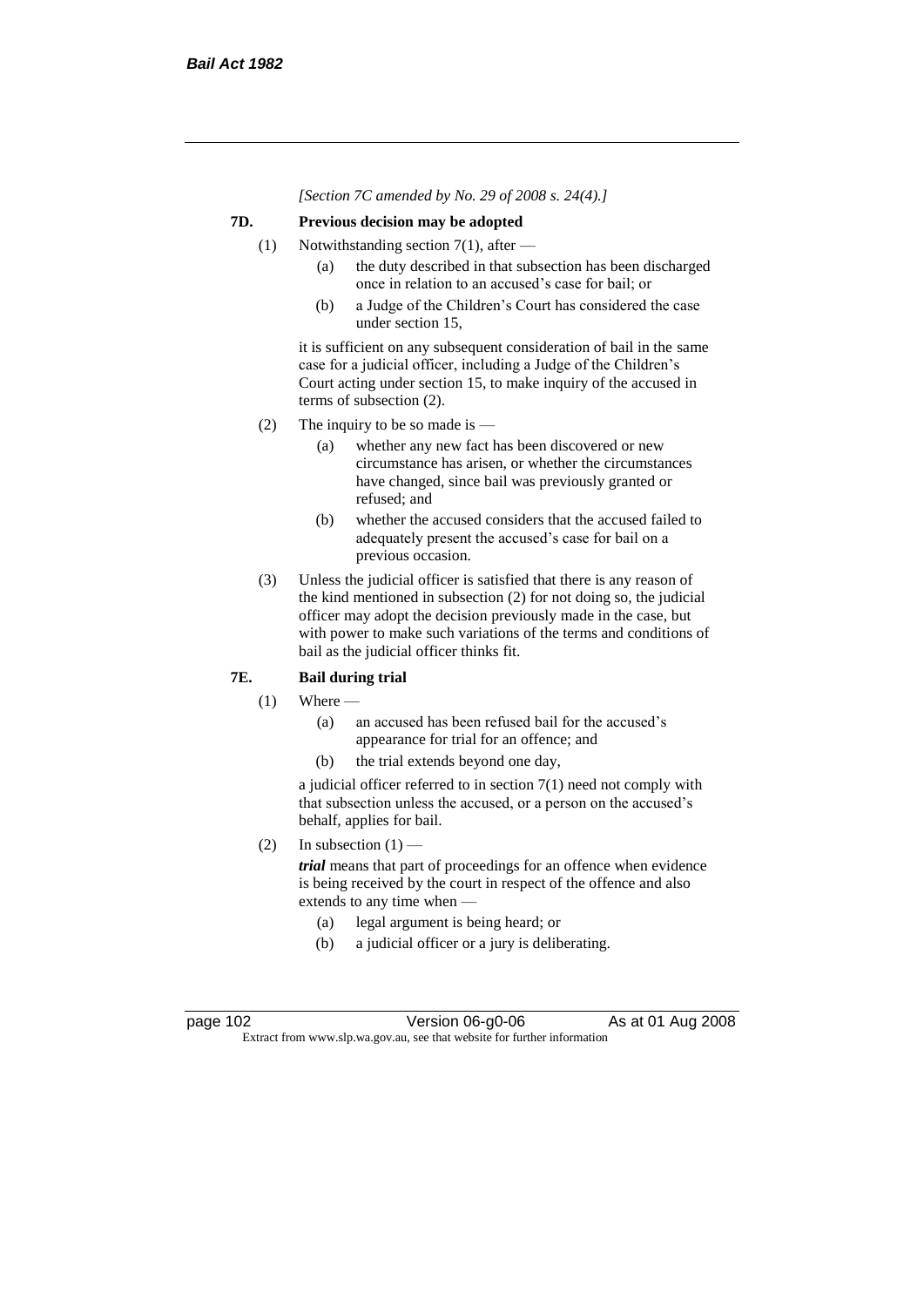## **7F. Bail for appeal from courts of summary jurisdiction**

- (1) If a person is in custody and an appeal has been commenced under the *Criminal Appeals Act 2004* Part 2 in connection with the decision by virtue of which the person is in custody, the person may apply for bail —
	- (a) if the appeal is to be heard and determined by the Court of Appeal or if an application has been made to the Court of Appeal for leave to appeal to the Court of Appeal to a judge of appeal; or
	- (b) in any other case to a Judge of the Supreme Court.
- (2) Bail shall not be granted to an applicant for bail under subsection (1) unless —
	- (a) the applicant has given notice of the application for bail  $to -$ 
		- (i) the Director of Public Prosecutions; or
		- (ii) the State Solicitor,
		- as the case may require; and
	- (b) that official has been given an opportunity to be heard on the application.

".

".

(2) Section 8(5) is amended by deleting "7A(1)" and inserting instead —

 $"$  7F(1) ".

- (3) Section 21(2) is amended as follows:
	- (a) after paragraph (a) by inserting
		- $\alpha$  or ";
	- (b) by deleting paragraph (b) and "or" after it and inserting instead —
	- "
- (b) the Director of Public Prosecutions or the State Solicitor to receive notice and be heard under section 7F(2); or
- (4) The *Bail Act 1982* section 7A as inserted by subsection (1) applies in relation to appearances in court coming within the *Bail Act 1982* section 7(1) that occur after the commencement of this section.
- (5) The *Bail Act 1982* section 7B(3) as inserted by subsection (1) applies so as to enable an accused who is detained in custody after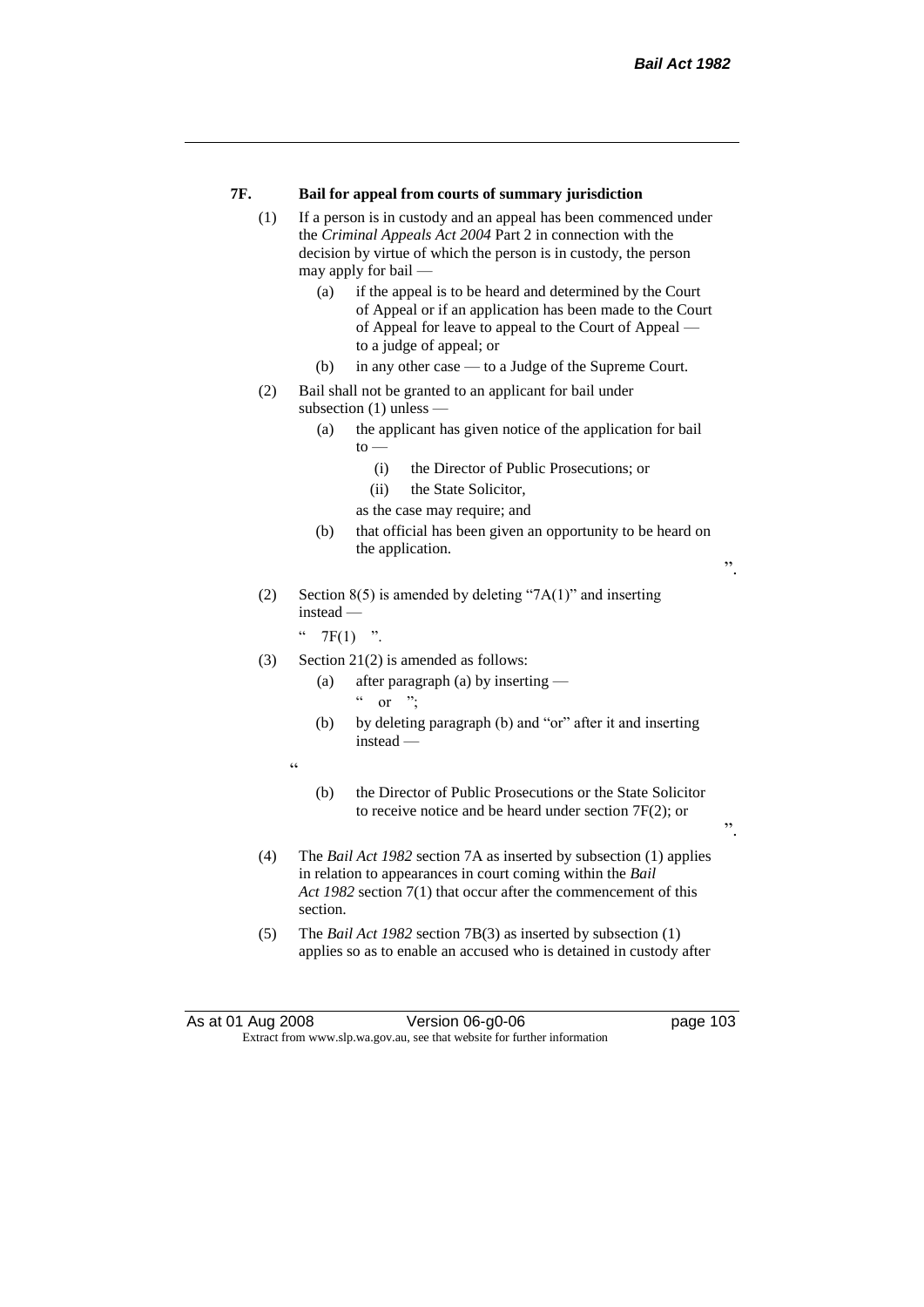the commencement of this section to make an application allowed for by that subsection.

- (6) The *Bail Act 1982* section 7B(4) as inserted by subsection (1) applies in relation to appearances in court coming within that subsection that occur after the commencement of this section.
- (7) The *Bail Act 1982* section 7B(5) as inserted by subsection (1) applies in relation to an accused who is in custody on the commencement of this section as if the reference in section 7B(5)(a) to an application under subsection (3) included a reference to an application under the *Bail Act 1982* as in force immediately before the commencement of this section.
- (8) The *Bail Act 1982* section 7C(2) as inserted by subsection (1) applies in relation to appearances in court coming within that subsection that occur after the commencement of this section.
- (9) The *Bail Act 1982* section 7D as inserted by subsection (1) applies to any subsequent consideration of bail referred to in section 7D(1) that occurs after the commencement of this section.
- (10) The *Bail Act 1982* section 7E as inserted by subsection (1) applies to any trial as defined in section 7E(2), or part of a trial, that takes place after the commencement of this section.
- (11) The *Bail Act 1982* section 7F(2) as inserted by subsection (1) applies in relation to a pending application for bail under the *Bail Act 1982* section 7A(1), as in force immediately before the commencement of this section, as if it were an application for bail under the *Bail Act 1982* section 7F(1) as inserted by subsection  $(1)$ .

# **10. Section 9 amended and transitional provision**

- (1) Section 9(1)(b) is amended by inserting after "24(1)" " or  $24A(1)$  or  $(2)$  ".
- (2) The *Bail Act 1982* section 9(1)(b) as amended by subsection (1) applies to any consideration of a case for bail that occurs after the commencement of this section.

### **11. Section 11 amended and transitional provision**

- (1) Section 11(1)(e) is amended by inserting after "46,"  $\degree$  50F, ".
- (2) Section 11(2) and (3) are repealed and the following subsections are inserted instead —

page 104 **Version 06-g0-06** As at 01 Aug 2008 Extract from www.slp.wa.gov.au, see that website for further information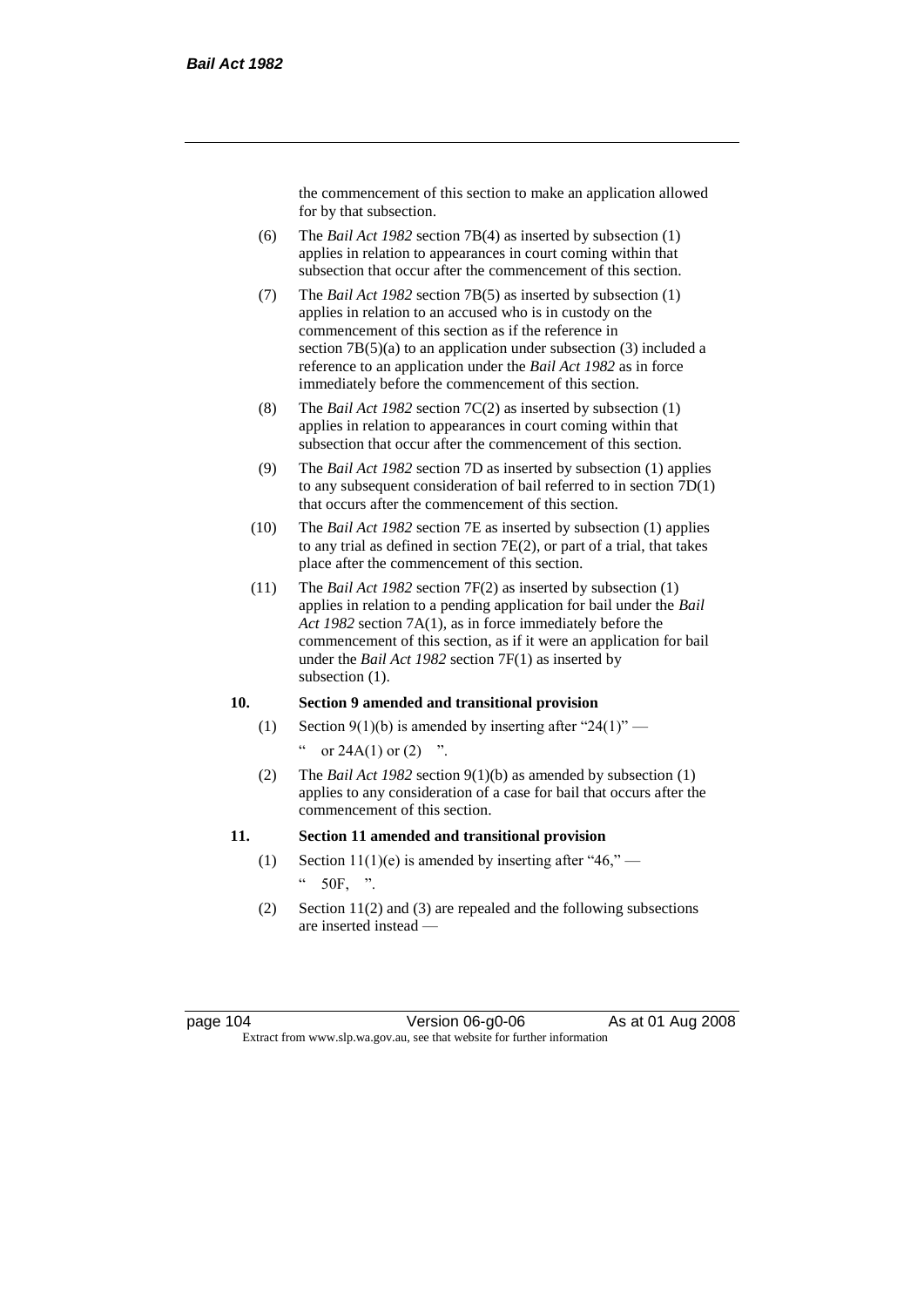- (2) Where the accused is in custody in a lock-up, court custody centre or prison, the right conferred by subsection (1) is also subject to the person in charge of the lock-up, court custody centre or prison either —
	- (a) signing a certificate under subsection (3); or
	- (b) receiving notice that a certificate has been signed by another person under that subsection.
- (3) After an accused becomes entitled to be at liberty as provided in subsection (1), a person referred to in section 29 may sign a certificate to that effect in the prescribed form.
- (4) The person in charge of a lock-up, court custody centre or prison in which the accused is in custody shall release the accused from custody as soon as is practicable after —
	- (a) the person in charge signs the certificate; or
	- (b) if the certificate is signed by a person other than the person in charge, the person in charge receives notice as described in subsection (2)(b).
- (3) A certificate under the *Bail Act 1982* section 11(2) as in force immediately before the commencement of this section that has not been fully acted upon is to be treated after that commencement as a certificate under the *Bail Act 1982* section 11(3) as inserted by subsection (2).

#### **12. Section 12 amended**

Section 12 is amended by deleting "section 11(1)" and inserting instead —

sections  $7A(2)$  and  $11(1)$  ".

## **13. Heading to Part III replaced**

The heading to Part III is deleted and the following heading is inserted instead —

 $\epsilon$ 

# **Part III — Jurisdiction relating to bail**

## **14. Sections 13A and 13B inserted**

After section 13 the following sections are inserted —

".

".

"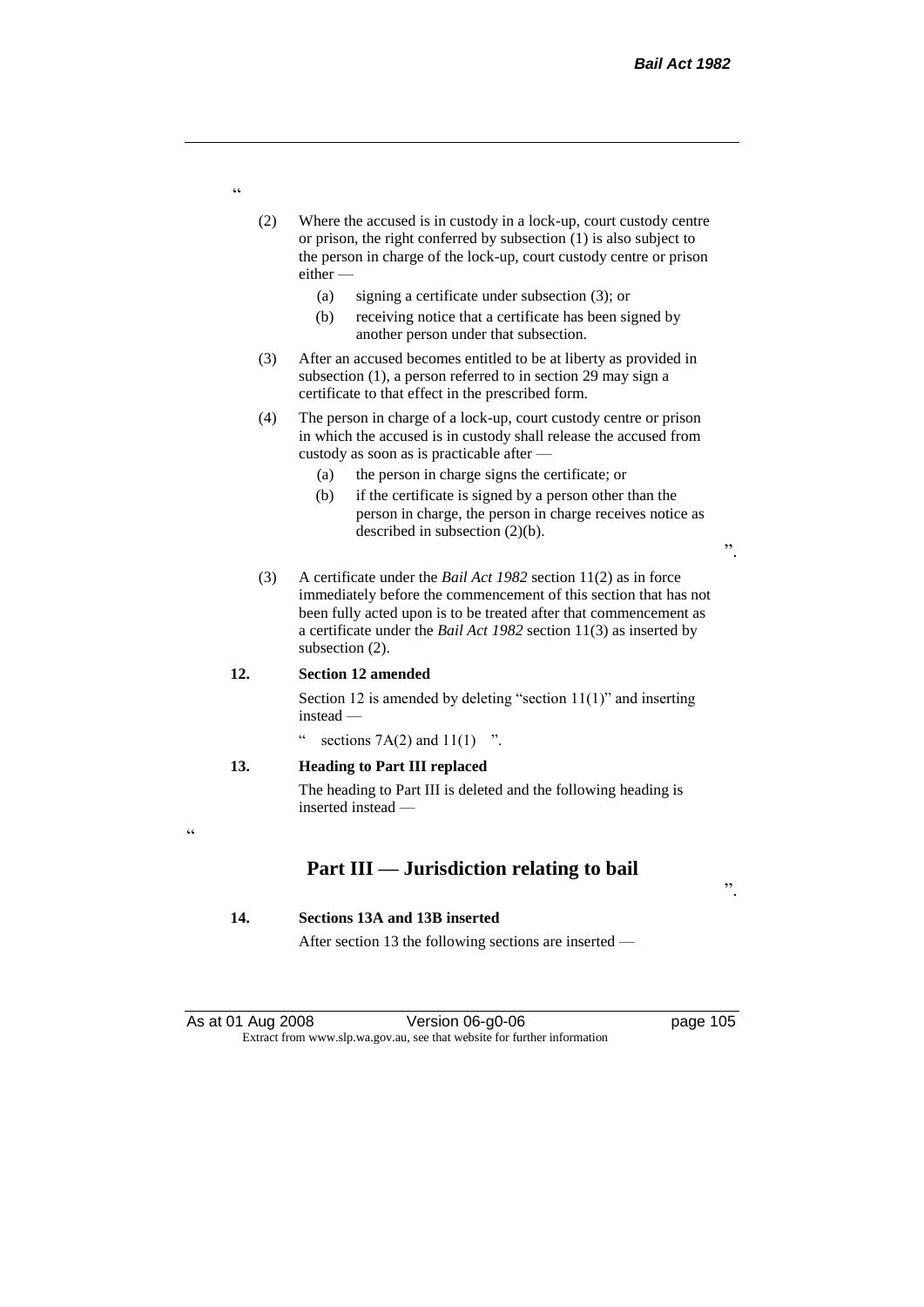## **13A. Jurisdiction to dispense with bail and how jurisdiction to be exercised**

- (1) Jurisdiction to dispense with the requirement for bail under section 7A for any appearance described in the first column of Schedule 1 Part A clause 2 or 3 is vested, subject to Schedule 1 Part B, in the judicial officer specified in the second column of that clause opposite that description, but Schedule 1 Part A clause 7 does not apply for the purposes of this subsection.
- (2) The jurisdiction referred to in subsection (1) is exercisable only
	- (a) in respect of an appearance in court before conviction for an offence; and
	- (b) if it appears to the judicial officer that bail would be granted in accordance with Schedule 1 Part C clause 1 or 2 but that in the circumstances the completion of bail papers is an unnecessary imposition.
- (3) Where a judicial officer dispenses with the requirement for bail for an appearance by an accused the registrar of the court shall, in accordance with section 13B, give written notice to the accused of the time and place for the appearance.

# **13B. Giving and proof of notices under section 13A(3)**

- (1) A written notice to an accused under section  $13A(3)$  shall be
	- (a) given to the accused personally; or
	- $(b)$  sent to the accused
		- (i) by post to the accused's address appearing in the records of the court; or
		- (ii) in urgent cases or with the accused's consent, by electronic communication.
- (2) A person who gives or sends a notice in accordance with subsection (1) shall endorse on a file copy of the notice a certificate showing —
	- (a) that the person has done so; and
	- (b) the time of doing so.
- (3) If a notice is sent by post under subsection  $(1)(b)(i)$ , the notice is to be presumed, unless the contrary is shown, to have been received at the time when, in the ordinary course of events, it would have been delivered.
- (4) In any proceedings —

page 106 **Version 06-g0-06** As at 01 Aug 2008 Extract from www.slp.wa.gov.au, see that website for further information

 $\epsilon$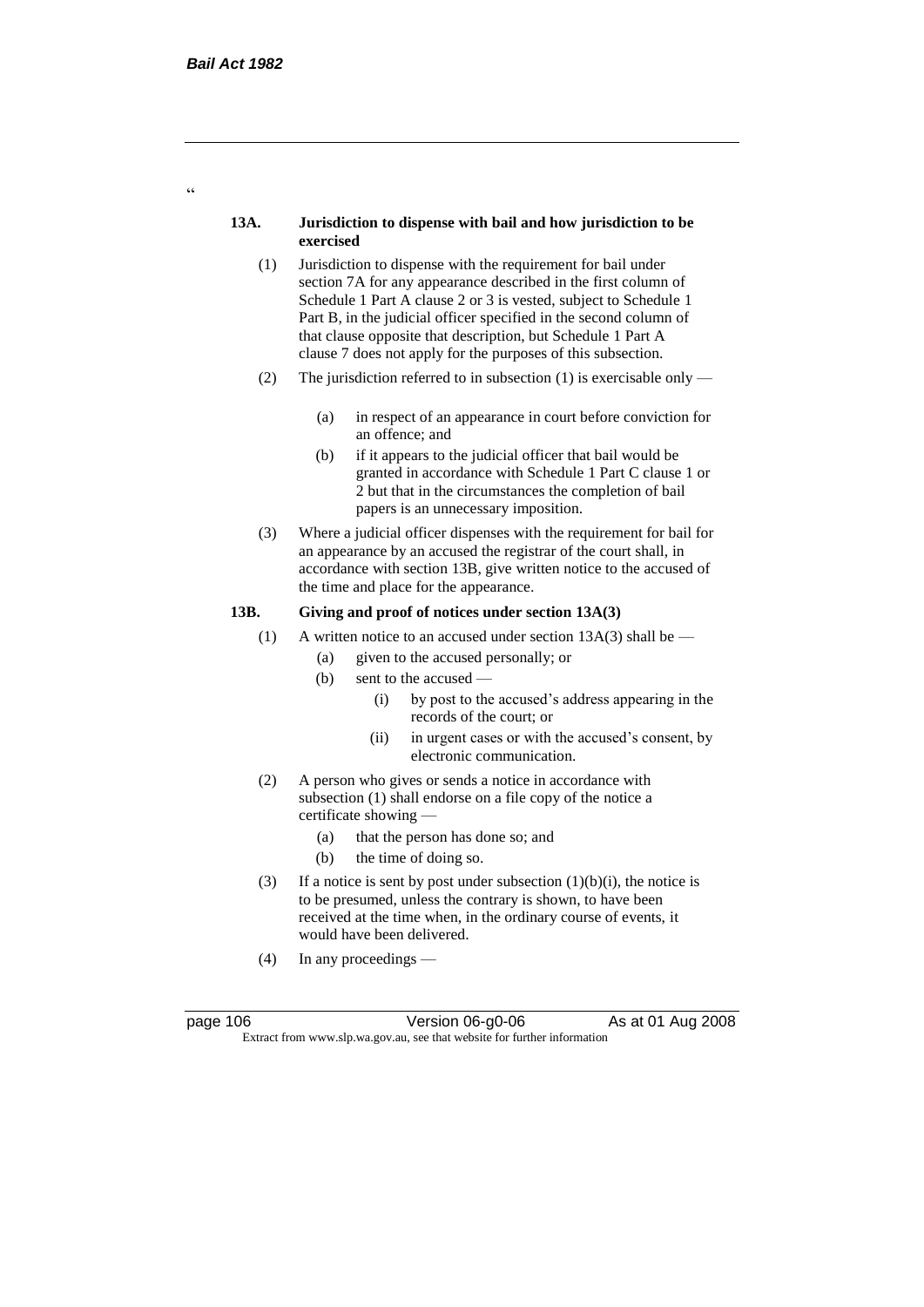- (a) a document purporting to be a copy of a notice referred to in subsection (1) is evidence of the terms of the notice; and
- (b) an endorsement on a copy of a notice referred to in subsection (2) purporting to be a certificate referred to in that subsection is evidence of the matters appearing in the certificate without proof of the signature of the person who made the endorsement.

## **15. Section 14 amended and transitional provisions**

- (1) Section 14(1) is amended as follows:
	- (a) by deleting "of the Supreme Court";
	- (b) after paragraph (b) by deleting the full stop and inserting instead —

 $\epsilon$ 

#### ; and

(c) under section 7A dispense with the requirement for bail or revoke an existing dispensation.

".

".

# (2) Section 14(2) is amended as follows:

- (a) by deleting "of the Supreme Court";
- (b) in paragraph (a) by deleting "or refused" and inserting instead —
	- " , refused or dispensed with ".
- (3) Section 14(2a) and (3) are each amended by deleting "of the Supreme Court".
- (4) Section 14(4) and (5) are repealed and the following subsection is inserted instead —

 $\epsilon$ 

#### (4) In this section —

- (a) references to a Judge are references
	- (i) in the case of a child charged with an offence before the Children's Court, to a Judge of that Court; and
	- (ii) in the case of an accused committed for trial or sentence to the District Court, to a Judge of that Court; and
	- (iii) in any other case, to a Judge of the Supreme Court;

As at 01 Aug 2008 Version 06-g0-06 page 107

Extract from www.slp.wa.gov.au, see that website for further information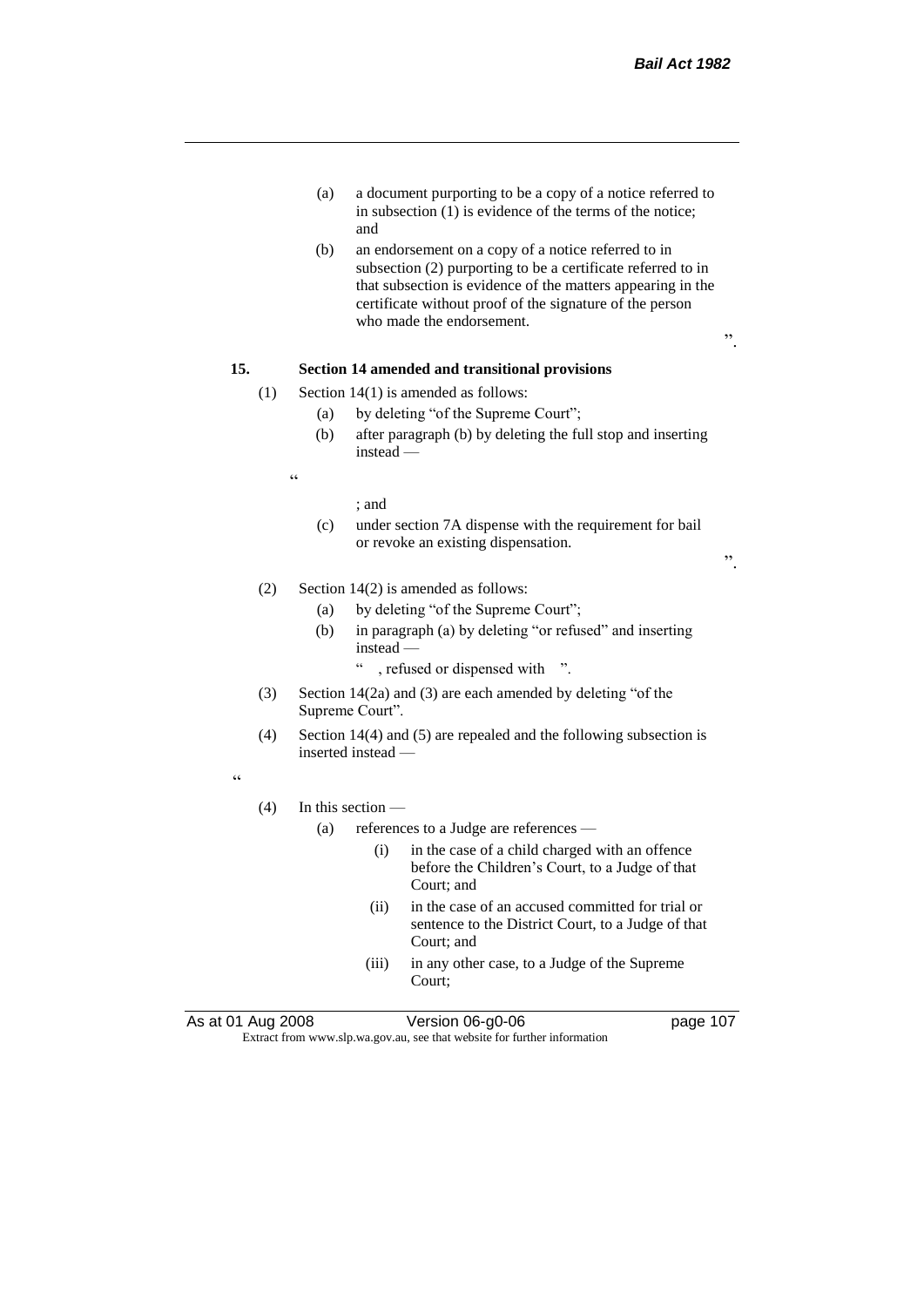and

- (b) references to any other judicial officer
	- (i) in relation to the exercise of powers under this section by a Judge, are references to any judicial officer whose jurisdiction is inferior to that of the Judge; but
	- (ii) in relation to the exercise of powers under this section by a Judge of the Supreme Court, do not include a Judge of the Children's Court or a Judge of the District Court.
- (5) The *Bail Act 1982* section 14(4)(a)(i) as inserted by subsection (4) applies in respect of a child charged with an offence on or after the commencement.
- (6) The *Bail Act 1982* section 14(4)(a)(ii) as inserted by subsection (4) applies in respect of an accused committed to the District Court on or after the commencement for trial or sentence.
- (7) The *Bail Act 1982* section 14(4)(b) as inserted by subsection (4) applies in respect of any power referred to in the *Bail Act 1982* section 14(1) that is exercised, or could be exercised, on or after the commencement by any other judicial officer as defined in that paragraph.
- (8) In subsections (5), (6) and (7) —

*commencement* means the commencement of subsection (4). Note: The heading to section 14 is to read "**Extent of Judge's jurisdiction**".

# **16. Sections 15A and 15B inserted and transitional provision**

(1) After section 15 the following sections are inserted —

#### $\epsilon$

# **15A. Appeal from decision of Judge**

# $(1)$  In this section —

- *bail decision* means a decision
	- (a) to grant or refuse bail; or
	- (b) to vary or revoke bail; or
	- (c) to dispense with the requirement for bail; or
	- (d) to impose any condition on a grant of bail,

and includes a decision under section 55 or 59A(4).

- (2) The prosecutor or the accused may appeal to the Court of Appeal against a bail decision of —
	- (a) a Judge of the Children's Court; or

| page 108 |  |
|----------|--|
|          |  |

page 108 Version 06-g0-06 As at 01 Aug 2008 Extract from www.slp.wa.gov.au, see that website for further information

 $\cdot$ ,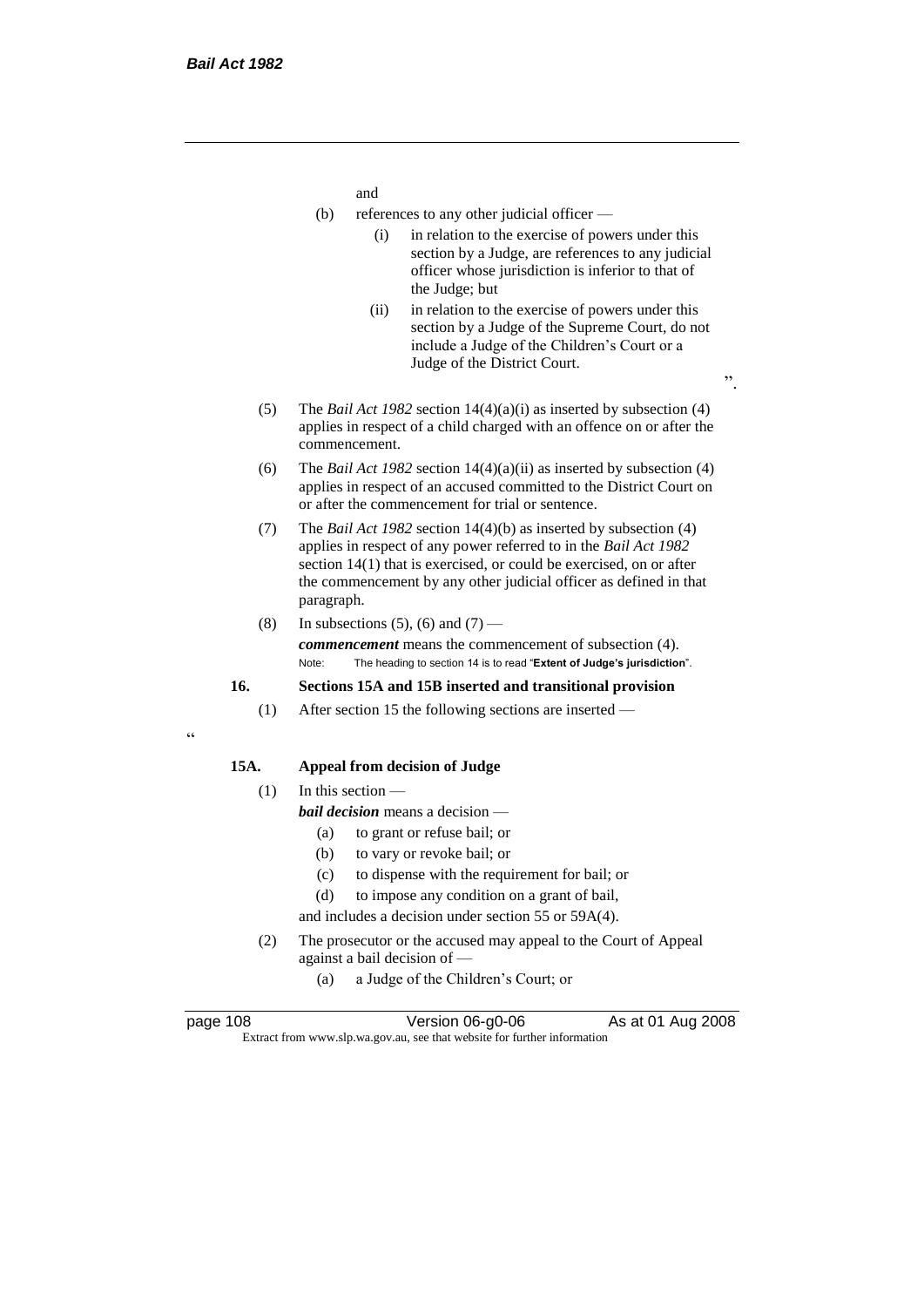- (b) a Judge of the District Court; or
- (c) a Judge of the Supreme Court.
- (3) The leave of the Court of Appeal is required for each ground of appeal in an appeal under this section.
- (4) The *Criminal Appeals Act 2004* section 27(2), (3) and (4) apply, with necessary modifications, as if an appeal under this section were an appeal under Part 3 of that Act.
- (5) An appeal under this section shall be commenced and conducted in accordance with this section, section 15B and rules of court made by the Supreme Court.
- (6) An appeal under this section shall be commenced by lodging with the Court of Appeal an application for leave to appeal that sets out the grounds of the appeal.
- (7) An appeal under this section cannot be commenced later than 21 days after the date of the bail decision unless the Court of Appeal orders otherwise.
- (8) An accused who is a party to an appeal under this section and who is in custody is entitled to be present at the hearing of the appeal if the accused so requests, and any official responsible for that custody who is informed of such a request shall do what is necessary to give effect to it.
- (9) For the purposes of giving effect to a request referred to in subsection (8), arrangements may be made for the accused to appear before the Court of Appeal by means of a video link or an audio link in accordance with section 66B, unless the Court of Appeal has ordered that the accused appear before it in person.

## **15B. Determination of appeal under section 15A and related provisions**

- (1) The Court of Appeal has jurisdiction to hear and determine an appeal under section 15A.
- (2) The Court of Appeal shall determine an appeal on the material and evidence that was before the Judge whose decision is the subject of the appeal.
- (3) Any decision of the Court of Appeal in relation to bail shall be made in accordance with the relevant provisions of sections 13A and 17 and Schedule 1.
- (4) Where in determining an appeal the Court of Appeal revokes the bail of an accused who is at liberty, it may order that the accused be returned to custody to await the appearance for which the bail was granted.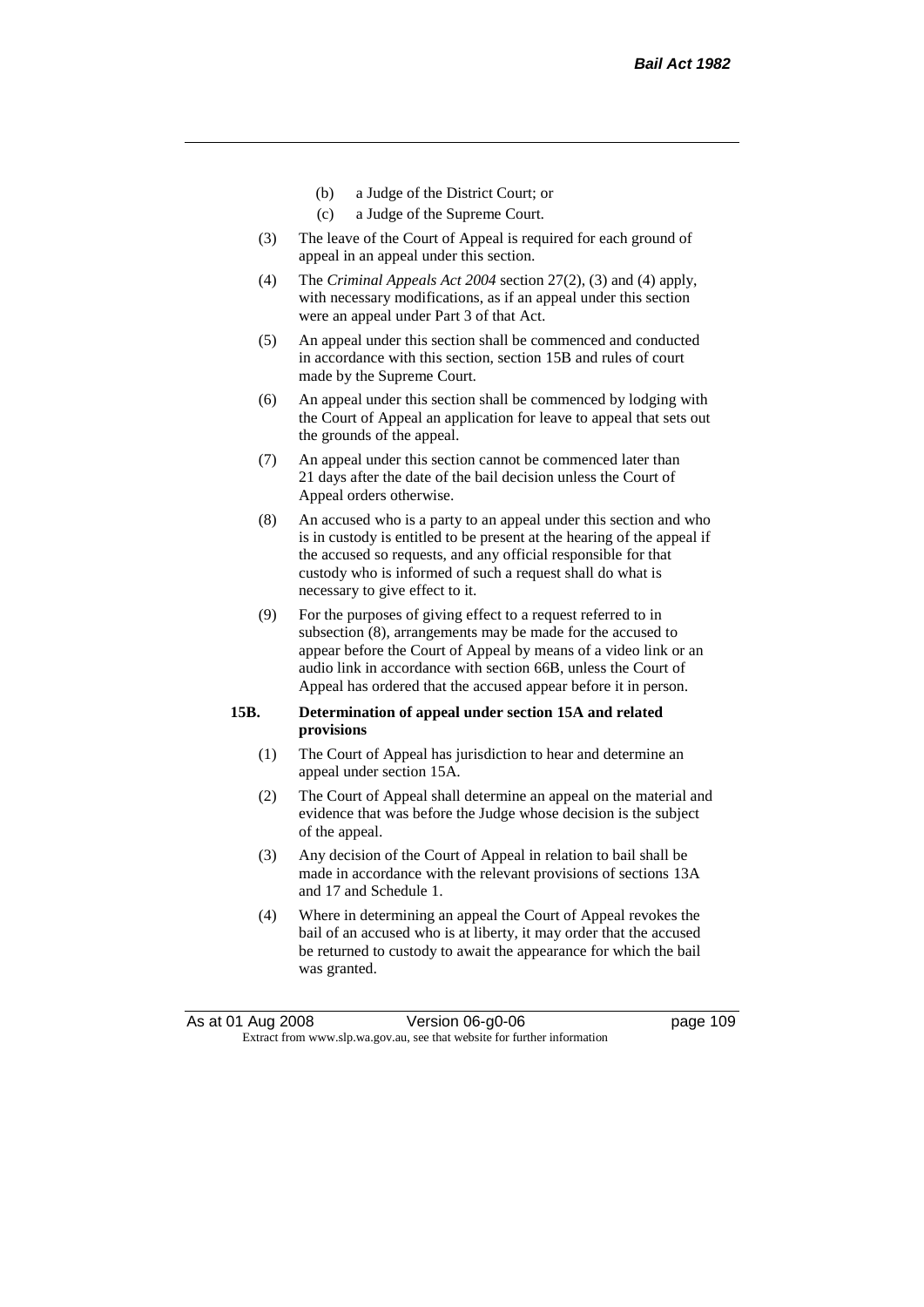|     | (5) | Where in determining an appeal the Court of Appeal varies the<br>bail of an accused who is at liberty, it may order that the accused<br>be returned to custody until the accused becomes entitled to be<br>again at liberty pursuant to section 11. |                                                                                                                                                                                                                             |    |
|-----|-----|-----------------------------------------------------------------------------------------------------------------------------------------------------------------------------------------------------------------------------------------------------|-----------------------------------------------------------------------------------------------------------------------------------------------------------------------------------------------------------------------------|----|
|     | (6) |                                                                                                                                                                                                                                                     | A judge of appeal may issue any warrant that may be necessary to<br>carry into effect an order under subsection (4) or (5).                                                                                                 | ,, |
|     | (2) |                                                                                                                                                                                                                                                     | The Bail Act 1982 sections 15A and 15B as inserted by<br>subsection (1) apply to a bail decision, as defined in<br>section 15A(1), made after the commencement of this section by a<br>judge referred to in section 15A(2). |    |
| 17. |     |                                                                                                                                                                                                                                                     | <b>Section 26 amended</b>                                                                                                                                                                                                   |    |
|     | (1) |                                                                                                                                                                                                                                                     | Section $26(1)$ is amended as follows:                                                                                                                                                                                      |    |
|     |     | (a)                                                                                                                                                                                                                                                 | after paragraph (a) by inserting —<br>$\boldsymbol{\varsigma}$ $\boldsymbol{\varsigma}$<br>$\alpha$                                                                                                                         |    |
|     |     | (b)                                                                                                                                                                                                                                                 | before paragraph (c) by inserting —                                                                                                                                                                                         |    |
|     |     | $\epsilon$                                                                                                                                                                                                                                          |                                                                                                                                                                                                                             |    |
|     |     | (ba)                                                                                                                                                                                                                                                | grants bail to an accused for a serious offence to which<br>Schedule 1 Part C clause 3A applies; or                                                                                                                         | ,, |
|     | (2) | $\epsilon$                                                                                                                                                                                                                                          | Section 26(2) is amended before paragraph (b) by inserting $-$                                                                                                                                                              |    |
|     |     | (aa)                                                                                                                                                                                                                                                | grants bail to an accused for a serious offence to which<br>Schedule 1 Part C clause 3A applies; or                                                                                                                         | ,, |
| 18. |     |                                                                                                                                                                                                                                                     | Section 28 amended, related amendments to sections 35, 49, 51<br>and 58 and Schedule 1 and transitional provisions                                                                                                          |    |
|     | (1) |                                                                                                                                                                                                                                                     | Section 28(2) is amended as follows:                                                                                                                                                                                        |    |
|     |     | (a)                                                                                                                                                                                                                                                 | by deleting paragraph (b) and inserting instead —                                                                                                                                                                           |    |
|     |     | $\epsilon$<br>(b)                                                                                                                                                                                                                                   | that if the accused fails to appear at that time and place<br>the accused will, as soon as is practicable, appear at the<br>court at which the accused was required to appear, when<br>that court is sitting; and           | ". |
|     |     | (b)                                                                                                                                                                                                                                                 | after each of paragraphs (a) and (c) by inserting —<br>$\boldsymbol{\varsigma}$ $\boldsymbol{\varsigma}$<br>".<br>and                                                                                                       |    |

page 110 **Denotive Stratege 110** Version 06-g0-06 As at 01 Aug 2008 Extract from www.slp.wa.gov.au, see that website for further information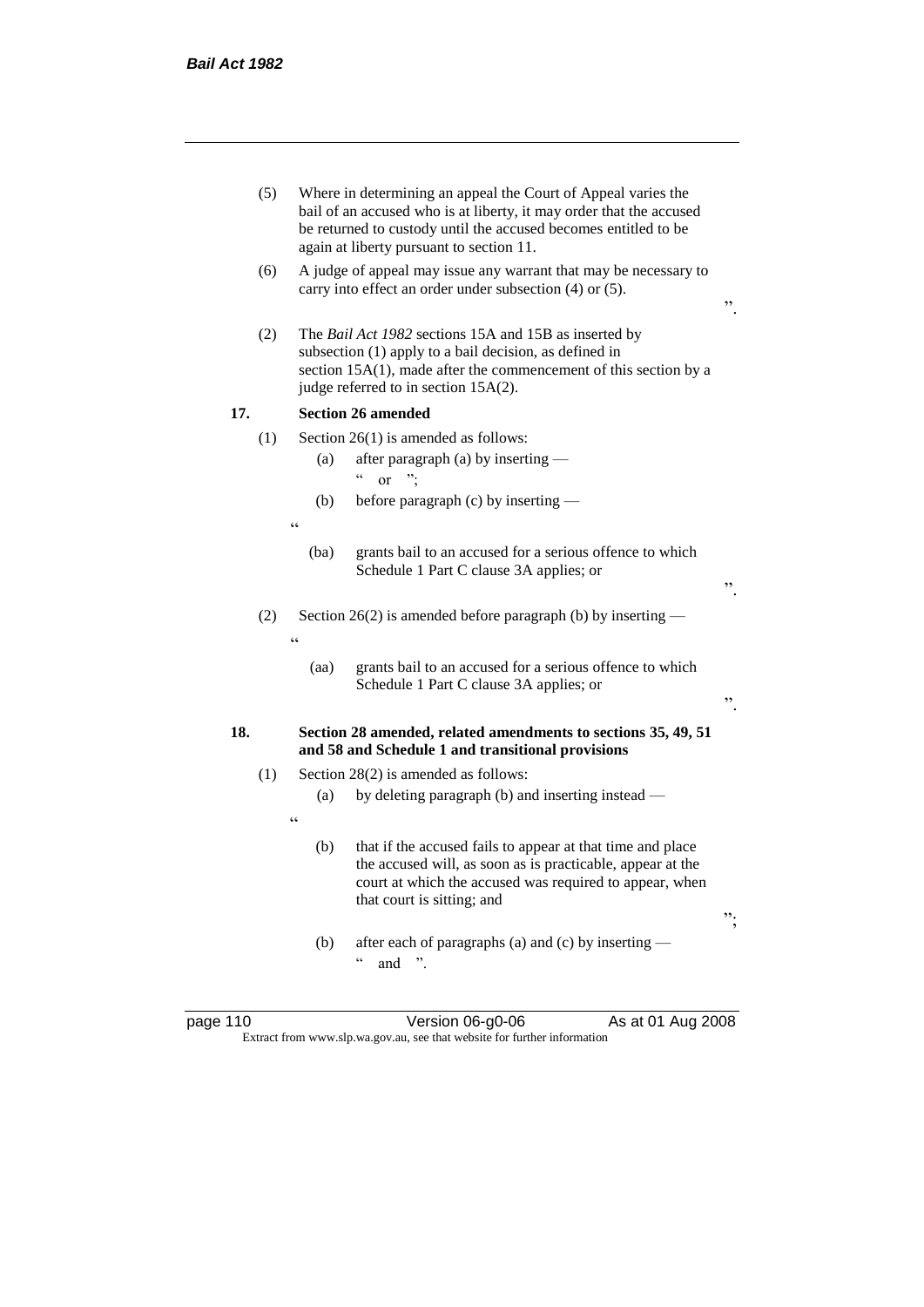- (2) Section 49(1) is amended after "or (b)" by deleting "(ii)".
- (3) Each provision in the Table to this section is amended by deleting "(ii)" in each place where it occurs.

#### **Table**

| s. $35(1)$ | s. $58(1)(b)$                      |
|------------|------------------------------------|
| s. $51(2)$ | Sch. 1 Pt. D cl. $1(2)(a)$ and (b) |

- (4) A bail undertaking that has effect under the *Bail Act 1982* immediately before the commencement of this section continues to have effect, on and after that commencement, as if it were a bail undertaking described in the *Bail Act 1982* section 28(2) as amended by subsection (1).
- (5) A surety undertaking that has effect under the *Bail Act 1982* immediately before the commencement of this section continues to have effect, on and after that commencement, as if it were a surety undertaking within the meaning of the *Bail Act 1982* section 35(1) as amended by subsection (3).

## **19. Section 29 amended**

Section 29(b) to (i) are deleted and the following paragraphs are inserted instead —

- "
- (b) a registrar of a court, other than a deputy registrar of the Magistrates Court or the Children's Court;
- (c) an authorised police officer;
- (d) an associate of a Judge of the Supreme Court, the District Court or the Children's Court;
- (e) where the accused is in a lock-up or prison, any person for the time being in charge of the lock-up or prison;
- (f) where the accused is in a court custody centre, any person for the time being in charge of the centre who is approved for the purposes of this paragraph by the chief executive officer of the department of the Public Service principally assisting in the administration of the *Court Security and Custodial Services Act 1999*;
- (g) where the accused is a child, any authorised community services officer.

".

## **20. Section 30 amended**

Section 30(1)(a) is deleted and the following paragraph is inserted instead —

As at 01 Aug 2008 Version 06-g0-06 page 111 Extract from www.slp.wa.gov.au, see that website for further information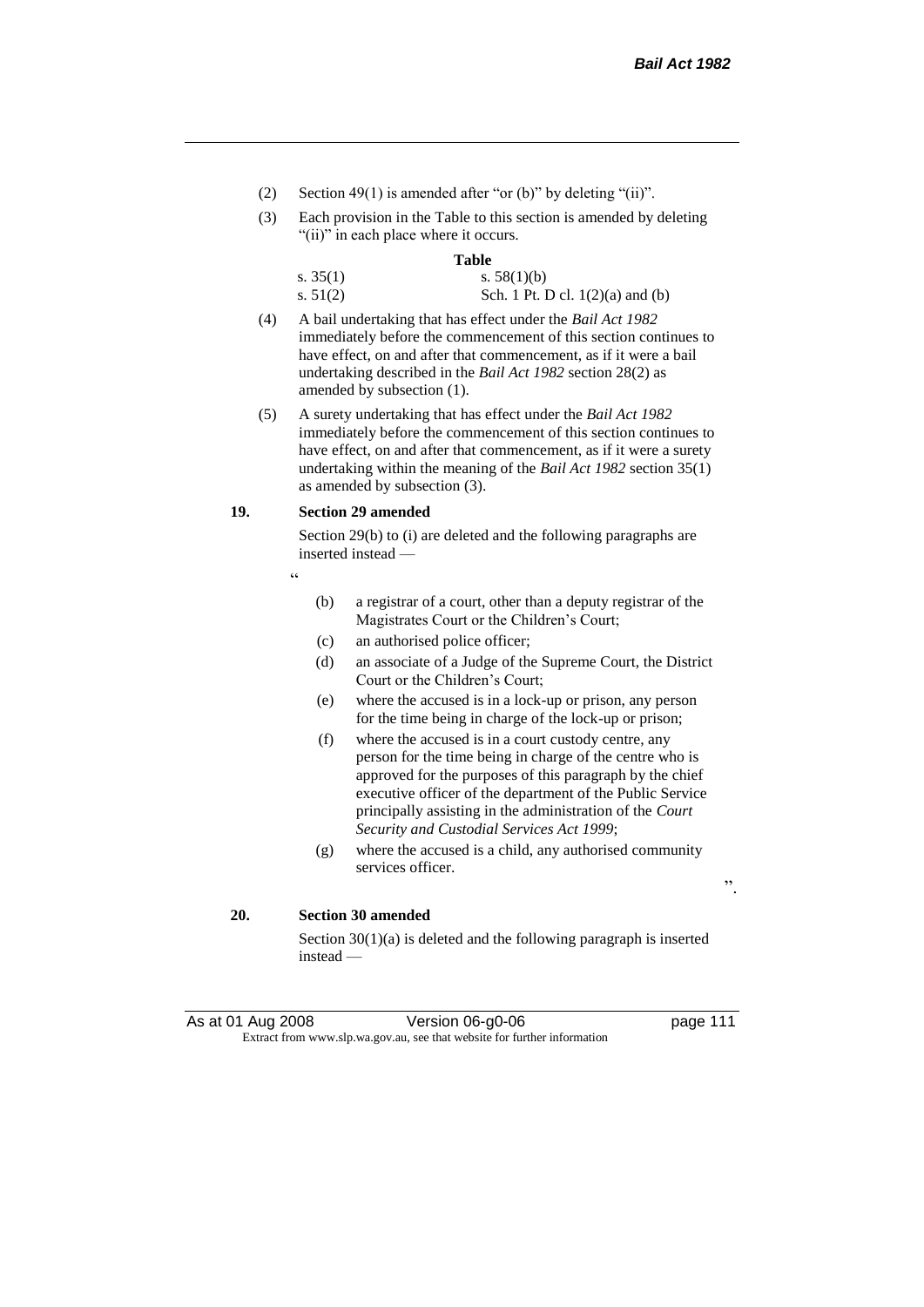"  $(a)$  either — (i) read it to the accused; or (ii) be informed by the accused that the accused has read it; or (iii) if necessary, have it translated to the accused; ". **21. Section 31 amended and transitional provision** (1) Section 31(2) is amended as follows: (a) in paragraph (b) by deleting "give written notice thereof " and inserting instead — " cause written notice of the time and place to be given "; (b) in paragraph (c) by inserting after "a Judge of the Supreme Court" in the second place where it occurs —  $\zeta\,\zeta$ or a Judge of the Children's Court, as the case may require, "; (c) in paragraphs (c) and (d) by deleting "give written notice" and inserting instead — " cause written notice to be given "; (d) in paragraph (e) by deleting "give written notice thereof " and inserting instead — " cause written notice of the day to be given "; (e) in paragraph (f) by inserting after "of the court" — ", or a person authorised under subsection  $(5)$ , "; (f) in paragraph (f) by deleting "giving written notice thereof " and inserting instead — " causing written notice of the time to be given ". (2) After section 31(4) the following subsection is inserted —  $\epsilon$ (5) The Chief Justice, in respect of committals to the Supreme Court, and the Chief Judge, in respect of committals to the District Court, may authorise a person or persons, by name or office, to perform the functions referred to in subsection  $(2)(f)$ .

page 112 **Version 06-g0-06** As at 01 Aug 2008 Extract from www.slp.wa.gov.au, see that website for further information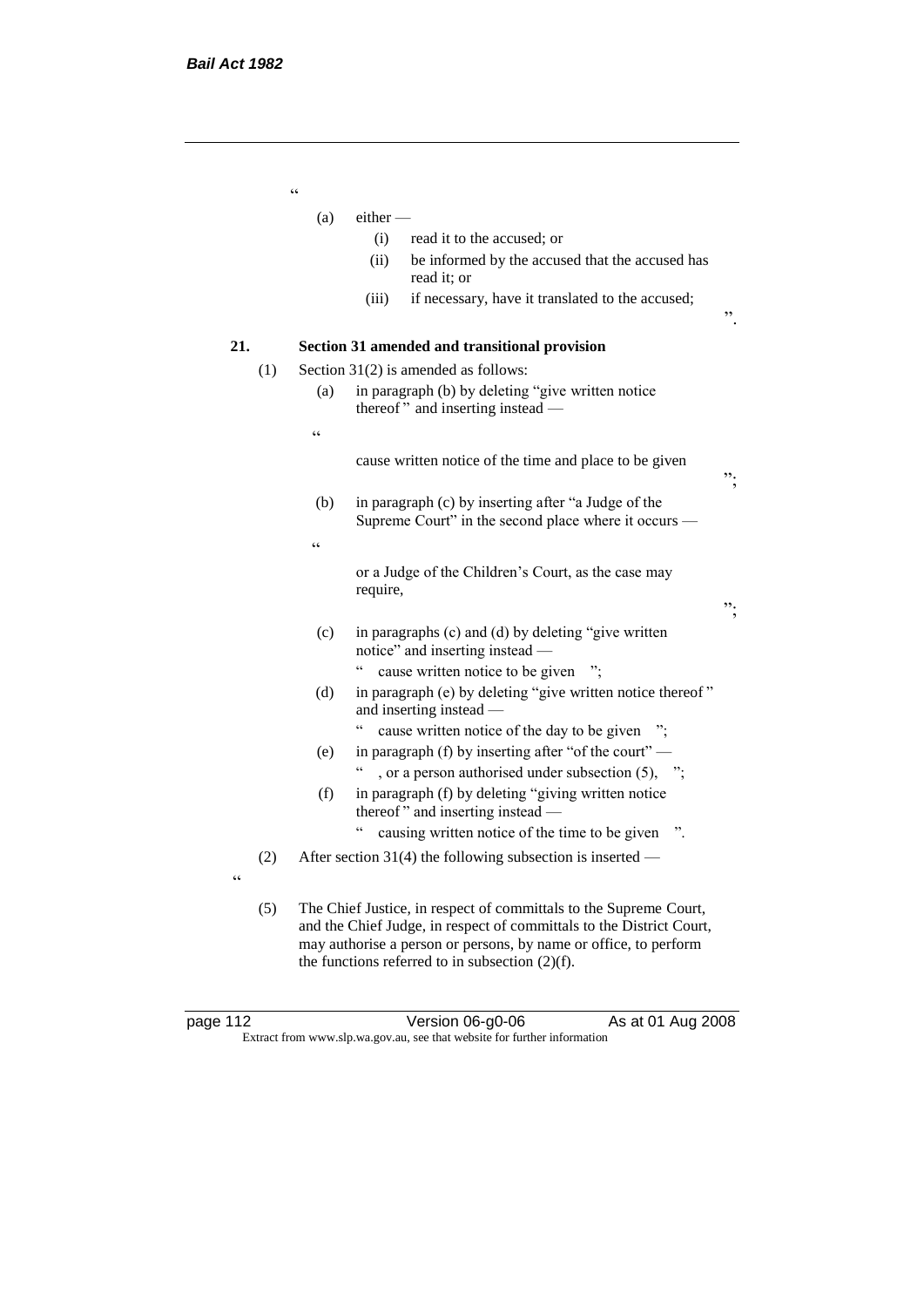".

(3) The *Bail Act 1982* section 31 as amended by this section applies in relation to any adjournment or committal to which it refers that occurs after the commencement of this section.

## **22. Section 31A inserted and transitional provision**

(1) After section 31 the following section is inserted —

.<br>"

## **31A. Amendment of conditions during trial**

(1) In this section —

*amendment* means an addition, variation or cancellation under subsection (2);

*trial* means that part of proceedings for an offence when evidence is being received by the court in respect of the offence and also extends to any time when —

- (a) legal argument is being heard; or
- (b) a judicial officer or a jury is deliberating.
- $(2)$  Where  $-$ 
	- (a) an accused has been granted bail for the accused's appearance for trial for an offence; and
	- (b) the trial extends beyond one day,

a judicial officer who grants bail for the next appearance by exercising the power in section 31(2)(a) may also do one or more of the following —

- (c) add any condition to the extent that is authorised by clause 2 or 3 of Part D of Schedule 1;
- (d) vary a condition to that extent;
- (e) cancel a condition.
- (3) A judicial officer who adds, varies or cancels a condition under subsection (2) shall cause an officer of the court —
	- (a) to endorse the amendment on the accused's copy of the bail undertaking or, if that copy is not available for endorsement, to give written notice of the amendment to the accused; and
	- (b) to endorse on a file copy of the undertaking a certificate as to the amendment and the action taken under paragraph (a).
- (4) If the judicial officer considers that the amendment is of a minor nature, the judicial officer may, for the purposes of section 44(4),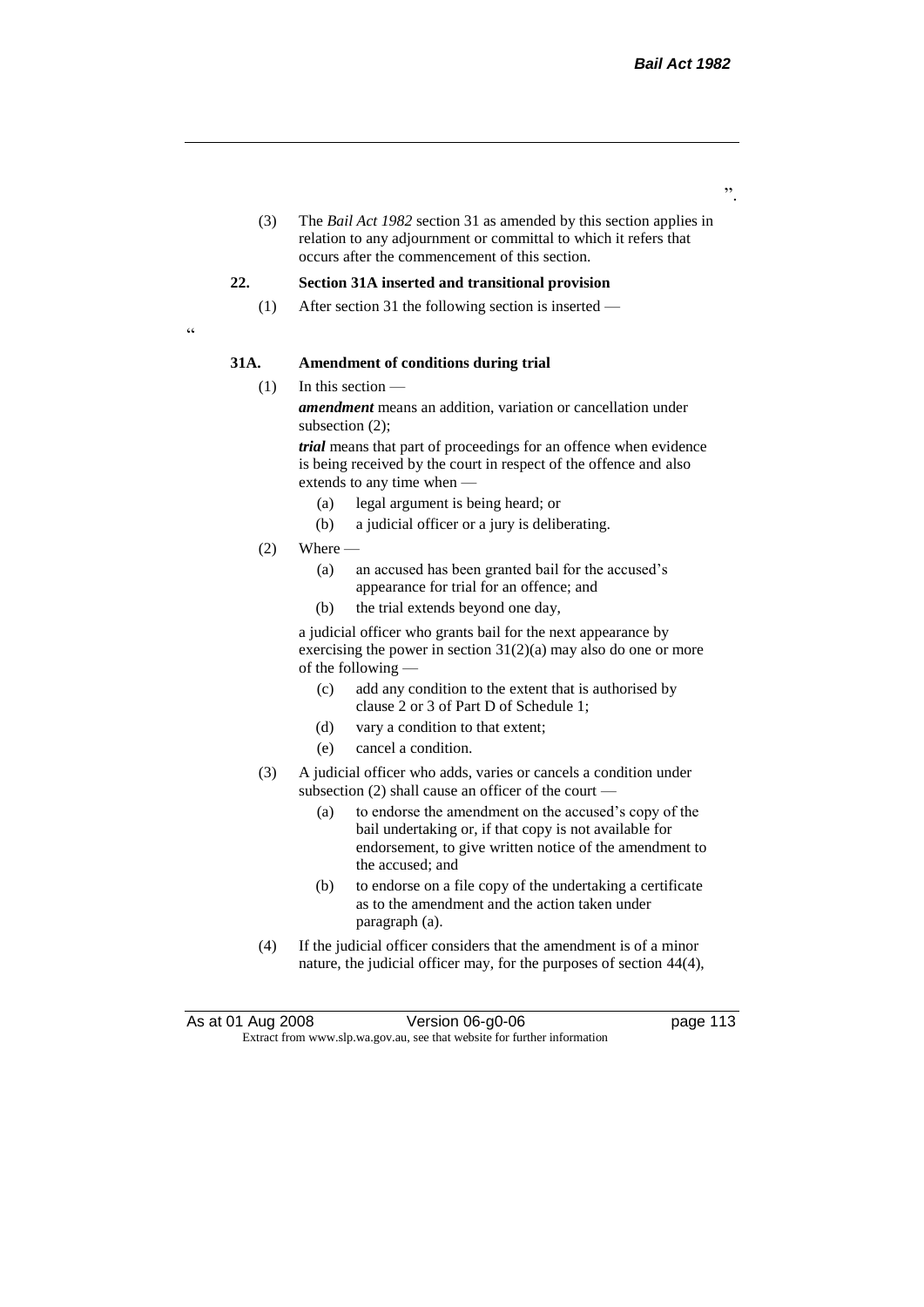cause the officer of the court to include a statement to that effect in the endorsement or notice under subsection (3)(a) and the certificate under subsection (3)(b).

- (5) When action is taken under subsection  $(3)(a)$ 
	- (a) the bail undertaking is to be regarded as having been amended as provided in the endorsement or notice, as the case requires; and
	- (b) the terms and conditions of the bail undertaking continue to apply as so amended as if the accused had entered into the bail undertaking in that form.
- (6) In any proceedings an endorsement on a copy of a bail undertaking referred to in subsection (3)(b) purporting to be a certificate referred to in that paragraph is evidence of the matters appearing in it without proof of the signature of the person who made the endorsement.
- (2) The *Bail Act 1982* section 31A as inserted by subsection (1) applies to any trial as defined in section 31A(1), or part of a trial, that takes place after the commencement of this section.

## **23. Section 32 amended and transitional provision**

- (1) Section 32(1), (2) and (3) are repealed and the following subsections are inserted instead —
- "
- (1) A written notice to an accused under section  $31(2)$ 
	- (a) shall be given to the accused personally; or
	- (b) shall be sent to the accused by post to the accused's address appearing in the records of the court; or
	- (c) in urgent cases or with the accused's consent, shall be sent to the accused by electronic communication.
- (2) A person who gives or sends a notice in accordance with subsection (1) shall endorse on a file copy of the notice a certificate showing —
	- (a) that the person has done so; and
	- (b) the time of doing so.
- (3) If a notice is sent by post under subsection  $(1)(b)$ , the notice is to be presumed, unless the contrary is shown, to have been received at the time when, in the ordinary course of events, it would have been delivered.

".

page 114 **Version 06-g0-06** As at 01 Aug 2008 Extract from www.slp.wa.gov.au, see that website for further information

".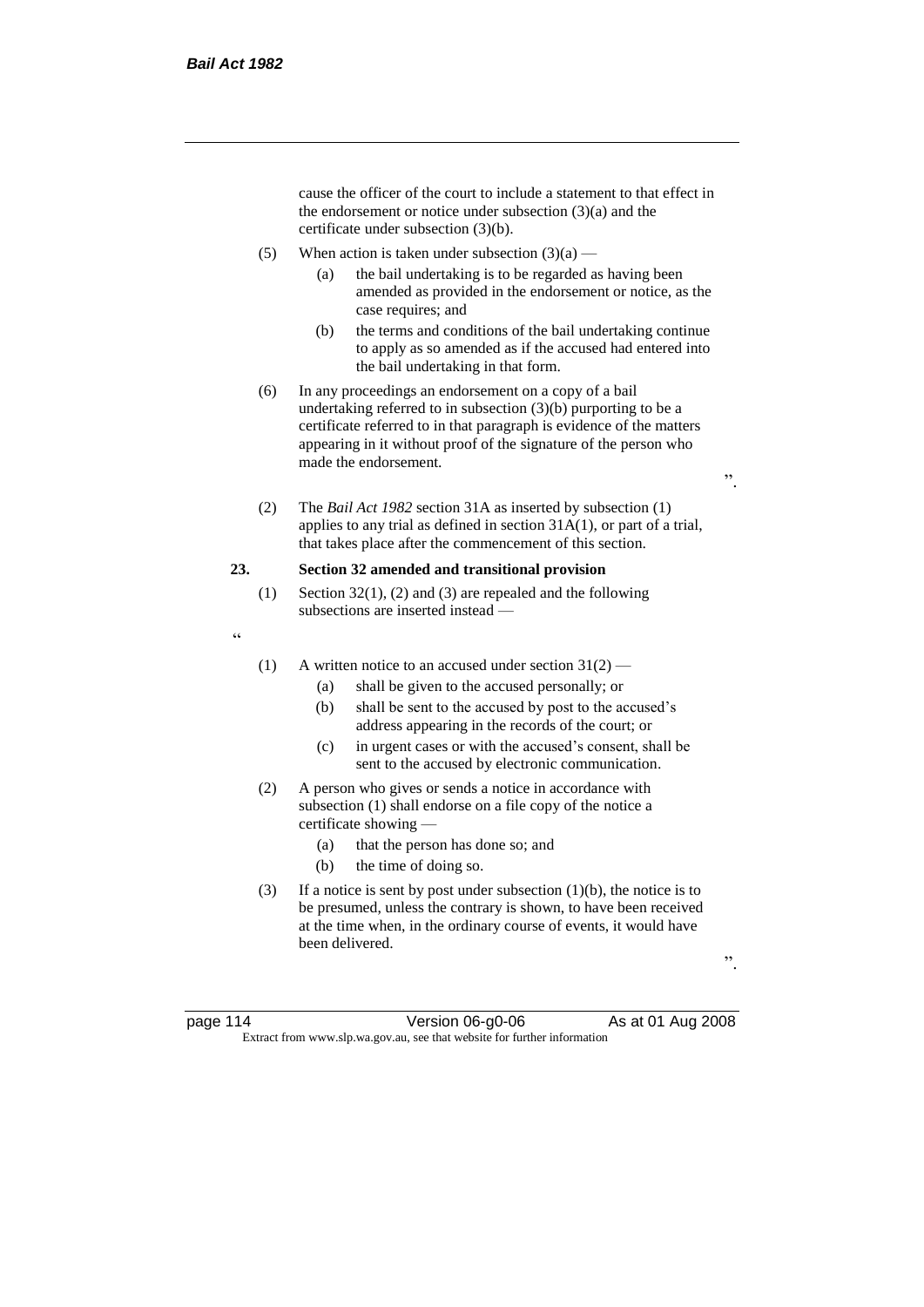- (2) Section 32(4) is amended as follows:
	- (a) by deleting "endorse" and inserting instead " cause to be endorsed ";
	- (b) by deleting "he notified the accused thereof." and inserting instead —
		- " the accused has been notified of them. ".
- (3) Section 32(5) is amended as follows:
	- (a) after paragraph (a) by inserting
		- " and ";
	- (b) by deleting paragraph (b) and inserting instead —
	- (b) an endorsement —

 $\epsilon$ 

- (i) on a copy of a notice referred to in subsection (2); or
- (ii) on a bail undertaking,

purporting to be a certificate referred to in subsection (2) or (4) is evidence of the matters appearing in it without proof of the signature of the person who made the endorsement.

".

(4) The *Bail Act 1982* section 32 as amended by this section applies in relation to oral notifications given, and written notices given or sent, after the commencement of this section.

## **24. Section 36 replaced, related amendments to sections 3, 37, 39, 40, 41 and 42 and transitional provisions**

(1) Section 36 is repealed and the following section is inserted instead —

.<br>"

## **36. Authority to approve sureties**

- (1) The decision whether an applicant should be approved as a surety in any case is to be made —
	- (a) by a person referred to in section 29(a) to (d); or
	- (b) where the accused to whom bail has been granted is in prison, by a person for the time being in charge of the prison; or
	- (c) where the accused to whom bail has been granted is a child, by an authorised community services officer.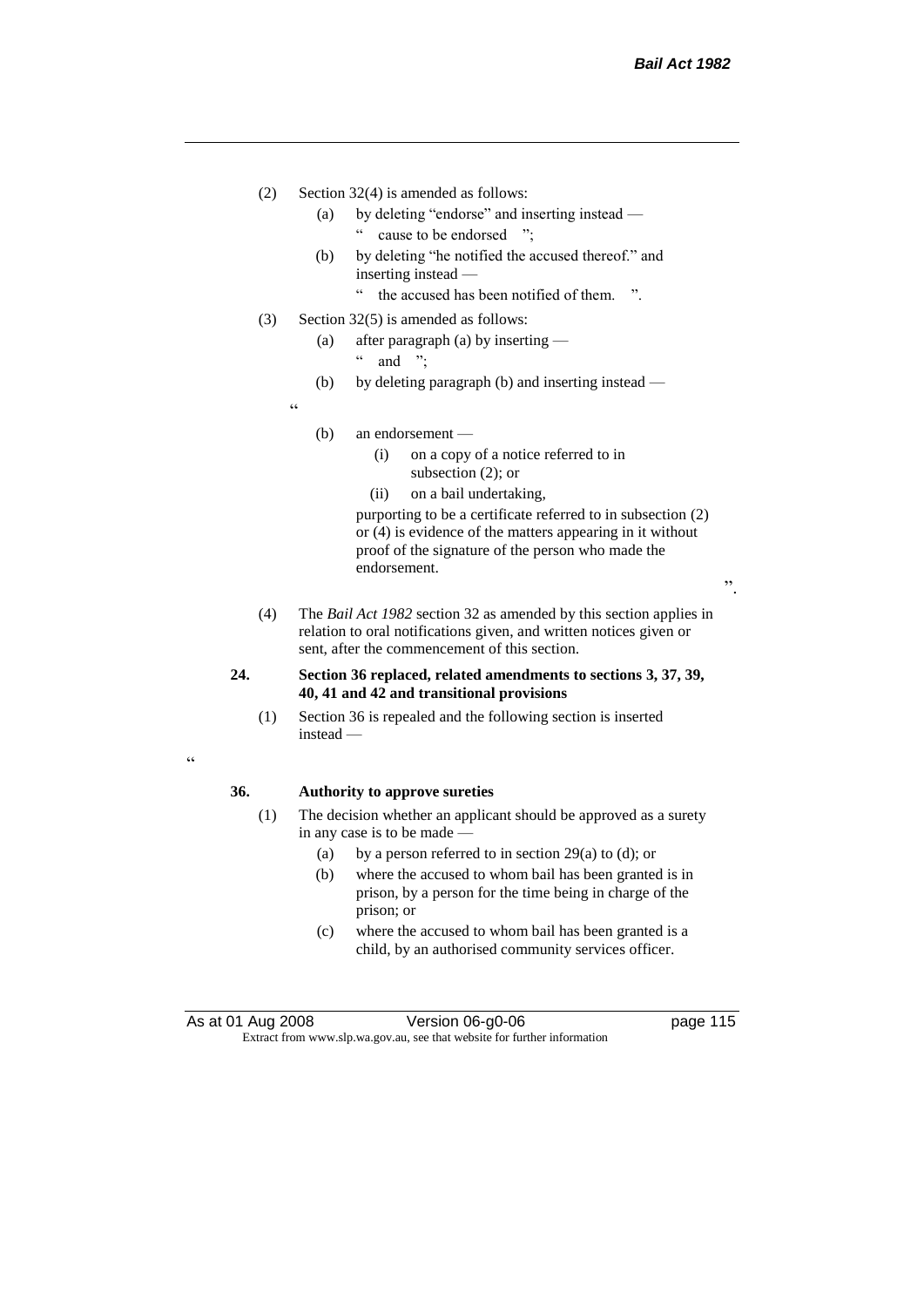| (2)        | A judicial officer when granting bail to an accused subject to a<br>requirement for a surety or sureties may make an order as to -<br>the giving of notice to the prosecutor of an application<br>(a)<br>for approval of any surety; or<br>(b)<br>the person or persons who are to, or may, approve any<br>surety,<br>and subsection (1) has effect subject to any such order. |    |
|------------|--------------------------------------------------------------------------------------------------------------------------------------------------------------------------------------------------------------------------------------------------------------------------------------------------------------------------------------------------------------------------------|----|
|            |                                                                                                                                                                                                                                                                                                                                                                                | ,, |
| (2)        | Section $3(1)$ is amended by inserting in the appropriate<br>alphabetical position -                                                                                                                                                                                                                                                                                           |    |
| $\epsilon$ |                                                                                                                                                                                                                                                                                                                                                                                |    |
|            | surety approval officer means a person who is authorised by<br>section 36 to decide whether an applicant should be approved as a<br>surety;                                                                                                                                                                                                                                    | ,, |
| (3)        | Section $41(2)$ is amended as follows:                                                                                                                                                                                                                                                                                                                                         |    |
|            | by inserting before "officer" in the first place where it<br>(a)<br>occurs -<br>$\epsilon$<br>surety approval ";                                                                                                                                                                                                                                                               |    |
|            | by deleting "he" in the first place where it occurs and<br>(b)<br>inserting instead -                                                                                                                                                                                                                                                                                          |    |
|            | that officer ";<br>by deleting "officer acting in his position" and inserting<br>(c)<br>$instead -$                                                                                                                                                                                                                                                                            |    |
|            | $\epsilon$<br>surety approval officer ".                                                                                                                                                                                                                                                                                                                                       |    |
| (4)        | Each provision in the Table to this subsection is amended by<br>deleting "an officer referred to in section $36(1)$ " and inserting<br>$instead$ —                                                                                                                                                                                                                             |    |
|            | $\boldsymbol{\varsigma}$ $\boldsymbol{\varsigma}$<br>a surety approval officer                                                                                                                                                                                                                                                                                                 |    |
|            | Table                                                                                                                                                                                                                                                                                                                                                                          |    |
|            | s. $41(1)$<br>s. $37(1)$<br>s. 39                                                                                                                                                                                                                                                                                                                                              |    |
| (5)        | Each provision in the Table to this subsection is amended by<br>inserting before "officer" -                                                                                                                                                                                                                                                                                   |    |
|            | $\epsilon$<br>surety approval<br>$\cdot$                                                                                                                                                                                                                                                                                                                                       |    |
|            | <b>Table</b>                                                                                                                                                                                                                                                                                                                                                                   |    |
|            | s. $37(1)(c)$ and $(2)$<br>s. 42<br>s. $40(1)$ and $(2)$                                                                                                                                                                                                                                                                                                                       |    |
|            |                                                                                                                                                                                                                                                                                                                                                                                |    |

Extract from www.slp.wa.gov.au, see that website for further information

page 116 **Decime 116** Version 06-g0-06 As at 01 Aug 2008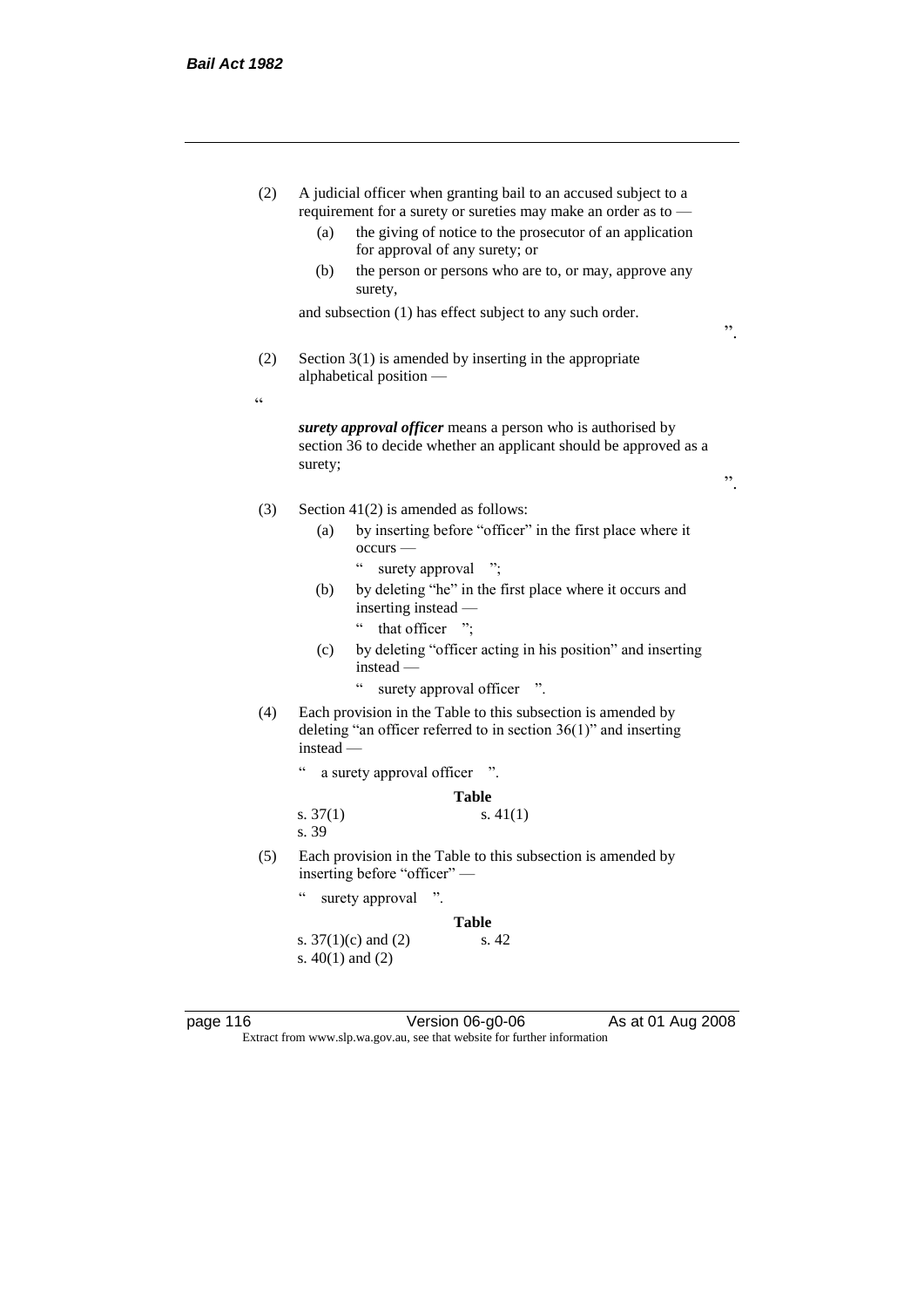- (6) The *Bail Act 1982* section 36(1) as inserted by subsection (1) applies to any decision as to whether a person should be approved as a surety that has to be made after the commencement of this section.
- (7) The *Bail Act 1982* section 36(2) as inserted by subsection (1) applies to any grant of bail that occurs after the commencement of this section.

# **25. Section 37 amended**

After section 37(2) the following subsection is inserted —

"

 $\epsilon$ 

#### (3) For the purposes of this section it is sufficient if  $-$

- (a) the notice, information and declaration referred to in subsection (1) are sent by electronic communication to an electronic address provided by the applicant; and
- (b) the declaration referred to in subsection  $(1)(c)$  duly completed is sent by electronic communication to an electronic address provided by the surety approval officer.

".

## **26. Section 43A inserted**

After section 43 the following section is inserted —

# **43A. Use of video link and electronic communication where proposed surety is interstate**

(1) In this section —

*proposed surety* means a person who is to enter into a surety undertaking;

*relevant official* means the person before whom the surety undertaking is to be entered into or was entered into, as the case requires;

*video link* means facilities (including closed circuit television) that enable, at the same time —

- (a) the relevant official to see and hear the proposed surety; and
- (b) the proposed surety to see and hear the relevant official.
- (2) This section applies if a proposed surety is in another State or a Territory.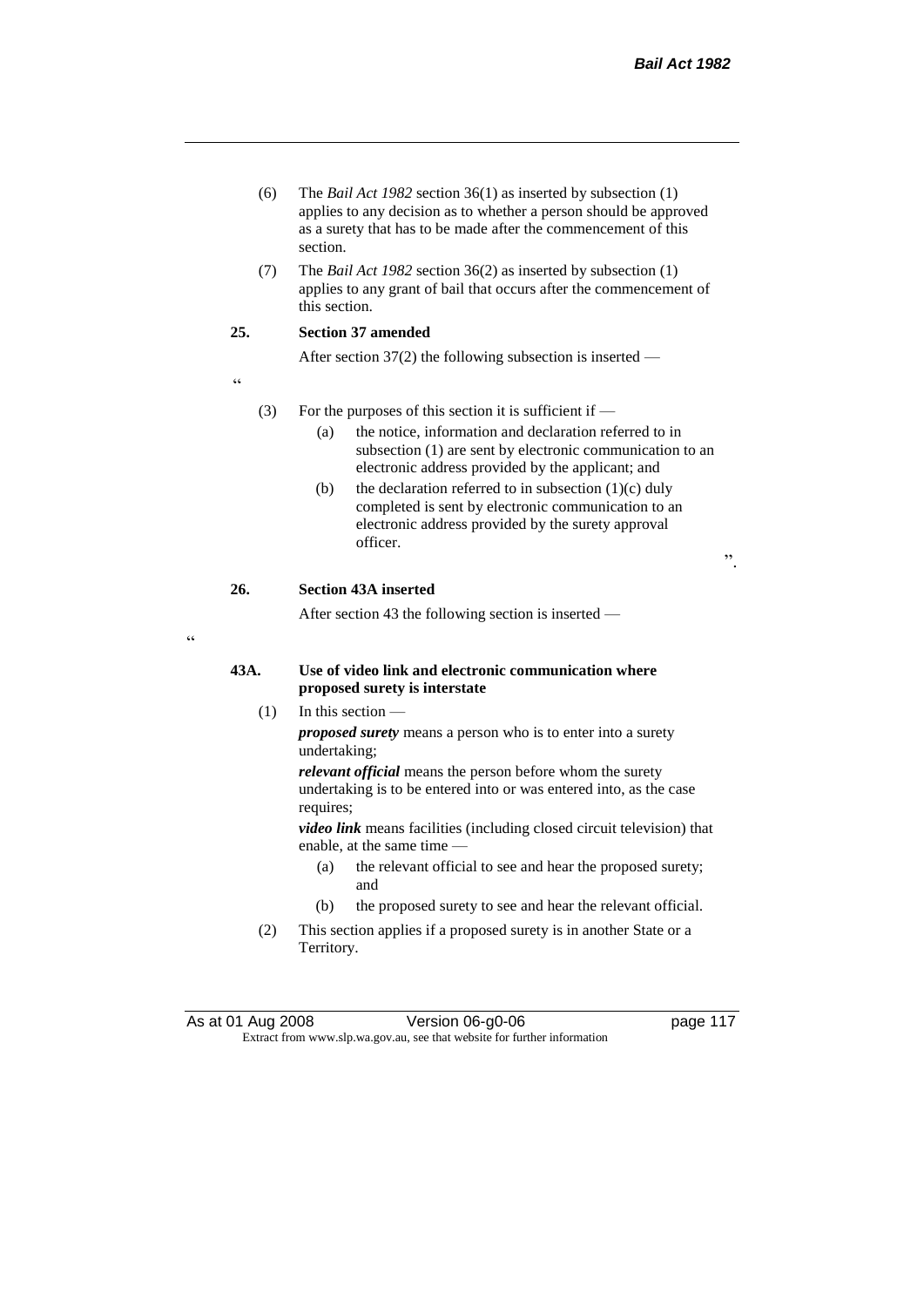- (3) The relevant official may comply with section 43(a) and (b) by means of a video link.
- (4) The relevant official may send the surety undertaking to the proposed surety by electronic communication for completion.
- (5) The proposed surety may enter into the surety undertaking by sending the completed surety undertaking to the relevant official by electronic communication.
- (6) If the surety undertaking is sent by electronic communication under subsection (4) or (5), any requirement for the proposed surety or the relevant official to sign it is to be taken to have been complied with if the full name of the proposed surety or the relevant official, as the case requires, appears in the appropriate place in the undertaking.
- (7) The relevant official may comply with section  $43(c)$  by sending a copy of the surety undertaking as duly completed to the surety by electronic communication.
- (8) A surety undertaking that is entered into in accordance with this section is to be taken to have been entered into before the relevant official.
- (9) In any proceedings a document purporting to be a copy of a surety undertaking and purporting to be certified by the relevant official to be a copy of a surety undertaking entered into in accordance with this section is evidence of the surety undertaking without proof of the signature of the relevant official.
- (10) A reference in this section to sending a surety undertaking or copy of a surety undertaking to a person by electronic communication is a reference to sending the undertaking or copy by electronic communication to an electronic address provided by the person.

".

# **27. Section 44 replaced and transitional provisions**

- (1) Section 44 is repealed and the following section is inserted instead —
- $\epsilon$

# **44. When surety undertaking extends to different time or different time and place substituted under section 31**

- (1) A surety undertaking does not extend to the failure by the accused to appear at a different time or a different time and place substituted pursuant to section 31 unless —
	- (a) the surety undertaking contains a provision stating that it does so extend and, where applicable under

| page 118 | Version 06-g0-06                                                         | As at 01 Aug 2008 |
|----------|--------------------------------------------------------------------------|-------------------|
|          | Extract from www.slp.wa.gov.au, see that website for further information |                   |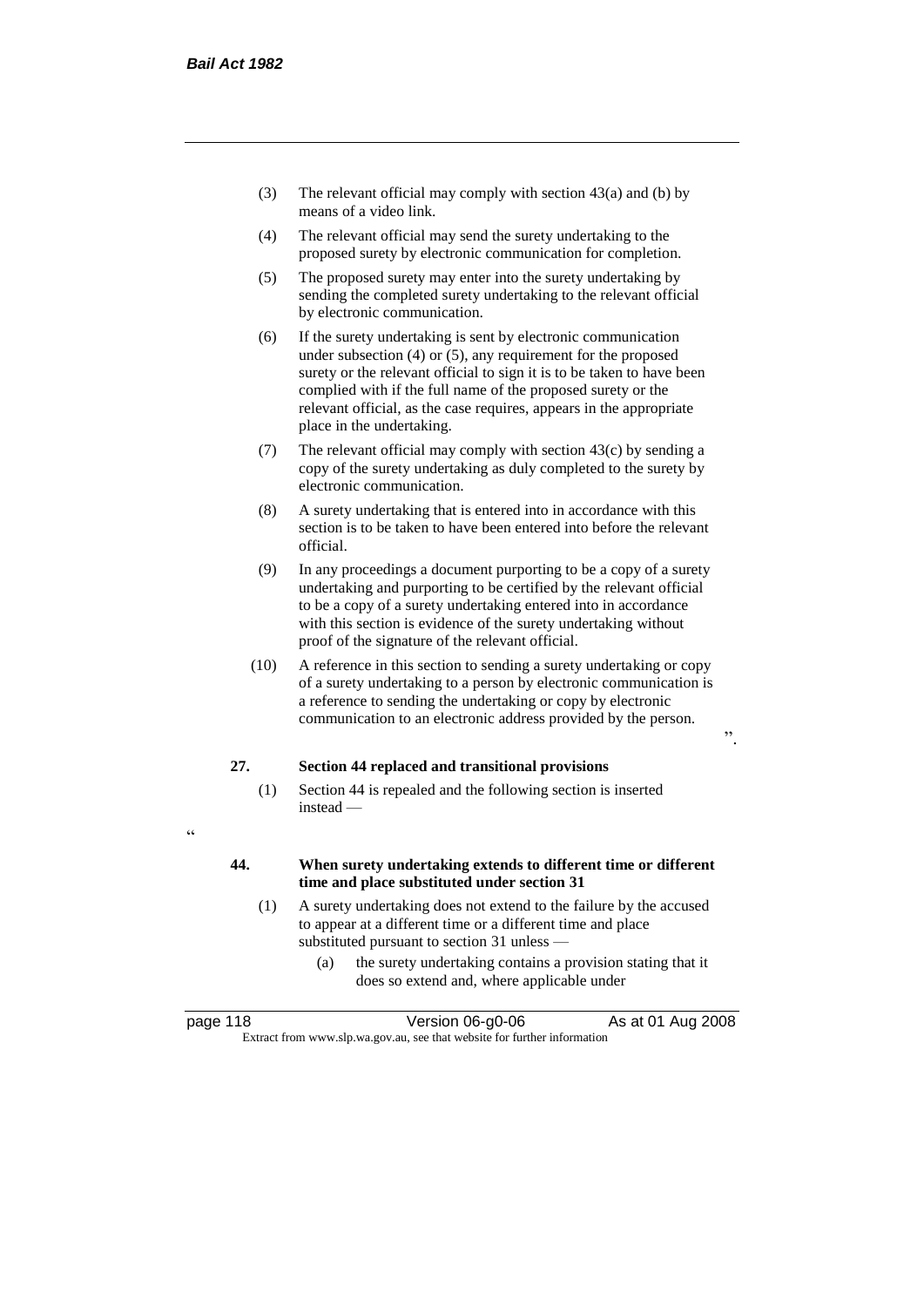subsection (5), the surety has received notice as mentioned in that subsection; or

- (b) subsection (2) applies.
- (2) A surety undertaking extends to the failure by the accused to appear at a different time substituted pursuant to section 31 during a trial if, at the option of the surety, the undertaking contains a provision stating —
	- (a) that it does so extend; and
	- (b) the effect of subsection (4).
- (3) In subsection  $(2)$  —

*trial* means that part of proceedings for an offence when evidence is being received by the court in respect of the offence and also extends to any time when —

- (a) legal argument is being heard; or
- (b) a judicial officer or a jury is deliberating.
- (4) Subsection (2) applies despite any amendment as defined in section 31A(1) if the endorsement or notice under section  $31A(3)(a)$  in respect of the amendment includes a statement referred to in section 31A(4).
- (5) A surety undertaking may, at the option of the surety, also contain a provision stating that where —
	- (a) a different time or a different time and place for the accused's appearance is substituted pursuant to section 31; and
	- (b) subsection (2) does not apply,

the surety's liability only arises if the surety is given notice, as soon as is practicable, of the different time or the different time and place.

- (6) Where, by operation of this section, a surety undertaking would extend to the failure by the accused to appear at a different time or a different time and place substituted pursuant to section 31, that extension is not affected by a reduction in the number of offences to which the accused's bail undertaking relates.
- ".
- (2) The *Bail Act 1982* section 44 as inserted by subsection (1) applies to a surety undertaking whether entered into before or after the commencement of this section.
- (3) For the purposes of subsection (2), if a surety undertaking entered into before the commencement of this section contains a provision of the kind referred to in the *Bail Act 1982* section 44(2) as in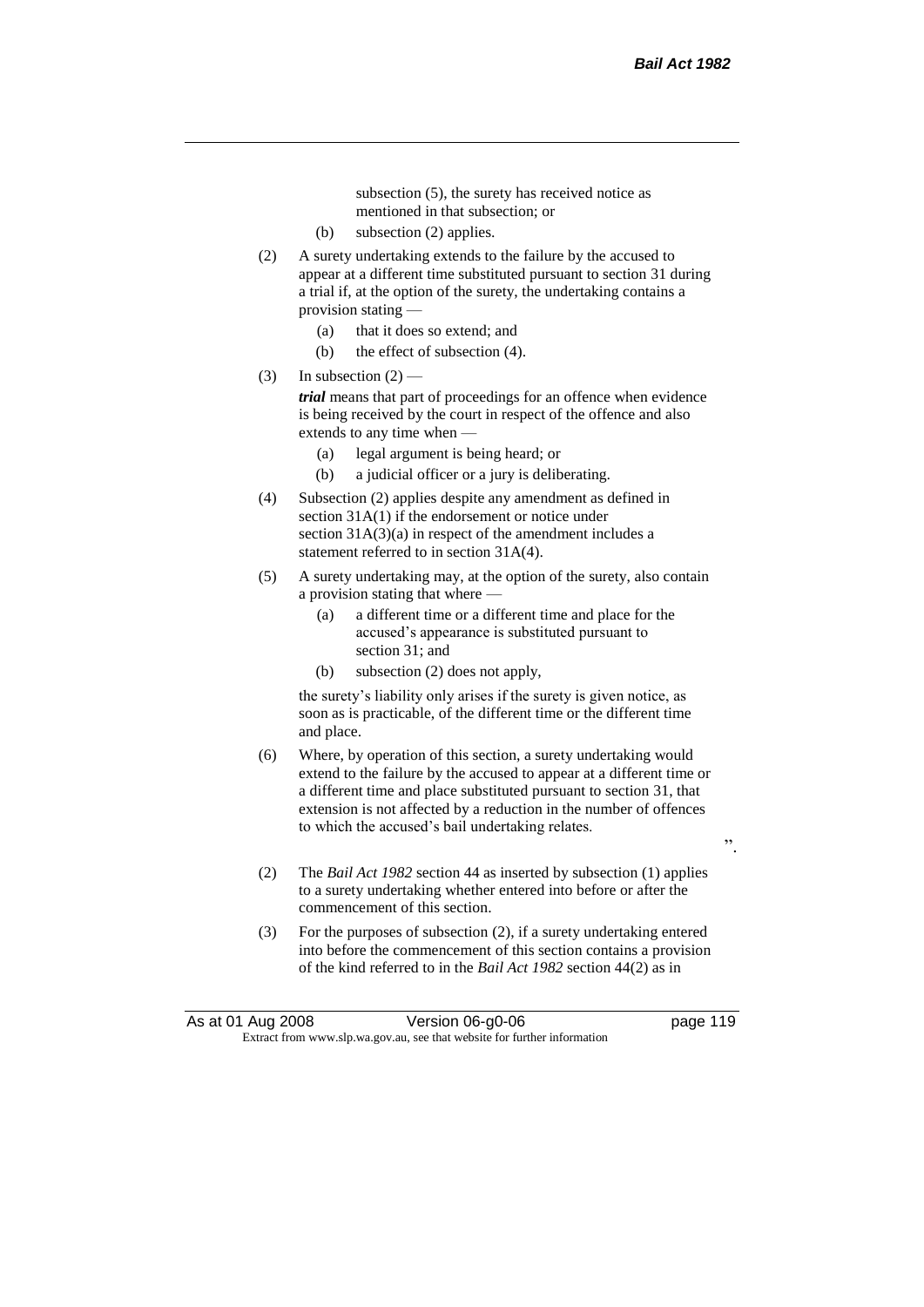force before that commencement, the provision is to be taken to be a provision of the kind referred to in the *Bail Act 1982*  section 44(5) as inserted by subsection (1). **28. Section 45 amended and transitional provision** (1) Section  $45(1)$  is amended as follows: (a) by deleting "44(2)" and inserting instead —  $44(5)$  "; (b) after paragraph (a) by inserting —  $\alpha$  or ": (c) in paragraph (b) by deleting "prescribed" and inserting instead — " approved "; (d) by deleting paragraph (c) and inserting instead — " (c) by a person authorised under subsection (5) sending or causing to be sent the approved form to the surety — (i) by post to the surety's address appearing in the records of the court; or (ii) in urgent cases or with the surety's consent, by electronic communication. ". (2) Section 45(2) is repealed and the following subsections are inserted instead — " (2) A person who gives a notice in accordance with subsection  $(1)(b)$ or (c) shall endorse on a file copy of the notice a certificate showing — (a) that the person has done so; and (b) the time of doing so. (2a) If a notice is sent by post under subsection  $(1)(c)$ , the notice is to be presumed, unless the contrary is shown, to have been received at the time when, in the ordinary course of events, it would have been delivered. ". (3) Section 45(3) is amended as follows: (a) by deleting "endorse on" and inserting instead cause to be endorsed on a file copy of ";

page 120 Version 06-g0-06 As at 01 Aug 2008 Extract from www.slp.wa.gov.au, see that website for further information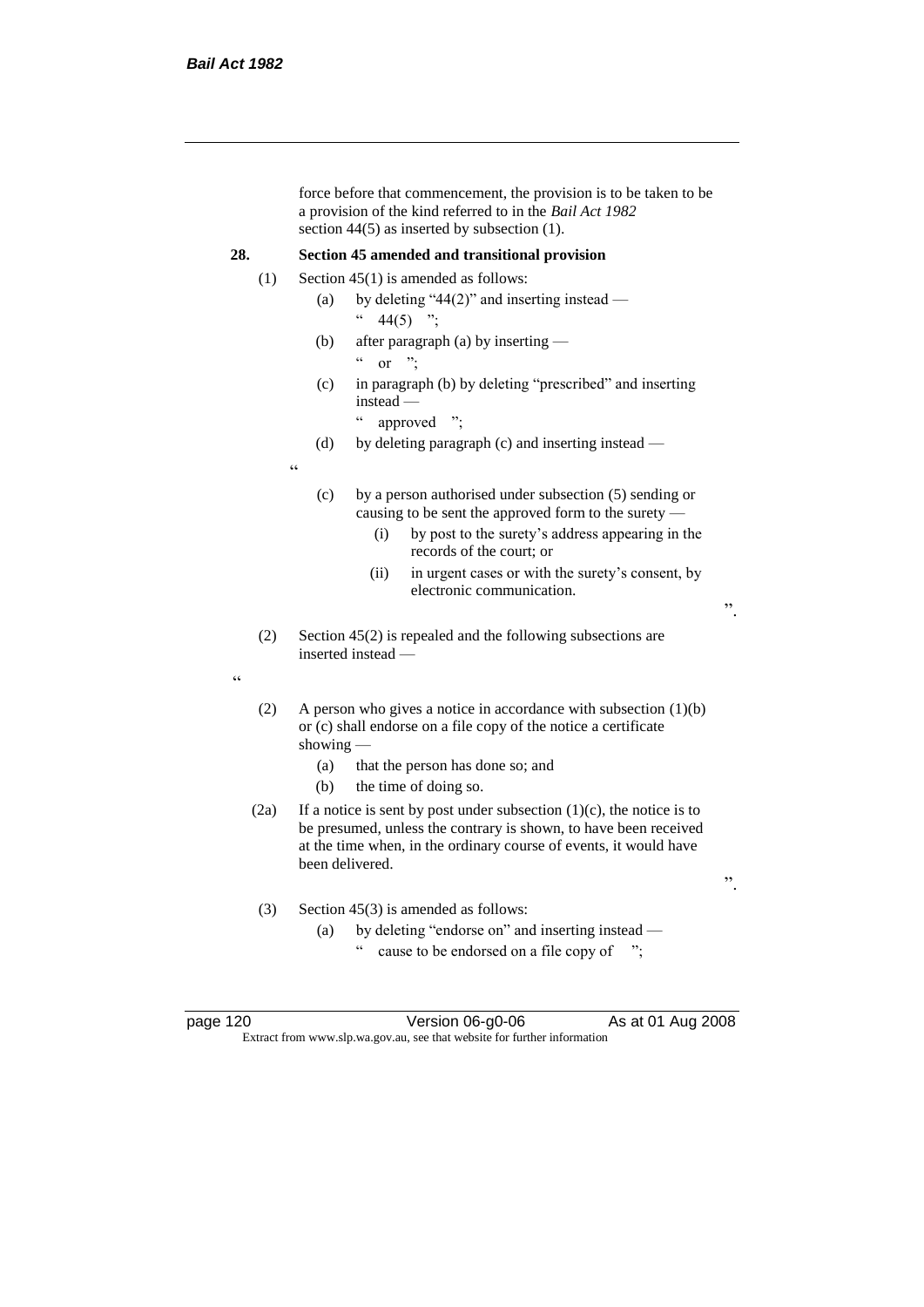- (b) by deleting "he notified the surety thereof." and inserting instead —
	- " the surety has been notified of them. ".
- (4) Section  $45(4)$  is amended as follows:
	- (a) in paragraph (a) by deleting " $44(2)$ " and inserting instead —
		- $44(5)$  ";
	- (b) by deleting paragraph (b) and inserting instead —

 $\epsilon$ 

#### (b) an endorsement —

- (i) on a file copy of a notice given under subsection  $(1)(b)$  or  $(c)$  purporting to be a certificate referred to in subsection (2); or
- (ii) on a file copy of a surety undertaking purporting to be a certificate referred to in subsection (3),

is evidence of the matters appearing in the certificate without proof of the signature of the person who made the endorsement.

";

- (c) after paragraph (a) by inserting  $\ldots$  and ".
- (5) After section 45(4) the following subsection is inserted —

.<br>د د

(5) A registrar of the court, other than a deputy registrar of the Magistrates Court or the Children's Court, is an authorised person for the purposes of subsection  $(1)(c)$  and in addition —

- (a) in respect of committals to the Supreme Court, the Chief Justice; and
- (b) in respect of committals to the District Court, the Chief Judge,

may authorise a person or persons, by name or office, to perform the function referred to in subsection  $(1)(c)$ .

".

(6) The *Bail Act 1982* section 45 as amended by subsection (1) applies to notices given for the purposes of the *Bail Act 1982* section 44(5) after the commencement of this section.

## **29. Section 48 amended**

Section 48(5) is amended as follows:

As at 01 Aug 2008 Version 06-g0-06 page 121 Extract from www.slp.wa.gov.au, see that website for further information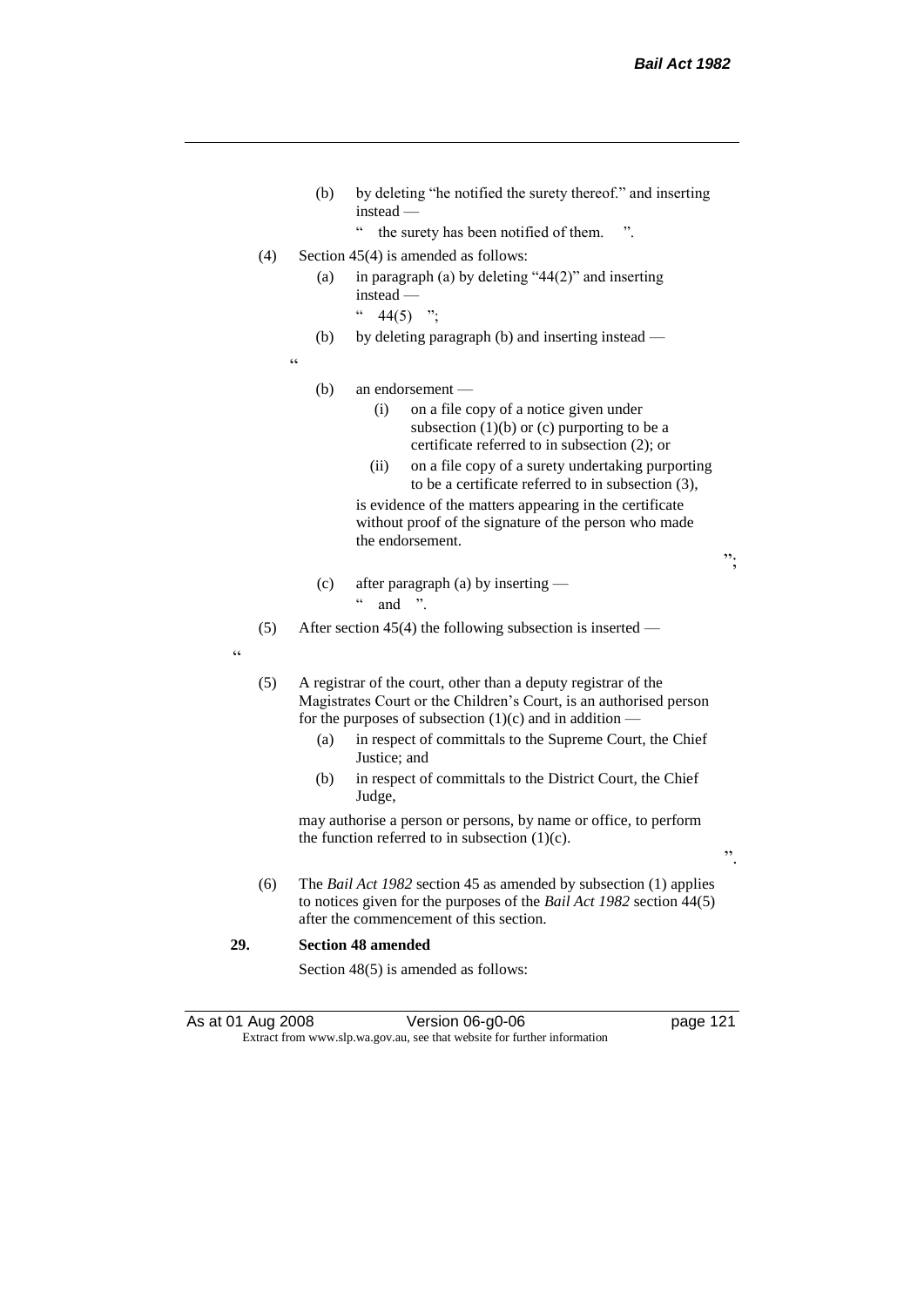- (a) in paragraph (a) by deleting "regulations made under the *Criminal Procedure Act 2004*;" and inserting instead — " the regulations; ";
- (b) in paragraph (b) by deleting "made under the *Criminal Procedure Act 2004*".
- **30. Section 49 amended, related amendment to section 67 and transitional provisions**
	- (1) Section 49(1) is amended as follows:
		- (a) by deleting paragraph (a) and inserting instead —
		- .<br>.
- (a) an application for an order that the sum be paid may be made to an appropriate judicial officer —
	- (i) by the Director of Public Prosecutions where the court before which the accused failed to appear was —
		- (I) the District Court, the Supreme Court or the Court of Appeal; or
		- (II) another court, if the Director of Public Prosecutions is the prosecutor in that court of the case against the accused;
		- or
	- (ii) in other cases, by the State Solicitor or the registrar of the court before which the accused failed to appear;
- ";

- (b) by deleting paragraph (b).
- (2) Section 49(2) is amended as follows:
	- (a) in paragraph (a) by deleting "regulations made under the *Criminal Procedure Act 2004*;" and inserting instead — " the regulations; ";
	- (b) in paragraph (b) by deleting "made under the *Criminal Procedure Act 2004*".
- (3) Section  $67(2)(a)$  is amended as follows:
	- (a) by deleting the comma at the end of subparagraph (iv) and inserting a semicolon instead;
	- (b) after subparagraph (iv) by inserting
		- $\epsilon$ 
			- (v) for an order under section 49,



page 122 Version 06-g0-06 As at 01 Aug 2008 Extract from www.slp.wa.gov.au, see that website for further information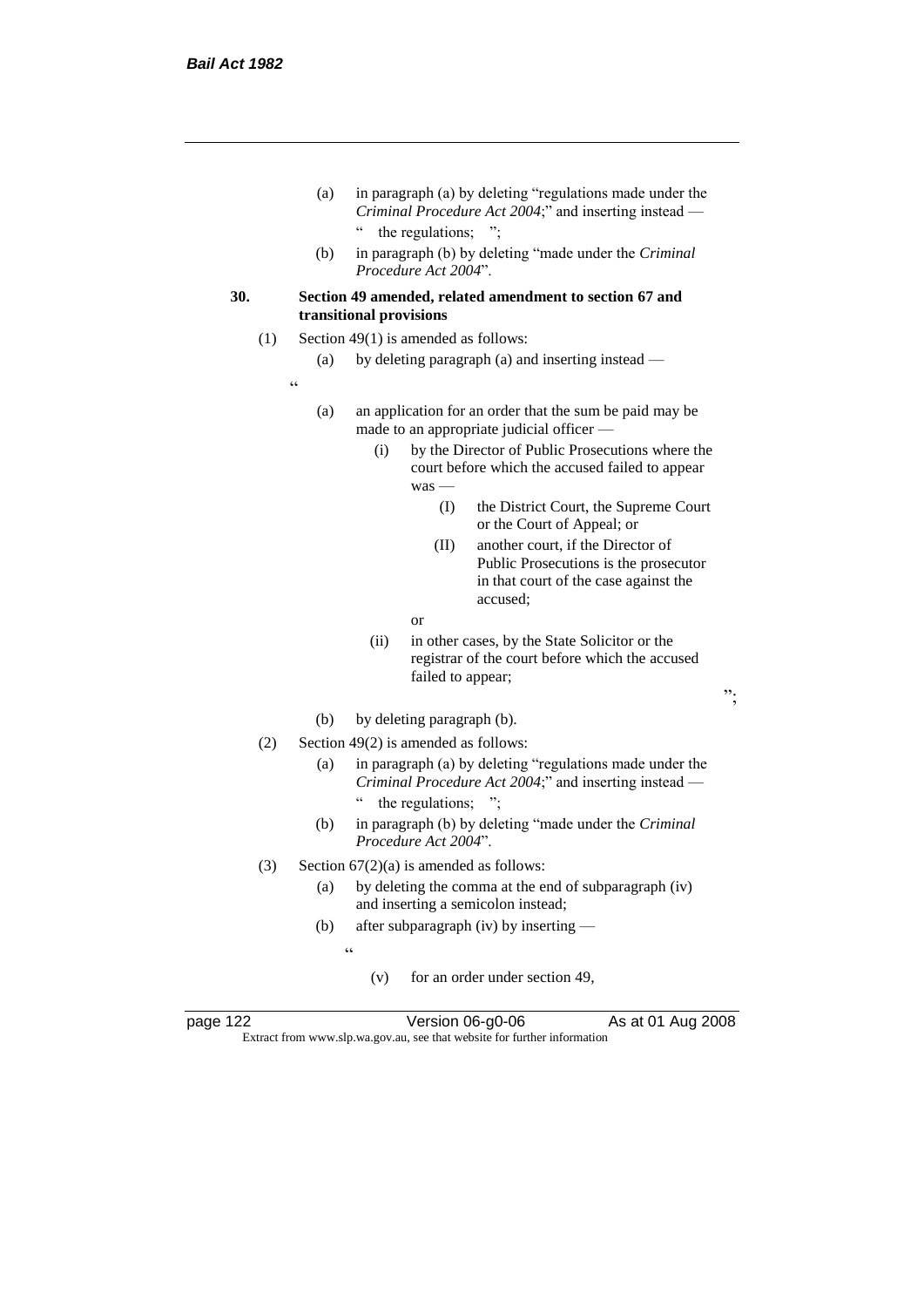- (4) Subject to subsection (5), the *Bail Act 1982* section 49 as amended by this section applies in relation to a failure by an accused to comply with any requirement of the accused's bail undertaking irrespective of when the failure occurred.
- (5) Any proceedings under the *Bail Act 1982* section 49 in progress immediately before the commencement of this section may be continued after that commencement as if this section had not come into operation.

#### **31. Section 51A inserted and transitional provisions**

 $\alpha$ 

(1) After section 51 the following section is inserted —

# **51A. Proceedings before courts of summary jurisdiction for an offence under section 51**

- (1) This section applies for the purpose of prosecuting an offence against section  $51(1)$ , (2) or (2a) where the court before which the accused is bound to appear at the time when the accused fails to comply with the accused's bail undertaking is a court of summary jurisdiction.
- (2) Where this section applies, the prosecution shall be commenced and conducted by the person who was conducting the proceedings in which the accused failed to comply with the accused's bail undertaking or by a police officer.
- (3) Where this section applies, the registrar of the court before which the accused was bound to appear shall cause to be issued to the Commissioner of Police a certificate under section 64 as to the accused's failure to appear.
- (2) Subject to subsection (3), the *Bail Act 1982* section 51A as inserted by this section applies for the purpose of prosecuting an offence described in subsection (1) of that section irrespective of when the offence occurred.
- (3) Any prosecution for an offence referred to in subsection (2) in progress immediately before the commencement of this section may be continued after that commencement as if this section had not come into operation.

## **32. Section 52 amended and transitional provisions**

- (1) Section 52(3) is amended by inserting after "undertaking"
	- or by a police officer ".

".

".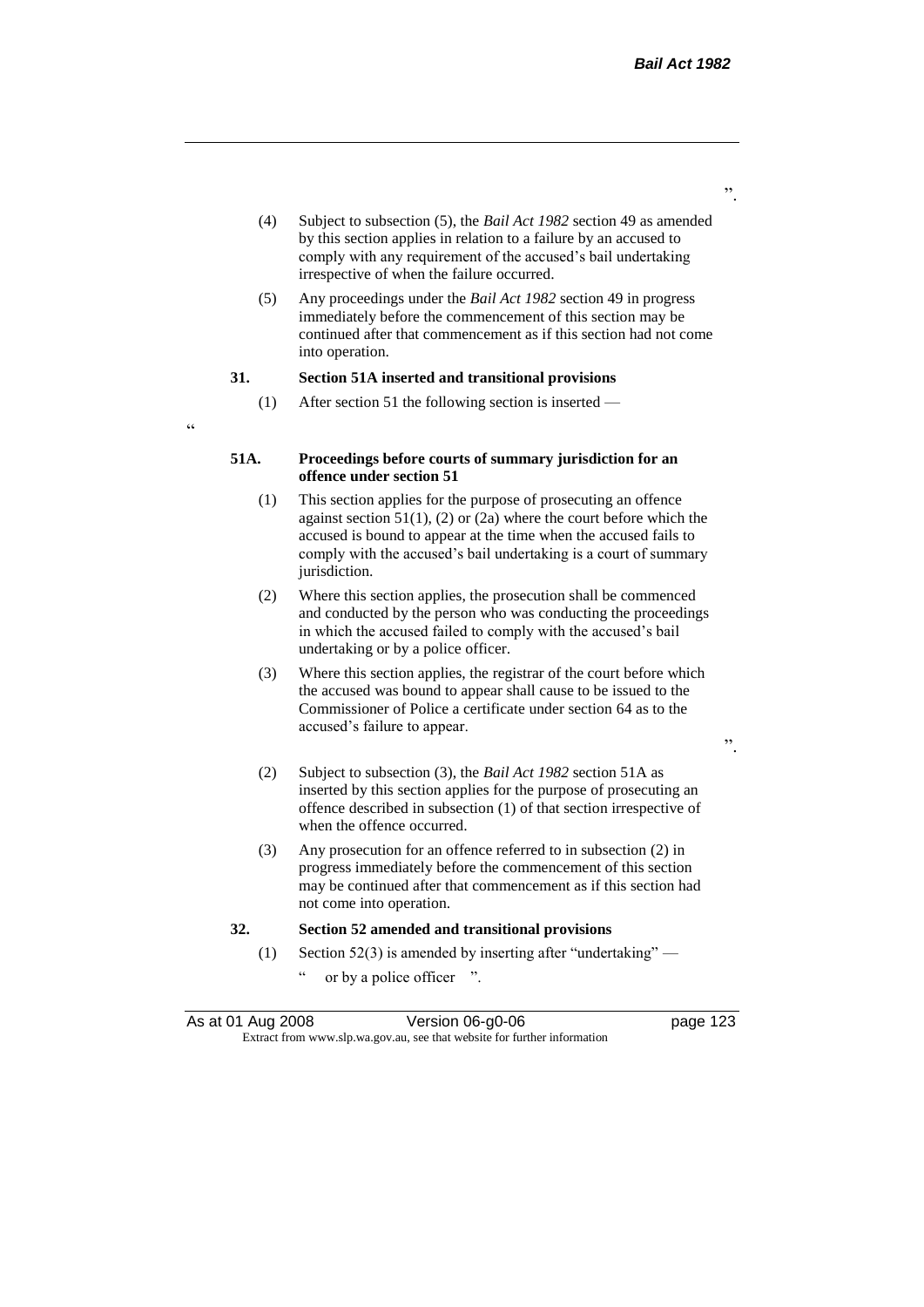- (2) After section 52(3) the following subsections are inserted —
- "
- (3a) Where this section applies, a person authorised under subsection (3b) shall cause to be issued to the Commissioner of Police a certificate under section 64 as to the accused's failure to appear.
- (3b) The Chief Justice, in respect of cases where the court before which the accused was bound to appear is the Supreme Court, and the Chief Judge, in respect of cases where the court before which the accused was bound to appear is the District Court, may authorise a person or persons, by name or office, to perform the function referred to in subsection (3a).
- (3c) A prosecution that has been commenced under subsection (3) by a police officer shall be conducted by the Director of Public Prosecutions.
	- (3) Subject to subsection (4), the *Bail Act 1982* section 52 as amended by this section applies for the purpose of prosecuting an offence described in subsection (1) of that section irrespective of when the offence occurred.
- (4) Any prosecution for an offence referred to in subsection (3) in progress immediately before the commencement of this section may be continued after that commencement as if this section had not come into operation.

## **33. Section 54 amended, related amendment to section 46 and transitional provision**

- (1) Before section 54(1) the following subsection is inserted —
- "

# (1a) In this section —

*relevant officer* means —

- (a) if the court before which the accused is required to appear is the District Court, the Supreme Court or the Court of Appeal — the prosecutor; or
- (b) in any other case the prosecutor or a police officer.
- (2) Section 54(1) is amended by deleting the passage beginning "A police officer" and ending "the police officer — " and inserting instead —

page 124 Version 06-g0-06 As at 01 Aug 2008 Extract from www.slp.wa.gov.au, see that website for further information

".

".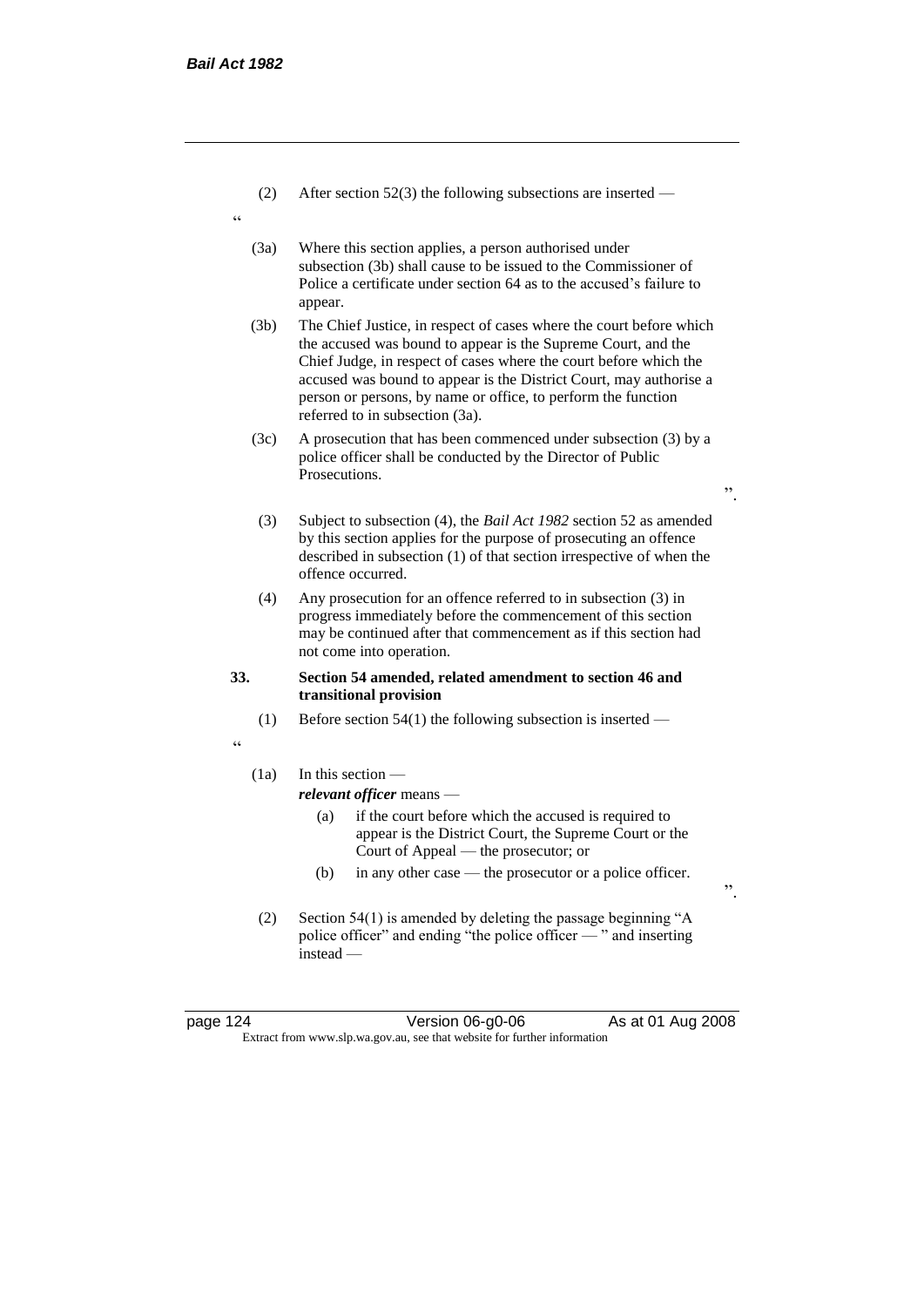".

".

".

Where an accused has been released on bail the relevant officer may cause the accused to appear before an appropriate judicial officer to show cause why the accused's bail should not be varied or revoked if the relevant officer —

- (3) Section 54(2) is repealed and the following subsections are inserted instead —
- $\ddot{\phantom{0}}$

.<br>C

- (2) For the purposes of causing an accused to appear before an appropriate judicial officer as provided in subsection (1) —
	- (a) a police officer may arrest the accused without warrant and bring the accused before an appropriate judicial officer; or
	- (b) the relevant officer may apply to an appropriate judicial officer for a summons or warrant on any ground specified in subsection (1).
- (2a) A police officer shall not exercise the power conferred by subsection (2)(a) unless the police officer is the relevant officer or is requested in writing to do so by the relevant officer.
- (4) After section 54(4) the following subsection is inserted —

"

- $(5)$  If
	- (a) the court before which the accused is required to appear is the District Court, the Supreme Court or the Court of Appeal; and
	- (b) a police officer is satisfied that because of the urgency of the case it is not practicable for the prosecutor to exercise the power conferred by subsection (1),

the police officer may exercise that power.

- (6) If a police officer, acting under subsection (5), exercises the power conferred by subsection (1), the police officer is to be regarded as the relevant officer for the purposes of this section.
- (5) Section  $46(1)(b)$  is amended by deleting "a police" and inserting instead —
	- " the relevant ".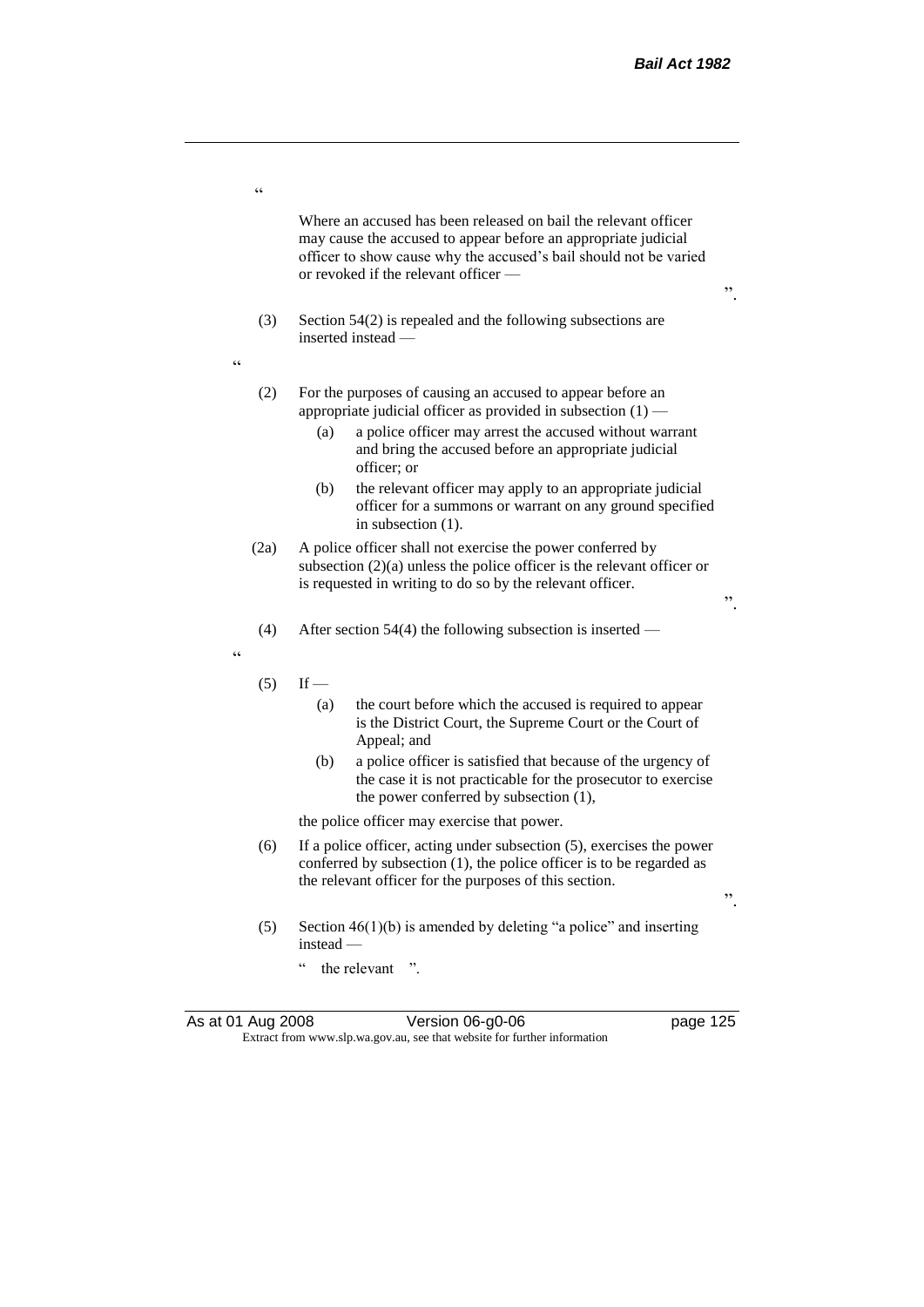- (6) Despite the amendments made by subsections (1) to (4), the *Bail Act 1982* section 54 as in force immediately before the commencement of this section continues to apply in relation to —
	- (a) an accused arrested under subsection (2)(a) of that section; and
	- (b) an application made under subsection (2)(b) of that section,

before that commencement.

#### **34. Section 54A inserted**

After section 54 the following section is inserted —

"

## **54A. Accused on committal may be taken before court by which committed**

- (1) This section applies to an accused
	- (a) who has been released on bail following the accused's committal to the District Court or the Supreme Court to be tried (otherwise than for murder) or sentenced or otherwise dealt with; and
	- (b) who has not made an appearance in that court on the committal; and
	- (c) who, in the opinion of the relevant officer under section 54, should be made to show cause in terms of subsection (1) of that section.
- (2) The relevant officer may, under section 54, cause an accused to whom this section applies to appear before a judicial officer who is empowered to exercise jurisdiction in the court in which the committal order was made, instead of before an appropriate judicial officer.
- (3) A judicial officer before whom an accused so appears is to be regarded as an appropriate judicial officer for the purposes of section 54(2).
- (4) A judicial officer before whom an accused so appears is not obliged to exercise any power conferred by section 55 but may refuse to do so and direct the relevant officer to cause the accused to appear before an appropriate judicial officer.
- (5) A relevant officer shall comply with a direction given to that officer under subsection (4).

*[Section 54A amended by No. 29 of 2008 s. 24(6).]*

page 126 Version 06-g0-06 As at 01 Aug 2008 Extract from www.slp.wa.gov.au, see that website for further information

".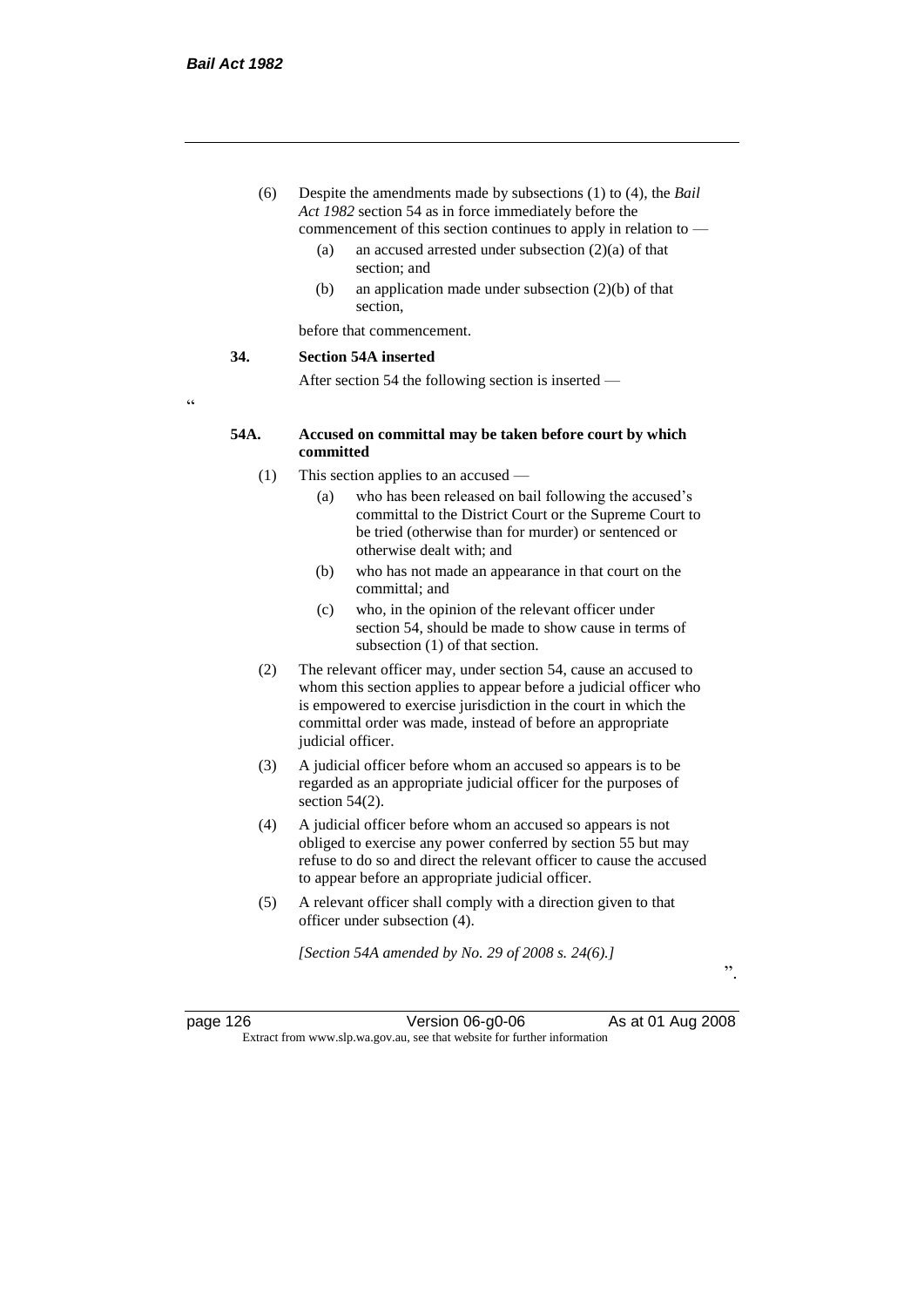**35. Section 56 repealed**

 $\epsilon$ 

Section 56 is repealed.

- **36. Sections 59A and 59B inserted and related amendments to sections 16 and 58**
	- (1) After section 59 the following sections are inserted —

## **59A. Where bail dispensed with, accused may be taken before judicial officer for reconsideration of matter**

- $(1)$  In this section *relevant officer* has the meaning given in section 54(1a).
- (2) Where the requirement for bail has been dispensed with for an accused under section 7A, the relevant officer may cause the accused to appear before an appropriate judicial officer for reconsideration of the matter, if the relevant officer has reasonable grounds to believe that the accused is not likely to appear at the time and place specified in a notice under section 13A(3).
- (3) Section 54(2), (2a), (3) and (4) apply, with necessary modifications, for the purposes of subsection (2).
- (4) The judicial officer before whom an accused appears under subsection (2) shall reconsider the accused's case and may, notwithstanding section 13 —
	- (a) again dispense with the requirement for bail; or
	- (b) grant bail; or
	- (c) refuse to grant bail,
	- in accordance with this Act, for the accused's appearance in court.
- $(5)$  If
	- (a) the court before which the accused is required to appear is the District Court, the Supreme Court or the Court of Appeal; and
	- (b) a police officer is satisfied that because of the urgency of the case it is not practicable for the prosecutor to exercise the power conferred by subsection (2),

the police officer may exercise that power.

(6) If a police officer, acting under subsection (5), exercises the power conferred by subsection (2), the police officer is to be regarded as the relevant officer for the purposes of this section.

## **59B. Warrant for arrest of absconding accused**

Where —

As at 01 Aug 2008 **Version 06-g0-06 Page 127** Extract from www.slp.wa.gov.au, see that website for further information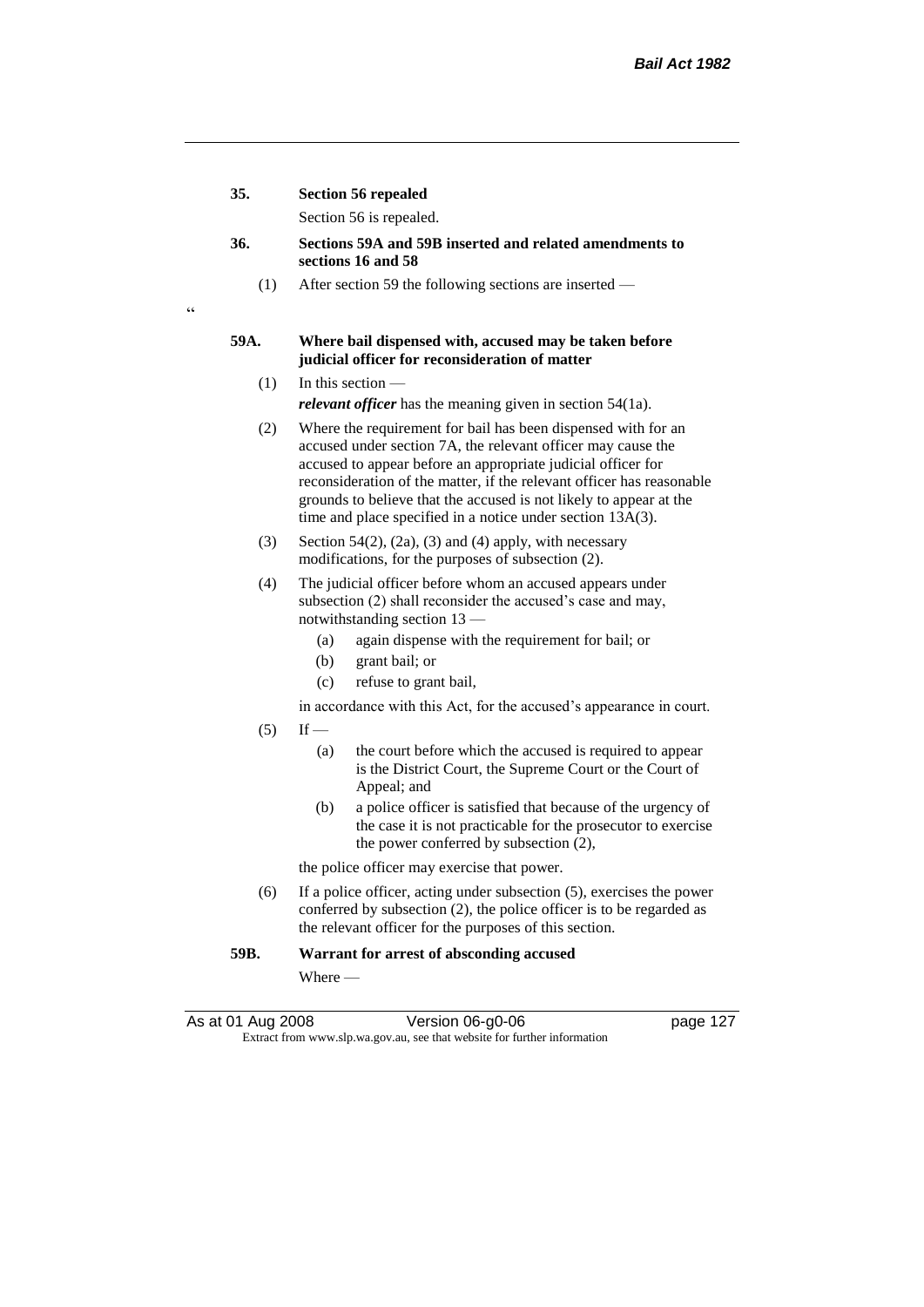- (a) at any time after that specified in an accused's bail undertaking for an accused's appearance the accused has failed to comply with the requirements of the accused's bail undertaking mentioned in section 28(2)(a) or (b); or
- (b) an accused has failed to appear at the time and place specified in a notice under section 13A(3),

the court before which the accused was required to appear may issue a warrant to arrest the accused and bring the accused before that court or a court of like jurisdiction.

".

";

".

(2) Sections  $16(2)(a)$  and  $58(1)(a)$  are amended by deleting "56" and inserting instead —

 $^{\circ}$  59B ".

# **37. Section 60 amended**

Section 60 is amended as follows:

- (a) after "Where" by inserting
	- " the residential address of ";
- (b) in paragraph (a) by inserting after "bail" —
- $\epsilon$

or for whom the requirement for bail has been dispensed with

- (c) by deleting "his place of residence, employment or business";
- (d) by deleting "or surety undertaking" and inserting instead —
- $\epsilon$

, surety undertaking or notice under section 13A(3), as the case may be,

**38. Section 61 amended**

Section  $61(2)(a)$  is amended by deleting "or by reason of section 16".

# **39. Section 66A amended**

 $\epsilon$ 

Section 66A(1) is amended by inserting before paragraph  $(b)$  —

(aa) a function conferred by section  $11(3)$  or  $36(1)(a)$ ; or

| page 128 |  |
|----------|--|
|----------|--|

page 128 Version 06-g0-06 As at 01 Aug 2008 Extract from www.slp.wa.gov.au, see that website for further information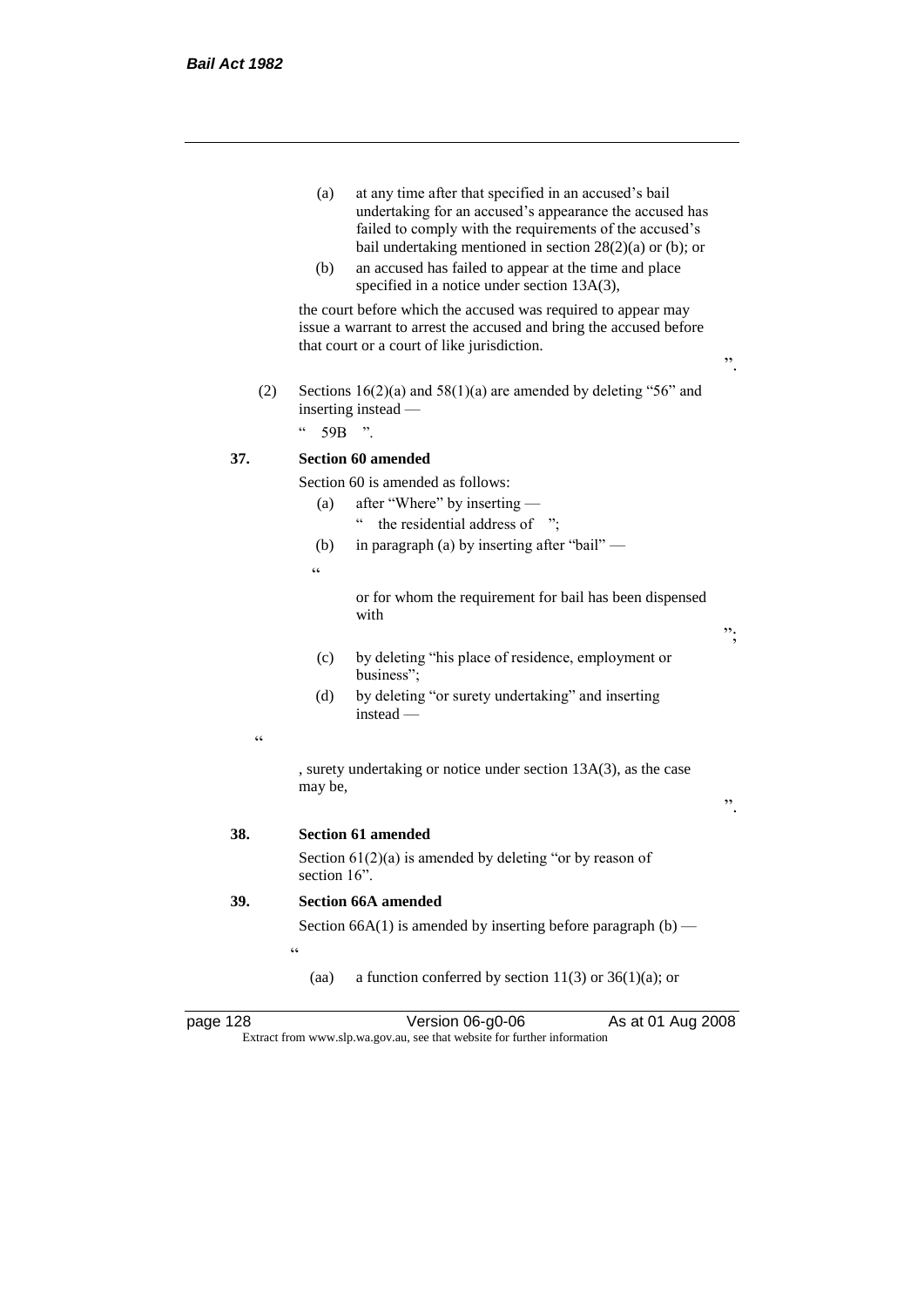".

# **40. Section 66B inserted and transitional provision**

(1) After section 66A the following section is inserted —

<u>،</u>

# **66B. Use of video link or audio link**

(1) In this section —

*audio link* means facilities (including telephone) that enable, at the same time, a judicial officer or authorised officer at one place to hear the accused at another place and vice versa;

*bail proceedings* means any proceedings under this Act including —

- (a) proceedings on a case for bail;
- (b) proceedings relating to the variation or revocation of bail;
- (c) proceedings on an application under section 48 or 49;
- (d) proceedings on an appeal under section 15A or 53;

*video link* means facilities (including closed circuit television) that enable, at the same time, a judicial officer or authorised officer at one place to see and hear the accused at another place and vice versa.

- (2) Bail proceedings may be conducted by means of a video link or an audio link.
- (3) Without limiting subsection (2), if a provision of this Act requires or authorises an accused to be brought before, or appear before, a court, judicial officer or authorised officer, the accused may be brought before, or appear before, the court or officer by means of a video link or an audio link.
- (4) An audio link is not to be used under this section unless a video link is not available and cannot reasonably be made available.
- (5) Nothing in this section prevents a court, judicial officer or authorised officer from requiring that an accused be brought before, or appear before, the court or officer in person for the purposes of bail proceedings.
- (2) The *Bail Act 1982* section 66B as inserted by subsection (1) applies in relation to any bail proceedings, as defined in section 66B, conducted after the commencement of this section irrespective of when those proceedings were initiated.

".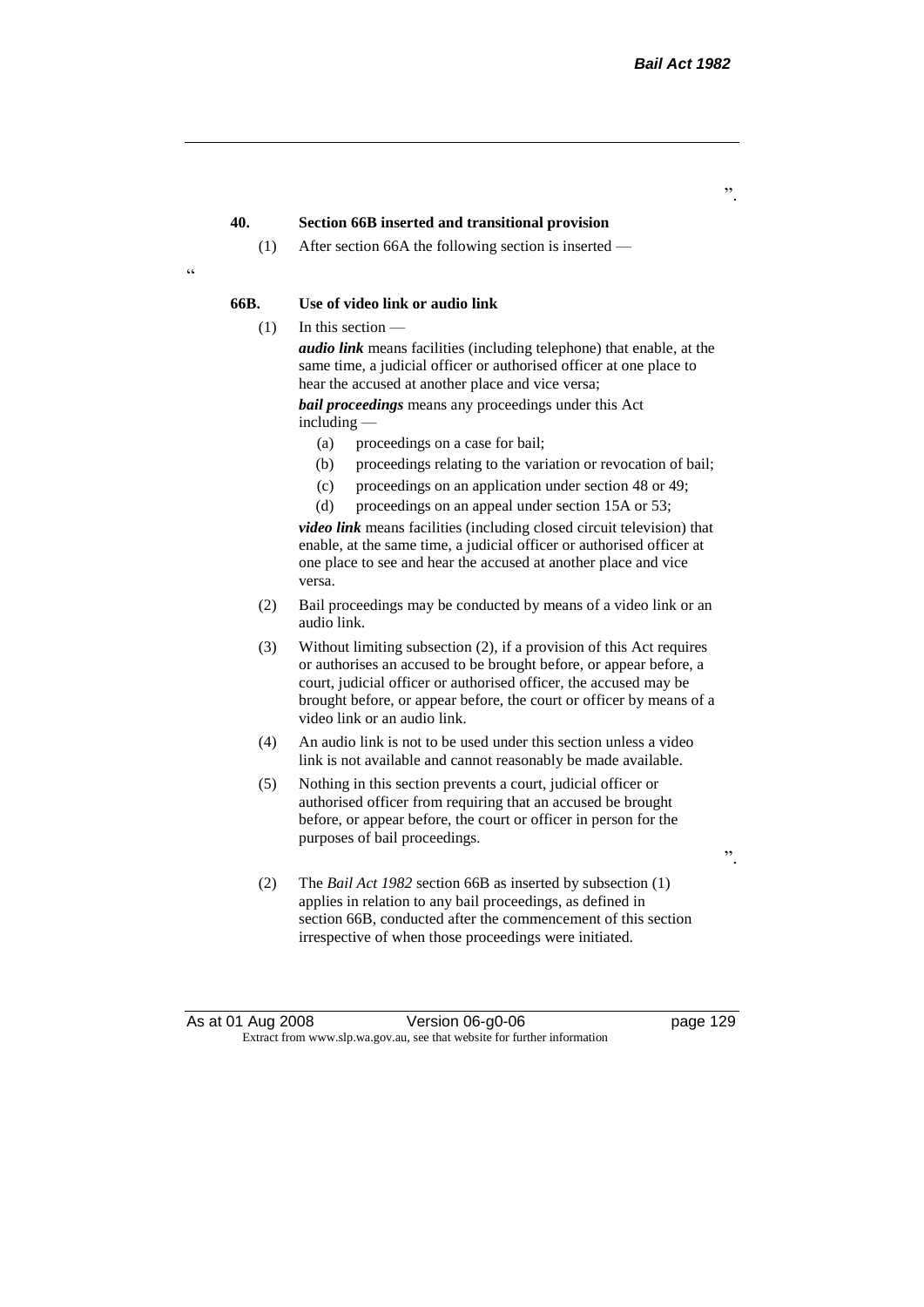.<br>cc

"

# **41. Schedule 1 amended and transitional provisions**

(1) Schedule 1 is amended before the heading to Part A by deleting "Schedule 1" and "[Sections 13 and 17]" and inserting instead —

# **Schedule 1 — Jurisdiction as to bail and related matters**

[s. 13, 17] ".

- (2) Schedule 1 Part A is amended as follows:
	- (a) by deleting the heading to that Part and inserting instead —

## **Part A** — **Jurisdiction relating to bail**

- (b) in the heading to the First Column by deleting "referred to in section 13";
- (c) in the heading to the Second Column by inserting after "granted" —

" *or (where applicable) dispensed with* ".

- (3) Schedule 1 Part B is amended as follows:
	- (a) by deleting the heading to that Part and inserting instead —

# **Part B** — **Cessation of powers relating to bail**

";

";

- (b) by deleting clause 1 and inserting the following clauses instead —
- $\epsilon$

"

## **1. Upon decision by Judge, power of other officers ceases**

- $(1)$  In this clause *Judge* means a Judge of the Supreme Court, the Children's Court or the District Court.
- (2) After a Judge has granted or refused bail for an appearance by an accused the power to grant bail for that appearance ceases to be vested in —

page 130 Version 06-g0-06 As at 01 Aug 2008 Extract from www.slp.wa.gov.au, see that website for further information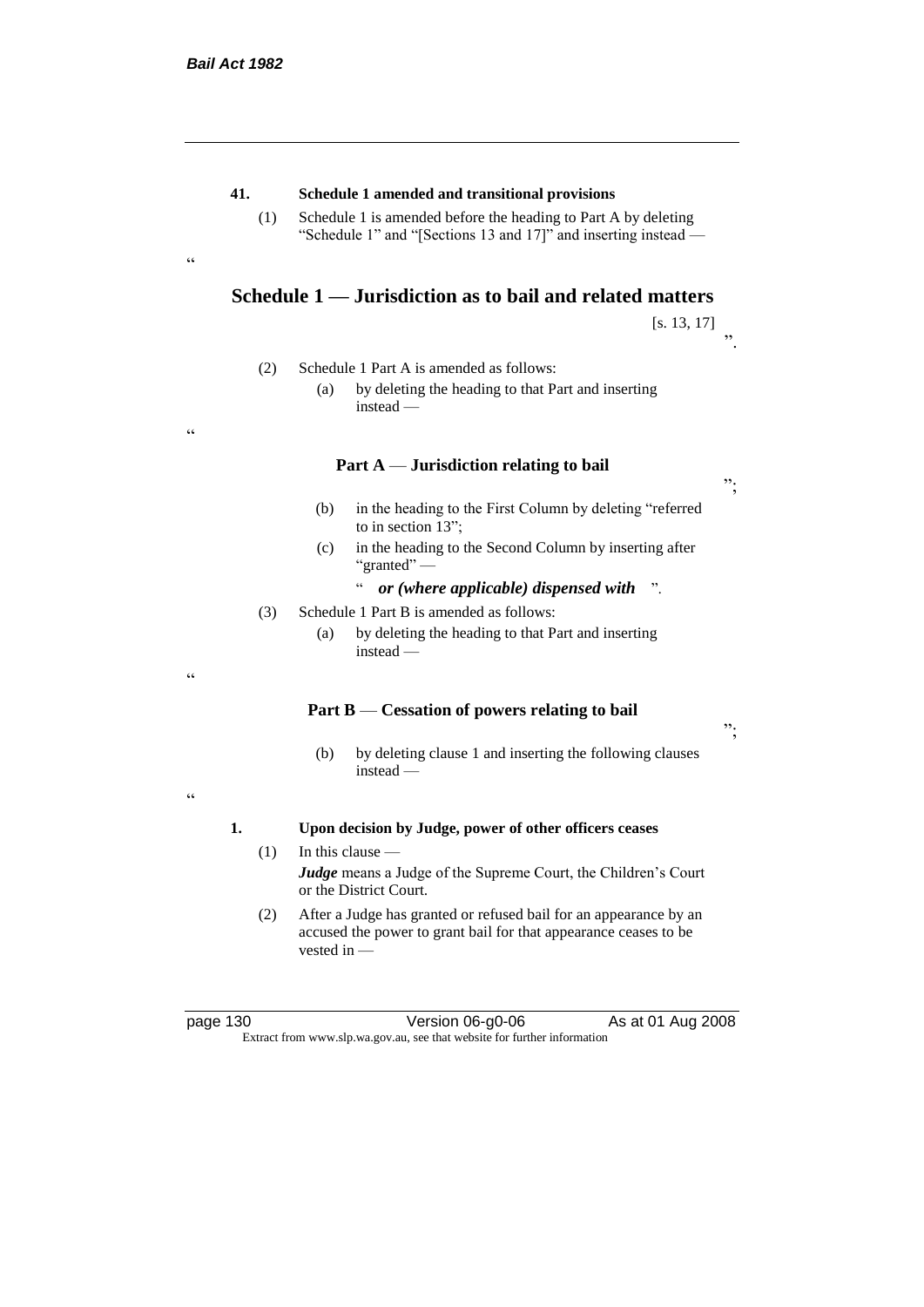";

".

- (a) any judicial officer whose jurisdiction is inferior to that of the Judge; or
- (b) any authorised officer.
- (3) After a Judge has dispensed with the requirement for bail for an appearance by an accused the power to grant or refuse bail for that appearance ceases to be vested in any officer referred to in subclause  $(2)(a)$  or  $(b)$ .

# **1A. Upon decision by Court of Appeal, other powers cease**

After the Court of Appeal on an appeal under section 15A —

- (a) has granted or refused bail for an appearance by an accused, the power to grant or refuse bail for that appearance; or
- (b) has dispensed with the requirement for bail for an appearance by an accused, the power to grant or refuse bail for that appearance,

ceases to be vested in any judicial officer or in any authorised officer.

- (c) in clause 2 by inserting after "to grant" " , refuse or dispense with ";
- (d) in clause 2 by deleting "or refused" and inserting instead —
	- " , refused or dispensed with ";
- (e) by deleting clause 3 and inserting instead —

"

#### **3. Cessation of power upon refusal of bail for initial appearance**

- (1) After an authorised officer has refused bail for an initial appearance by an accused, the power to grant bail for that appearance ceases to be vested in another authorised officer, but a justice may nevertheless grant bail for that appearance.
- (2) After a justice has refused bail for an initial appearance by an accused, the power to grant bail for that appearance ceases to be vested in an authorised officer or another justice.
- (4) Schedule 1 Part C is amended as follows:
	- (a) before clause 1 by deleting "Principles governing grant or refusal of bail";
	- (b) in clause 1 by deleting "clause 3A" and inserting instead —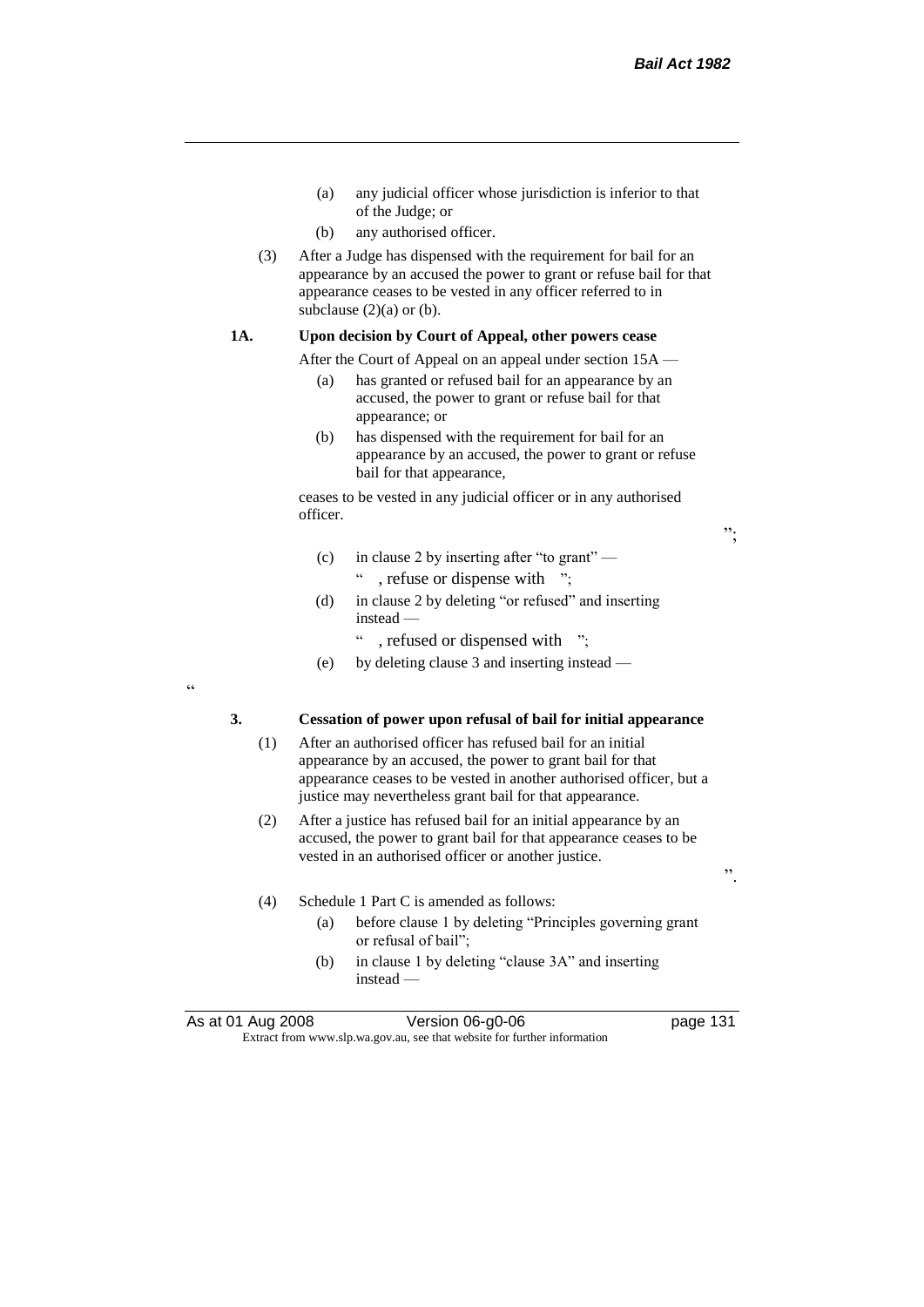- " clauses 3A and 3C ";
- (c) in clause  $2(3)(a)$  by deleting "clause 3A" and inserting instead —
	- " clauses 3A and 3C ";

(d) in clause  $3A(1)$  —

- (i) by deleting "or 2" and inserting instead  $\degree$  , 2 or 4  $\degree$  :
- (ii) by deleting paragraph (a) and "and" after it and inserting instead —

 $\epsilon$ 

- (a) an accused is in custody
	- (i) awaiting an appearance in court before conviction for a serious offence; or
	- (ii) waiting to be sentenced or otherwise dealt with for a serious offence of which the accused has been convicted;

and

(e) by inserting after clause 3B —

 $\epsilon$ 

# **3C. Bail in murder cases**

Notwithstanding clause 1, 2 or 4 or any other provision of this Act, where an accused is in custody —

- (a) awaiting an appearance in court before conviction for an offence of murder; or
- (b) waiting to be sentenced or otherwise dealt with for an offence of murder of which the accused has been convicted,

the judicial officer in whom jurisdiction is vested shall refuse to grant bail for the offence unless the judicial officer is satisfied that —

- (c) there are exceptional reasons why the accused should not be kept in custody; and
- (d) bail may properly be granted having regard to the provisions of clauses 1 and 3 or, in the case of a child, clauses 2 and 3.

*[Clause 3C amended by No. 29 of 2008 s. 24(7).]*

page 132 Version 06-g0-06 As at 01 Aug 2008 Extract from www.slp.wa.gov.au, see that website for further information

";

";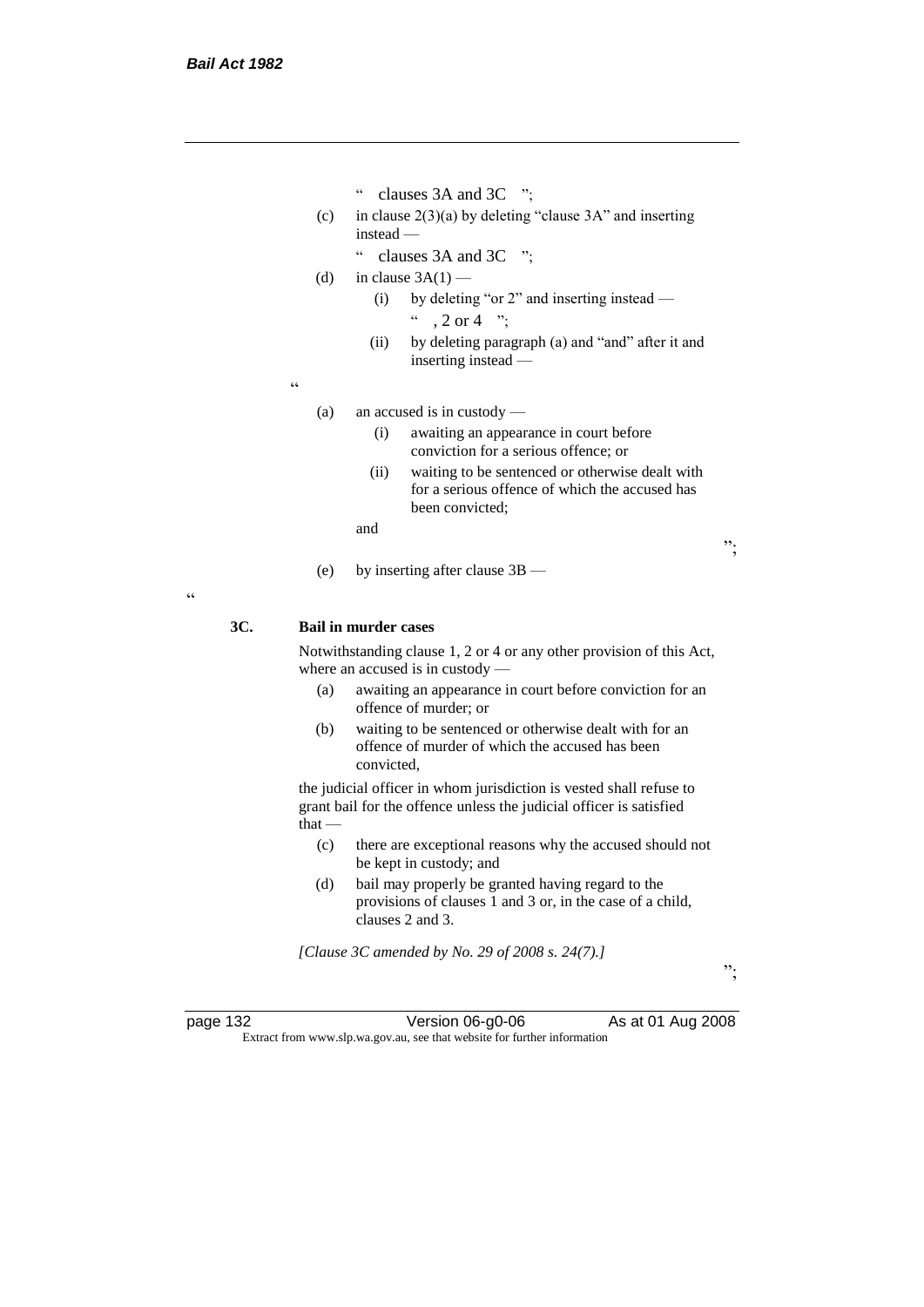";

(f) by deleting clause 4 and inserting instead —

#### **4. Bail after conviction: accused awaiting sentence**

.<br>c

- (1) Subject to clauses 3A and 3C, the grant or refusal of bail to an accused, other than a child, who is in custody waiting to be sentenced or otherwise dealt with for an offence of which the accused has been convicted shall be at the discretion of the judicial officer in whom jurisdiction is vested, and that discretion shall be exercised having regard to the questions set out in clause 1 as well as to any others which the judicial officer considers relevant.
- (2) A child accused who is in custody waiting to be sentenced or otherwise dealt with for an offence of which the child accused has been convicted has the same right to be granted bail as a child accused referred to in clause 2(2), and the provisions of clause 2 apply accordingly.

## **4A. Bail after conviction: accused awaiting disposal of appeal**

In deciding whether or not to grant bail to an accused who is in custody waiting for the disposal of appeal proceedings, the judicial officer shall consider whether there are exceptional reasons why the accused should not be kept in custody, and shall only grant bail to the accused if satisfied that —

- (a) exceptional reasons exist; and
- (b) it is proper to do so having regard to the provisions of clauses 1 and 3 or, in the case of a child, clauses 2 and 3.
- (g) in clause 5 by deleting "4" and inserting instead  $\cdot \cdot$  4A ";
- (h) before clause 7 by deleting "Limitation on period of bail";
- (i) in clause 7 by deleting "7" and inserting instead  $"30"$ .
- (5) The *Bail Act 1982* Schedule 1 Part B clause 1A as inserted by subsection  $(3)(b)$  applies in respect of  $-$ 
	- (a) a grant or refusal of bail; or
	- (b) a dispensation from the requirement for bail,

coming within that clause that occurs after the commencement of subsection  $(3)(b)$ .

(6) The *Bail Act 1982* Schedule 1 Part B clause 3 as inserted by subsection (3)(e) applies in relation to a refusal of bail for an

As at 01 Aug 2008 Version 06-g0-06 page 133 Extract from www.slp.wa.gov.au, see that website for further information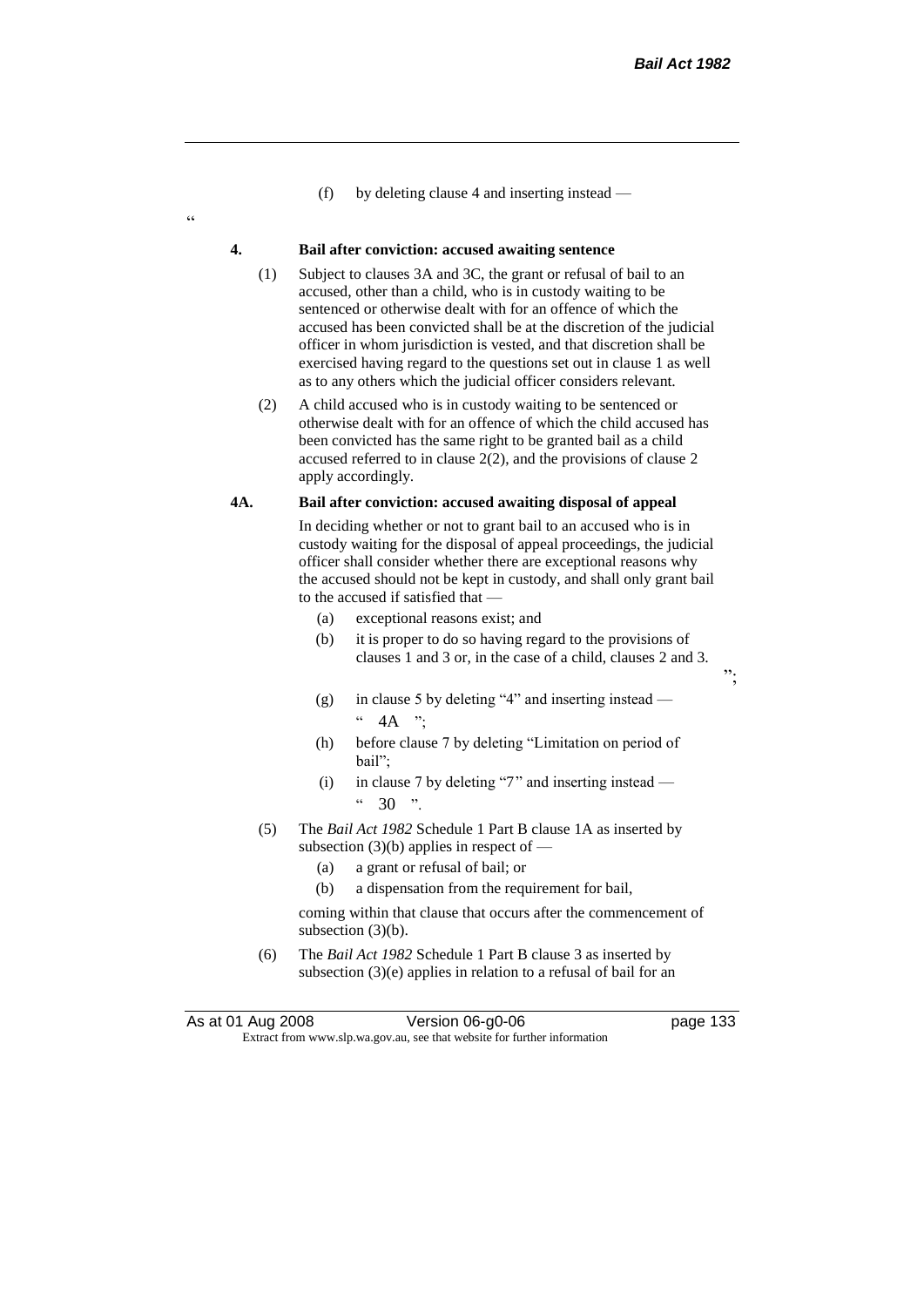initial appearance that occurs after the commencement of subsection (3)(e).

- (7) The *Bail Act 1982* Schedule 1 Part C clause 3C as inserted by subsection (4)(e) applies to any consideration of a case for bail that occurs after the commencement of subsection (4)(e).
- (8) The *Bail Act 1982* Schedule 1 Part C clauses 4 and 4A as inserted by subsection (4)(f) apply to any consideration of a case for bail that occurs after the commencement of subsection (4)(f).
- (9) The *Bail Act 1982* Schedule 1 Part C clause 7 as amended by subsection (4)(i) applies to any grant of bail that occurs after the commencement of subsection (4)(i). Note: The heading to Schedule 1 Part C clause 7 is to be altered by deleting "7" and inserting instead "30".

#### **42. Schedule 2 amended and transitional provision**

(1) Schedule 2 is amended by deleting "Schedule 2", "[Section 3(1)]" and "Serious offences" and inserting instead —

# **Schedule 2 — Serious offences**

 $[s. 3(1)]$ ".

(2) Schedule 2 item 1 is amended by inserting after the entry relating to *The Criminal Code* section 280 —

#### s. 283 Attempt to murder

".

# $(3)$  A reference in —

- (a) the *Bail Act 1982* section 16A; or
- (b) the *Bail Act 1982* Schedule 1 Part C clause 3A or 3B,

to a serious offence includes a reference to an offence against *The Criminal Code* section 283 committed, or alleged to have been committed, before the commencement of this section.

# **43. Amendment of various references to prescribed forms**

(1) Sections  $8(1)(b)$  and  $26(4)(b)$  are each amended by deleting "a prescribed" and inserting instead —

" an approved ".

(2) Sections 23 and 24(1)(a) are each amended by deleting "prescribed".

page 134 Version 06-g0-06 As at 01 Aug 2008 Extract from www.slp.wa.gov.au, see that website for further information

 $\epsilon$ 

"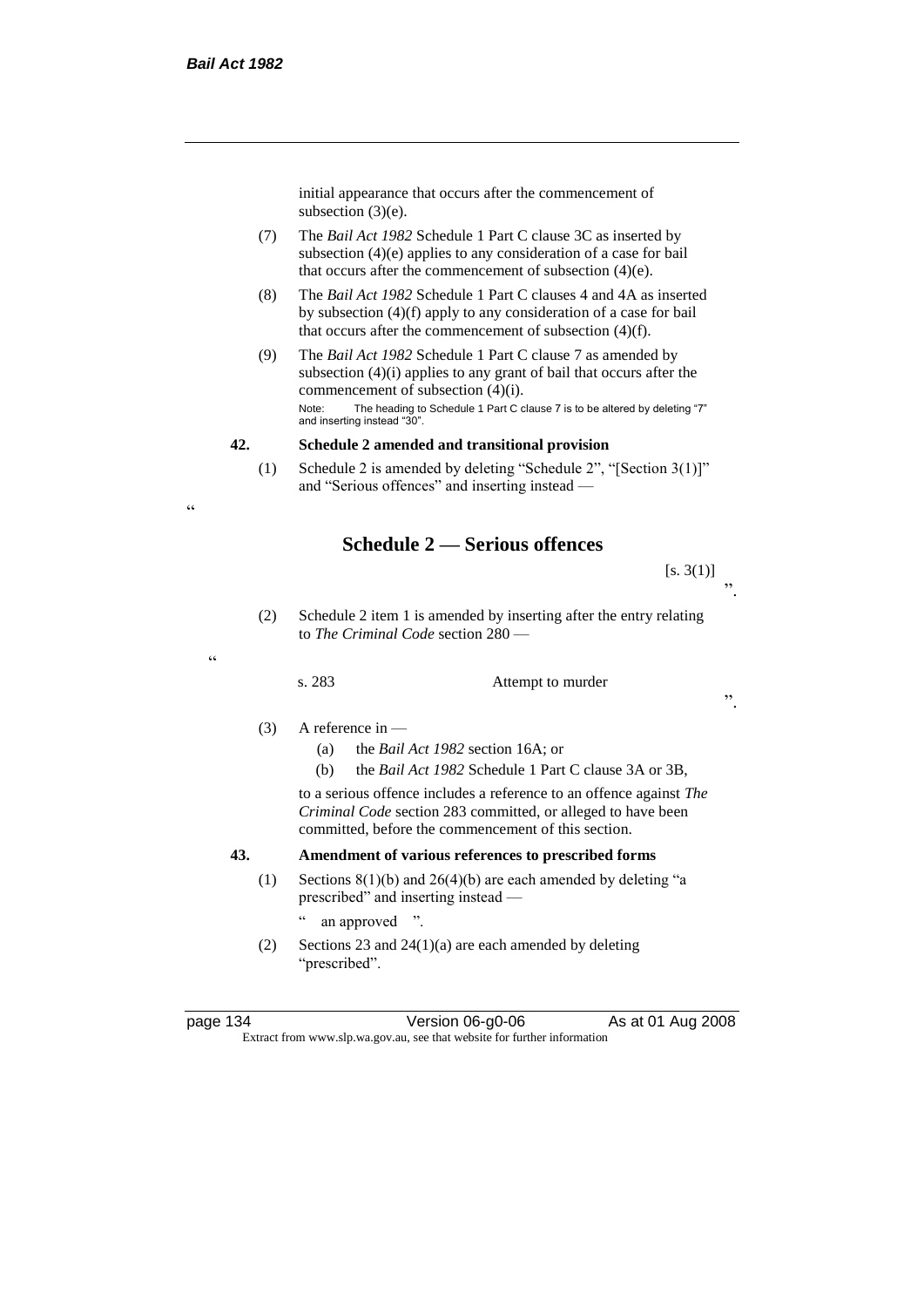(3) Section 30(2)(b) is amended by deleting "prescribed" and inserting instead —

" approved ".

(4) Schedule 1 Part C clause 2(3)(c) is amended by deleting "prescribed" and inserting instead —

" approved ".

Note: The heading to section 8 is to be altered by deleting "prescribed" and inserting instead "approved".

### **44. Transitional regulations**

- (1) If this Part does not provide sufficiently for a matter or issue of a transitional nature that arises as a result of the amendments made to the *Bail Act 1982* by this Part, the Governor may make regulations (the *transitional regulations*) prescribing all matters that are required, necessary or convenient to be prescribed for providing for the matter or issue.
- (2) The transitional regulations may provide that specified provisions of the *Bail Act 1982* or this Part —
	- (a) do not apply; or
	- (b) apply with specified modifications,

to or in relation to any matter.

- (3) If the transitional regulations provide that a specified state of affairs is to be taken to have existed, or not to have existed, on and from a day that is earlier than the day on which the transitional regulations are published in the *Gazette* but not earlier than the commencement of this section, the transitional regulations have effect according to their terms.
- (4) In subsections (2) and (3) *specified* means specified or described in the transitional regulations.
- (5) If the transitional regulations contain a provision referred to in subsection (3), the provision does not operate so as  $-$ 
	- (a) to affect in a manner prejudicial to any person (other than the State or an authority of the State), the rights of that person existing before the day of publication of those regulations; or
	- (b) to impose liabilities on any person (other than the State or an authority of the State) in respect of anything done or omitted to be done before the day of publication of those regulations.

".

As at 01 Aug 2008 **Version 06-g0-06 Page 135** Extract from www.slp.wa.gov.au, see that website for further information